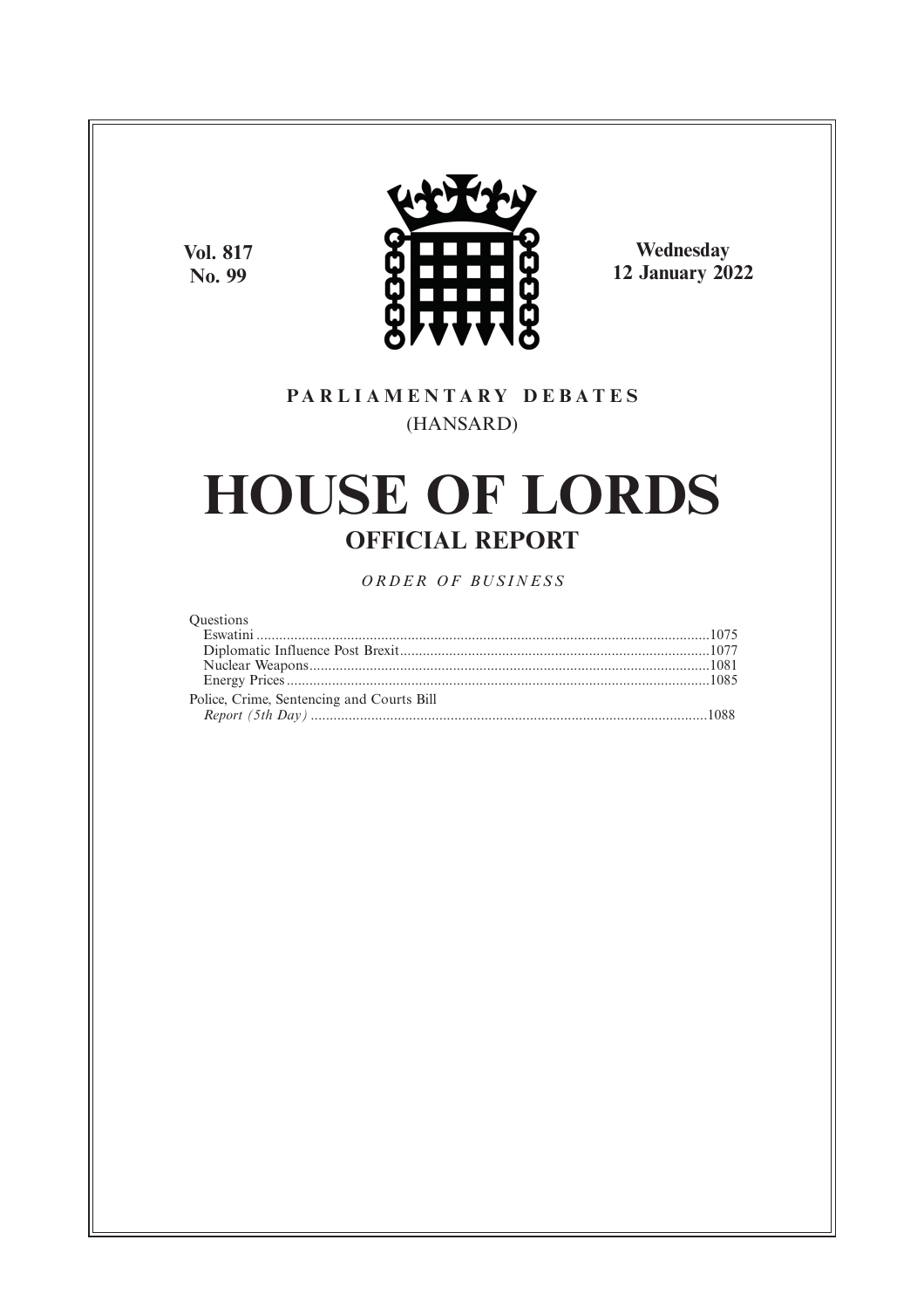Lords wishing to be supplied with these Daily Reports should give notice to this effect to the Printed Paper Office.

No proofs of Daily Reports are provided. Corrections for the bound volume which Lords wish to suggest to the report of their speeches should be clearly indicated in a copy of the Daily Report, which, with the column numbers concerned shown on the front cover, should be sent to the Editor of Debates, House of Lords, within 14 days of the date of the Daily Report.

> *This issue of the Official Report is also available on the Internet at* https://hansard.parliament.uk/lords/2022-01-12

The abbreviation [V] after a Member's name indicates that they contributed by video call.

The following abbreviations are used to show a Member's party affiliation:

| <b>Abbreviation</b> | <b>Party/Group</b>                 |
|---------------------|------------------------------------|
| <b>CB</b>           | Cross Bench                        |
| Con                 | Conservative                       |
| <b>DUP</b>          | Democratic Unionist Party          |
| GP                  | Green Party                        |
| Ind Lab             | Independent Labour                 |
| Ind SD              | <b>Independent Social Democrat</b> |
| Ind UU              | Independent Ulster Unionist        |
| Lab                 | Labour                             |
| Lab Co-op           | Labour and Co-operative Party      |
| LD                  | Liberal Democrat                   |
| Non-afl             | Non-affiliated                     |
| PC.                 | Plaid Cymru                        |
| <b>UKIP</b>         | UK Independence Party              |
| UUP                 | <b>Ulster Unionist Party</b>       |

No party affiliation is given for Members serving the House in a formal capacity or for the Lords spiritual. © Parliamentary Copyright House of Lords 2022,

> *this publication may be reproduced under the terms of the Open Parliament licence, which is published at www.parliament.uk/site-information/copyright/.*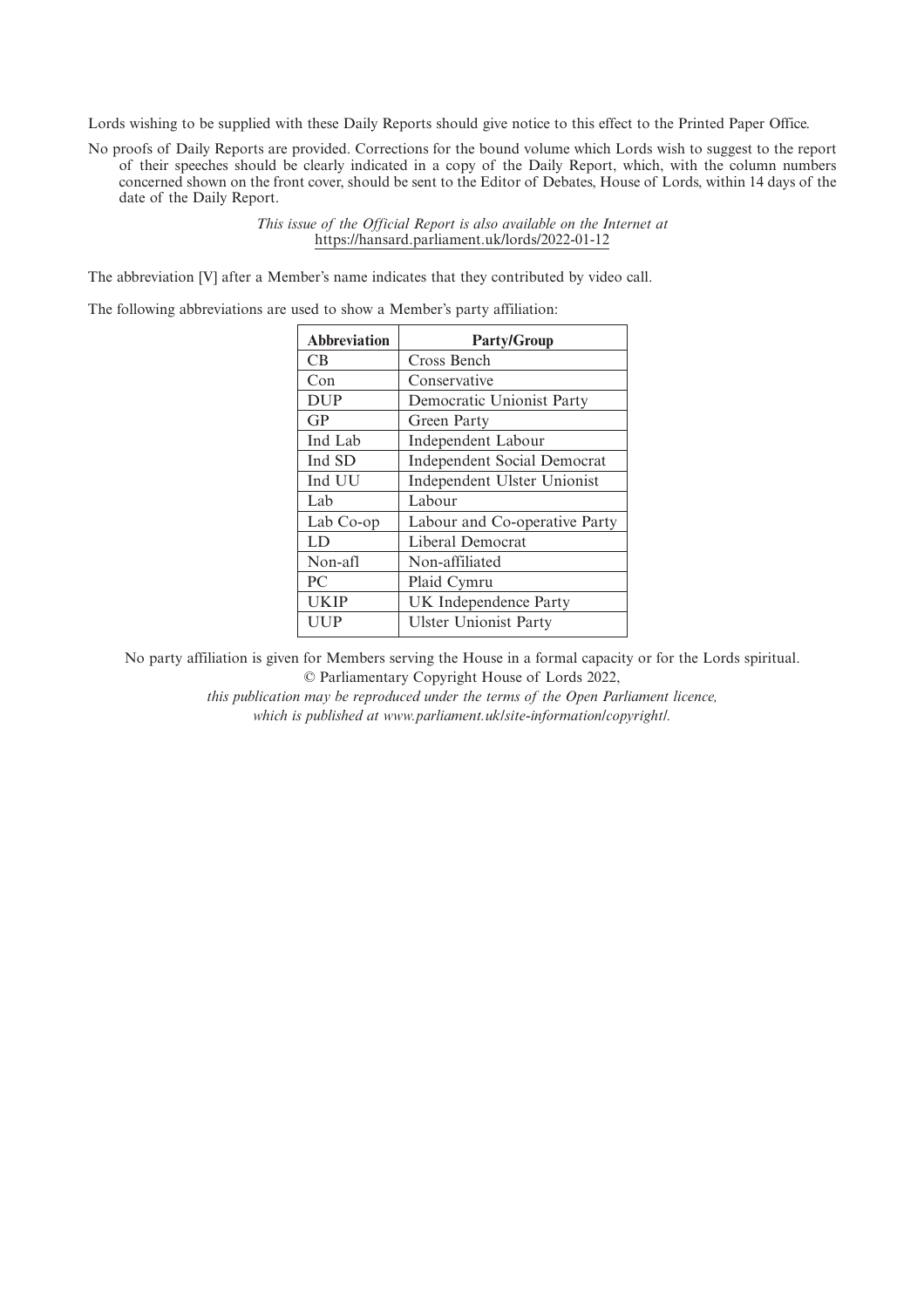### House of Lords

*Wednesday 12 January 2022*

*3 pm*

*Prayers—read by the Lord Bishop of Gloucester.*

### **Eswatini**

*Question*

*3.07 pm*

#### *Asked by Lord Jordan*

To ask Her Majesty's Government, further to the International Trade Union Confederation (ITUC) report *Holding eSwatini to Account: Assessing the Country's Compliance with the Commonwealth Charter*, published on  $\bar{5}$  March 2021, what plans they have to use their position as a member of the Commonwealth Ministerial Action Group to initiate an investigation into potential breaches of the Commonwealth Charter by the government of Eswatini; and what steps they will take to support the implementation of the recommendations in the ITUC report.

**The Minister of State, Foreign, Commonwealth and Development Office (Lord Ahmad of Wimbledon) (Con):** My Lords, Her Majesty's Government frequently raise concerns about human rights and governance within eSwatini. My colleague, the Minister for Africa, Vicky Ford, recently visited and spoke to the Prime Minister and, at his request, the King about the civil unrest and tackling its underlying causes, many of which were highlighted by the ITUC. The Commonwealth Ministerial Action Group is a confidential forum that subsequently enables discreet engagement by members. I cannot comment on the detail of the action the UK will take as a member of that group.

**Lord Jordan (Lab):** My Lords, I thank the Minister for his reply. All that has really been achieved are belated promises of dialogue made by the last absolute dictatorship on the African continent, after a year of government repression and killing with no progress on the reforms the protesters are demanding. The intervention by SADC and the Commonwealth Secretariat has been completely ineffective. Will the Minister tell them to toughen up their approach? Will he ensure that the UK's representative in Eswatini engages with the local trade union movement? Will the Minister meet our TUC, which commissioned this damning report, to discuss its recommendations and what the Commonwealth Ministerial Action Group can do to address them?

**Lord Ahmad of Wimbledon (Con):** My Lords, I am always willing to meet. I will work with the noble Lord to arrange that meeting. On what is happening in country in Eswatini, the noble Lord is quite right to draw attention to the work of the African countries, particularly SADC. As he will know, the President of South Africa, Cyril Ramaphosa, visited and met directly with the King of Eswatini. The three countries involved through SADC are also Commonwealth countries,

so we are engaging in a very co-ordinated way. Our ambassador regularly makes representations directly to the Government. I spoke to him only two days ago.

**Lord Purvis of Tweed (LD):** My Lords, the strength of the ITUC report is that it includes African members of the Commonwealth too. Shortly before the lockdown, I led a CPA UK delegation to Namibia. The Namibian TUC is one of the organisations that has been raising consistent concerns. Can the Minister go a little further about the role of the UK chair-in-office? We currently have a cherished position before the next CHOGM regarding the protection of human rights, freedom of assembly and expression, and media freedom. I know that this is a priority for the Minister. What can we do as chair-in-office as practical action steps, rather than purely dialogue, to emphasise the benefits of the Commonwealth family?

**Lord Ahmad of Wimbledon (Con):** My Lords, I pay tribute to the work of the noble Lord—he is aware that I very much appreciate his insights on the countries he visits. Specifically on what the Commonwealth can do, CMAG is different from our role as chair-in-office, so that we can provide support and funding for human rights, and have done so. On the specifics in Eswatini, we are also aware of like-minded partners. For example, on the education side, an initiative was taken recently by a trade union within Eswatini and a trade union in South Africa, supported by a trade union in Finland, to provide support and to stand up for justice and the rights of workers.

**Lord Collins of Highbury (Lab):** My Lords, the Minister just mentioned the position of chair-in-office since the London CHOGM. The London CHOGM achieved quite a lot on significant issues on LGBT rights. One of the sad things in the ITUC's report is the terrible conditions for LGBT people and the fact that the sexual and gender minorities group has been banned. Can the Minister tell us what we are doing to try to ensure that this issue is covered in dialogue?

**Lord Ahmad of Wimbledon (Con):** My Lords, the noble Lord is right to draw attention to our role as chair-in-office. We put LGBT rights at the heart of our work on human rights within the Commonwealth. I am pleased to share with him that a number of countries, particularly South Africa and Botswana, have made progressive steps on this agenda and they are engaging directly on this issue with the Eswatini Government.

**Lord Flight (Con):** My Lords, this has clearly become a venal regime. How best might it be removed?

Lord Ahmad of Wimbledon (Con): My Lords, democracy is one way, and all power to the people.

**Lord Lea of Crondall (Non-Afl):** My Lords, I am very pleased to hear the Minister's agreement to meeting the TUC and the international TUC because this is an excellent report. Does the Minister agree that, given our long history of close association with the people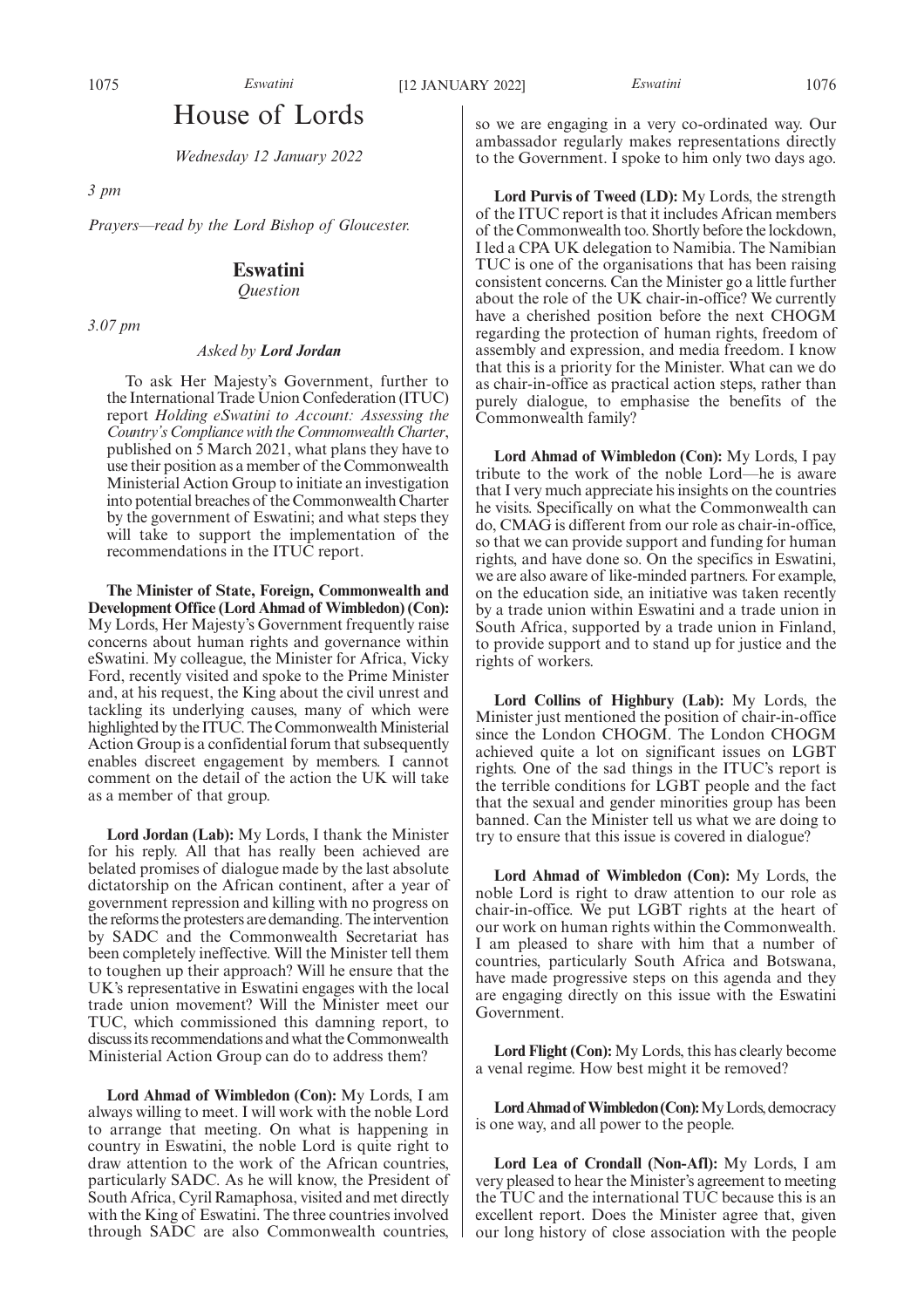[LORD LEA OF CRONDALL]

of what people of my generation used to call Swaziland that is where we are talking about—this would be a good opportunity to encourage local participation in dialogue which could be the main road to a positive outcome?

**Lord Ahmad of Wimbledon (Con):** My Lords, as it is the preference of the country, I will continue to refer to it as Eswatini. The engagement and the proposal that SADC has put forward are to ensure that all communities are represented. There is a tinkhundla system of government within Eswatini and we need to ensure that local representative voices are leveraged.

**Lord Boateng (Lab):** My Lords, I served as high commissioner to Eswatini. I do not doubt for one moment the Minister's commitment to the Commonwealth, but can he point to one single thing that this discreet and confidential engagement by the ministerial action group has produced by way of improvements in human rights in Eswatini, Cameroon or anywhere else in the Commonwealth where human rights are daily abused?

**Lord Ahmad of Wimbledon (Con):** My Lords, there is a lot we have achieved in our role as chair-in-office. The noble Lord will know from his experience in Eswatini that it is right that there is a level of discretion and confidentiality when it comes to discussions within the CMAG group, which he will know well. In this regard, the Commonwealth Secretariat has engaged directly. When you profile issues, such as the abuse of human rights, on an international stage and have representatives of multilateral organisations, such as the Commonwealth, visiting and making the case, it makes a difference. We will continue to act in unison with our Commonwealth partners.

**Lord Monks (Lab):** My Lords, are the Government considering getting in touch with the International Labour Organization to see what it can do to help in this unsatisfactory situation? Eswatini is a blot on southern Africa in the way that it treats workers' rights.

**Lord Ahmad of Wimbledon (Con):** My Lords, I can assure the noble Lord that the ILO itself, because of its interests, is already involved in discussions in this respect. I will certainly follow up to see whether it can play a further role when it comes to the issues currently in Eswatini.

#### **Diplomatic Influence Post Brexit** *Question*

*3.15 pm*

#### *Asked by Lord Balfe*

To ask Her Majesty's Government what assessment they have made of the change in the United Kingdom's diplomatic influence since it ceased to be a participant in the political cooperation meetings of the European Union.

**The Minister of State, Department for the Environment, Food and Rural Affairs and Foreign, Commonwealth and Development Office (Lord Goldsmith of Richmond** Park) (Con): My Lords, we continue to work closely with all our allies, including the EU and European states, to build a network of liberty and tackle shared foreign policy challenges and threats. We do not need to attend formal EU meetings in order to do so effectively. Our recent achievements, including our presidencies of the G7 and COP 26, have shown that we retain significant diplomatic influence, supported by the best diplomats in the world.

**Lord Balfe (Con):** I thank the Minister for his reply, in which he did not actually deal with the Question: whether we have lost diplomatic influence since we ceased to be a participant in the political co-operation meetings of the European Union. At lunchtime today, the members are meeting in Paris to talk about migration. This evening, the EU Defence Ministers are meeting in Brest. We will be missing from both those meetings. Are we not losing influence?

**Lord Goldsmith of Richmond Park (Con):** My Lords, I think the opposite is the case, as we have shown over the last couple of years. The UK has exerted extraordinary influence around the world through various fora. At the G7, which we hosted, the UK led the way in underlining members' unwavering commitment to Ukraine's sovereignty and territorial integrity, for example. Last year, the Prime Minister and President Biden signed a new UK-US Atlantic Charter. We established the AUKUS defence partnership and agreed new free trade agreements with both Australia and New Zealand. There are many examples from last year alone where the UK performed globally in a way that I think is almost unprecedented.

**Lord Mackenzie of Framwellgate (Non-Afl):** My Lords, as a corollary to the Question from the noble Lord, Lord Balfe, can I ask the Minister whether there has been a diminution in co-operation or in the sharing of criminal intelligence following the exclusion of British police forces from the various policing institutions in the European Union?

**Lord Goldsmith of Richmond Park (Con):** My Lords, we have shown that we do not need a separate institutional treaty to work effectively with the EU on foreign policy and security, whether that is co-ordinating on Belarus sanctions or responding jointly to Russian aggression, Iran or anything else. We maintain good diplomatic relations with the European states, which generally share our foreign policy goals on all the big issues of the day.

**Lord Purvis of Tweed (LD):** In the policy areas the Minister has outlined, we were able to do that while we were a member of the European Union. When I watched the German election night coverage live, there was a home truth for me when I saw Anthony Gardner, former US ambassador to the EU, say that the election was of key importance to the US. He said that Germany is now the leader of the 27, since the UK has left.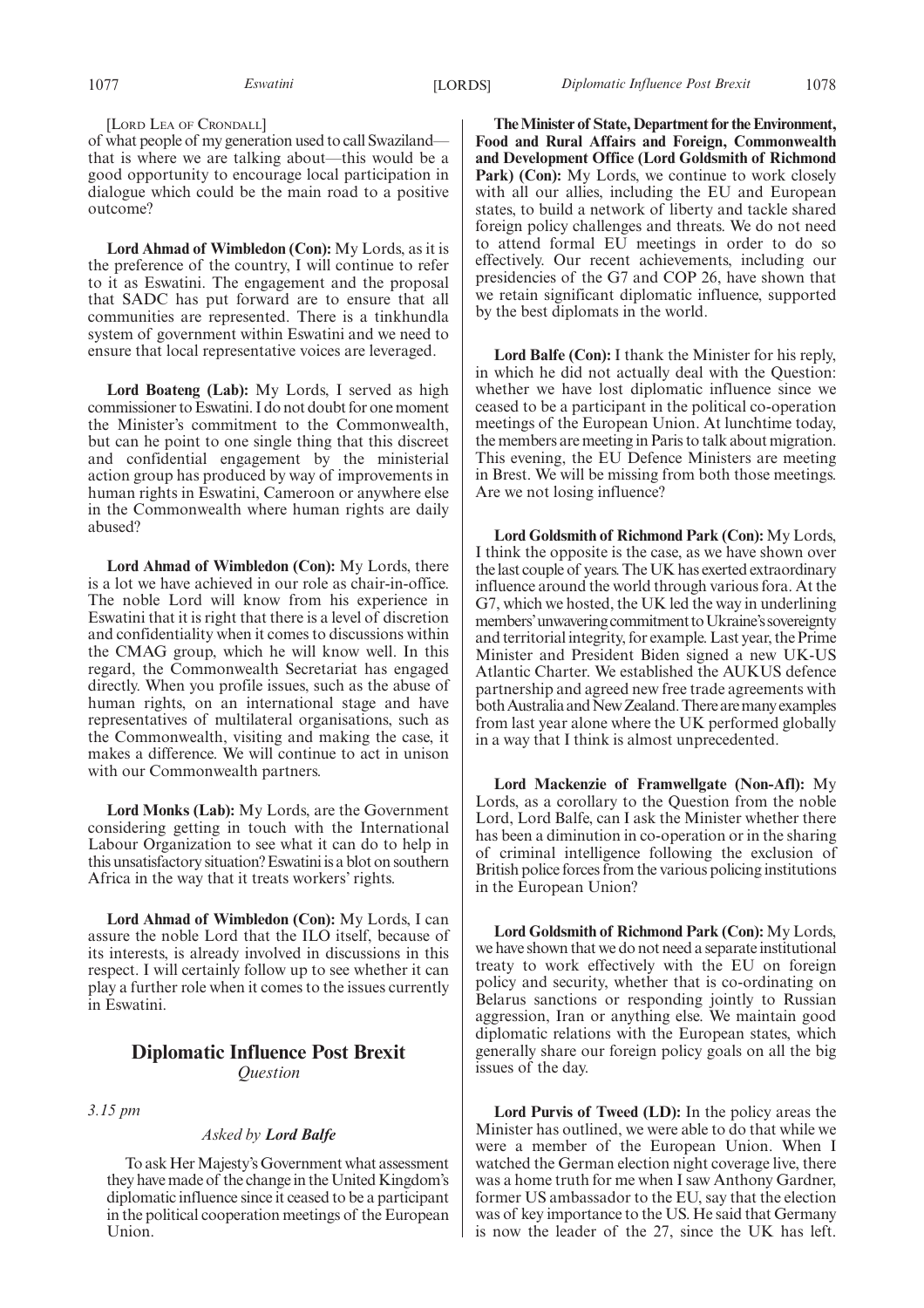We have heard repeatedly that we have left the EU but not Europe, so can the Minister say what European policy areas we are currently leading?

**Lord Goldsmith of Richmond Park (Con):** My Lords, Germany is an essential ally and one of our most important international partners. The new German coalition Government described the UK as one of Germany's closest partners just a few days ago. Wherever it is in our common interests, the UK works extremely closely with the European Union, as noble Lords would expect, on security, counterterror and a whole range of different issues. The noble Lord asks where in particular we have led in recent months or years. The most obvious area relates to climate change, where we have galvanised the European Union into a position that greatly exceeds the position it held only 12 months ago.

**Lord Robathan (Con):** Can my noble friend the Minister tell the House what our effective political influence actually was when we attended these political co-operation meetings as a member of the EU? For instance, what was said when we suggested that Nord Stream 2 was not a good idea?

**Lord Goldsmith of Richmond Park (Con):** The noble Lord makes a really important point. We have always been concerned that Nord Stream 2—it is an obvious thing to say—risks entrenching European energy dependence on Russia and undermining Ukraine's security. The noble Lord raises a broader point, and in the areas where I work in government, particularly in the department for the environment, it is not only the case that we have not lost a seat at the table by leaving the European Union; we have gained a seat at the table. In forums such as CITES, the UK is able to influence votes and actual outcomes in a way that we were never able to before, because we had to pool our voice with a whole bunch of other countries that did not always agree with us.

**Baroness Chapman of Darlington (Lab):** My Lords, there is a risk here of the Minister sounding complacent. This matters. The prosperity and security of the United Kingdom depend on us having significant diplomatic influence. Surely we must be seen to stick to our agreements. With that in mind, I encourage Ministers to resolve outstanding issues with the EU regarding the Northern Ireland protocol as a matter of urgency. Does the Minister agree that Russia's hostile activity demonstrates our need to facilitate close security partnerships with the EU and our European partners as well as NATO?

**Lord Goldsmith of Richmond Park (Con):** I certainly do not intend to sound complacent. I simply push back on the idea that the UK has lost influence. All the evidence over the last two years shows that we have extraordinary influence around the world, disproportionate to the size of our country and even to the size of our economy—notwithstanding that we are the fifth biggest economy in the world. However, the noble Baroness is right: post-Brexit relations with the EU remain heavily influenced by the resolution of outstanding exit priorities, principally the Northern Ireland protocol, where talks need to proceed with renewed urgency this month. I have every hope that we will see success at the end of those talks.

**Lord Stirrup (CB):** My Lords, the Prime Minister has recently appointed a special envoy to the western Balkans. This is a welcome appointment, but what processes and mechanisms will be available to that envoy for co-ordinating with the EU, which has such an important presence on the ground in the western Balkans?

**Lord Goldsmith of Richmond Park (Con):** As I said, my Lords, we retain good diplomatic relations with European states and share foreign policy goals with them, particularly on issues around Russia, Iran and China and indeed on the issue that the noble and gallant Lord raises. The trade and co-operation agreement provides for future co-operation on emerging security challenges—everything from counterterror to cybercrime. It also provides for an agreement on security of information that will allow the UK and the EU to exchange classified information on a voluntary basis.

**Lord Wallace of Saltaire (LD):**I remind the Minister that Lord Carrington and Geoffrey Howe, two of the main architects of the institutions of European foreign policy co-operation, said on many occasions that this was one of the most valuable aspects of our membership of the European Union; that should not be forgotten. It was agreed in the Foreign Office 20 years ago that we could cut our staff in bilateral embassies across Europe because we did so much of the business in Brussels. Has the Foreign Office now accepted that we need to increase substantially our staff in bilateral embassies across Europe, even as the overall diminution in the size of the Diplomatic Service is still under way? We need to increase those bilateral staff if we are to maintain our contacts.

**Lord Goldsmith of Richmond Park (Con):** In the last decade our diplomatic network has expanded by over 10%, making it the fourth largest global network of embassies and high commissions after China, the US and France. We now oversee one of the world's largest diplomatic networks, with 282 posts covering 179 countries and territories, including 161 embassies or high commissions. In the EU, the Foreign Office has carried out a comprehensive review of resources across Europe to ensure that we have the right staff focused on the right priorities. However, the noble Lord makes an important point that is fully accepted by the Foreign Office.

**Lord Hamilton of Epsom (Con):** My noble friend Lord Balfe mentioned that we were absent from the EU defence committee that met the other day. How can EU defence come to anything if it does not have serious contributions from the French and the Germans? When we last looked at German defence capability it was ill equipped and ill trained, and this Government seem to be more pacifist than the one they replaced.

**Lord Goldsmith of Richmond Park (Con):** My Lords, I do not know whether my noble friend is referring to this Government or the French Government. Our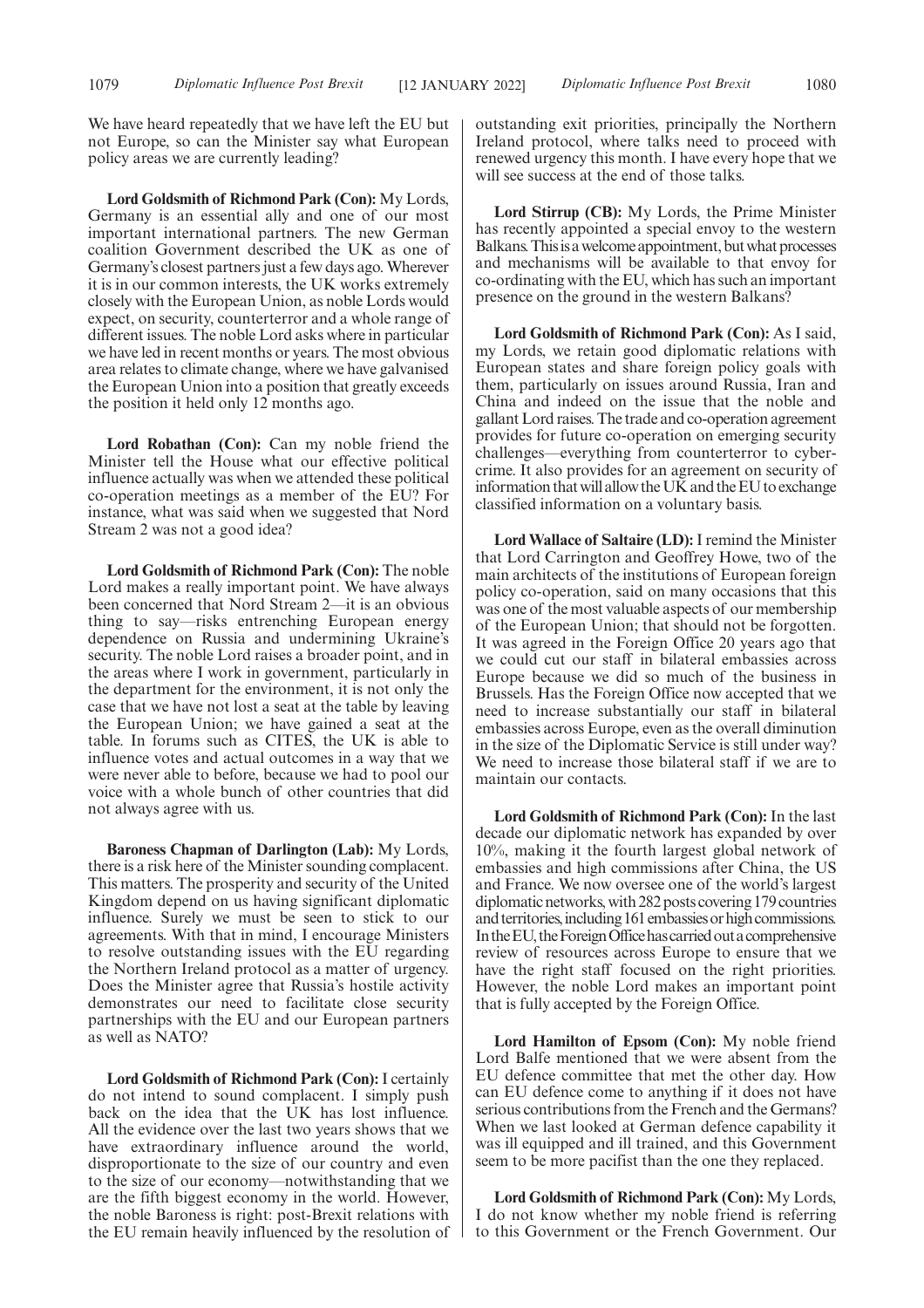[LORD GOLDSMITH OF RICHMOND PARK]

defence capabilities have been consistently growing over the last few years, as noble Lords will know. As I have said, there is no shortage of dialogue between ourselves, Germany, France and other European powers when it comes to issues of security that are in our common interest.

**Lord Watts (Lab):** My Lords, the Government seem to believe that the less engagement we have with our European friends, the more influence we have. Surely that is not the case. Now that we have left the European Union, do we not need to find new ways of engaging with our partners in order to look after Britain's interests?

**Lord Goldsmith of Richmond Park (Con):** My Lords, that is not the Government's view at all. We engage on a very regular basis with our friends and allies across the European Union. It is also worth mentioning the obvious point of NATO. Continental European security is directly linked to UK security. We work closely through NATO, the Joint Expeditionary Force, and bilaterally on counterterror, serious organised crime and illegal migration—a particularly live issue today. As one of only two European nations with truly global military reach, Europe needs our defence and security capability.

**Viscount Stansgate (Lab):** My Lords, if the United Kingdom's diplomatic influence is as high as the Minister is claiming, why has the UK still not joined the Horizon Europe programme? Our absence from it is damaging to British science.

**Lord Goldsmith of Richmond Park (Con):** My Lords, I would love to have time to give lots of examples of where we have exerted disproportionate influence over the last year or two. On the specific issue that the noble Viscount raises, we are keen to formalise our association with programmes such as Horizon; we regard that as a win-win for all, so we are disappointed there have been delays from the European Union and I hope we will overcome them.

### **Nuclear Weapons**

*Question*

*3.25 pm*

#### *Asked by The Lord Bishop of Coventry*

To ask Her Majesty's Government what steps they are taking to reconcile differences between nuclear possessor states and non-nuclear possessor states at the Review Conference of the Parties to the Treaty on the Non-Proliferation of Nuclear Weapons.

**The Minister of State, Foreign, Commonwealth and Development Office (Lord Ahmad of Wimbledon) (Con):** My Lords, the United Kingdom recognises its responsibilities as a bridge builder among nuclear weapon and non-nuclear weapon states at the 10th review conference on the Treaty on the Non-Proliferation of Nuclear Weapons. To support discussions, we are submitting working papers on transparency, verification and peaceful uses. We will host side events including a joint P5 event on doctrines and policy.

**The Lord Bishop of Coventry:** I thank the Minister for his response and wholeheartedly welcome the recent P5 affirmation of the Gorbachev-Reagan principle. But in an unstable world where nuclear proliferation is a growing threat and widespread arsenal modernisation is a reality, these words must be backed up by actions—since the grand bargain of the NPT is that non-proliferation can be successful only if pursued in tandem with disarmament. Would the Government consider initiating a P5+ process to allow nuclear weapon states and non-possessor states to work collaboratively on key areas of concern? Mindful of the upcoming TPNW first meeting of states parties, will he explain the strategy for engaging constructively with the concerns underlying the TPNW in preparation for the forthcoming NPT conference in the common cause of disarmament?

**Lord Ahmad of Wimbledon (Con):** My Lords, within the NPT, as the right reverend Prelate will know, there are three key strands: disarmament, non-proliferation, and the peaceful uses of nuclear energy. Like him, I recognise the importance earlier this month of the P5 declaration. The UK was instrumental in getting that over the line. We are looking forward to the review conference of the NPT, which was unfortunately delayed because of Covid, but I understand it will now take place in August. On the issue of nuclear against nonnuclear states, through the P5 format we are engaging directly with those countries. With the exception of four or five countries, everyone else has signed up to the NPT and we have a structured programme of engagement. On the TPNW specifically, the UK firmly believes that the only way to achieve a world without nuclearweaponsisthroughgradualmultilateraldisarmament, and the best way to do that is through the NPT.

**Lord Collins of Highbury (Lab):** Picking up that last point, can the Minister explain how the Government support multilateral disarmament initiatives while announcing in the integrated review an increase in the number of nuclear warheads the UK can hold?

**Lord Ahmad of Wimbledon (Con):** My Lords, the announcements that we made in that respect are totally consistent with our obligations under the NPT. Specific elements and aspects within the NPT ensure that we meet those obligations. Requirements within the NPT ensure that all countries that have signed up to it fulfil their obligations, and the United Kingdom does just that.

**Lord Hannay of Chiswick (CB):** My Lords, will the Minister accept how welcome it was that the Government —perhaps a little belatedly—agreed to the P5 statement that

"a nuclear war cannot be won and must never be fought" which was issued last week? What do the Government intend with regard to the strategic dialogue among the P5 for achieving a reduction in the risk of nuclear war? What is the timetable for further meetings and what content are the Government putting into that dialogue?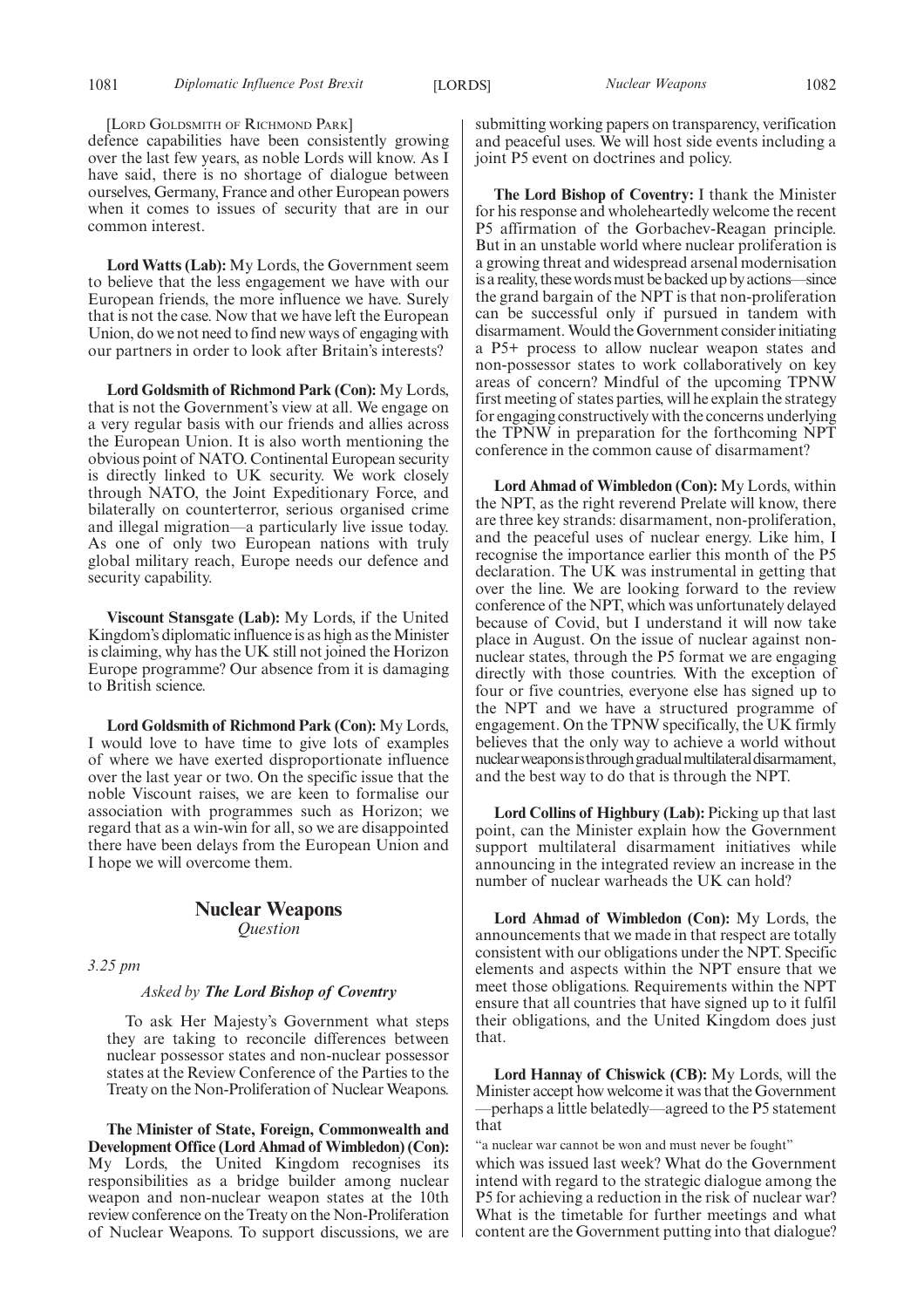**Lord Ahmad of Wimbledon (Con):** My Lords, first, I do not agree with the noble Lord. The United Kingdom was actually central in its convening role in pushing for the P5 statement and we were delighted that all countries committed. Notwithstanding many of the issues that we debate in your Lordships' House, there needs to be a recognition that all five countries signed up to this, and we take direct encouragement from that. We work in a structured way with other P5 members in relation to other countries. For example, we work closely on issues that are currently under way in Geneva, through the JCPOA discussions on Iran, and on issues around the DPRK to ensure that we focus particularly on the non-proliferation element.

**Lord Trefgarne (Con):** My Lords, can my noble friend confirm that, every hour of every day and every night, somewhere in the world one of our Trident submarines is on patrol, ready to respond should our supreme national interest so require? And I mean "on patrol", not on the way out or on the way back.

**Lord Ahmad of Wimbledon (Con):** I am sure that I share with my noble friend and everyone in your Lordships' House a real admiration for all elements of our military, including our naval assets. Of course, I cannot discuss specific operational aspects, but I can say to my noble friend that we have one of the best militaries, and indeed navies, in the world.

**Baroness Smith of Newnham (LD):** My Lords, the noble Lord, Lord Collins, asked the Minister how he could justify the increase in the number of warheads. He says that that is in line with our commitments under the NPT. If that is the case, what actions are Her Majesty's Government actually taking to look for disarmament? The Minister said that we support multilateral disarmament, yet we seem to be increasing our armaments. So what, in practical terms, are we doing to meet our commitments?

**Lord Ahmad of Wimbledon (Con):** My Lords, on the specific point about our own capacity, ultimately of course we retain our defensive capacity. Referring back to the P5 statement, it was encouraging that all countries have underlined the importance of the defensive nature of being nuclear states. On specific aspects of what we are doing, we have, for example, recently had discussions with other countries, including the likes of New Zealand, specifically looking at elements of the NPT. We also ensure that we look at issues of disarmament through regular reviews, ensuring that bodies are set up to review the capacity of countries to develop nuclear weapons and ensure that they do not do so. We work together with our P5 partners to ensure that that remains the case.

**Lord Campbell of Pittenweem (LD):** My Lords, exactly how are the Government proposing to meet the cost of the 40 additional nuclear warheads referred to in the integrated review—or are they to be funded out of the already overstretched defence budget?

**Lord Ahmad of Wimbledon (Con):** My Lords, on the specifics of that question, I will of course defer to my colleagues at the Ministry of Defence and will write to the noble Lord. But, as he will be aware, in the recent review that took place we increased our defence spending, and that was long overdue.

**Lord Alton of Liverpool (CB):** My Lords, Nikita Kruschev said that, in the event of a nuclear war, the living would envy the dead. The noble Lord has said that the P5 have rightly said that there should be no first use of nuclear weapons and that this would lead to mutually assured destruction. Having said that, the noble Lord has also referred to rogue states, such as North Korea—the DPRK. Can he tell the House more about its development of hypersonic missiles, its use of submarines and the threats that it is making to its neighbours?

**Lord Ahmad of Wimbledon (Con):** My Lords, first, on the P5 element, all countries have sustained their position on nuclear weapons being a defensive mechanism —I stress that point again. The noble Lord rightly raised the current issues in the DPRK. It is clear that the missile test that recently took place was in direct contravention of the UN Security Council resolutions, and we are undertaking discussions on that element directly with our UN colleagues.

**Lord West of Spithead (Lab):** My Lords, would the Minister agree that the reason we have not had a world war since 1945 is nuclear weapons? Would he also agree that we should have some pride that our nation has only one system for nuclear weapons and have reduced them to an absolute minimum—to such a scale that I think we had to say that we would get some more weapons while we were doing a changeover? However, I agree with the noble Lord, Lord Hannay, that we really must get methods of engaging with countries such as Russia because, otherwise, something will go wrong. The nuclear clock is moving towards midnight, and we must really strain ourselves to get links with these countries so that something does not go wrong. There is no doubt that, for example, if we did not have nuclear weapons at all and Russia had them, with Mr Putin there, it would go ahead and do what it wanted. We really have to make that effort.

**Lord Ahmad of Wimbledon (Con):** My Lords, on the point raised by the noble Lords, Lord Hannay and Lord West, I agree that we must continue to engage. As the Minister for the United Nations, I recognise that where we have issues of disagreement with other nuclear states, including Russia, it is vital that we continue to engage, and we are doing just that. While they are specific not to the nuclear issue but to the wider security situation in Europe and Ukraine, we are today holding meetings through our NATO partners. My colleague, Minister Cleverly, is present. He will meet, among others, the Russian Deputy Foreign Minister to discuss security issues.

On the noble Lord's first point, that nuclear weapons have ensured that we have kept peace in Europe, and on his second, that we have the best forces, my answer to him is yes and yes.

**Baroness Bennett of Manor Castle (GP):** My Lords, the P5 statement that a nuclear war cannot be won and must never be fought is of course hugely welcome,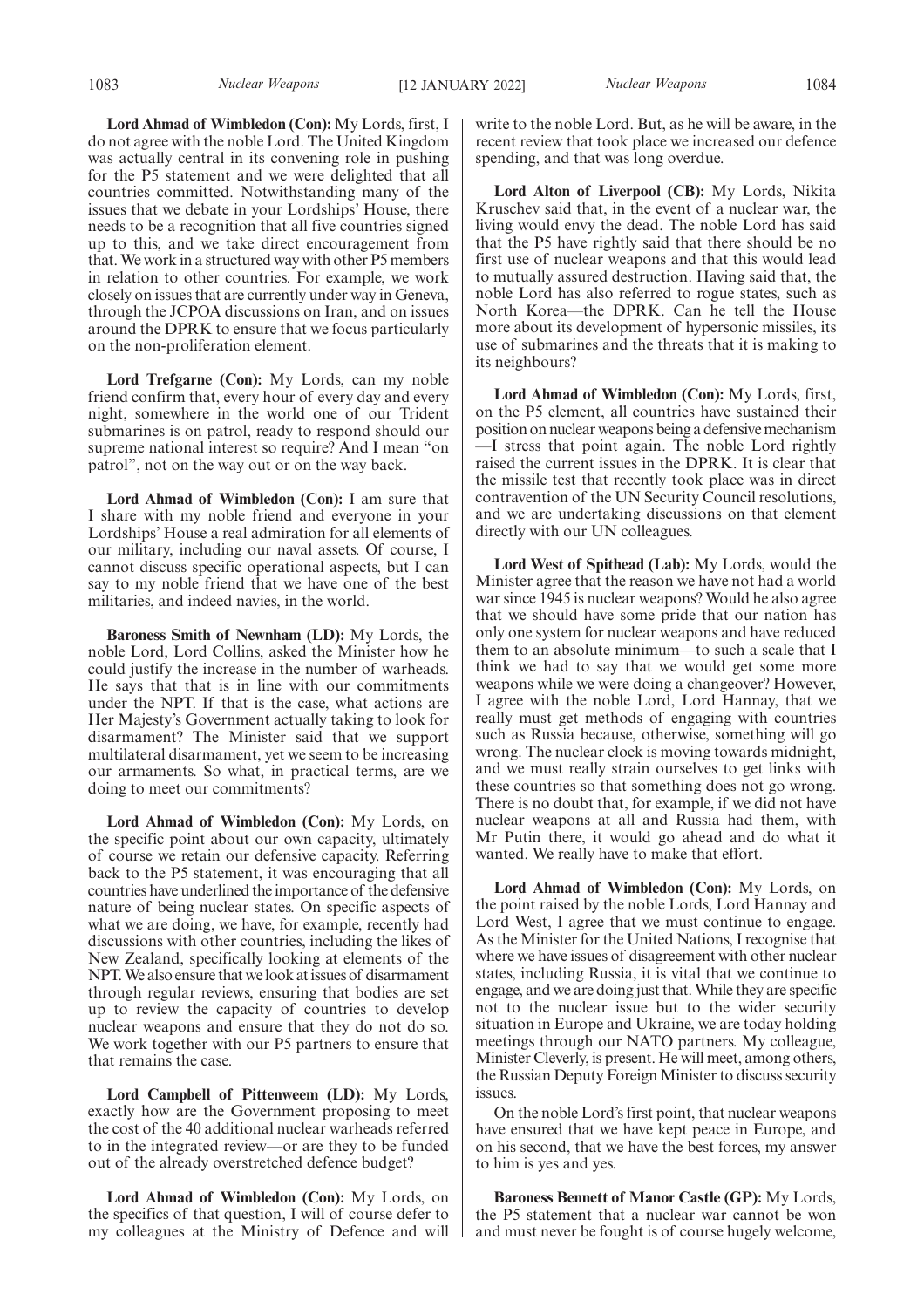[BARONESS BENNETT OF MANOR CASTLE]

but it did not repeat a phrase used in earlier, similar statements that reaffirmed denuclearisation as an "unequivocal undertaking". Does the Minister agree that that is the case?

**Lord Ahmad of Wimbledon (Con):** My Lords, what I can say to the noble Baroness—and as the noble Lord, Lord West, has pointed out—is that the primary aim of nuclear weapons being in the armoury of any country, including our own, is to be a deterrent. We have achieved that objective, but we must work together as P5 members to ensure the key elements: that for those countries that have nuclear weapons we look towards disarmament and that for those countries that do not have nuclear weapons we look at nonproliferation.

#### **Energy Prices** *Question*

*3.36 pm*

#### *Asked by Lord Dodds of Duncairn*

To ask Her Majesty's Government what assessment they have made of the impact of rising energy prices on the most vulnerable people in society, and the most effective means of helping them.

**TheParliamentaryUnder-Secretaryof State,Department** for Business, Energy and Industrial Strategy (Lord Callanan) **(Con):**My Lords, the largest element of gas and electricity bills, which is wholesale costs, has increased significantly. The Government are committed to protecting customers, especially the most vulnerable. Households will continue to be protected through the winter by the price cap and through the warm home discount, winter fuel payment and cold weather payment schemes. A new £500 million household support fund has also been made available to councils to help the most in need over the winter.

**Lord Dodds of Duncairn (DUP):** My Lords, I thank the Minister for his Answer. We are looking at extraordinarily steep increases in energy prices over a relatively short period, coming on top of already big increases. This is causing real fear and anxiety among vulnerable people, especially the elderly, about the financial severity and hardship to come. So can the Minister go further today and announce new measures that will deal with the immediate crisis that people are facing, especially in the context of other cost-of-living pressures which are coming the way of hard-pressed families and individuals?

**Lord Callanan (Con):** I totally understand the point that the noble Lord makes. Unfortunately, I am not in a position today to announce further measures, but I can tell him that we are actively engaging with stakeholders and energy companies. The Prime Minister and the Chancellor are in urgent discussions and we hope to announce some action shortly.

**Baroness Ritchie of Downpatrick (Lab):** My Lords, was it not entirely predictable that there would be a surge in gas prices, and in such circumstances what further work will BEIS and the Government undertake? Why did they not have further plans at the ready to address the situation to help struggling households and to mitigate the impact of deepening fuel poverty as a result of those rising costs, as already referenced by the noble Lord, Lord Dodds?

**Lord Callanan (Con):** I am not clear what further plans the noble Baroness is referring to, but, as I mentioned, we have a whole series of mitigations in place to protect precisely the people whom she mentioned. For example, the warm home discount scheme has helped millions of people at a cost of several billion pounds, and we will continue with policies such as that to help the most vulnerable.

**Lord Howell of Guildford (Con):** My Lords, is it appreciated in this drama of exceptionally high prices that the whole process of moving to a decarbonised world and energy transition requires the most careful management of balance between supply and demand? If supply is discouraged or undermined while demand is still rising, we will get again and again the huge, volatile and extremely damaging rise in fuel and power prices that we have now. Is that not the main lesson to be learned from the mess that we are in now?

**Lord Callanan (Con):** I know that my noble friend, as a former Energy Minister himself, is very experienced in these matters. Of course, the underlying point that he makes is right—but it is a transition that will take place over many years and, in the meantime, there will of course be considerable demand for fossil fuels.

**Lord Newby (LD):** The Minister has just talked about mitigations that the Government have in place, but those mitigations were inadequate before the price rise that we have seen, and clearly will be completely inadequate in dealing with the huge increases with which vulnerable families will be faced in the next few months. On measures that the Government might take that will require expenditure, have they considered raising the money required by imposing a windfall tax on those oil and gas companies whose profits have soared as prices have soared?

**Lord Callanan (Con):** There are a number of different policies under consideration but, of course, the situation is never as simple as the noble Lord would have us believe. Many of the North Sea producers over which we would have taxation control have long-term contracts in place at fixed prices to supply wholesalers in the United Kingdom. So it is not clear that there are excessive profits being made—but I am sure that this is something that the Chancellor will want to look at in his review, to see what else we can do in this area.

**Baroness Lister of Burtersett (Lab):** My Lords, if the Government want to focus any help with the cost of living crisis on those in greatest need, the simplest and fastest way in which to do so is to boost social security. Why are they not proposing such a boost?

**Lord Callanan (Con):** Let me tell the noble Baroness what we are doing. The winter fuel payment provides all pensioners across Britain with between £100 and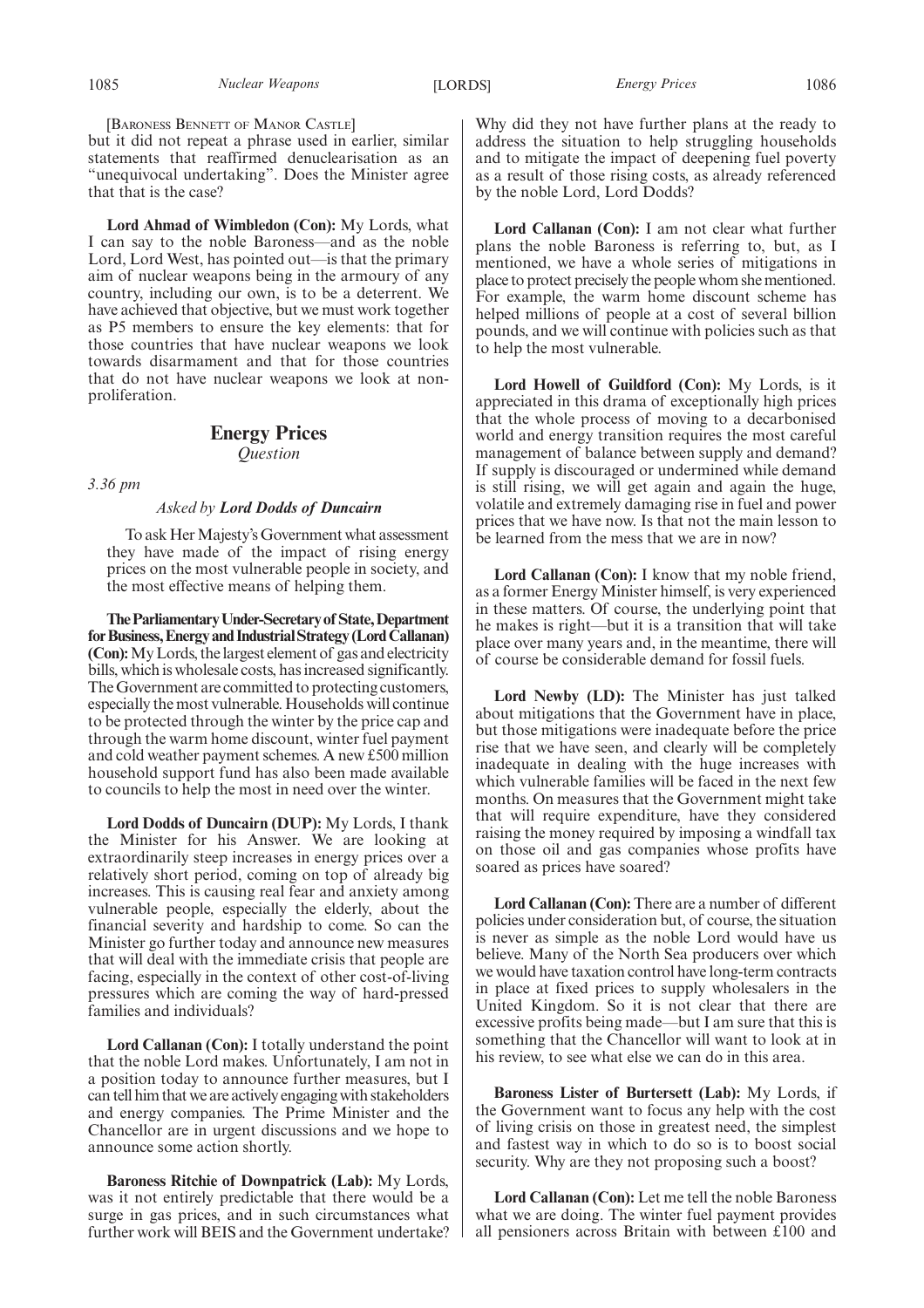£300 to put toward their fuel bills, which costs £2 billion a year. The cold weather payment provides vulnerable households on qualifying benefits with payments of £25 during periods of cold weather, and the Government have spent £100 million on that. We will continue to spend considerable sums of money to help those most in need.

**Lord Hannan of Kingsclere (Con):** My Lords, one thing that we have learned over the past 22 months is that government targets sometimes have to be adjusted in the light of circumstance. Would there be a situation in which the Government might reconsider their net-zero timetable; for example, if costs on consumers or taxpayers were disproportionate and if there were a realistic prospect that technological improvement would mean a significant fall in those costs with a deferral?

**Lord Callanan (Con):** Of course, we want to keep all these things under review but, as my noble friend is well aware, net zero is a legally binding commitment, legislated for by Parliament—and, of course, it is the duty of government to carry out the wishes of Parliament. If a future Parliament or Government wish to reconsider that, I am sure that the Government at the time would want to take full cognisance of that.

**Lord Grantchester (Lab):** My Lords, we all wish to protect vulnerable households, and there are many support schemes targeting approximately 3 million households. The expected increase in the price cap in April is around £600 per household to a total of £1,865 a year. While the Government continue to dither, Labour has announced costed, detailed plans to reduce the size of the exposure and extend help to more households to limit increases to just £5 a year for the most vulnerable. What target do the Government have in mind to reduce the size of the exposure in the forthcoming price cap rise, to be announced on 7 February?

**Lord Callanan (Con):** Before I answer the noble Lord's question, I understand that this is his last outing as a member of the Opposition Front Bench. From my point of view, it has been a pleasure sitting opposite him and dealing with his questions and points. I am sure that he will have a lot to contribute to the House from the Back Benches in future, and I certainly wish him well.

Of course, the price cap is a matter for the independent regulator—Ofgem—and we will find out in a couple of weeks' time what it will be. The Government have already announced £500 million for local authorities to support vulnerable householders across the country with essentials, including utility bills. As I said in response to earlier questions, we are looking at what else we can do.

**Lord Lilley (Con):** When my noble friend considers the impact of higher energy prices, will he bear in mind the fact that, wherever the cost of meeting net-zero targets has become an electoral issue, with the gilets jaunes in France, the elections in Australia and Canada and the municipal elections in the Netherlands, the party opposing higher taxes on energy has won?

**Lord Callanan (Con):** We have taken careful note of the points that my noble friend has made. I know that we have discussed this in previous debates but, as I said to my noble friend Lord Hannan, net zero is a legally binding commitment that Parliament has placed upon the Government and, as long as that remains the case, that will be the policy of the Government.

**Baroness Janke (LD):** My Lords, what is the Government's response to the predictions of National Energy Action that children will be forced to do homework in cafés, libraries, the homes of friends and relatives and even A&E departments due to rising energy bills at home? What support will the Government provide to prevent further educational disadvantage to children and young people from poorer homes whose education has already suffered enormously as a result of the pandemic?

**Lord Callanan (Con):** I outlined in earlier answers the support that we are providing for vulnerable families for their energy bills to do precisely that. As I also said, we are currently engaging with stakeholders and looking to see what else we can do in this area.

**Baroness Altmann (Con):** My Lords, the winter fuel payment is currently less than it was in 2009, the cold weather payments are the same as they were in 2008, and the warm homes discount—which I agree is an excellent measure—has stayed the same since 2011. Given that the cost of fuel is rising so substantially and also that most of these benefits are available only to those who are claiming pension credit, will the Government now look at urgent measures to increase the take-up of pension credit, which has been stuck at 40% of people not claiming it since 2010? It would be a direct way of getting help to people immediately.

Lord Callanan (Con): My noble friend is asking about social security policy, which, I am sorry to say, is not within my speciality, but I will certainly write to her with details on that. On the warm homes discount, she will of course be aware that we consulted last year on increasing the discount and extending the number of eligible households that would qualify for it. We will be responding to that consultation soon.

#### **Police, Crime, Sentencing and Courts Bill** *Report (5th Day)*

*3.47 pm*

*Relevant documents: 1st, 2nd, 4th and 6th Reports from the Joint Committee on Human Rights, 6th, 13th and 15th Report from the Delegated Powers Committee, 7th Report from the Constitution Committee*

#### *Amendment 103*

*Moved by Baroness Meacher*

**103:** After Clause 172, insert the following new Clause— "Restorative justice

The Secretary of State must, every five years—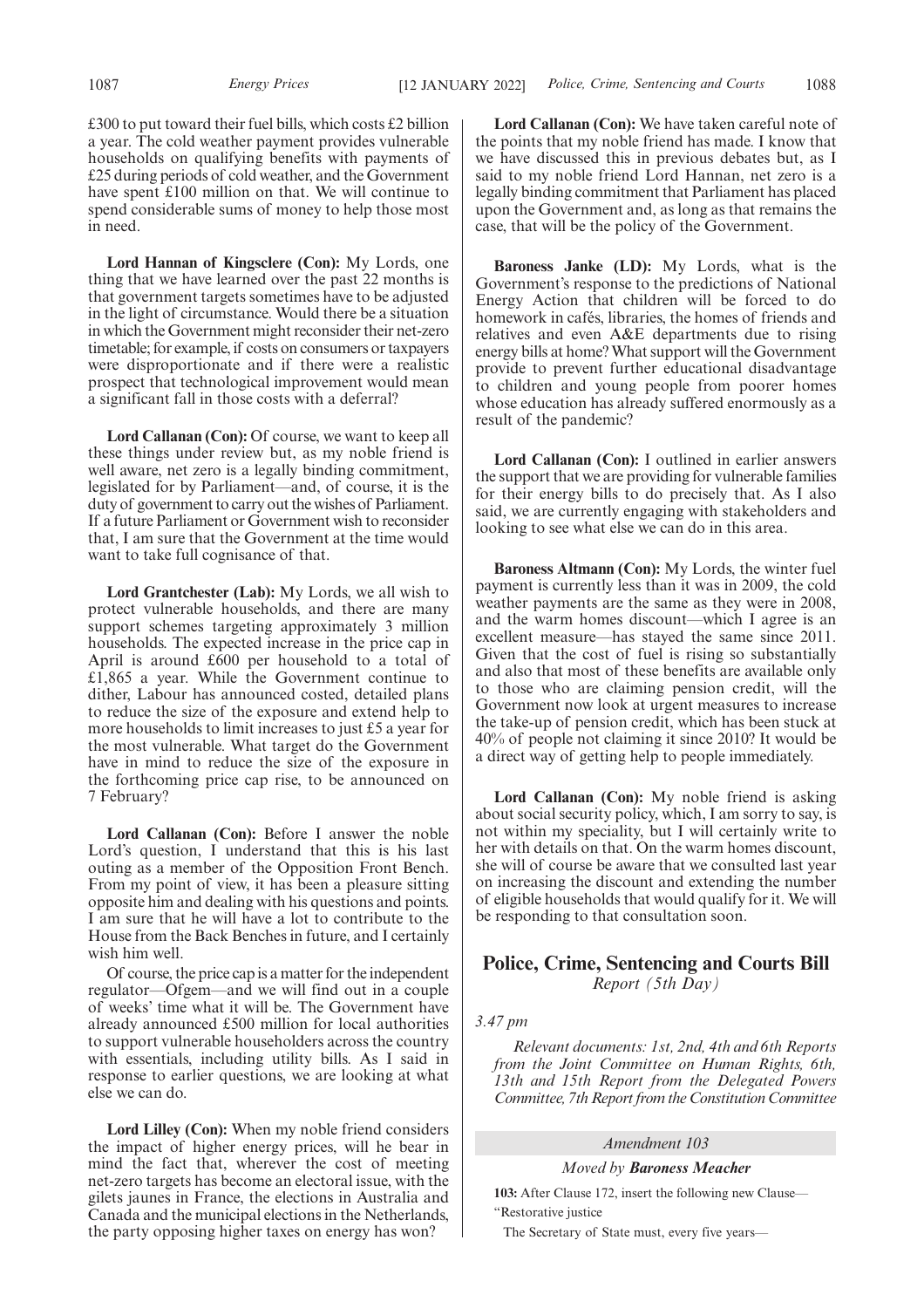- (a) prepare an action plan on restorative justice for the purpose of improving access, awareness and capacity of restorative justice within the criminal justice system,
- (b) publish a copy of the action plan, and
- (c) publish a report on progress in implementing the previous action plan."

**Baroness Meacher (CB):** My Lords, Amendment 103 seeks to ensure that the regular action plans on restorative justice provided by the Ministry of Justice until 2008 be restored and also that they should be published and a report produced on progress on the previous action plan as well. It is a more modest amendment than the one I moved in Committee. At that point, we wanted the Government to produce action plans every three years; we are now talking about every five years, which at least reduces the pressure on the department. The amendment would be an enormous improvement on the complete absence of national leadership on this issue since 2018.

But, first, what is restorative justice? It is an interpersonal approach that enables people who have been a victim of criminal or other harmful behaviour to meet the perpetrator, generally face to face, and others closely involved in the case to ask questions of that perpetrator and express how the incident affected them personally. It also enables perpetrators to express what was going on for them when they committed their crime or whatever they did and also to listen and understand the personal impact of that action, so that something that was a very impersonal action turns into something very personal. That is in fact a very important point.

Restorative justice is very much a voluntary process. No one is forced into it—both the victim and the perpetrator have to want to go through it. It can also go alongside other criminal justice activities or procedures. It is highly cost effective; for every pound spent on it, £8 are saved for the criminal justice system. That seems a very good reason for the Minister to take this amendment very seriously, as I hope he will, albeit I will not press it to a vote.

Why do we need the amendment included in this legislation? Every PCC area in England and Wales has a local restorative justice provider which takes referrals for restorative justice. Youth offending teams have a member of staff who leads on it. The victims' code of practice from 2020 entitles every victim of crime to be informed about restorative justice and have access to it. However, this is simply not happening. The Office for National Statistics data showed, I think in 2020, that only 5% of victims are aware of being told anything about restorative justice at all. I hope the Minister will agree that that really is not satisfactory when these victims have a right to that information.

This problem seems to be driven by a lack of strategic direction from the centre. That is the whole point of this amendment. Also, the Ministry of Justice ceased to provide any funding to PCCs to support these important services. Before introducing the PCSC Bill, the Government published a White Paper highlighting the importance of restorative justice:

"We believe restorative justice is an important part of the justice system and has significant benefits both for the victim and for the rehabilitation of offenders."

That is absolutely right. We know that reoffending drops by 14% if people have been involved in restorative justice. That is where the £8 saving for every £1 spent comes from. The White Paper went on to refer to opportunities to increase the use of restorative justice by using deferred sentencing and setting restorative conditions as part of out-of-court disposals.

Despite all this, restorative justice has been absent from the Bill. Can the Minister explain why it was promoted in the White Paper but does not feature in the Bill? I hope he will want to put this right. The amendment is relatively minor in its impact on the Ministry of Justice, yet it could have really far-reaching impacts, both for victims and for perpetrators. I hope the Minister will look favourably on Amendment 103.

**Lord Cormack (Con):** My Lords, I made a very brief reference to restorative justice in one of our debates on Monday. I am glad to have an opportunity to comment briefly on the amendment just moved by the noble Baroness, Lady Meacher. I agree with her wholeheartedly. We should always do everything we can to keep people out of prison; to repeat myself from Monday, although sending people to prison is the punishment and the aim is rehabilitation, it does not always work like that. I know that from experience in my former constituency, which had a very large prison—Featherstone—and a young offender institution at Brinsford just a mile or so away. I believe a lot of the young people in Brinsford would have benefited enormously by not going to prison and would have benefited from restorative justice.

I became totally convinced in this view when I had the privilege to be the chairman of the Northern Ireland Affairs Committee for the last of my Parliaments in the other place, 2005 to 2010. I saw at first hand the effect of restorative justice in Northern Ireland, and a lot of young people who would perhaps have gone on to a long life of crime were rehabilitated and came to terms with their victims. As the noble Baroness said, there has to be agreement from both sides, as it were, but it was wholly beneficial in a vast number of cases.

Following the White Paper to which the noble Baroness, Lady Meacher, referred, it seems very strange indeed that there is no provision or recognition in the fairly massive Bill before us. One of my criticisms of the Bill is that it is too long. It should be three Bills rather than one—but that is another story and we have touched on that in the past. But although the noble Baroness, Lady Meacher, said that she will not press this to a Division—I do not dissent from her on that—I hope nevertheless that my noble friend the Minister will be able to make some favourable and encouraging comments about the importance of restorative justice and its place in the criminal justice system.

**Lord Hodgson of Astley Abbotts (Con):** My Lords, I intervene to express my support for this modest but worthwhile amendment and, like my noble friend Lord Cormack, to urge my noble friend the Minister to give a sympathetic response when he winds up in a moment or two.

I have had an interest in RJ—restorative justice—for a number of years. In particular, I have followed the work of Why Me?, which has briefed us on the debate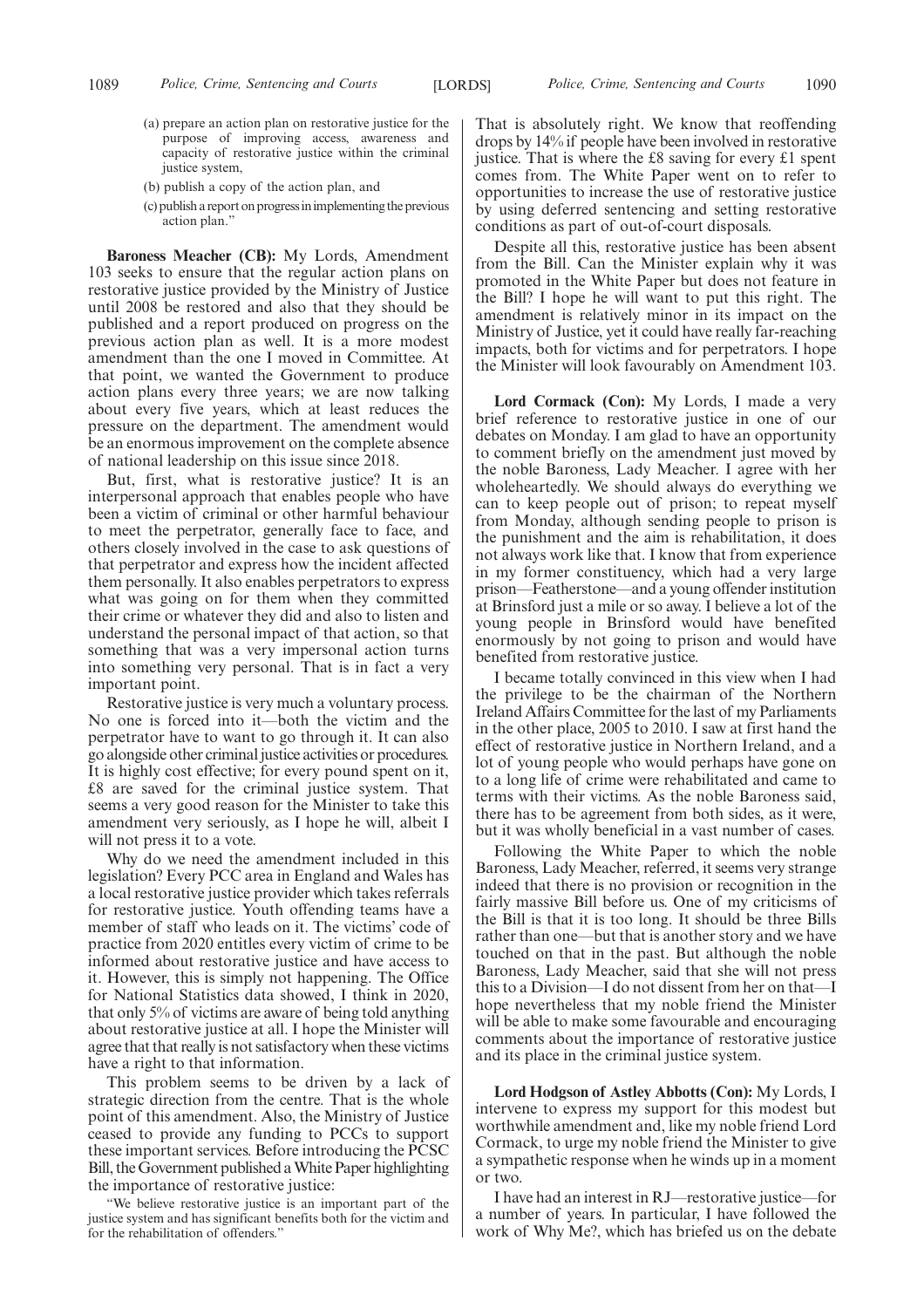this afternoon. My noble friend the Minister will be aware of my concern, which I know is shared across the House, about the levels of reoffending, which seem a reproach to us all: a moral reproach, a societal reproach, a financial reproach—you name it. This high rate of reoffending is not a new problem; it has bedevilled our society and our prison system for many years.

It is said that the definition of stupidity is doing the same thing over and over again and expecting different results. That seems to be one of the positions we have got to with regard to trying new ideas which may—maybe at the margin—help cut the underlying reoffending rate. I am sure we need to try a new approach, or new approaches. To use the cricketing analogy, if I may, in light of the results of the test match in Australia, we need to change the bowling—

**A noble Lord:** It is the batting.

**Lord Hodgson of Astley Abbotts (Con):** Well, shall we change them both? I think changing the batting is a fair comment.

My noble friend and I have had one go round on reoffending over the bunching of Friday prisoners, and we now have a situation where three-sevenths of all prisoners released come out on a Friday, with all the problems of the weekend. We discussed this at some length. It was a cost-free option being put forward from across the House, but my noble friend could not accept it—though he has offered us, and has committed to, a consultation process as part of the prisons White Paper. But we are therefore in a holding pattern now for two or three years, doing the same thing over and over again and expecting different results, because it will be two or three years before we can find a place in a Bill for that measure.

With Amendment 103 on RJ, we have a chance to change the batting and try a different approach. I absolutely accept and I agree with the noble Baroness, Lady Meacher, that it is not a silver bullet. It is not, by any manner of means, cost-free, because it requires very careful handling by trained staff and, as she said, it works only where both parties, particularly the perpetrator, have a moral commitment to making it work. Obviously, there are also touchy-feely aspects, which can be ridiculed in the media.

However, as the noble Baroness said, where it works, its results are remarkable, and remarkable in one unique sense. The victim can begin to understand how they found themselves in this difficult position when they see how the life chances of the perpetrator were so badly damaged. One of the problems in crime is that the victim finds that their life is ruined, but this can enable them to mend their life because they see that the perpetrator has had poor life chances and is now wishing to make amends.

#### *4 pm*

This is a modest amendment, merely preparing, as the noble Baroness said, an action plan with plans to follow it up. My noble friend has produced his *Prisons Strategy*, but a paper with "strategy" in the title always worries me because it looks like an overarching result—a sort of deus ex machina which will put the whole problem to bed. In my experience of the human condition, it very rarely results in that. Particularly with prisons and reoffending, results are likely to come about inch by inch, with hard yards of trying things, some which fail and some which succeed, and building on success. I would like us to do something different—something incremental. Let us stop doing the same thing over and over again; we are really not that stupid.

**Baroness Jones of Moulsecoomb (GP):** My Lords, it is a pleasure to follow the noble Lords, Lord Cormack and Lord Hodgson, and to agree with what they say. I support this amendment very strongly and I regret that we will not vote on it, because this is so important for justice. At the moment, justice just means taking something away from everyone instead of trying to add things back, both to all the people involved but also to society. Crime has to be seen partly as the result of a broken society; this is what it indicates. It cannot only be addressed—and it certainly cannot be fixed—by policing and punishment. There has to be something more that adds back and enriches us.

Effective restorative justice deals constructively with both the victim and the offender. The primary aim has to be to restore and improve the position of the victim and the community by the offender making amends. It recognises that a person convicted of a crime has the ability to improve the community. We do not at the moment employ restorative justice; we focus instead on punishing the offender, which means more prisons, more stress and more degradation in our society. Therefore, I regret that we will not vote on this, because it is a very important move.

**Lord Ramsbotham (CB):** My Lords, I rise to strongly support this amendment, which was so ably introduced by my noble friend Lady Meacher, particularly if it is matched by a strong commitment to restorative justice among all sections of Her Majesty's Prison and Probation Service, particularly prison governors. I have witnessed an unfortunate case in which a governor admitted to me that none of the recommendations of the very good police officer who was chairing the conference could be provided by the prison concerned, to the detriment of the whole process.

**Lord Sentamu (CB):** My Lords, I too support this amendment. It asks the Secretary of State to prepare an action plan and to show how it is being implemented or otherwise, so it is not asking that which is beyond common sense.

I take your Lordships back to the Truth and Reconciliation Commission in South Africa, chaired by Archbishop Desmond Tutu. In front of him is a police officer who was responsible for setting alight a young man. The young man dies and the mother comes, and all that is left is just ash—the body is gone. Desmond Tutu asks, not the person who committed the crime but the mother: "What do you want to say to him?" The mother says, "I lost my son. In the light of what you have been saying to us about the need to address the maladies that have happened and to reconcile people, I say this. I have a broken heart; I lost my son. I want to take this police officer to the place where my son was burnt alive. When we have gone there and have actually touched the earth, I will adopt him as my son, because I no longer have a son." Desmond Tutu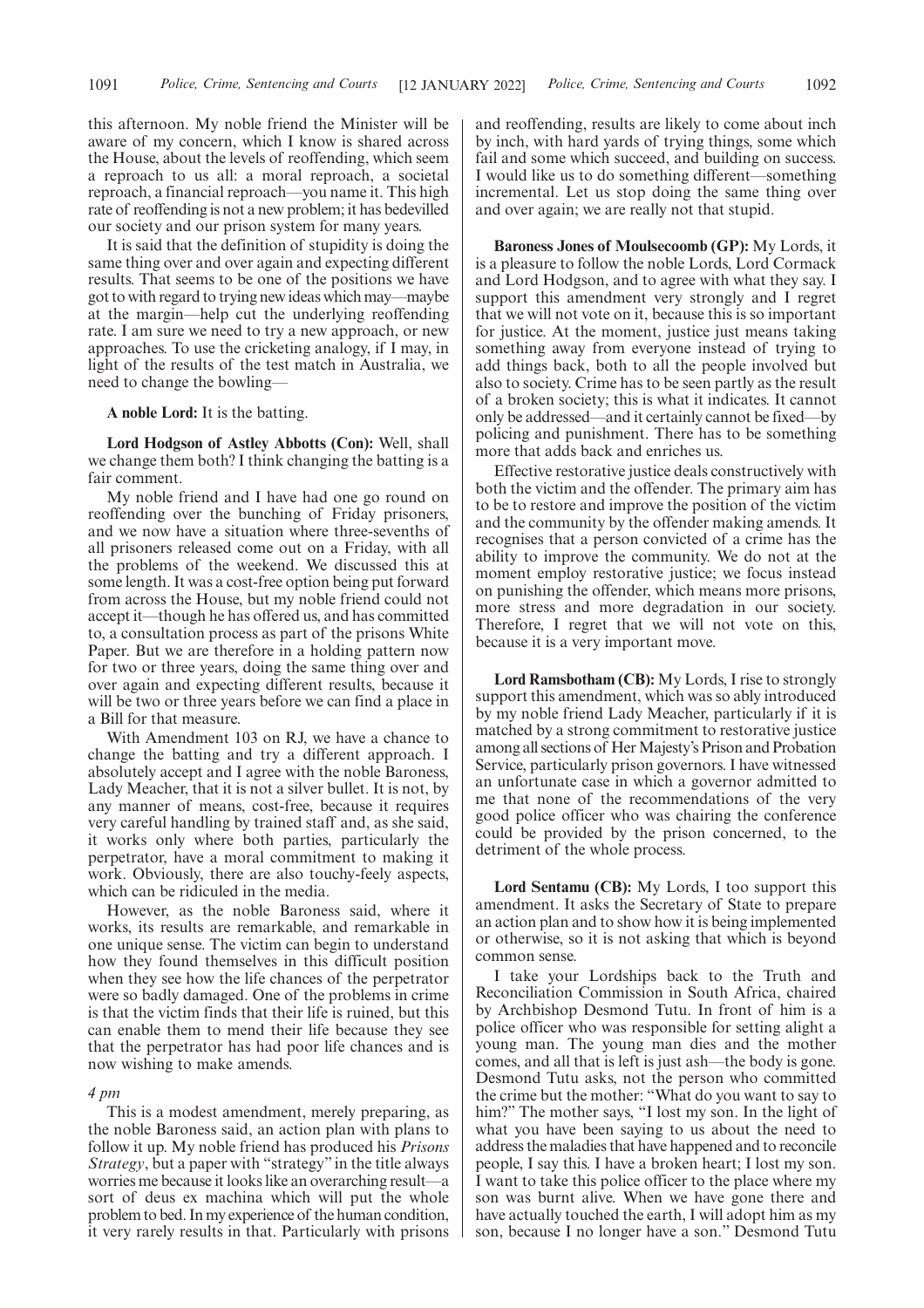#### [LORD SENTAMU]

broke down in tears. They go to the place where this had happened, and the mother takes in that police officer as her own son. That is the effect of restorative justice. It never asks the question: "Who has done this? What punishment do they deserve?" It asks the question: "Now that this rather unhappy fact has happened, what are we going to do about it?

For nearly 20 years I have been lecturing all over the world on restorative justice. In this country, at an international conference gathered by the Bar Council, we had a great debate and discussion; but unfortunately, although we talk about restorative justice, in the light of our criminal justice system we really do not give a major role to what Desmond Tutu's Truth and Reconciliation Commission did. Had it not been for restorative justice, a lot of people would have been revenging for what had happened. They were very angry and wanted to lock people away and throw away the key, but because of that mission and Desmond Tutu believing that, without forgiveness, there can be no peace—and that forgiveness is a consequence of restoration; it does not come out of nowhere—South Africa, where many people committed terrible, awful crimes, continued to live in peace.

I know that we will not be voting on this amendment, but somewhere, we must find words that express what the noble Baroness has put before us, because if there is no restoration of the relationships that have been fractured by a crime, you just think that that is it. After a big victory in a battle, George Washington started befriending the people fighting on the other side. Those on his side said to him, "Why do you want them to be your friends?" He said, "Well, if they don't become my friends, they will still be protesting. The only way to overcome an enemy is to make them your friend; then, they stop protesting."

There are so many people in our country for whom crimes have caused untold difficulty—take the Stephen Lawrence murder. It would have been good if some kind of restorative justice had happened. Neville Lawrence says, "Those five young men did a terrible thing to my son, but I have now realised that if I continue to be angry, it is me who is being destroyed." Unfortunately, he is not being given the opportunity to go through the restorative justice process. I support the amendment.

**Lord Laming (CB):** My Lords, perhaps I may make three quick points in support of this important amendment. First, we all accept that short sentences are extremely expensive to manage and expensive to our society, and we ought to do our best to provide alternatives to them. They are also expensive in other ways because they introduce often naive offenders to much more serious crime. Secondly, short sentences are extremely disruptive to the individual concerned. They often lose whatever jobs they have and a whole range of things that are important in their life. Thirdly, restorative justice is a learning experience. Would that there were other parts of the criminal justice system that I could say with confidence were a learning experience.

Restorative justice is the opportunity for an offender to reflect carefully on what has happened as a result of their behaviour and on why it is important that they learn from that experience and change their way of life. This is an important amendment that I hope the Government will take seriously.

**Lord Paddick (LD):** My Lords, I remind the House that at one stage in my police career I was the lead for the Metropolitan Police on restorative justice, working with Professor Larry Sherman. The evidence from that experience and other academic studies shows that the benefits to victims, in terms of allaying fear and victim satisfaction, and to perpetrators, in terms of engagement with the criminal justice process, and by being confronted, as the noble Lord, Lord Laming, has just said, by their offending behaviour, and in terms of reducing recidivism, are unequivocal.

The only objection to the amendment would be political, because restorative justice is wrongly perceived by those who do not understand the process as going soft on offenders; it is the opposite. I agree with the noble Lord, Lord Laming, about short sentences. However, on the point made by the noble Lord, Lord Cormack, it does not necessarily have to be an alternative to prison in very serious cases. The important outcomes are victim satisfaction and the offender having to confront their offending behaviour.

The Minister may argue that people get a long time in prison in which to reflect on their wrongdoing. However, a colleague of mine did some research on street robbery and went to a young offenders' institution to interview those who had been convicted and incarcerated for that offence. Many of those he spoke to did not understand why they were in the young offenders' institution. The process was so detached from them—they just sat at the back of the court while other people spoke and dealt with the case, without their involvement at all. They genuinely did not understand why they were in prison. That is why restorative justice is important.

The question is: are the Government going to be led by the evidence and support this amendment, or are they going to object to it, based on misconceptions?

**Lord Ponsonby of Shulbrede (Lab):** My Lords, I, too, support the amendment. It is modest and worth while, and is another step down the road.

I remember that the noble Lord, Lord McNally, introduced the phrase restorative justice into the statute book. I cannot remember which piece of legislation it was but at that point he spoke perceptively when he said that it was going to be a long road to get restorative justice embedded within the criminal justice system, whether in terms of probation, YOTs or prison. He was right and the necessity for the amendment proves that because the noble Baroness, Lady Meacher, gave a number of examples, including where the funding or initiatives have stalled and the momentum with restorative justice has been lost. From memory, the initial introduction of restorative justice was through a separate funding stream for YOTs to use these programmes. So I very much support the amendment. It needs constant activity and oversight by a Minister to get the restorative justice programmes embedded in the system as a whole.

One reason why what I am saying is perhaps more relevant than what some noble Lords have said is that I have some scepticism on the issue. I am happy to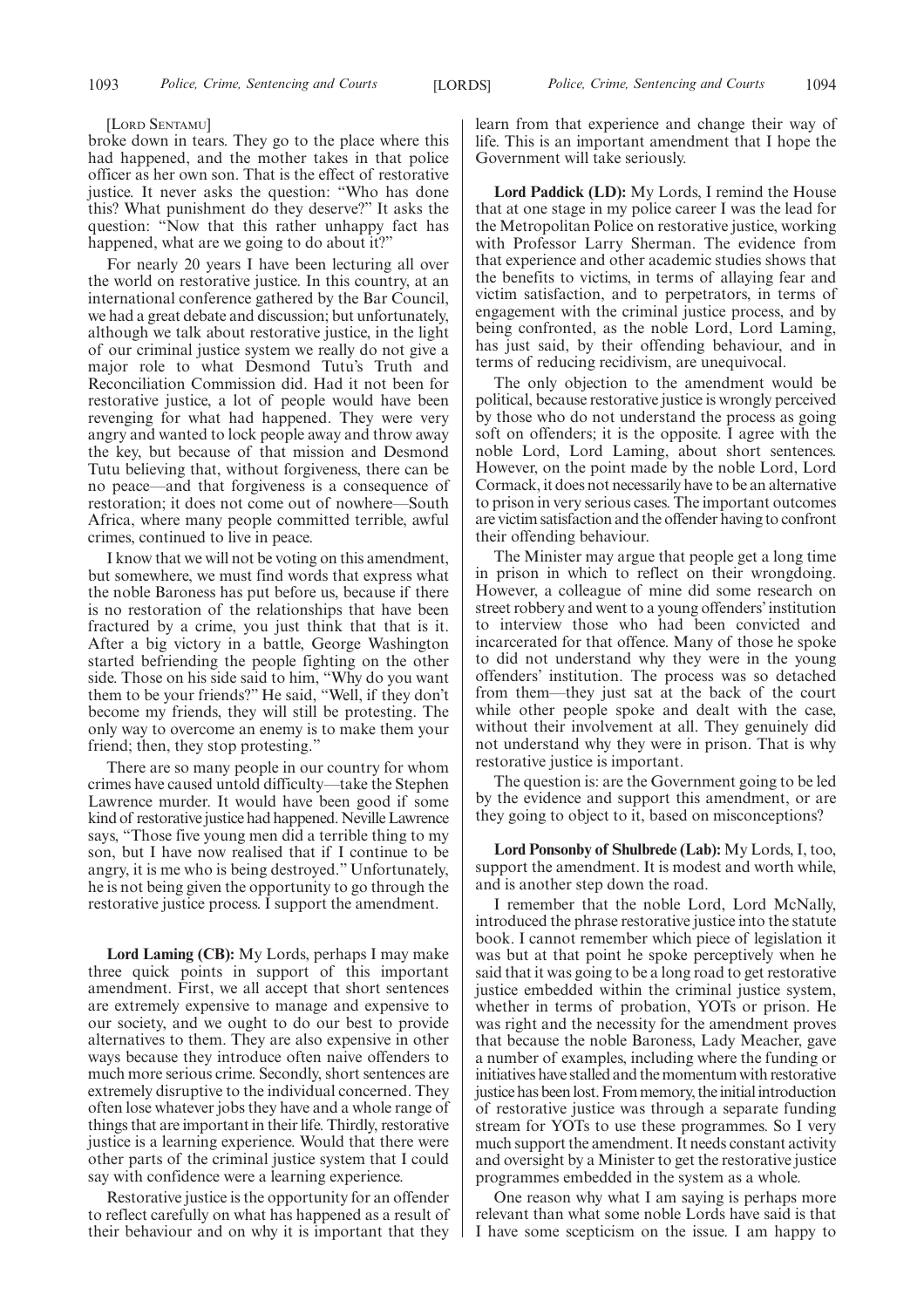have a cup of tea with the noble Baroness, Lady Meacher, to express my scepticism. While I support the amendment, it requires a long-term programme, and it is for the Government to make sure that that programme is implemented.

#### *4.15 pm*

**The Parliamentary Under-Secretary of State, Ministry of Justice (Lord Wolfson of Tredegar) (Con):** My Lords, I am pleased that the noble Baroness, Lady Meacher, is able to be with us this afternoon—and in good health, I hope—having been unavoidably detained during the debate in Committee. It is good to have been able to hear from her directly on an issue that is of evident interest to a number of Members of your Lordships' House. I have listened carefully to the points made by everyone, including the noble Baroness, Lady Jones of Moulsecoomb, the noble Lords, Lord Ramsbotham and Lord Laming, the noble and right reverend Lord, Lord Sentamu, my Front Bench colleagues and others to whom I will come.

I hear and feel the mood of the House and the noble Lords who spoke in support of the amendment. I also heard my noble friends Lord Cormack and Lord Hodgson of Astley Abbotts ask for some favourable and encouraging comments from me. The truth is that I do not really need any persuading on the importance and use of restorative justice. I agree that, in the right circumstances, it can certainly have far-reaching benefits.

Indeed, since we discussed this in Committee, I have spoken at the Council of Europe Justice Ministers meeting, which was specifically about restorative justice. On the upside, the meeting was held in Venice; on the downside, I had to appear virtually. Despite that, I was pleased to welcome the declaration on restorative justice made by that meeting. I talked about our history in the UK of exploring and embedding the appropriate use of restorative justice across the criminal justice system. The Venice declaration calls for the sharing of knowledge, best practice and scientific research on restorative justice. We are committed to playing our full part in this.

Turning to the amendment, it seems to be intended to address a concern that the Bill does not include provision for restorative justice by requiring the Secretary of State to publish an action plan every five years. As I explained in Committee, restorative justice is not just communication between victim and perpetrator. We consider that the concept of restorative justice extends to other parts of the Bill in the sense that we now have a new system for out-of-court disposals because the conditions attached to those disposals again provide an opportunity for intervention and support for offenders and appropriate input from the victim of the crime.

The new statutory two-tier framework replaces the current adult out-of-court disposal options. There must be conditions attached to both of the new proposed cautions, fulfilling one of three objectives: rehabilitation, reparation or punishment. These provide an opportunity for intervention and support for offenders. A restorative justice referral could also be an appropriate condition of a caution where the victim and offender agree to this.

I agree with my noble friend Lord Cormack that we should divert people from prison where we can; indeed, that is part of the Sentencing Code. I also agree with the noble Lord, Lord Paddick, that prison and restorative justice are not necessarily—I emphasise "necessarily"—alternatives. I remind the noble Baroness, Lady Meacher, that, so far as the sentencing White Paper is concerned, the Bill provides for the greater use of deferred sentencing; this also provides opportunities for restorative justice in the deferred sentencing process.

Over and above that, we are concerned that victims know about restorative justice. Under the victims' code, they now have the right to be provided with information about restorative justice and how to access restorative justice services in their local area. We continue to provide funding to PCCs to provide support services for victims of crime, which include restorative justice as well.

On 9 December, we launched a consultation, "Delivering Justice for Victims", the first step towards what we hope will be a landmark victims' law—a Bill which will build on the foundations of the victims' code to substantially improve the victim's experience of the criminal justice system. We propose to place the key principles of the code in primary legislation and are considering the roles and duties of PCCs in relation to victims. However, to repeat a point that I made in Committee—I think that it was also the point that the noble Lord, Lord Ponsonby of Shulbrede, was reaching for—restorative justice is not always appropriate. For some more serious types of offending, it may not be appropriate. The welfare of the victim must always be paramount. I am thinking of some sexual violence and rape cases. We should not have an exhaustive list—even for those cases it is a case-by-case basis—but there will be cases where restorative justice would be unfair on the victim. The victim must always consent but should never feel forced into a process that they are not 100% comfortable with.

The probation service is also working on a new framework for restorative justice, to ensure a more consistent approach, focusing on the people for whom it will make the biggest difference. Having said that, the broad policy aim is that all victims can, if they wish, take part in restorative justice at a time that is right for them. Again, restorative justice does not have to be immediately at the sentencing date. It could be months or even years in the future. It is not a one-time-only option.

It remains the case that we are working very hard in this area. We share the aims and ambitions of the noble Baroness. The evidence base for restorative justice exists. Services are available. Victims should and will be made aware more clearly of their availability. However, requiring rolling action plans will simply create an unnecessary and overly bureaucratic burden. It will cost a lot more without any concrete benefit.

I support restorative justice in principle. I hope that is crystal clear. I cannot promise my noble friend Lord Hodgson of Astley Abbotts that we will see restorative justice, or any other form of justice tempered with mercy, from the Australian cricket team, but that lies well outside my capabilities. So far as the amendment is concerned, with a strong endorsement of the principles of restorative justice, I invite the noble Baroness to withdraw it.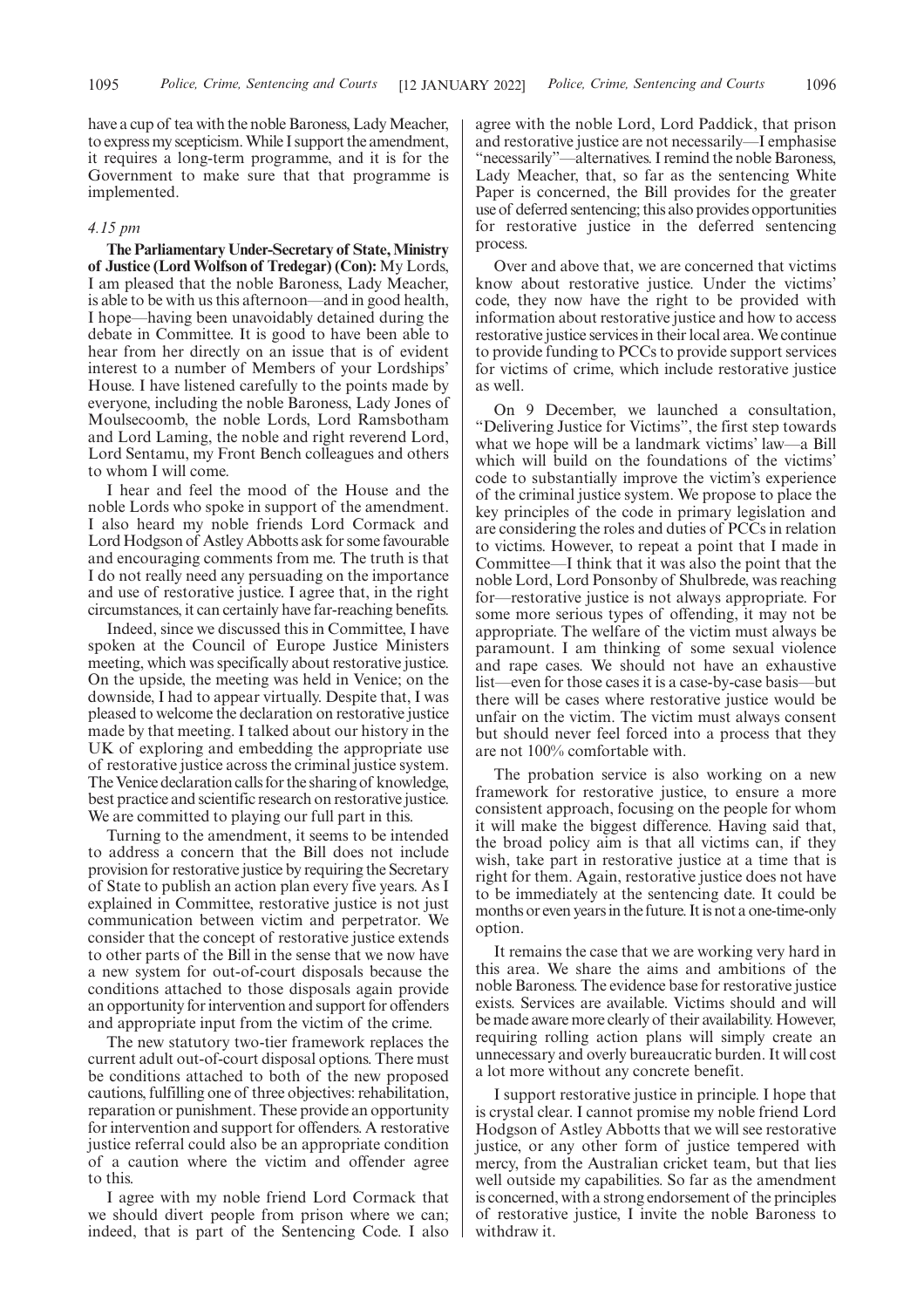**Lord Paddick (LD):** My Lords, the Minister seemed to suggest that, in any form of restorative justice, a victim might be compelled or forced to engage in the process. I think that is what he said. Can he reassure me that it was not?

**Lord Wolfson of Tredegar (Con):**I was saying absolutely the opposite and, if it came out wrong, it came out wrong. The whole point of restorative justice is that the offender and the victim have to consent. That is the point which I was making about crimes of sexual violence. The victim there should not feel under any compulsion or pressure to engage in restorative justice if they do not want to. Victim choice and free-will participation is at the heart of restorative justice. I hope that I have made that very clear.

**Baroness Meacher (CB):** My Lords, I thank the Minister for the warm and encouraging words that we were asking for. Unfortunately, they do not give us any reassurance that there will be a restoration of some sort of national leadership on this issue. As I explained in my brief comments, this is what is missing and why restorative justice is languishing. He said that victims should have access to restorative justice, which is very difficult when only 5% of them are aware of being told about it. There is a major issue of lack of information, lack of understanding and lack of national leadership. This was a small suggestion to put these things right and I very much regret that the Government will not take it on. Having said that, of course I will withdraw my amendment.

*Amendment 103 withdrawn.*

#### *Amendment 104*

#### *Moved by Lord Marks of Henley-on-Thames*

**104:** After Clause 172, insert the following new Clause— "Royal Commission on criminal sentencing

- (1) Within six months of the passing of this Act, the Secretary of State must establish a Royal Commission to carry out a full review of criminal sentencing.
- (2) In particular the Commission must make recommendations on—
	- (a) how to reduce the prison population;
	- (b) how to reduce violence and overcrowding in prisons;
	- (c) addressing the particular needs of young people in custody;
	- (d) addressing the particular needs of women in custody;
	- (e) how to ensure that sentencing for offences is focussed upon reform and rehabilitation of offenders and reducing reoffending;
	- (f) how to reduce the over-representation of people from Black, Asian and minority ethnic backgrounds in prison;
	- (g) the imposition and management of non-custodial sentences; and
	- (h) the abolition of some mandatory or minimum prison sentences."

Member's explanatory statement

This amendment would establish a Royal Commission to review criminal sentencing.

**Lord Marks of Henley-on-Thames (LD):** My Lords, this amendment seeks the establishment of a royal commission to carry out a full review of criminal sentencing. The urgent need for such a review arises in particular because this Bill continues and worsens an alarming trend towards sending offenders to prison for ever-longer periods. These Benches have consistently argued that we need to reduce the prison population, not increase it. This country imprisons more people than any other in western Europe, without any evidence that there is more criminality here than elsewhere or that prison works.

As has been said repeatedly in our debates, we have seen our prison estate fall into disgraceful disrepair. Gross overcrowding is standard and, although the Government are committed to providing more new prison places, the increase in prisoner numbers to be expected from longer prison sentences threatens to use up all that extra space. In any case, the new space will not become available for some time. Meanwhile, the overcrowding and squalor get worse.

Understaffing means that prisoners are stuck in their overcrowded cells for very long periods, bored, fractious and angry without relief. Even though recruitment levels aim to increase staffing, it is by nowhere near enough to do more than relieve a little of the pressure, without improving the overall standards of welfare in our prisons. All this breeds violence, of which we have seen appalling levels over recent years. Lack of opportunities for education, work and recreation, attributable at least in part to the lack of staff to deliver them, has made all this worse, so there has been little progress on rehabilitation.

Against this background, the Bill will introduce minimum sentences, longer sentences and later release dates. All this will fuel sentence inflation because, unsurprisingly, sentences will seek to ensure some kind of fairness in comparisons between them across the board, causing them to rise generally. The Bill will have a far more far-reaching effect on sentences than even its draconian provisions suggest. Yet, in our consideration of the Bill to date, we have been unable to deflect the Government from this unswerving and one-sided course. There is little in the Bill about community sentences, rehabilitation, the role of the probation services, or keeping people out of the criminal justice system or altogether out of custody. That is why we need an overall review of sentencing: to consider the topics mentioned in proposed new subsection (2) in the amendment.

So far, I have concentrated on reducing the prison population and reducing violence and overcrowding in prisons, but the other topics crying out for review include: addressing the needs of young people and women in custody; reducing the effect of what is undoubtedly an in-built discrimination against people of minority-ethnic backgrounds within the criminal justice system; keeping people generally out of custody where possible; and refocusing custodial sentences on rehabilitation and reform, not just keeping prisoners locked away from the public to address the perceived threat they present. This is not least because, in fact, the threat they present on release is exacerbated by the appalling conditions in which we incarcerate them. In short, we need to redress the manifest and politically driven imbalance inherent in this legislation.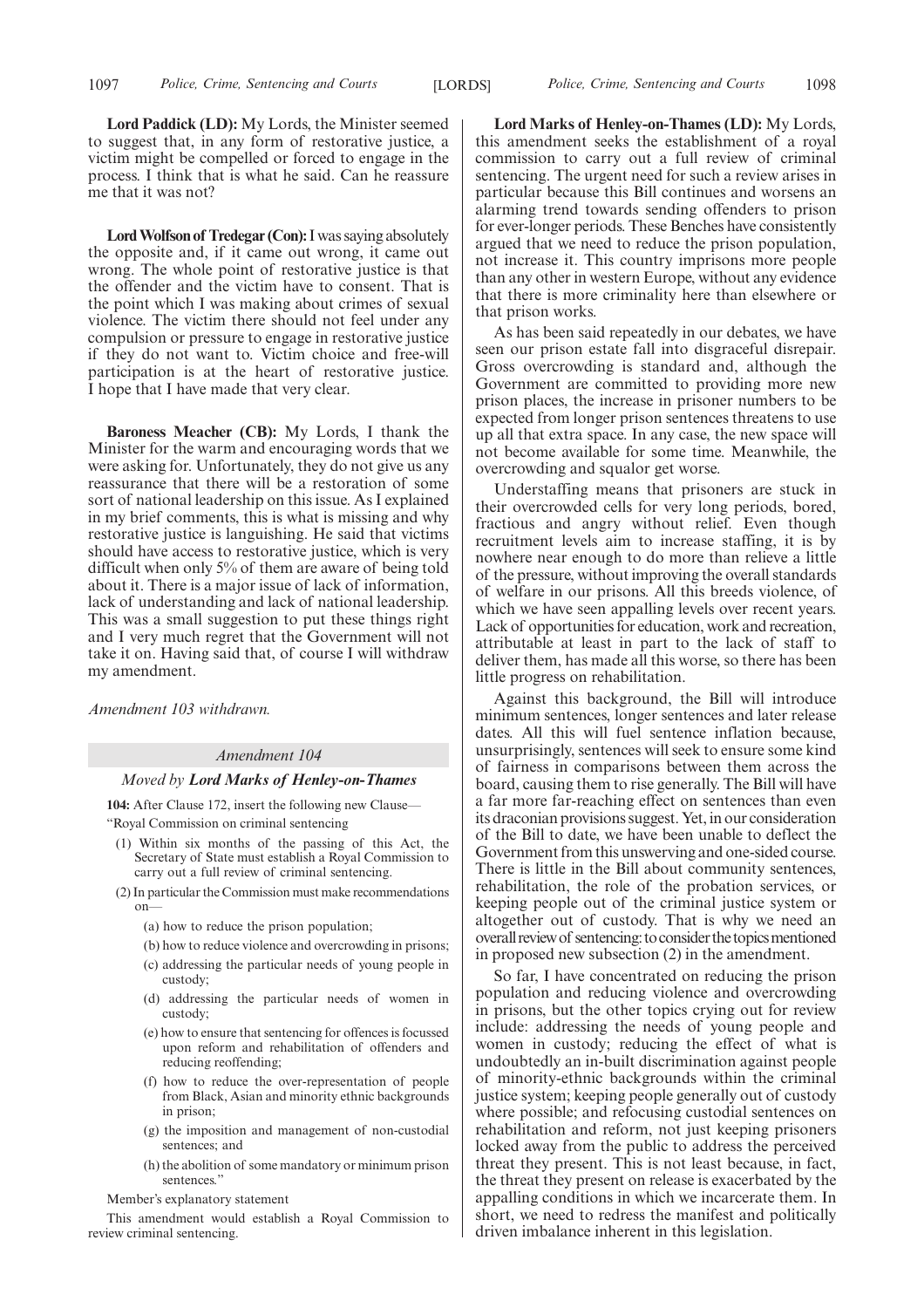The Government's position and their answer to our criticisms were expressed in Committee. I am grateful to the Minister for meeting me last Friday and for his comprehensive email to me last weekend, setting out the Government's perspective on this and other matters. The Government maintain that their intention in the Bill is to introduce a range of measures aimed at the most serious and dangerous offenders. However, they maintain that this is offset by an intention to focus, at the other end of the spectrum, on community sentencing measures aimed at diverting low-level offenders away from crime, addressing issues of mental health, drug and alcohol abuse, and making more use of electronic monitoring or problem-solving approaches.

#### *4.30 pm*

That would all be very welcome if it were delivered, and we do take heart from the reform of the probation services, or at least the reversal of the ill-fated Grayling measures, which did so much damage to them. However, frankly, we have heard it all before. Over many years we have been promised concentration on rehabilitation, more resources for the Prison Service and better conditions. Yet the response is this Bill, so our concern remains about the lack of balance.

The Government seem to be set on a course that will increase the prison population and sentence inflation without concentrating significantly on cutting reoffending through helping offenders to avoid crime, thereby achieving an overall reduction in the levels of crime and its huge social and economic costs for society. That is why we need an independent and serious royal commission on criminal sentencing. Such a commission would focus government and public attention on the great deal of real, hard evidence that there is about the ineffectiveness of long prison sentences, and the need for a new, rebalanced, humane and evidence-based approach to using the criminal justice system to cut reoffending through rehabilitation and reform. I beg to move.

**Lord Thomas of Cwmgiedd (CB):** I will speak briefly in support of this amendment. There are five reasons for my support.

First, the debates on this Bill have shown the enormous disparity of views that can be expressed about sentencing. We have ranged from restorative justice, which I warmly support, to long prison sentences. We need to look at it in whole and strategically.

Secondly, the Sentencing Code shows how complicated the system we have devised is. It needs simplification so that people can understand the system better.

Thirdly—and this is a point on which I have found Her Majesty's Treasury more enlightened than many—are we getting value for money? I doubt whether the present system is delivering value for money.

Fourthly, a royal commission in itself is value for money. It is certainly far better value for money than management consultants, who are often deployed to look at these issues.

Finally, the time is right. I see no reason why we cannot take a comprehensive and strategic view of where we are going. I have expressed no views on what the outcome should be; I am interested solely in the mechanism of getting a strategic approach that simplifies sentencing and delivers value for money.

**Lord Beith (LD):** My Lords, I agree with all the arguments my noble friend brought forward for having an overall look at sentencing and how it operates, and how that needs to be done at arm's length from government. I will simply add two questions to the list he created, which the noble and learned Lord just very helpfully added to.

The first question is: can we find a way in which society can assert its abhorrence at various kinds and levels of criminality that does not automatically increase the amount of time people spend in prison, or the amount of money we as a society spend on prison? Sentences are often used as ways of indicating, quite necessarily, that society will not stand for crimes of various kinds, but simply spending a lot of money keeping someone in prison, feeding them for the next decade or two, is not necessarily a cost-effective way to achieve that.

That leads me to my second point. Prison commands resources. It does so automatically. The impact statement for this Bill indicates that the Government anticipate that 300 more prison places will be required by the measures in the Bill, quite apart from all the other factors, leading us to spend more money on prisons. We have to ask: is that a good use of money for the purpose of preventing further crime?

Very interesting discussions took place in the US, particularly in Texas, in which the lead in changing the approach was taken by some of those on the Republican side, who said, "This is the taxpayer's dollar, and it's our responsibility to spend it efficiently and effectively." In our country, it is our responsibility to spend the taxpayer's pound efficiently and effectively to achieve the reductions in crime that taxpayers would like to see. Pouring money into more and more prison places is not demonstrably a way of achieving that objective, and we ought at least to look at how it might be done differently.

**The Lord Bishop of Gloucester:** My Lords, I fully support the amendment. Sometimes I feel a bit as if I am in "Groundhog Day" as we listen to things that are said again and again. When we first discussed the Bill in this House, many people far more learned than me commented on all the issues with the Bill and the fact that so much of it is piecemeal—that we are trying to put sticking plasters over things without looking at the issues holistically and without looking at evidence. So much of it seems to be a reaction—often to populist headlines, let us be honest. There is so much evidence that we are not looking at, and so much of what we are discussing is not backed up by the evidence.

For that reason, I warmly recommend taking a holistic look at what we are doing, why people end up in prison in the first place, what we are doing when we sentence people, what is going on in our prisons and what it means for when people come out through the gate. As has been said, even if people are utterly callous and care only about finance, what we are doing at the moment makes no financial sense whatsoever. I wholeheartedly applaud this amendment.

**Baroness Jones of Moulsecoomb (GP):** My Lords, I also support the amendment. The noble Lord, Lord Marks of Henley-on-Thames, has given us an opportunity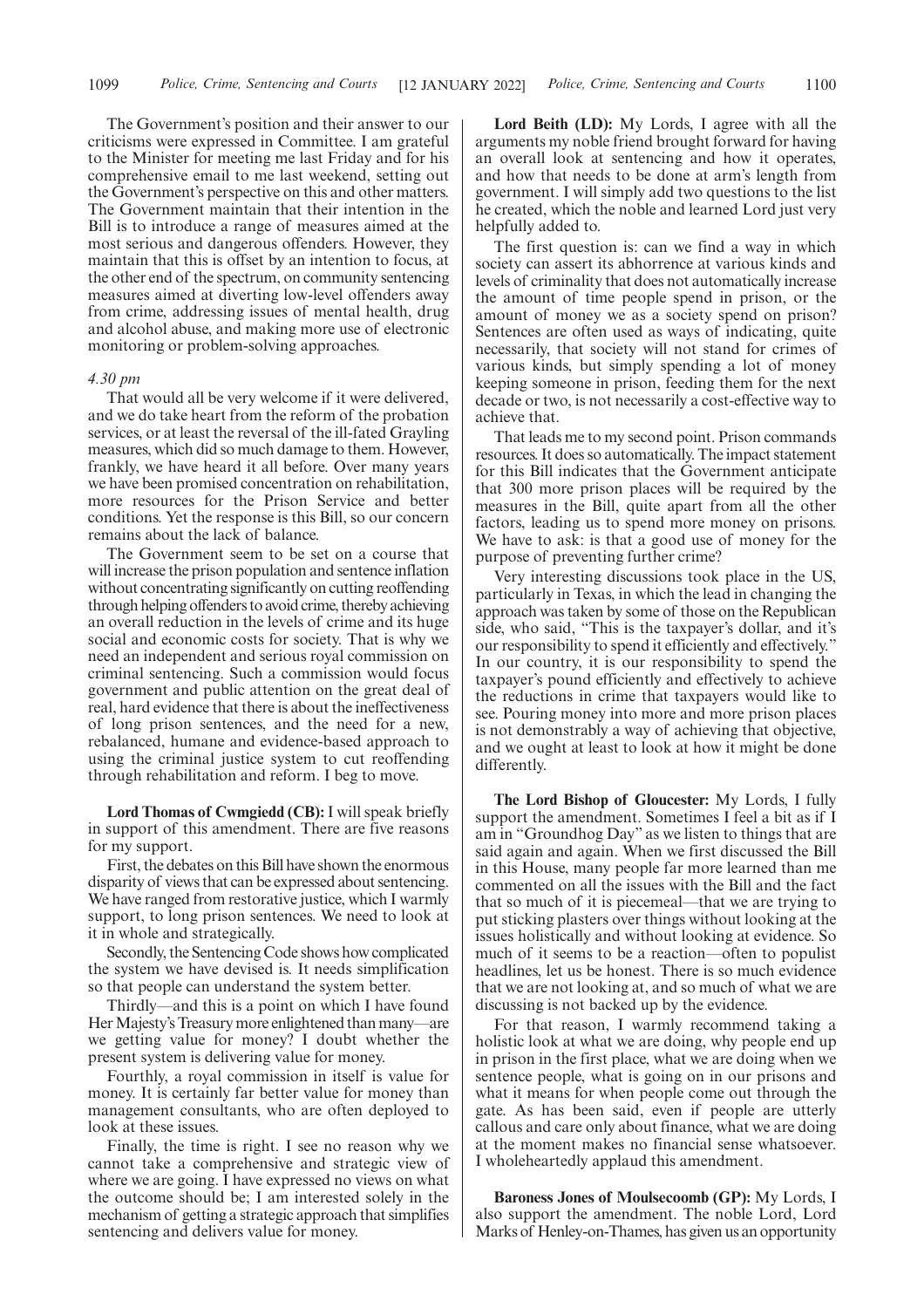[BARONESS JONES OF MOULSECOOMB]

to make things a lot better. During that quite irritable debate two days ago—I was irritable, anyway, and I think people got irritable with me—on this policing Bill, it struck me that we just should not have as many women in prison. Some of the things that women go to prison for are ridiculous. It costs a lot of money; it disrupts lives, especially for the women, their children and their support networks; and there is an opportunity cost when compared to the opportunities that we should be providing via rehabilitation and reintegration. Women go to prison for things like not paying their TV licence or their council tax, and that really should not happen. It is hugely disruptive, the cost of doing so exceeds the unpaid debt many times over, and lives are ruined.

For the vast majority of women in the criminal justice system, solutions within the community are much more appropriate. Community sentences could be designed to take account of women's particular vulnerabilities and their domestic and childcare commitments. Existing women's prisons should be replaced by suitable, geographically-dispersed, small multifunctional custodial centres. More supported accommodation should be provided for women on release in order to break the cycle of offending and custody. Prisoners should have improved access to meaningful activities, particularly real work, education and artistic and creative facilities. And, of course, all prisoners should be able to attain levels of literacy sufficient to allow them to function effectively in modern society.

That all seems so obvious, but it does not happen at the moment because this Government are obsessed with being "tough on crime". What does that mean? If it means sending more and more people to prison then it is a very disruptive and damaging way of handling the problem of crime. A royal commission seems an incredibly sensible way forward just to rethink the way in which we handle prisons, prisoners, crime and, in particular, women in prison who really ought not to be there.

**Lord Brown of Eaton-under-Heywood (CB):** My Lords, I too support this proposal. The objectives set out in each of the paragraphs (a) to (h) of proposed subsection (2) of the amendment are plainly and urgently needed. It should not be necessary to establish a royal commission to focus on, pursue and achieve these objectives, but plainly it is necessary. These deficiencies have been identified, recognised and discussed for years but, as for getting anywhere in terms of achievement—on the contrary.

The main parties on both sides of the House, not least this Government, seem ever more intent on winning the law and order vote. Sentences are being increased; minimum and mandatory terms are being imposed. We now need the impetus, the force, of no less than a royal commission to start to recognise the intense problems of our whole penal system and to start to set the matter right.

**Lord Macdonald of River Glaven (CB):** My Lords, I do not regard the United Kingdom's place at the top of the incarceration league table for western European countries as a badge of honour. It seems to me that this fact in itself calls for a broad strategic view of how sentencing is working in this country and why it is that we send so many more people to prison than other countries do.

One of the issues seems to be that criminal justice, particularly sentencing, has become a political football. A sort of auction has been going on between the main political parties over the last 20 years or so to discover who can present themselves as the toughest on this issue. I do not mean to minimise the effect of crime on victims or on society as a whole, but short sentences in particular are surely counterproductive. The best way to school a young man in crime and anti-social behaviour is to send him to prison for three or six months.

It seems to me that one of the great possible achievements of a royal commission would be to take some of the political sting out of this issue and to inject some rationality and even some science into it. I strongly support the amendment.

**Lord Bach (Lab):** My Lords, may I ask the Minister a question? A few years ago, when I was a police and crime commissioner, it came across our desk a lot that it was government policy to have a royal commission on the criminal justice system. What has happened to that proposal? Is it still there? Is it still the Government's hope to do that? If it was, I would be very much in support of it. If it is not, I very much support the amendment that the noble Lord, Lord Marks, has moved.

**Baroness Fox of Buckley (Non-Afl):** My Lords, I have thought long and hard about this amendment, and I am still torn about it. The other evening, in that rather fractious discussion about trans prisoners in women's prisons, the Minister rather took me up on my quotes from Twitter, as though I was using Twitter as hardcore evidence, which I was not. He made a valuable point, because he said that putting management and protection first was what was done, rather than following public opinion or what was on Twitter or anywhere else. I have some regard for that. In fact, I had made the same point to the Minister in relation to Harper's law at the beginning of this Report stage, when I said that sentencing should not be a consequence of an outraged public reaction to something, a campaign or what have you. I would rather feel that sentencing was decided in the cold light of day, much more rationally, and so on. I worry about knee-jerk legislation.

I suppose I want to ask a couple of questions, of both the Minister and the mover of the amendment. Sentencing often seems subject to caricature on both sides. People are caricatured as bleeding-heart liberals who want everybody to be let out of prison, and anyone who is concerned about increasing sentencing is caricatured as "lock them up and throw away the key". It seems to me that there needs to be some relationship between sentencing and the public and their views about it, but we do not want it to be arbitrary and reactive.

So, in that sense, I was very positive about the notion of a royal commission that could look at this in the round, take it away from the political world in some waysandallow,if youwant,amorerationalandconsidered public debate, as well as a commission looking at it in detail. That seemed to me to be a way forward.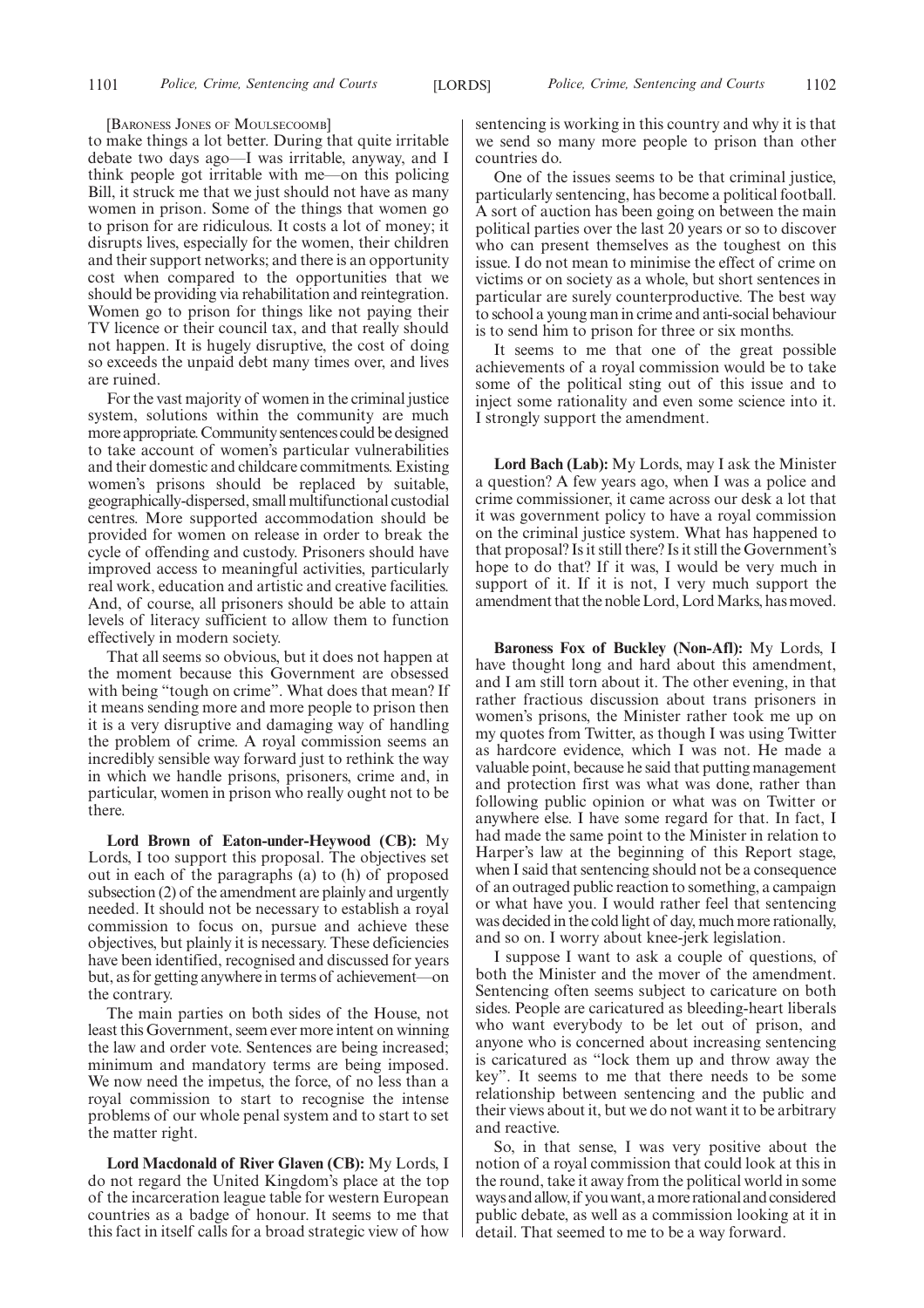#### *4.45 pm*

But I was rather concerned by the way that the amendment was framed with a particular view of sentencing—one that I might well share, by the way, because I am at heart a bleeding-heart liberal myself—

#### **Noble Lords:** Oh!

**Baroness Fox of Buckley (Non-Afl):** I know that some may be shocked. I actually worry a lot about prison reform, authoritarian tendencies and prison being used as an answer to all problems. There are a lot of draconian aspects of the Bill—the threat of jail for protesters, for example, which we are about to discuss—and all these things concern me.

However, I would not want a royal commission to be there to endorse what I or the movers of the amendment want. Therefore, a long list of things that are wrong with long sentences does not seem to be the basis of a royal commission—I would want it to look at sentencing without prejudice and bearing in mind public concerns about safety. It is absolutely the case that, despite my liberal qualms, there are times when people should probably be locked up for longer—but the prisons should then be reformed to make them more humane while you are in them for longer.

**Lord Cormack (Con):** Well, my Lords, I had never really thought of the noble Baroness as a bleeding-heart liberal, but we all come in different guises, depending upon the subject. I find myself very taken by many of the points made by the noble Lord, Lord Marks of Henley-on-Thames, and by many others who have long been learned in the law.

I spoke to my noble friend the Minister after what the noble Baroness referred to as the slightly fractious debate on Monday. Funnily enough, I said to him that I thought that a royal commission would be a good way—better than an amendment to a Bill—to look at the issue that we were discussing: women in prison. Of course, this provision in the amendment moved by the noble Lord, Lord Marks of Henley-on-Thames, could be incorporated.

On balance, I would favour a royal commission on the criminal justice system. I do not suppose that the noble Lord would be particularly opposed to that, rather than the specific amendment that he is moving today. But we need to look at these things because coming back to a point made on Monday and today—we are failing in our criminal justice system because there is far too much recidivism and far too many lives are not amended and rehabilitated but further broken and eroded by spending time in prison. We have not got the balance right.

I have always been opposed to the simplistic view sometimes expressed, not by bleeding-heart liberals like the noble Baroness but by some on my own side: "Lock them up and keep them in." That is no way to tackle things. So, although I would understand if, in responding to this debate, my noble friend the Minister said that he could not accept this amendment, I nevertheless strongly appeal to him on the Floor of the House, as I have privately, to consider very carefully the merits of a royal commission on the criminal justice system.

It can do no harm. We all remember Harold Wilson on royal commissions—they sit for years and take minutes—but that is not necessarily what royal commissions do. They can be given a timeframe or asked to report back within a certain period. If, by chance, my noble friend is not able to give the positive response I hope he might, we have many in your Lordships' House who are indeed learned in the law, and this might be an ideal subject for one of the special committees that we set up each year in your Lordships' House. It would have perhaps the most distinguished membership of any such committee ever established and I am sure it could make a powerful report, but I would still favour the royal commission approach. I hope that when my noble friend comes to respond, he will be able to give us some encouragement.

**Lord Faulks (Non-Afl):** Before we hear from the Minister and the noble Lord for the Opposition, I shall simply add that of course the aims identified in this amendment are probably shared by everybody in your Lordships' House but, ultimately, is it not for the Government of the day to decide on these things? I think we can probably predict what most royal commissions would recommend following the terms of reference reflecting this amendment. Ultimately, a Government have to decide whether in certain circumstances, as was the case in the Bill, there need to be mandatory sentences or the prison estate needs more money spent on it. These are matters for government. I will be interested to hear what the noble Lord for the Opposition says about this; during the course of the Bill, I do not think the Labour Party has opposed the increased mandatory sentences in various areas. That is a position it is entitled to take. A royal commission can recommend; a Government have to decide.

**Lord Ponsonby of Shulbrede (Lab):** My Lords, we support this amendment and every element of what the noble Lord, Lord Marks, said when he was introducing it. It is about criminal sentencing. My noble friend Lord Bach raised the question of a royal commission on the criminal justice system as a whole, and I will be interested to hear the Minister's response on that.

The noble Lord, Lord Faulks, correctly identified that in this Bill the Opposition have supported some measures that have led to increased sentences. In a sense, the heart of the problem is that the constant inflation of sentences is leading to the overarching problem we have now with overcrowding and squalor in our prisons and a lack of effectiveness in our out-of-court sentences. I understood that to be the main purpose of the royal commission.

I want to give a very simple example of my role as a magistrate sentencing, as I was yesterday, in a magistrates' court in London. As a magistrate, I have powers to sentence up to six months' custody for a single offence. When, on occasion, I do that, I simply do not know how long that person will spend in custody. When I first became a magistrate about 14 years ago, I used to say to the offender, "You will spend half your time in custody and then, at the discretion of the prison governor, you will get out". I do not say that any more because I do not know whether it is true. Sometimes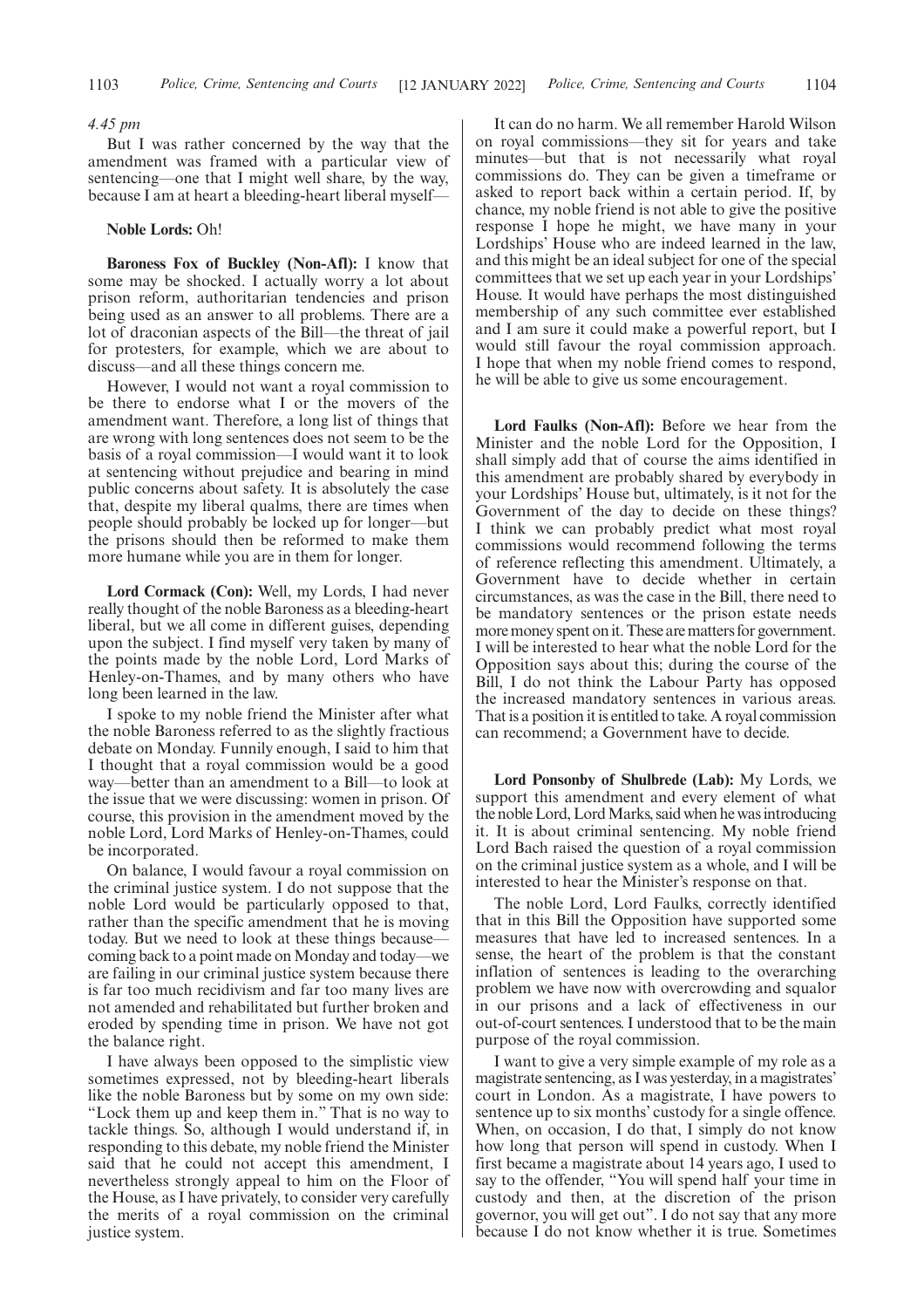[LORD PONSONBY OF SHULBREDE]

the offender will get out after one-quarter of their sentence, if there are particular reasons and it is a non-violent offence, and sometimes, if they commit relatively less serious offences while they are in prison, they may serve their whole term, so I simply do not say that any more when I am sentencing.

That is a very particular example; there are many examples within sentencing as a whole where any sentencer, including a magistrate, is asked to use fairly obscure phrases which are not simple to understand for the person being sentenced. There is a role for an overall look at this to try to have consistency in sentencing and the words used while sentencing. The noble Lord's amendment goes further than that as it is looking at community sentences as well. There really is a strong need for an overarching view of criminal sentencing.

**Lord Wolfson of Tredegar (Con):** My Lords, this amendment, tabled by the noble Lord, Lord Marks of Henley-on-Thames, would require the Secretary of State to establish a royal commission to review and report on criminal sentencing. The amendment was tabled in Committee and I am glad to have the opportunity to further clarify the Government's position on this matter.

First, let me pick up the direct question put to me by the noble Lord, Lord Bach, which I think was echoed by my noble friend Lord Cormack and mentioned by the noble Lord, Lord Ponsonby of Shulbrede. The 2019 Conservative manifesto did commit, as noted in Committee, to set up a royal commission on the criminal justice system. Work to set up that royal commission was slowed at the onset of the pandemic to focus on the very practical matter of ensuring that the criminal justice system could continue to operate—as it did, thanks to a lot of hard work by staff up and down the country—in a Covid-safe environment. As work on the commission was paused, officials were redeployed to other work and other roles in government.

Significant new programmes of work have now been stood up to support recovery and build back a better criminal justice system. That means that many of the areas the royal commission was due to look at are now being progressed more quickly, for example on efficiency and effectiveness of the system. That includes ensuring that all component parts of the extremely complex system—which we call the criminal justice system but is an amalgam of all sorts of systems work together to deliver swifter justice for victims. As I said on the last group, on 9 December we announced our consultation on a new victims' Bill to improve the level of service victims can expect from the criminal justice system. We remain committed to delivering our manifesto commitments. However, we think it is right to continue to pause the work on the royal commission on the criminal justice system while we focus on delivering these priorities over the coming months. We will then revisit what further role there is for the royal commission.

At the same time, let me clarify a point of confusion, which may have been behind the noble Lord's question— I do not know. To be very clear, the amendment, as drafted, calls for a royal commission on criminal sentencing, not a royal commission on the criminal justice system. For the record and to make it very clear, when my noble and learned friend Lord Stewart of Dirleton previously responded and assured the Committee that a royal commission of this nature was unnecessary, it was the royal commission on criminal sentencing in the amendment that he was referring to. I see the noble Lord nodding and I am grateful; I did not want there to be any confusion on the point.

The sentencing White Paper published last year set out the Government's proposals for reform to the sentencing and release framework. Work is under way on the non-legislative commitments made there; the legislative measures are being delivered by the Bill. I can assure the noble and learned Lord, Lord Thomas of Cwmgiedd, that we want to adopt a strategic approach here. We believe that the White Paper delivers that, but I am sure that the conversations on these points will continue. I agree with the noble Lord, Lord Beith, that the taxpayer's pound is an important factor here. We want value for money in this and other areas of government. The rationale of the White Paper is to deliver a smarter, more targeted approach to sentencing. The most serious violent and sexual offenders should serve sentences that reflect the severity of their offending behaviour.

I say to the House in general, responding in particular to the point made by the noble Baroness, Lady Fox of Buckley, that it is crucial that the Government listen when there are issues on which the public feels strongly, and there are some offences that society finds particularly concerning and, indeed, offensive. At the same time, for lower-level crimes, we are making community sentences more effective, so they can offer an appropriate level of punishment and address the underlying drivers of offending. As part of that—to pick up the point made by the noble Baroness, Lady Jones of Moulsecoomb—we do of course look at the particular issues facing women in prison. We have discussed that on a number of occasions, and I intend no discourtesy by not repeating now what I have said before. We have spoken, and we have focused as a Government, on the needs of women in prison and sentencing women to prison, particularly the primary carers issue, which we have discussed and debated.

#### *5 pm*

The amendment as drafted specifies a number of areas that a royal commission on sentencing should make recommendations on. My noble and learned friend Lord Stewart gave assurances in Committee in regard to the programmes and reforms under way in relation to each of these areas, so I shall not repeat that now, but I assure the right reverend Prelate the Bishop of Gloucester that we look at evidence in this context. I can also assure the noble and learned Lord, Lord Brown of Eaton-under-Heywood, that we consider each of the matters set out in this amendment as part of our work. I certainly would not accept that we are engaged in any sort of auction, to use the word of the noble Lord, Lord Macdonald of River Glaven. However, I agree with him, as we have discussed in other debates on this Bill, that short sentences require very careful consideration indeed.

As my noble friend Lord Faulks mentioned, there is an important role here for government. This is not something that should just be outsourced to a royal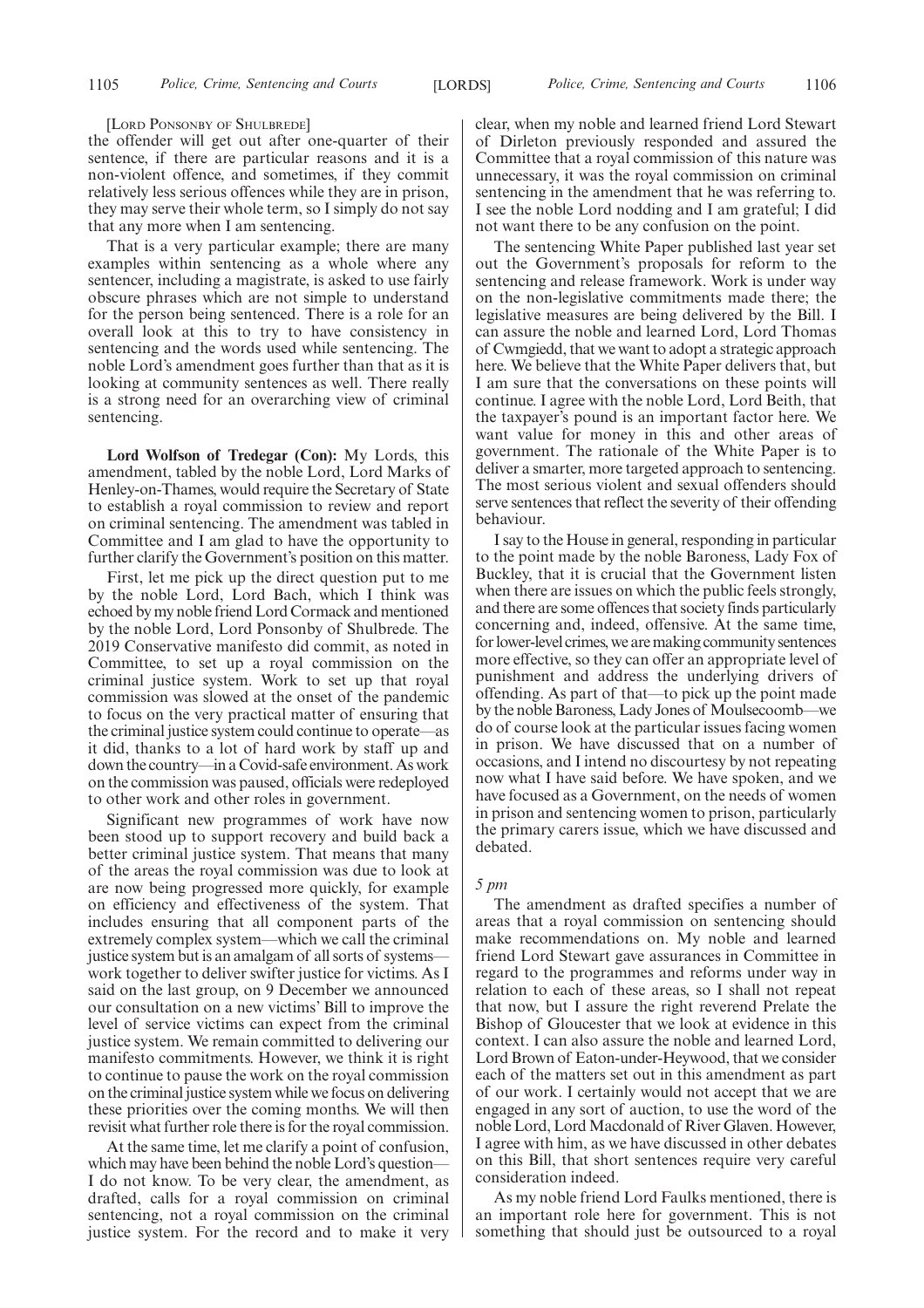commission. I draw a distinction between what I was talking about in the transgender debate, which was management of prisoners and conditions in prison, on the one hand, and sentencing policy on the other hand. They are two different things and, as I said earlier, it is absolutely right for the Government to take account of and listen to the concerns of the public on sentencing.

I should add that, since the debate in Committee, on 7 December, as I mentioned in the last group, we published our prison strategy White Paper, but I shall not repeat what I said then, as we have a lot of business to get through this evening.

Finally, to pick up on a point made by a number of contributors, on the transgender issue—and I do not want to go back to it, because I still bear the scars on my back and my front from that debate—as I said to my noble friend Lord Cormack privately, and am happy to repeat publicly, it is not the sort of commitment that I can give on my feet at the Dispatch Box. But what I can commit to is that I shall continue the conversation with him—and, indeed, with others in this House—on that very difficult issue, which I know raises passions across the House.

To come back to this amendment, I hope that the House is assured of the Government's position on the matter, and I urge the noble Lord to withdraw the amendment.

**Lord Davies of Stamford (Lab):** My Lords, I have listened to the debate this afternoon with great pleasure, and I must say with growing agreement with what was said—until I heard the contribution of the noble Lord, Lord Faulks, who said that sentencing should be a matter for the Government of the day. That is a very dangerous approach, because it means that sentencing becomes a reflection of the political pressures on the Government of the day. Somebody used the term "auction". You would get competition between people who were seeking votes from the public in projecting themselves as being tough on crime, and the resulting sentencing guidelines—

**Baroness Scott of Bybrook (Con):** I am sorry, but the Minister had already sat down. We can only take a question if it is very short.

**Lord Marks of Henley-on-Thames (LD):** My Lords, in those circumstances I think that it is for me to respond. I do not know whether the Minister wishes to respond to any question—although there has not really been a question.

**Lord Faulks (Non-Afl):** My Lords, I believe this is in order, because I did not suggest for a moment that it was for the Government to send people to prison or to make up their mind. Ultimately, the policy that is reflected in this amendment is something that a Government would have to decide upon.

**Lord Marks of Henley-on-Thames (LD):** My Lords, at the end of this interesting debate, I say first that I am very grateful to all who have spoken and to the noble Lord the Minister for his careful response. Two things strike me: first, this amendment enjoys overwhelming support and, secondly, there has been a distinct theme to the contributions to the debate from noble Lords from all around the House, expressed perhaps by the noble and learned Lord, Lord Thomas of Cwmgiedd, when he talked about a comprehensive and strategic approach. Others have talked about a holistic approach.

The aim has been to address the failures of the criminal sentencing system, as part of the criminal justice system, identified by, among others, the noble Lords, Lord Cormack and Lord Ponsonby. It is a rethink that is required—to use the expression of the noble Baroness, Lady Jones. Another important matter was identified by two dissimilar figures in general approach. The noble Lord, Lord Macdonald of River Glaven, talked about taking the political sting out of issues arising on sentencing. This was put in a similar way by the noble Baroness, Lady Fox of Buckley. I share the slight surprise of the noble Lord, Lord Cormack, at being told that she was a bleeding-heart liberal, but I take the point.

I do not intend the royal commission that we have described in this amendment to prejudge the issues. What we are calling for overwhelmingly is an evidencebased approach to sentencing, rather than a politically based approach or one that simply responds to public opinion or the perception of public opinion. I completely agree with the noble Lord, Lord Faulks, that the question is not one where the Government are excluded from making decisions. The point about the royal commission is, as he put it, that the royal commission recommends and the Government then act on those recommendations. What distinguishes a royal commission, I suggest, is that its recommendations are widely seen by the public, the Government and the Opposition as authoritative. It is that quality of being authoritative that I believe gives the royal commission its weight.

It is a question not of outsourcing the decision-making process but of setting up a process to advise and direct the future. This Bill does none of that. It contains sentencing in its Short Title, yet it is piecemeal and bitty and lacks a philosophy. The Minister set out a philosophy that is two-sided, but only one of those sides is reflected in the Bill. We believe that a royal commission would address that, which is why I would like to see this amendment agreed. That said, however, what the noble Lord has said about the Royal Commission on Criminal Justice as a whole is of some encouragement, because I take criminal justice to include criminal sentencing. I hope I see him nod in agreement with that. I am waiting—he is not going to commit to the terms of reference, but it seems to me that that offers some hope for the future.

I am concerned about the use of the word "paused". It should not be paused; it is urgent. If the Government take anything from this debate, I hope they will take the feeling around the House that this is an urgent matter requiring urgent attention and will revisit it. That said, and in the confidence that they will approach it in that way and that the royal commission will proceed, I beg leave to withdraw the amendment.

*Amendment 104 withdrawn.*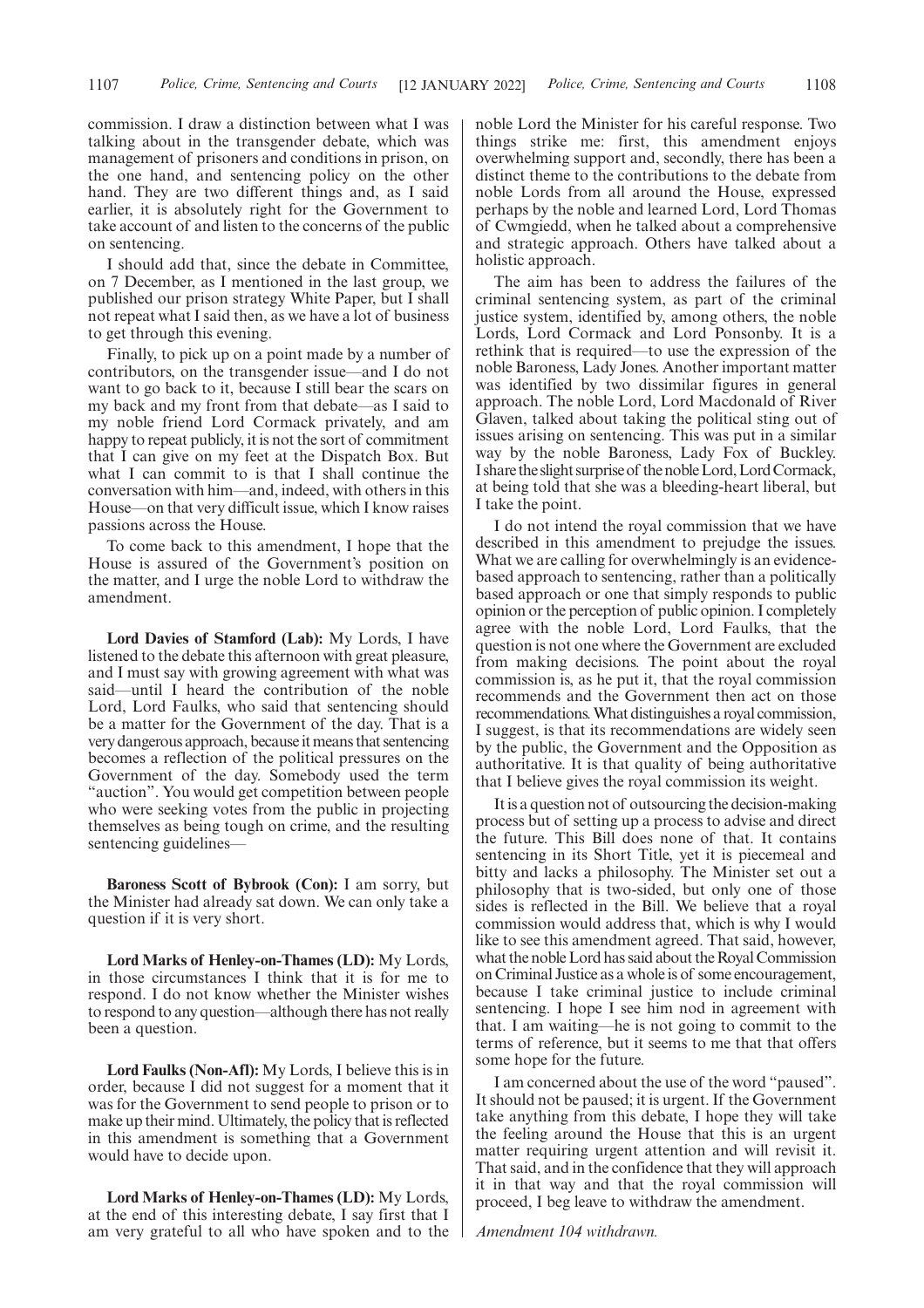#### *Amendment 104A*

*Moved by Lord Rosser*

**104A:** After Clause 172, insert the following new Clause— "Child criminal exploitation

In section 3 of the Modern Slavery Act 2015 (meaning of exploitation), at the end insert—

"Child criminal exploitation

(7) Another person manipulates, deceives, coerces or controls the person to undertake activity which constitutes a criminal offence and the person is under the age of 18.""

Member's explanatory statement

This new Clause would introduce a statutory definition of child criminal exploitation.

**Lord Rosser (Lab):** My Lords, a similar amendment was debated in Committee as part of a series of amendments relating to ensuring that safeguarding and tackling the criminal exploitation of children are a central part of the duty to reduce serious violence as set out in Part 2, with its duties on specified authorities to collaborate and plan to prevent and reduce serious violence. Children who are groomed and exploited by criminal gangs are the victims and not the criminals. A statutory duty to reduce violence cannot be effective on its own without a statutory duty to safeguard children. This amendment would provide a statutory definition of child criminal exploitation, putting a recognised definition in law for the first time.

The present lack of a single clear statutory definition has contributed to local authorities responding differently to this form of exploitation across the country. The Children's Society says that just one-third of local authorities have a policy in place for responding to it, yet child criminal exploitation does not stop at local authority boundaries and requires a shared understanding and approach nationally. Barnardo's has said that it has found that agencies, including police forces, do not routinely collect or record information on this type of exploitation. It reports that a number of reviews have found that children at risk are passed between agencies without meaningful engagement. Indeed, many children are not seen as victims of exploitation and abuse but instead receive punitive criminal justice responses.

A statutory definition, as we now have for domestic abuse, would improve awareness and understanding of child exploitation and its signs, and encourage joined-up working not only across the justice system but across all partners included in the serious violence reduction duty. It would give a common definition of what we are seeking to tackle in response to the abhorrent coercion and manipulation of children and vulnerable young people. This is not a minor issue. More than 25,000 children in the United Kingdom are presently at risk of gang exploitation, according to the Children's Commissioner.

The response of the Government in Committee to establishing a statutory definition of child criminal exploitation was that they had considered it with a range of operational partners and had concluded that the definitions of exploitation within the Modern Slavery Act were sufficient to respond to a range of child criminal exploitation scenarios. However, the operational partners with whom presumably the Government considered a statutory definition will include the local authorities which according to the Children's Society do not have a policy in place for responding to child criminal exploitation, the police forces and other agencies which Barnardo's found are not routinely collecting or recording information on this type of exploitation, and the agencies which pass children at risk between each other without meaningful engagement. The evidence indicates that there is no consistency of approach across the agencies on child criminal exploitation, so it is clear that the existing definitions on which the Government relied when rejecting this amendment in Committee are not assisting in the way they should in responding to abhorrent child criminal exploitation scenarios.

I hope that the Government will be prepared to reflect further on this issue of a much-needed definition of child criminal exploitation as provided for in this amendment, which I move.

**Baroness Jones of Moulsecoomb (GP):** I would be remiss if I did not point out to the Benches opposite that this is an issue that I have talked about quite a lot, in the context not of county lines and gangs but of the Met Police. I did not even realise that there was not a statutory definition, so I welcome this amendment. The definition talks about another person who manipulates and so on, and, of course, the Met Police manipulates children. We are assured constantly that it is a very small number, but it happens and does so apparently lawfully because the Government have not stopped it, so the Government are complicit in a crime.

#### *5.15 pm*

I can see therefore that, sadly, although the noble Lord, Lord Rosser, has brought forward a very good amendment, it is very unlikely to be passed. Obviously it is completely wrong that the police, instead of rescuing children from situations of criminal exploitation, can send them back into dangerous situations to work for them as undercover spies. It is not enough to say that they give loads of good intelligence and so on; I have seen from many years of watching undercover police that they suffer trauma and extremely miserable lives and come out with all sorts of PTSD from those undercover situations. It is very hard to be a different person day after day with some potentially very dangerous people. If it can happen to trained police officers, how much worse is it for young children who have to do that sort of thing? They have to lie to all their compatriots and cover up meetings with their handlers. It is exceptionally nasty and I wish the Met police would understand that it is a wrong, illegal thing to do. They call them juvenile CHISs—covert human intelligence sources—which sort of neutralises the moral outrage because no one really understands what they are. However, it is by definition child criminal exploitation. If we could put the definition on the statute book, we would be one step closer to ending this vile practice undertaken by our own police—and Government.

**The Lord Bishop of Gloucester:** My Lords, I speak in place of my right reverend friend the Bishop of Derby, who sadly cannot be here today. She and I support this amendment, to which she has added her name. I declare her interest as vice-chair of the Children's Society. These are her words.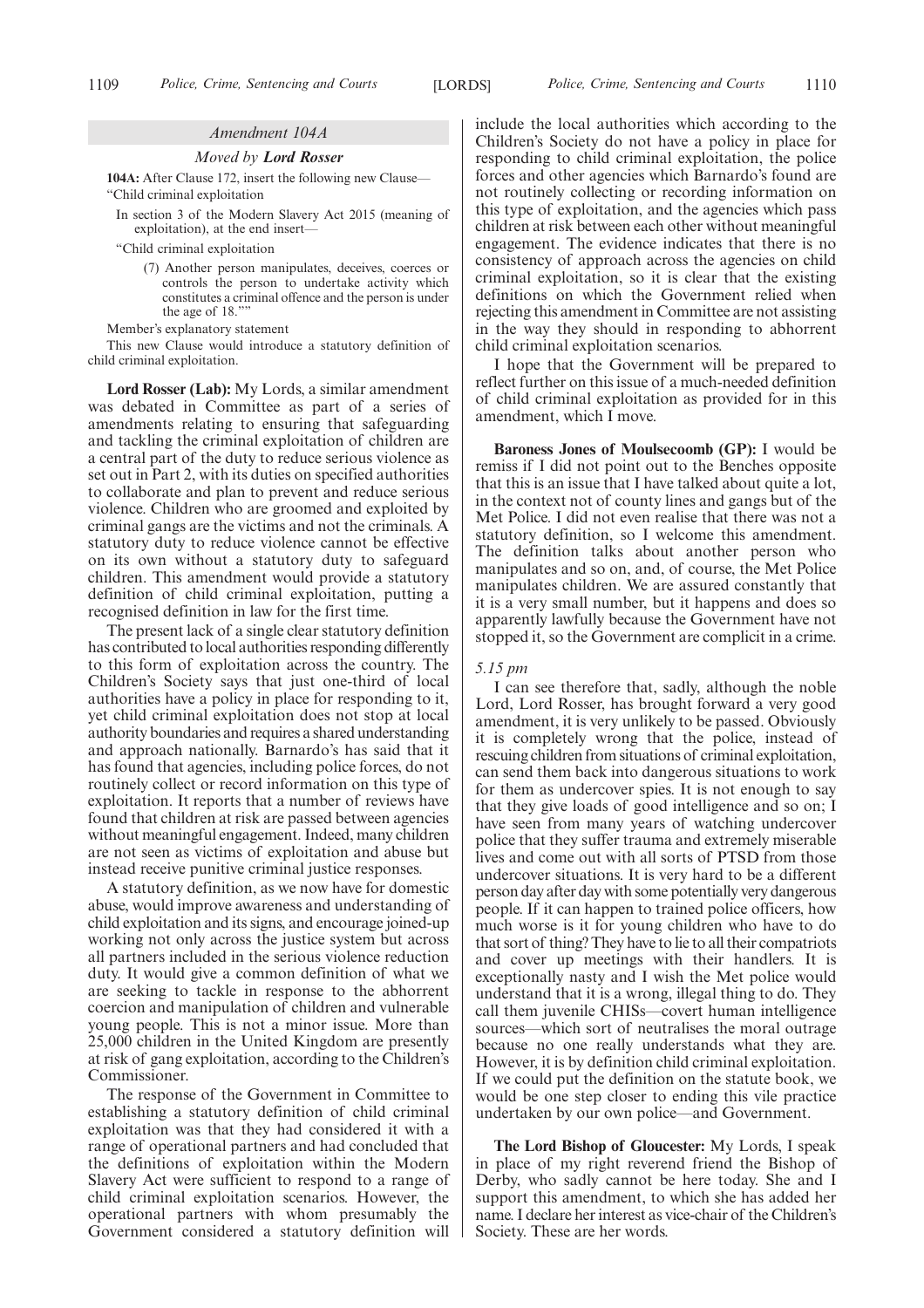In Committee, my right reverend friend the Bishop of Durham spoke in the place of my right reverend friend the Bishop of Manchester. I will not repeat all that was said, but I will reiterate a few fundamental points as we consider this amendment. As a Church living and working in every corner of this nation, we support families and children, often in the most vulnerable of contexts. We have seen the devastating consequences when children are coerced and exploited, including through serious violence. Those consequences have ripple effects through not only the life of that child but the wider community. Visiting young offender institutions, I am struck by how many of these children and young people are victims first. Their stories could have been very different if intervention had occurred earlier. They have been groomed and coerced in the same way as children groomed for sexual exploitation; as such, they should be treated as victims. They need support rather than the further trauma of being charged and prosecuted.

I share with noble Lords the story of a young person supported by the Children's Society which illustrates how many victims of child criminal exploitation are not recognised as such. Bobby—not his real name aged 15, was picked up with class A drugs in a trap-house raid by the police. Bobby had been groomed, exploited and trafficked across the country to sell drugs. After his arrest, he was driven back to his home by police officers, who had questioned him alone in the car and used that information to submit a referral through the national referral mechanism, which did not highlight Bobby's vulnerability—instead, it read like a crime report. Bobby had subsequently been to court in Wales and, because his referral to the NRM failed and his barrister did not understand the process, he was advised to plead guilty, which he did.

At this time, he was referred to the Children's Society's "Disrupting Exploitation" programme. With its help, Bobby challenged the NRM decision and worked to ensure that he was recognised as a victim instead of an offender, enabling him to retract his plea of guilty. The Children's Society was able to work with Bobby, his family and the professionals around him to ensure that they recognised the signs of exploitation and how it can manifest.

But for many young people who are criminally exploited, that is not the case. Many will be prosecuted and convicted as offenders, while those who groomed and exploited them walk free. Agencies that come into contact with these children are not working to the same statutory definition of what constitutes child criminal exploitation.

What this amendment hopes to achieve is for statutory services to recognise that these children have not made a choice to get involved in criminal activity. I wholeheartedly agree that local multiagency safeguarding arrangements are key to responding to child exploitation. However, we need a clear, national definition and understanding of the types of child exploitation that they must safeguard against. Front-line agencies all agree: there is no evidence that the system as it stands is working consistently to protect these children from exploitation.

We are committed to the flourishing of all people. That includes children and young people from the most marginalised and disadvantaged circumstances—those for whom real choice is out of their grasp. We must do all within our power to give hope to victims and dare to dream of a different future for these children.

**Lord Paddick (LD):** My Lords, in Committee I recalled my own experience of visiting the only young offender institution in Scotland, where the governor told us that every young person in her institution had suffered multiple adverse childhood experiences, or ACEs. These are potentially traumatic events that occur in childhood and include experiencing violence, abuse or neglect, particularly head trauma; witnessing violence in the home or community, something that is becoming all too common; and having a family member attempt or die by suicide. Also included are aspects of the child's environment that can undermine their sense of safety, stability and bonding, such as growing up in a household with substance use problems, mental health problems or instability due to parental separation or household members being in prison.

ACEs also make children particularly vulnerable to criminal exploitation and it is important that this is recognised in statute to ensure that a trauma-informed approach is taken to child victims of criminal exploitation, rather than a criminalising, punitive approach. This amendment provides that statutory definition and we strongly support it.

**Lord Sharpe of Epsom (Con):** My Lords, I am grateful to the noble Lord, Lord Rosser, for setting out the case for the amendment and to all noble Lords who took part in this short debate. I wholly agree that the targeting, grooming and exploitation of children who are often the most vulnerable in our society for criminal purposes is deplorable. This Government are committed to tackling it.

Before I start, I say to the noble Baroness, Lady Jones of Moulsecoomb, that the Government are not complicit in crime. I remember CHIS being debated quite extensively in your Lordships' House. They are subject to significant and stringent safeguards, so I think that we can leave that there.

This amendment seeks to establish a statutory definition of child criminal exploitation. As I indicated in Committee, the noble Lord, Lord Field of Birkenhead, the noble and learned Baroness, Lady Butler-Sloss, and Maria Miller MP undertook an independent review into the Modern Slavery Act 2015, the findings of which were published in May 2019. The definition of exploitation in Section 3 of the Act was explored as part of this review in response to calls that it should be amended to explicitly reflect new and emerging forms of exploitation, such as county lines.

The review heard evidence from the CPS, which warned against expanding the scope of the meaning of exploitation or defining exploitation so precisely that it would lack flexibility when applying the legislation to a changing profile of criminal conduct. The authors of the review agreed and recommended that the definition should not be amended, as it is sufficiently flexible to cover a range of circumstances, including new and emerging forms of modern slavery.

We agree that front-line practitioners need to have a clear understanding of child exploitation; the noble Lord, Lord Rosser, made these points very well. That is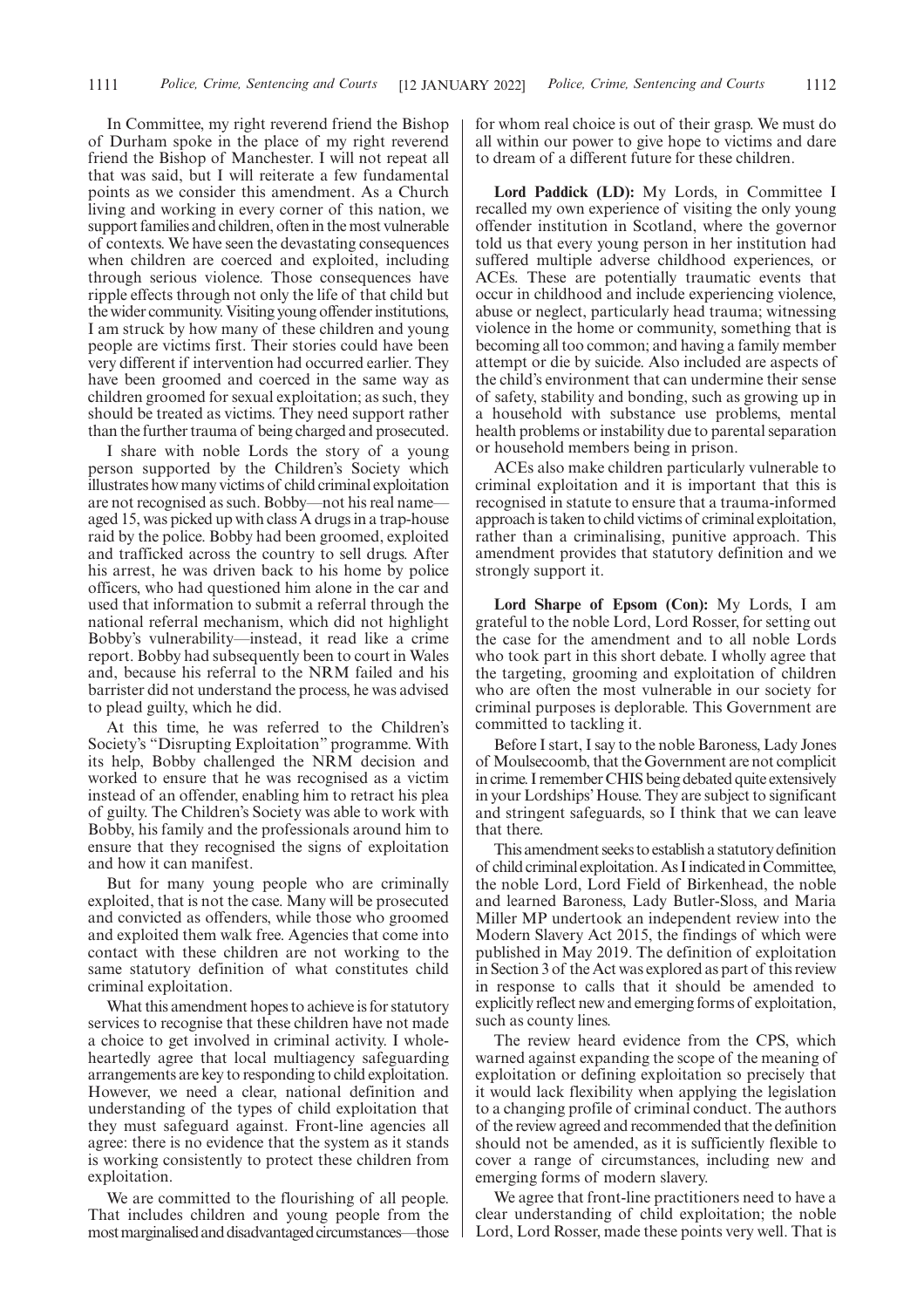#### [LORD SHARPE OF EPSOM]

why child exploitation is already defined in statutory guidance, including the*Keeping Children Safe in Education* and *Working Together to Safeguard Children* statutory guidance. It is also set out in non-statutory practice documents for those working with young people, such as the Home Office *Child Exploitation Disruption Toolkit* and the county lines guidance.

We recognise that the vast majority of child criminal exploitation cases occur in the context of county lines. That is why the Home Office is providing up to £1 million this financial year to the St Giles Trust to provide specialist support for under-25s and their families who are affected by county lines exploitation. The project is operating in London, the West Midlands and Merseyside, which are the three largest exporting county lines areas. We also continue to fund the Missing People's SafeCall service. This is a national confidential helpline service for young people, families and carers who are experiencing county lines exploitation.

I listened carefully to the right reverend Prelate the Bishop of Gloucester, who made some powerful points. She mentioned the Children's Society. I should point out that the Home Office is funding the Children's Society's prevention programme, which works to tackle and prevent child criminal exploitation, child sexual abuse and exploitation, modern-day slavery and human trafficking on a regional and national basis. This has included a public awareness campaign called "Look Closer", which started in September. It focuses on increasing awareness of the signs and indicators of child exploitation and encourages the public and service, retail and transport sector workers to report concerns to the police quickly.

Back to county lines and drugs. They devastate lives, ruin families and damage communities. That is why this Government have recently introduced a 10-year strategy to combat illicit drugs using a whole-system approach to cut off the supply of drugs by criminal gangs and give people with a drug addiction a route to a productive and drug-free life. Through the strategy, we will bolster our flagship county lines programme, investing up to £145 million to tackle the most violent and exploitative distribution model yet seen.

Clearly, we are all in agreement that tackling child criminal exploitation must be a priority. I have set out some of the steps that the Government are taking to do just that. However, the Government remain unpersuaded that defining child criminal exploitation in statute would aid understanding of the issue or help such exploitation. As I have indicated, we should pay heed to the conclusions of the independent review of the Modern Slavery Act, which commended the flexibility afforded by the current definition of exploitation. For these reasons, I ask the noble Lord to withdraw his amendment.

**Lord Rosser (Lab):** First, I thank the right reverend Prelate the Bishop of Derby and the noble Lord, Lord Paddick, for adding their names to this amendment. Indeed, I thank all noble Lords who spoke in this debate.

Basically, the Government have repeated what they said in Committee. There is nothing new and no response to the point that a statutory duty to reduce violence cannot be effective without a statutory duty to safeguard children, which is what this amendment would provide by putting a recognised definition in law for the first time. There has not really been a response to that.

I made the point that the evidence indicates that there is no consistency of approach across the agencies on child criminal exploitation. Clearly, the definitions on which the Government relied in Committee, which they have now repeated on Report, are not assisting in the way that they should in responding to child criminal exploitation scenarios. It is a bit depressing to find no movement at all on the Government's stance and, if I may say so, no attempt to respond to my point that, bearing in mind the inconsistencies, the existing definitions are clearly not doing the job that the Government claim they should be doing and, indeed, claim they are doing. That clearly is not the case.

I do not intend to test the opinion of the House on this. I say only that the issue is not going to going away. If we continue, as I suspect we will, with the inconsistencies of approach that have been identified by Barnardo's and the Children's Society and referred to during this debate—that is, if the Government do not address them, which is what this amendment in effect invites them to do—this matter will not go away. I am quite sure that it will be the subject of further discussion and debate if the present highly unsatisfactory situation continues in respect of child criminal exploitation. I beg leave to withdraw the amendment.

*Amendment 104A withdrawn.*

*5.30 pm*

#### *Amendment 104B*

#### *Moved by Lord Ponsonby of Shulbrede*

**104B:** After Clause 172, insert the following new Clause—

"Video recorded cross-examination or re-examination of complainants in respect of sexual offences and modern slavery offences

- (1) Section 28 of the Youth Justice and Criminal Evidence Act 1999 comes into force in relation to proceedings to which subsection (2) applies on the day on which this Act is passed.
- (2) This subsection applies where a witness is eligible for assistance by virtue of section 17(4) of the Youth Justice and Criminal Evidence Act 1999 (complainants in respect of a sexual offence or modern slavery offence who are witnesses in proceedings relating to that offence, or that offence and any other offences).
- (3) This section has effect notwithstanding section 68(3) of the Youth Justice and Criminal Evidence Act 1999."

**Lord Ponsonby of Shulbrede (Lab):** My Lords, the proposed new clause in Amendment 104B would bring Section 28 of the Youth Justice and Criminal Evidence Act 1999, which provides for the cross-examination of vulnerable witnesses to be recorded rather than undertaken in court, fully into force for victims of sexual offences and modern slavery offences. When we debated this in Committee, the point was made that there have been a number of pilots of this approach in, I believe, three Crown Courts in England and Wales. A further point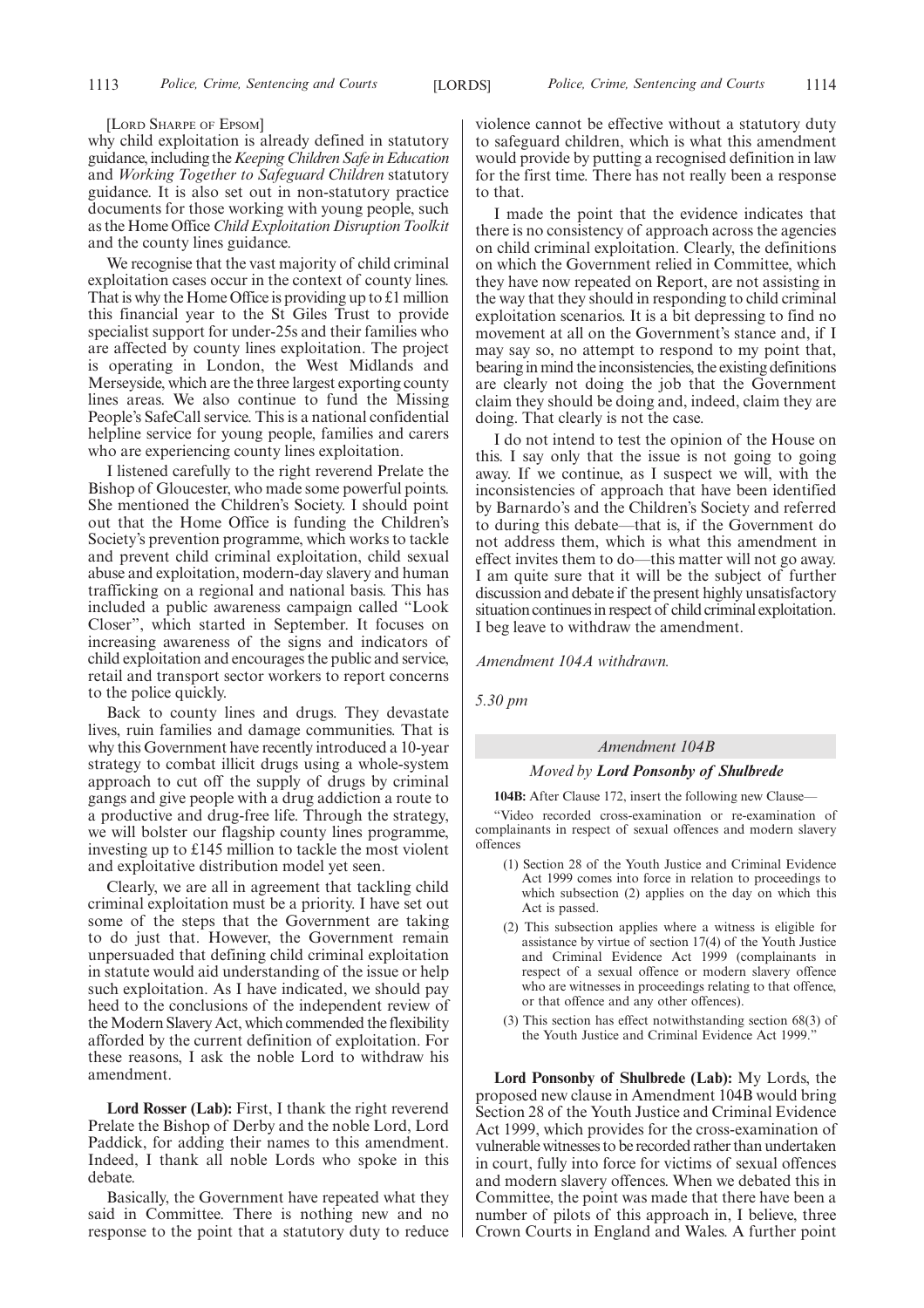was made in the response by the noble and learned Lord, the Advocate-General for Scotland, that it would be judge-intensive to have judges present when recording the evidence. For those reasons, we were invited to reject the amendment.

In response to those points, I ask the Minister when the results of the pilot will come forward, so we can have an informed decision about whether to roll out this approach. I also question the assertion that this is a very judge-intensive process because judges have to be present when the recordings are made. I made this point to the Minister when we met in private a few days ago. I have done this procedure several times within youth court and, as far as I am aware, there was never a judge or magistrate present then. I have also done this process in Crown Court and for an appeal. On that instance, I was sitting as a winger and there was a Crown Court judge in the middle. We heard the evidence by videolink and, again, as far as I was aware, there was no judge present. So I question the assertion that it would be very judge-intensive to use this approach in the adult court for victims of sexual offences and modern slavery offences.

The proposed new clause in Amendment 104C would give the complainant a right of representation with legal aid, if they are financially eligible, to oppose any application to admit Section 41 material about them. It would also give complainants the right to appeal to the Court of Appeal if the application is allowed, in whole or in part. The proposed new clause also provides that the complainant is not compellable as a witness at the application. I am grateful to the noble Baroness, Lady Jones of Moulsecoomb, for putting her name to this amendment.

This issue was again explored at some length in Committee. My noble and learned friend Lord Falconer made the point that it is very sensitive. If there is the possibility of somebody's sexual history becoming known in a wider context within court, it acts as a cooling method for people making allegations. This is a way around that problem to try to give people the confidence to come forward and make complaints of sexual assaults.

Amendment 107C is in the name of my noble friend Lord Coaker. It would require police forces to have a specialist rape and serious sexual offences, or RASSO, unit. As background, I have three facts to share with the House. First, two-fifths of police forces currently do not have one of these units, which specialise in the prosecution of rape and serious sexual offences and supporting victims of these offences. Secondly, the current prosecution rate for reported rapes is about 1.4%. No matter how many times we hear this statistic, it remains deeply shocking. Finally, Home Office figures show that the number of victims dropping out of prosecutions has increased to a record 41%. In each of these cases, we are failing to deliver justice for a victim and to tackle a dangerous predator.

MPs and noble Lords from across this House have worked, with limited success, to make tackling violence against women and girls a part of this Bill, including explicitly recognising violence against women and girls as serious violence under the serious violence reduction duty. We are in a situation where this Government may pass a flagship piece of criminal justice legislation without including any specific plans to improve the investigation and prosecution of rape and serious assaults. This issue needs to be taken forward in partnership with the police and finally recognised as a priority. I look forward to what I hope will be a positive response from the Minister and beg to move.

**Baroness Jones of Moulsecoomb (GP):** I reassure noble Lords that I will not be speaking on every amendment today, but I regret that all those that we have discussed so far, including this one, will not go to a vote. That is a real shame, because they are so sensible.

I congratulate the noble Lord, Lord Ponsonby, on tabling the amendment to which I have put my name. I support all the amendments in this group, not just Amendment 104C. The criminal justice system is hugely distrusted by survivors of sexual violence, based on the way they are treated when they come forward to make a complaint. There have been some important steps forward over the years, but trust is still far lower than it needs to be for survivors to come forward, go through the whole criminal justice system and have their lives pored over. Granting the right to complainants to be represented by a lawyer in an appeal to adduce evidence on questions of sexual conduct would be an important leap forward. The complainant is seen as a neutral third party with no particular legal rights, rather than someone deserving legal protection and representation, and this really has to change.

**Lord Paddick (LD):** My Lords, my noble friend Lord Marks of Henley-on-Thames is leading for us on this group, but I want to speak on Amendment 107C. I was commissioned by the then Commissioner of the Metropolitan Police, now the noble Lord, Lord Blair of Boughton, to conduct a review of rape investigation in the Metropolitan Police, working together with Professor Betsy Stanko OBE.

At that time, the Metropolitan Police had specialist rape investigation units. Their performance was mixed, but they were considerably better than the experiment in community policing that was being conducted in one part of London. Small teams of detectives were allocated to each part of the borough to investigate all crime there, including rape and serious sexual offences. In addition to being overwhelmed by large numbers of more minor criminal investigations, they lacked the experience and expertise of officers who specialise in rape and other sexual offences.

I know from practical experience on the ground within the police service that specialist rape and serious sexual offences units provide much better outcomes for the victims and survivors of these types of crime. I doubt that legislation such as this amendment can override the operational independence of chief constables, but the principle is right and the Home Secretary, the College of Policing Limited—we will come to that in an upcoming group—HMICFRS and police and crime commissioners should all exert pressure on chief constables to ensure that they are established.

**Lord Marks of Henley-on-Thames (LD):** My Lords, we support all the amendments in this group. First, I will consider Amendment 104B. As explained by the noble Lord, Lord Ponsonby, this amendment would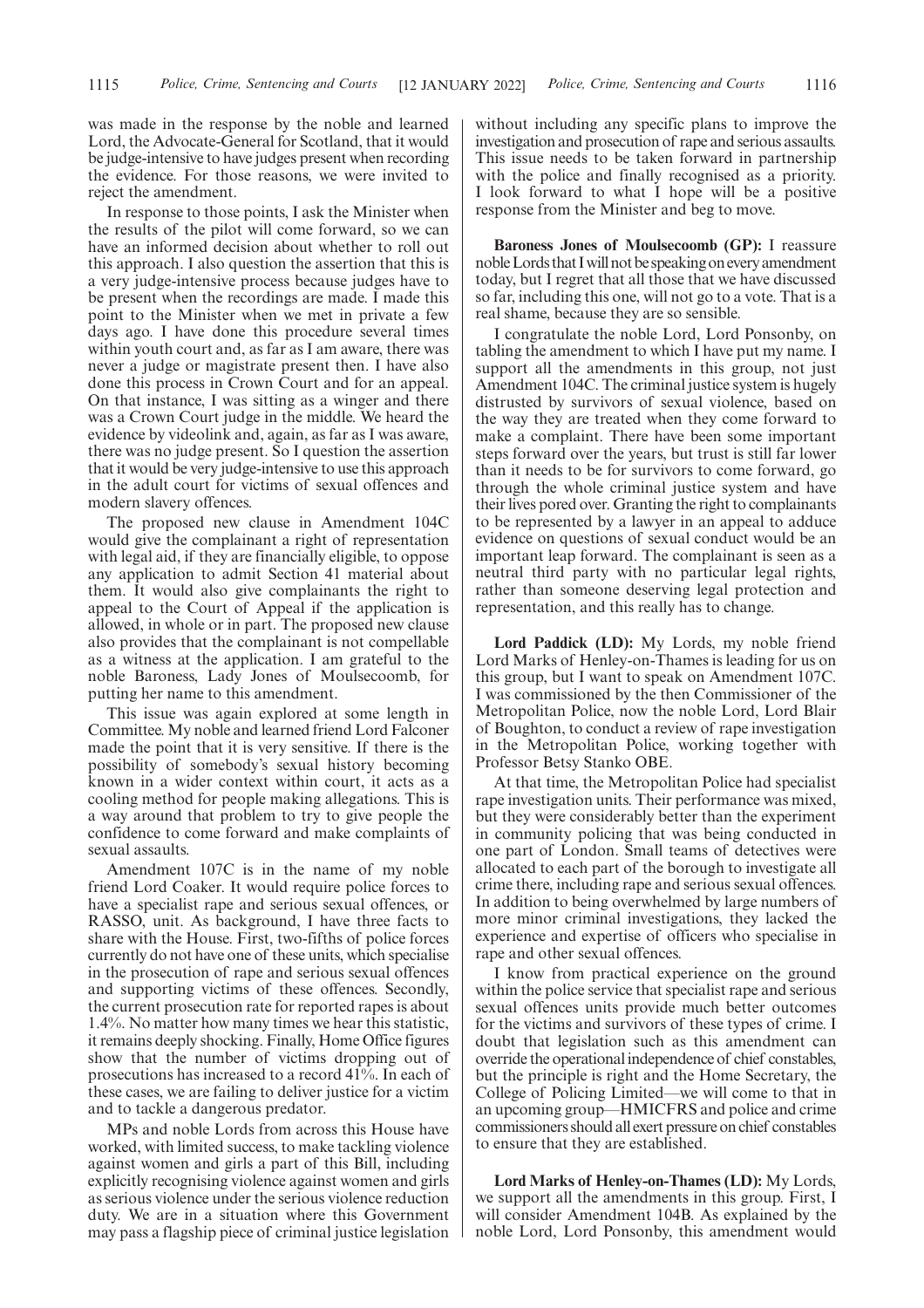[LORD MARKS OF HENLEY-ON-THAMES]

authorise a special measures direction to enable videorecording of cross-examination of complainants in criminal proceedings for sexual offences or modern slavery offences, in order to enable their evidence to be given remotely.

This is a sensible measure for the protection of witnesses not only from alleged perpetrators but from the trauma of giving evidence in these difficult and painful cases. We have heard many times in debates on this Bill and on the Domestic Abuse Act how painful an ordeal giving evidence is likely to be. In the absence of a special measures direction, complainants who are witnesses have to give evidence before strangers, often in the presence of their assailants or exploiters and often under hostile questioning, to relive some of the most painful experiences of their lives. Nor should we forget how, in these cases, recording the evidence of complainants might well be the very best way of securing truthful and accurate evidence so that courts might be better placed to do justice than if they had to rely on the live oral evidence of very frightened and intimidated witnesses.

We also support Amendment 104C in the names of the noble Lord, Lord Ponsonby, and the noble Baroness, Lady Jones of Moulsecoomb, because we have heard that Section 41 applications, if granted, permit the most intrusive and personal questioning of complainants about their previous sexual history. Such questioning might sometimes legitimately be regarded by a court as necessary in the interests of justice, but even when that is the case it nevertheless involves a gross invasion of the privacy, the sense of decency and the perceived rights of the complainant. The noble Lord and the noble Baroness are entirely right to seek the protections for the complainant that the amendment involves: the right to take part in the application or not at her choice, because it is generally a woman's choice; to be legally represented; and to have a right of appeal against a direction admitting questioning or evidence of previous sexual conduct.

These Section 41 applications and the fear of the questioning they involve have been a reason for the large numbers of sexual offences going unreported or unprosecuted, as complainants are not prepared to go through the hell of facing such cross-examination and they pull out of cases for fear of it. They should be entitled to significant legal protection, just as if they were parties, when such an important issue for their personal integrity is considered by the courts. The protections proposed in the amendment are fully justified.

Finally, we support Amendment 107C on rape and serious sexual offences units—the so-called RASSO units—for the reasons given by the noble Lord, Lord Ponsonby, on behalf of the noble Lord, Lord Coaker, and by my noble friend Lord Paddick. I will try not to repeat the points he made.

Historically, there has been a problem, which we should not seek to deny, in ensuring that police forces treat rape and serious sexual assault with the importance these offences merit. It might be that the situation has improved, and I have no doubt it has. In most forces, victims are treated sympathetically, with tact and care, and derive support from the officers handling their case. However, the public, and women in particular, still lack confidence in the treatment they are likely to and do receive from the police if they are victims of sexual assault. This is one of the factors again driving the low rate of reporting and prosecutions, and the high rate of the withdrawal of complaints. The noble Lord, Lord Ponsonby, gave us the figures, with which we have become familiar.

Specialist units are likely to concentrate expertise and experience of dealing with rape and serious sexual offences in the hands of those who really know about them. This amendment concentrates on the specialist training of the staff in such units. That is critical. Such units have the potential to improve the evidence-gathering process and ultimately, one would hope, the reporting and the prosecutions of offences and the conviction rates, which, as we know, are appallingly low.

All the amendments in this group identify serious issues and propose practical, worthwhile and achievable solutions. In respect of each of them, I suggest it would be helpful for the Government simply to accept them or to come back with alternatives to similar effect at Third Reading.

**Lord Wolfson of Tredegar (Con):**My Lords, I recognise that behind all these amendments is a dedication to improving the way in which the criminal justice system handles sexual offences cases and supports victims. On both those points, that dedication is shared by the Government. It is absolutely right that we do as much as we can to support all victims, including those of sexual offences, and help bring to justice those guilty of those very serious crimes. I know that there is no disagreement between us on the need to continue to improve the victims' experience of the criminal justice system, and of the important role that special measures, such as Section 28, can play in supporting victims and witnesses to provide their best evidence.

#### *5.45 pm*

We recognise the benefit that pre-recorded crossexamination and re-examination—I will use the shorthand, Section 28—can have in helping to improve the experience of victims. It enables them to give their evidence earlier in the process and outside the live trial. We are committed to extending this measure so that more may have access to it. That is why, although the noble Lord, Lord Ponsonby of Shulbrede, mentioned three Crown Courts where the pilot commenced—he was absolutely right: on 3 June 2019 we commenced the pilot in Leeds, Kingston upon Thames and, I am happy to say, Liverpool—in September 2019 we rolled it out to a further four courts, so we now have seven: Durham, Harrow, Isleworth and Wood Green. That fulfils a commitment in the rape review as well.

We have since announced plans to extend Section 28 for this cohort of cases even further. We are working to roll it out to all Crown Courts nationwide as soon as practicable. We are working with the police, the judiciary and the CPS to make the various operational changes needed to support the expansion. We hope this will enable more victims to use Section 28 to give their best evidence. I underline that, ultimately, the use of Section 28 in any particular case is a matter for the trial judge, who remains a master of his court—forgive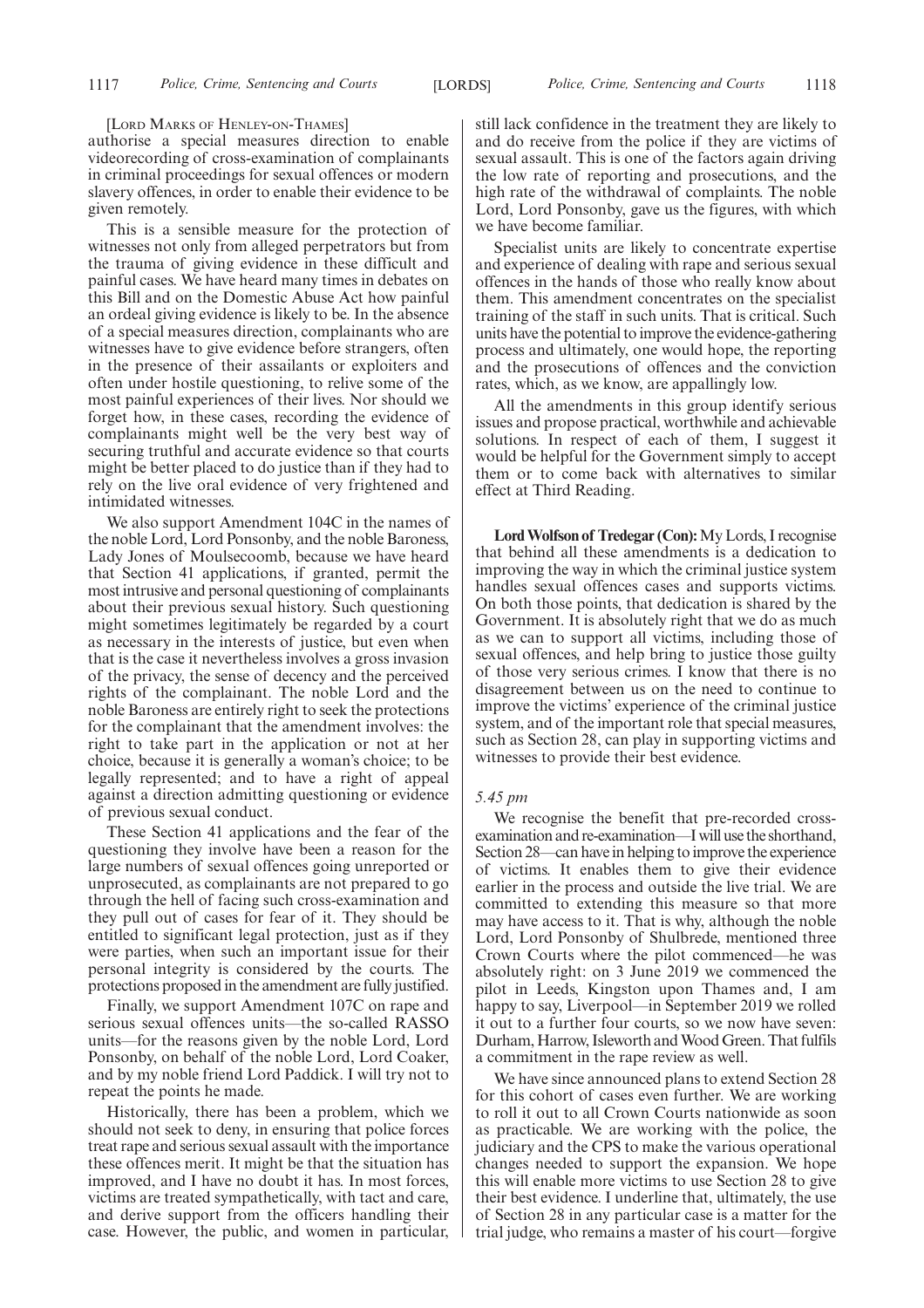the slightly sexist language there; I was struggling for the neutral term, but noble Lords will know what I mean.

We have also committed to testing the provision of video recorded evidence within the youth courts for vulnerable victims and witnesses, which should help us to see whether further expansion of the wider provision will support longer-term plans. We hope to begin this work in the spring. We have already started preparations with judicial colleagues and other partners in the criminal justice system, but we cannot support an immediate full rollout to all courts, as the amendment would require. We believe that our priority must be to roll out Section 28 in the Crown Court first. This is to ensure that complainants of rape and sexual offences can access it around the country as soon as possible. This is where the measure is already in place for vulnerable witnesses and victims of the most serious crimes.

There are a number of risks that we are concerned about if we did this too fast. It could place unknown and untested pressures on some of our partners in the criminal justice system. We want to see how the measure would work in other courts, such as magistrates' courts or the family court. There are different operational requirements there. Operational considerations include the impact on the police and the resources required to support an increase in achieving best evidence interviews, which the police would need to undertake ahead of the Section 28 hearing. We also want to ensure that the Section 28 technology can physically accommodate the increase.

On the two specific questions put to me, the review of the pilot is ongoing. I do not have a date when it will be completed, but I undertake to keep the noble Lord fully informed of that. When we have a date, we will obviously provide it.

On the issue of judge involvement, I listened very carefully to the noble Lord, who referred to a conversation that we had. The information that I have is that the judge, counsel and defendant need to be present for the Section 28 hearing in the same courtroom, with the witness live video-linked into it for the hearing itself. The judge will obviously also need to be present when the Section 28 recording is played back in the live trial. But I listened carefully to what the noble Lord said, and it may be that it is worth continuing a discussion on that, because his personal experience appeared to be different—so I am happy to continue discussing that.

I turn to Amendment 104C. As my noble and learned friend Lord Stewart reassured the House in the previous debate, we are committed to improving the way in which the criminal justice system handles sexual offence cases. We want to ensure that Section 41 functions effectively and strikes a balance. In response to the noble Baroness, Lady Jones of Moulsecoomb, it is a balance. We have to balance the victim's right to privacy with making sure that the defendant receives a fair trial. That is what Section 41 is trying to do. As I have said in previous groups, however, I am very much alive to the need to make sure that victims are properly looked after in the criminal justice system.

We have asked the Law Commission to review the use of a wide range of evidence, including how evidence relating to previous sexual behaviour is used in court. That review is now under way—it launched formally on 17 December last year. Its terms of reference specifically cover the two areas of this amendment:

"whether the complainant should be a party to the application to admit evidence of their sexual history; and … whether a right of appeal should be introduced in relation to decisions under section 41".

The Law Commission will obviously look at that with its usual care. A background paper and consultation are to be published this year, and we expect final recommendations next year, so we are certainly alive to that. But I suggest that, given where we are and the work of the Law Commission, we should not introduce the amendments to the present Bill.

Lastly, I turn to Amendment 107C, which would require each police force to have a RASSO unit. As our end-to-end review of the handling of rape showed, rape is a distinctive crime that requires a specialised approach. We are investing a large sum of money in Operation Soteria, and, in the rape review progress update, we have also committed to a programme of its expansion to a further 14 police force areas and their corresponding CPS areas. We are doing that work in addition to our wider investment in policing. We have proposed a total police funding settlement of £16.9 billion in 2022-23, which is an increase of up to £1.1 billion from last year.

The amendment also highlights the importance of appropriate and effective support for victims. Importantly, we are investing £27 million in the recruitment of independent sexual violence advisers—ISVAs—which we have discussed on a number of occasions. We know that they work: they play a vital role in supporting victims to remain engaged in the system and in stopping that awful phrase, "victim attrition", which is terrible. There is a real victim behind each use of that phrase.

As I said on previous groups, we have launched our consultation on the victims Bill. However, ultimately, on the deployment of officers, I have to defer to individual chief constables: forces in different areas may legitimately take different views on the precise allocation of their resources. But we want to ensure that forces drive progress, while allowing them the flexibility that our policing system affords them.

I hope that I have responded on each of the amendments. Although I appreciate that a few points of difference between us will remain, I hope that the noble Lord will none the less be able to withdraw the amendment.

**Lord Ponsonby of Shulbrede (Lab):** My Lords, I thank the noble Lord for his assurances, and I beg leave to withdraw my amendment.

*Amendment 104B withdrawn.*

*Amendment 104C not moved.*

#### *Amendment 104D*

#### *Moved by Baroness Chapman of Darlington*

**104D:** After Clause 172, insert the following new Clause— "Offence of destroying or damaging life-saving equipment

(1) The Criminal Damage Act 1971 is amended as follows.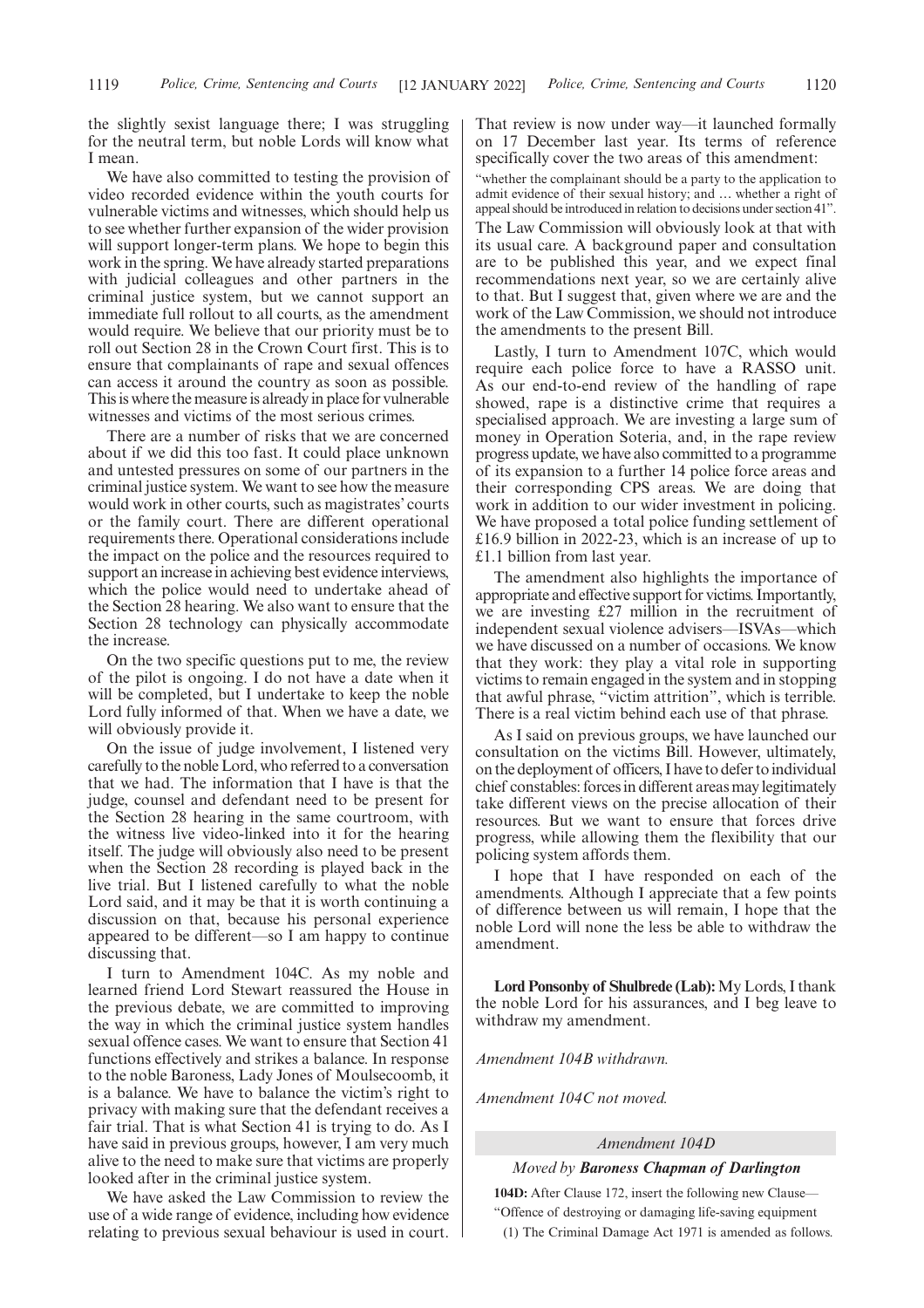- (2) In section 1(2), at the end of paragraph (b), insert "or
	- (c) intending to destroy or damage any property which is considered life-saving equipment, including lifebelts, life jackets and defibrillators."

**Baroness Chapman of Darlington (Lab):** My Lords, I rise to move the amendment tabled by my noble friend Lord Ponsonby on life-saving equipment. It deals with a specific issue in relation to criminal damage: the effect of vandalism on safety equipment.

Noble Lords who were present in Committee will have heard my noble and learned friend Lord Falconer of Thoroton speak about the death a young man from Rotherham, Sam Haycock. His parents, Simon and Gaynor Haycock, went to see their MP, Sarah Champion, who moved an amendment in the other place. Sam went swimming in Ulley reservoir in Rotherham in May 2021. He was leaving school that day and was just 16 years old. He was helping a friend who was in trouble in the water. At this reservoir in Rotherham—I believe that this is not unique to it—there was a throw line with a lifebelt attached to it that you can throw into the water to help someone in trouble. The problem was that it was kept in a locked cupboard and, to access it, you need to phone 999 and get a PIN from the police. Obviously, this takes time, and when someone is in distress in the water, you do not have time. The delay in getting the throw line might well, and in this case did, have tragic consequences. It is behind a locked door with a PIN to prevent vandalism of the safety equipment.

In regional media, I have found several similar instances where life-saving equipment has been vandalised. One was at Salford Quays. Manchester Council felt it lacked the ability to prevent and deal with this, so it has taken to using public space protection orders to try to deal with the issue. There was also a case in Uckfield in Sussex where a defibrillator was rendered unusable by vandals. These acts clearly cause costly damage but, most importantly, they also pose a very clear risk to life and can be shown to have cost lives in some instances.

The amendment is very straightforward: it proposes that it is made a specific offence to intend

"to destroy or damage any property which is considered life-saving equipment, including life-belts, life jackets and defibrillators."

In terms of criminal damage, the value of what is damaged may be relatively minimal in the case of a lifebelt and a throw line, compared to other criminal damage offences. As my noble and learned friend Lord Falconer said in Committee, it would already be an offence to vandalise such equipment, but it matters a great deal that the law should indicate that this is something regarded with particular hostility because of the cost to life, including that of Simon and Gaynor's precious son, Sam.

**Earl Attlee (Con):** My Lords, I rise briefly to support the noble Baroness in moving her amendment. This might not be something that we want to send back to the Commons today, but I hope that my noble friend the Minister will tell us what he will do about this problem, because of the effects so ably described by the noble Baroness.

**Baroness Jones of Moulsecoomb (GP):** I promise that this is the last time that I will speak—this evening; there will be other times. I rise to support this amendment, obviously, and also to troll the Government. Amendment 104D, which they obviously do not support, shows the huge inconsistency that the new statues statute will create. If the Government do not accept this amendment, it is hard to justify the whole plan to bring in a severe criminal penalty for toppling the statue of a slaver. To penalise that but not the destroying of life-saving equipment seems to me very strange, so I would like the Minister to explain that discrepancy to me.

It just shows me that the Government are still in the coloniser mindset. Between 2 million and 4 million enslaved African people died being shipped to America, with no criminal punishment to the slavers. It was just money—they had lots of money—and that is why the Colston statue was standing where it was standing. Somehow, toppling the statue of a slaver is what gets the harsher penalty. The Minister has got to make that make sense.

#### *6 pm*

**Lord Marks of Henley-on-Thames (LD):** My Lords, the effect of Amendment 104D would be to increase the maximum sentence for criminal damage with intent to destroy life-saving equipment from 10 years' imprisonment to life imprisonment. I listened very carefully to the noble Baroness, Lady Chapman of Darlington, and her harrowing accounts of the vandalising of life-saving equipment and the damage and consequences of that. I also listened to the noble Earl, Lord Attlee, and the noble Baroness, Lady Jones of Moulsecoomb, and it is very clearly necessary that the Government make it clear how they will respond to the issue of vandalising life-saving equipment.

The behaviour comprising the offence is extremely serious because it carries the risk that life will be endangered by the damage caused. However, if I may adopt a slightly lawyerly approach to the amendment, I question whether it is necessary. The scheme of the Criminal Damage Act, as amended, is that under Section 4 an offence of criminal damage generally carries a maximum sentence of 10 years. However, Section  $1(2)(b)$  of that legislation states that where the offence is arson or, as stated, is committed by a person

"intending by the destruction or damage to endanger the life of another or being reckless as to whether the life of another would be thereby endangered",

the maximum sentence is increased to life imprisonment. That is the combined effect of that subsection and subsection (4).

I understand that the intention of the noble Baroness in moving the amendment on behalf of the noble Lord, Lord Ponsonby, would be to cover criminal damage to life-saving equipment with the intention of endangering life. However, given that by Section 1(2)(b) the offence is committed where a person commits criminal damage recklessly as well as intentionally in relation to endangering life—which means where the offender deliberately takes a risk that the damage he causes may endanger the life of another—I cannot at the moment see that such behaviour does not cover intentionally destroying or damaging life-saving equipment without lawful excuse. Nor can I at the moment see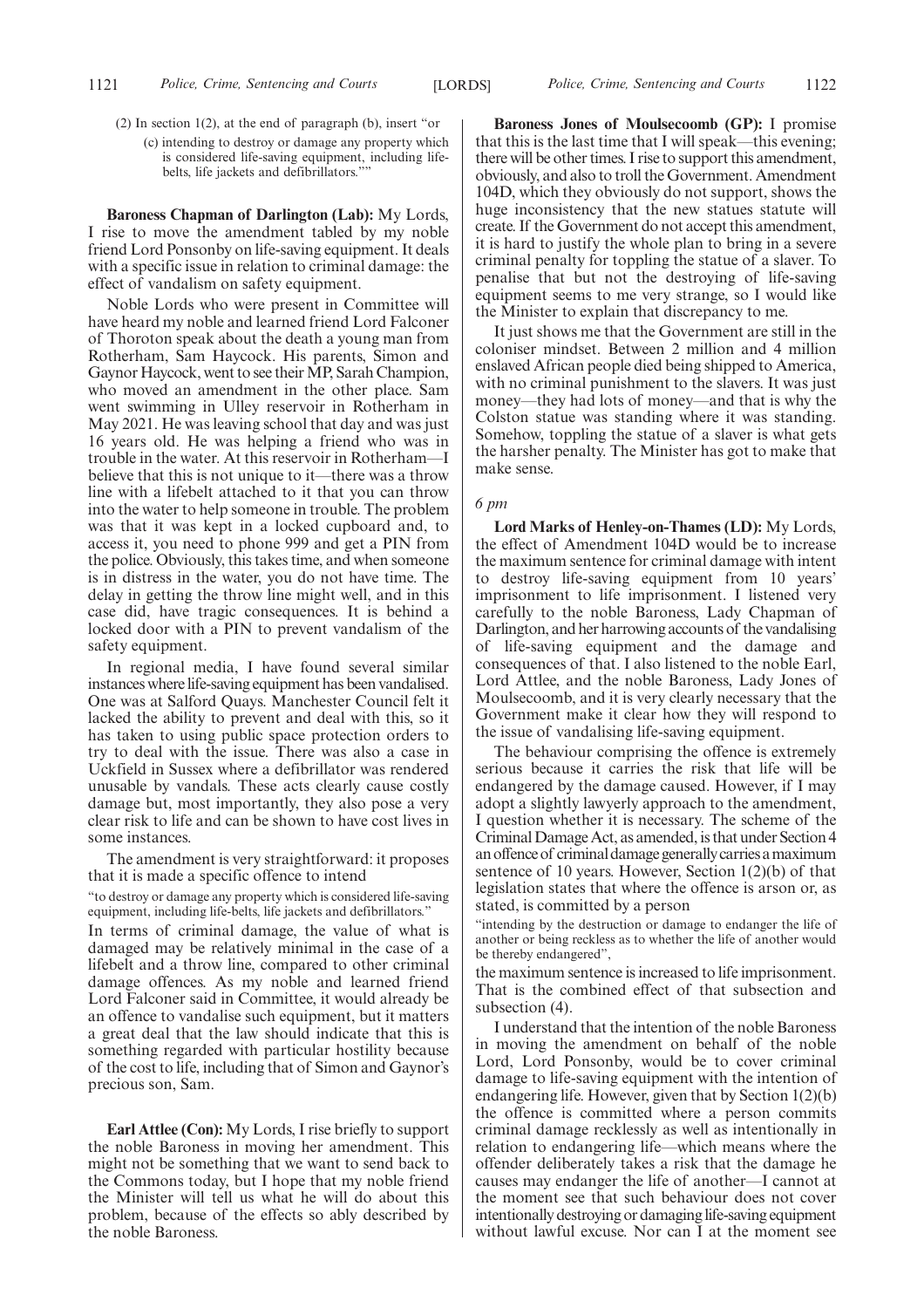how, in the absence of such an intention or recklessness as to life being endangered, a maximum sentence in excess of 10 years would be justified on normal principles.

Consequently, I await hearing from the Minister with interest. He may or may not accept the slightly lawyerly approach that I put, but I hope that he will give some reassurance about how the Government propose to respond to the problem of vandalising life-saving equipment.

**Lord Wolfson of Tredegar (Con):** My Lords, this amendment was debated just a few weeks ago when the Government set out why we believed it was unnecessary, given the scope of the Criminal Damage Act 1971. I will come back in a moment to what the noble Lord, Lord Marks, called a lawyerly point.

However, it is right first to remind ourselves, as the noble Baroness, Lady Chapman, did, of the very real consequences of this sort of behaviour. On the death of Sam Haycock in Ulley reservoir, can one begin to imagine what his parents Simon and Gaynor went through and are, no doubt, continuing to go through? One only has to say it to try to grasp to enormity of that. The noble Lord, Lord Marks, used the word "harrowing". That is spot on. This relates to the appalling behaviour of the people vandalise equipment, which results in the requirement of having to make a telephone call to get hold of a life ring, defibrillator or whatever life-saving equipment it happens to be.

I turn to the legal position, as I am afraid we have to, given that we are considering an amendment to a Bill. The noble Lord, Lord Marks, is correct. I explained that it is already an offence intentionally or recklessly to damage or destroy property, including life-saving equipment. Section 1(2) of the Criminal Damage Act 1971 makes a specific provision for an aggravated offence of criminal damage where the defendant intends to endanger life or is reckless about such endangerment. To that extent, it goes beyond the scope of the amendment, which relates only to intention and does not include recklessness. As the noble Lord said, that offence already attracts the possibility of life imprisonment.

Of course, I understand that part of the reason why it is proposed to add a specific offence is to put beyond doubt that the law will punish those who damage and destroy vital life-saving equipment, whether they intend to do so or are reckless as to the risk. The concern was raised in Committee that it is not well known that causing damage to life-saving equipment means that Section 1(2) of the Criminal Damage Act 1971 could be in play and therefore carry a potential life sentence. However, if the concern is that that is not well known, I would question whether it would make a real difference if this Bill were amended essentially to repeat that point of law. The ordinary citizen, particularly the people who carry out this appalling behaviour, is still as unlikely to understand or perhaps care about the consequences and penalties associated with the crime. Therefore, I suggest that the ultimate problem here is not a question of a gap in legislation or a lacuna in the criminal law but people knowing what the law is and bringing home to people the likely criminal consequences of their actions.

In response to my noble friend Lord Attlee, as I suggested in Committee, if the law is not enough of a deterrent, we must focus on those responsible for water safety, health and safety, and law enforcement to come together to find out what is not working and identify workable solutions that might include signposting more clearly on the equipment the consequences of damaging that equipment. That might be a way forward. However, I share with the noble Baroness, Lady Chapmen, that these are abhorrent acts of criminal damage that should be prosecuted. The sentence must fit the crime. There is a potential maximum sentence of life imprisonment.

The noble Baroness, Lady Jones, put the question: why are the Government making destroying statues a criminal offence if destroying life-saving equipment is not a criminal offence? The problem with that question is that destroying life-saving equipment is a criminal offence. So far as statues are concerned, the next instalment is due on Monday, so I will leave the matter for then.

However, so far as today is concerned, while sharing very much the sympathies behind the amendment, I invite the noble Baroness to withdraw it.

**Baroness Chapman of Darlington (Lab):**I am grateful to the Minister for what he had to say and I do understand that creating a new offence or separate provision may not have the desired effect of reducing these horrendous instances. It is right that we want to stop that happening and I welcome his comments about working together, perhaps with local authorities and police forces, to do more creative things to try to prevent this. I beg leave to withdraw the amendment.

*Amendment 104D withdrawn.*

#### *Amendment 104E*

#### *Moved by Lord Ponsonby of Shulbrede*

**104E:** After Clause 172, insert the following new Clause—

"Offence of requiring or accepting sexual relations as a condition of accommodation

- (1) It is an offence for a person (A) to require or accept from a person (B) sexual relations as a condition of access to or retention of accommodation or related services or transactions.
- (2) For the purposes of this section, A is—
	- (a) a provider of accommodation,
	- (b) an employee of a provider of accommodation,
	- (c) an agent of a provider of accommodation, or
	- (d) a contractor of a provider of accommodation.
- (3) A person guilty of an offence under this section is liable on conviction on indictment to imprisonment for a maximum of 7 years."

**Lord Ponsonby of Shulbrede (Lab):** My Lords, this group of amendments seeks to introduce new offences to make it illegal to have sex-for-rental accommodation. Currently, sex for rent was affirmed as a sexual offence in 2017 by the Ministry of Justice. Under the current legislation, an individual can be prosecuted for such a crime only under Section 52 of the Sexual Offences Act 2003—causing or inciting prostitution for gain. Only one person has been charged in a sex-for-rent case, and only as recently as a year ago.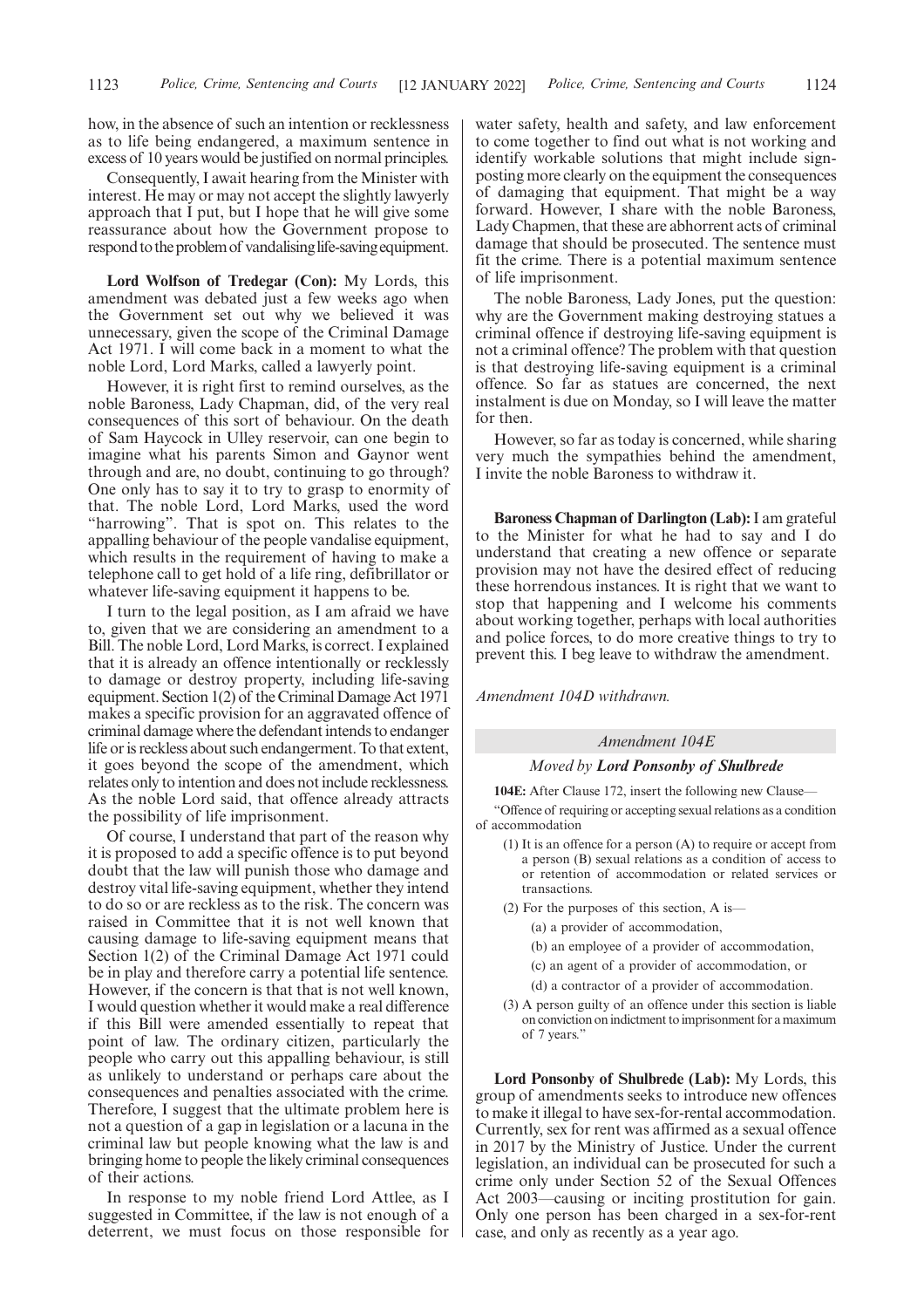[LORD PONSONBY OF SHULBREDE]

The law itself has made it extremely difficult for sex-for-rent victims to seek justice. According to the law, victims must be legally defined as prostitutes, which is a huge deterrent in their access to justice. Another reason why this scandal continues virtually unchecked is that landlords are able to advertise sex for rent in their properties very easily. Landlords still post on sites such as Craigslist, where they talk about free house shares, room shares or even bed shares, and even some of the postings are extremely explicit about the requirement of sex for rent.

Amendment 104E would create a new offence of requiring or accepting sexual relations as a condition of rental accommodation, with a maximum sentence if convicted of seven years. Amendment 104F would create a new offence of arranging or facilitating the requirement or acceptance of sexual relations as a condition of rental accommodation, with a maximum fine of £50,000. That would of course be for those who allow the advertisements on their websites or allow any other form of this type of advertising.

Amendment 114A would put a requirement on the Secretary of State to establish a review into the prevalence of, and the response of the criminal justice system to, the offence of administering a substance with intent under Section 61 of the Sexual Offences Act 2003. This is a separate point, and it is something that has had a lot of publicity recently. What is not known is how much of that has been drummed up by the press, if I can put it like that, and how much is real. Nevertheless, the concern that has been raised is certainly real, and this amendment would put an obligation on the Government to get to the bottom of the matter and see whether it is a real problem that nightclubs and other people need to take action to stamp out.

Amendment 114B would put a requirement on the Secretary of State to establish a review of the offence of exposure under Section 66 of the Sexual Offences Act. Again, this is a separate and wider issue, which has ramifications regarding violence against women and girls and the question of whether it is a step along that road. It is right that it should be viewed in its wider context. As a sitting magistrate I see these cases fairly often; they are highly variable and the perpetrators range completely across the social spectrum. Nevertheless, the impact on the women and girls who are subject to these exposures is real, and I am sure there is sufficient data to see whether people who expose themselves progress to much more serious offences.

However, it is fair to say that the main purpose of this group of amendments is to put in new offences of illegalising sex for rent. I beg to move.

**Earl Attlee (Con):** My Lords, I am grateful to the noble Lord, Lord Ponsonby of Shulbrede, for tabling Amendments 104E and 104F, because this gives me an opportunity to speak to them as I was not available at an earlier stage.

My first point is that sex for rent is invariably immoral and abhorrent and frequently evil, so I agree with the sentiments expressed by the noble Lord today and by noble Lords the last time we debated it. Unfortunately, I share the concerns expressed by the noble Lord, Lord Marks, in Committee on 22 November last year. Like the noble Lord, I am worried about the unintended consequences. He asked:

"What about the landlady of the bed and breakfast who seduces the potential paying guest and offers him or her a free room in return?"—[*Official Report*, 22/11/21; col. 684.]

The problem is not so much in the drafting but in the way that the amendment works. For instance, I worry about the use of the word "provider". Does the proposed offence catch a young, affluent male student who has a spare bed or room to offer a female student, partially or wholly in exchange for sex or an intimate relationship?

#### *6.15 pm*

The amendments are morally correct but, looking around the corner, could they have unintended and undesirable consequences? Take a young girl whose moral compass is not yet fully stabilised, calibrated and adjusted. If these amendments had the effect desired, she would no longer be able to secure her accommodation directly by immoral means. The risk is that she would be more likely to seek an arrangement with an escort agency, which would involve numerous sexual partners rather than just one, with the obvious attendant health risks. We are of course already seeing this problem arise, and we need to do something about it.

In Committee the noble Baroness, Lady Kennedy, made the point that it should not be necessary for young people, particularly girls, to have to sell themselves in this way, and she was absolutely right. It is disappointing to read that the Government appear to have wimped out on planning reform, which means that developers will continue to concentrate on meeting the needs of the affluent at the expense of the poor.

What I have said does not mean that my noble friend the Minister has escaped. I am not convinced that Sections 52 and 53 were designed with this problem in mind. Because of the way that they work, the Section 54 definition of a prostitute is very wide. By the way, I think the term "prostitute" is a horrible, derogatory term when a very large proportion of them are victims of their own circumstances. I agree with noble Lords who suggest that Sections 52 and 53 do not work in the way that the Government suggest. We cannot expect many victims to stand up in court and agree that they are prostitutes, even if protected by anonymity, as explained by the noble Lord, Lord Ponsonby.

I see the problem with the amendments not as one of drafting but as more fundamental: the noble Lord, Lord Ponsonby, may have selected the wrong solution. I think he should perhaps have sought to insert a new provision into Section 75(2) of the 2003 Act, which deals with consent in rape and sexual assault cases. In egregious cases we would expect to see a gross disparity in economic power, age, socioeconomic group and possibly ethnicity, and therefore it would be obvious that there was not genuine consent. In egregious sexfor-rent cases appropriate for prosecution, that would not be difficult for a jury to determine.

I urge my noble friend the Minister to reject these amendments but to look instead very carefully at the issue of the lack of genuine consent in sex-for-rent cases.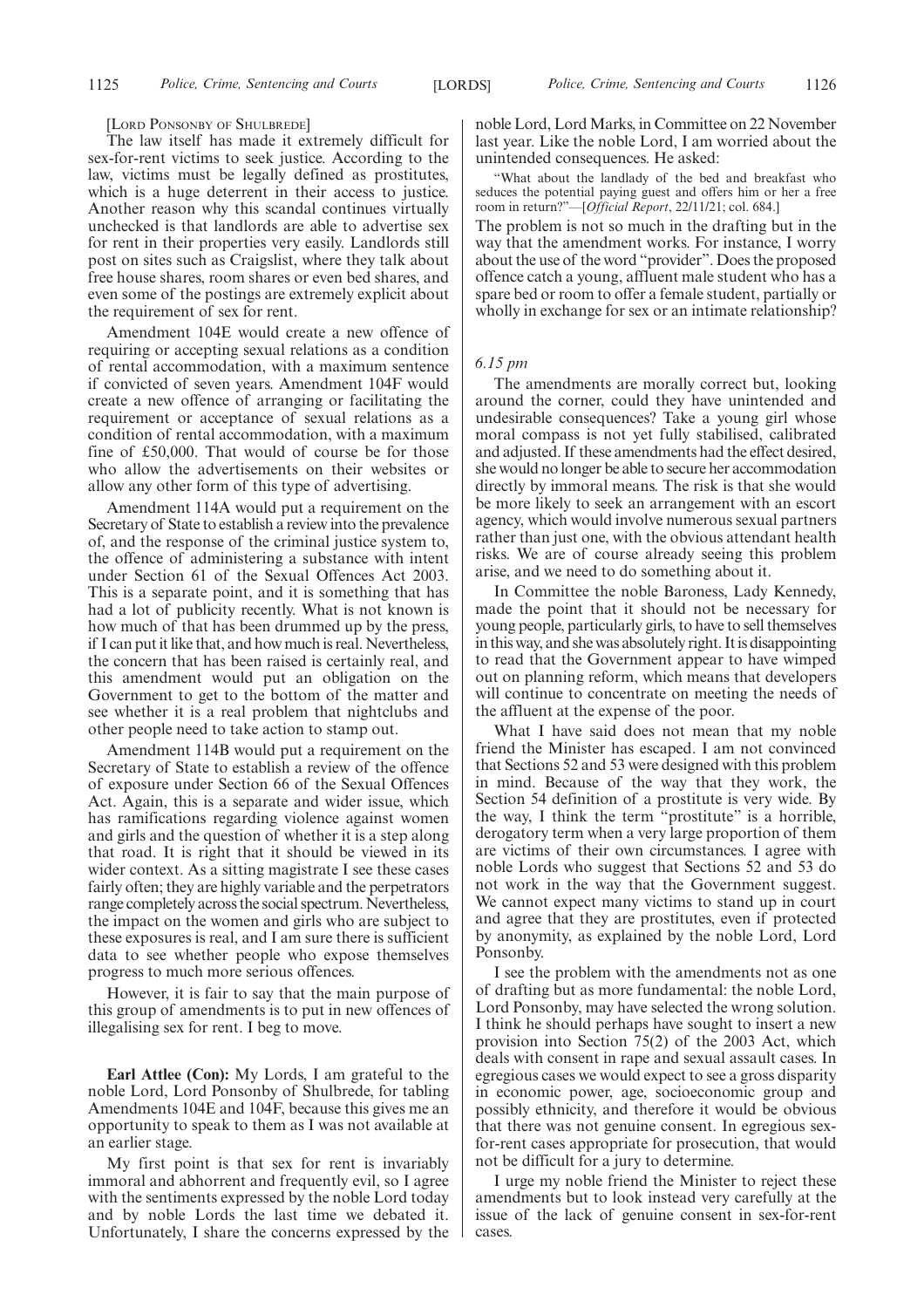**Lord Pannick (CB):** My Lords, I do not share the concerns that have just been expressed. It seems to me that Amendment 104E makes it very clear what the mischief is; it is making it a condition of access to accommodation that sexual services are provided. We all know what that means, and juries will know what it means. It is a real mischief and it needs to be addressed. If the noble Lord, Lord Ponsonby, divides the House on Amendments 104E and 104F, he will certainly have my support.

However, I have concerns about the drafting of Amendment 104F. My concern is that in several places it uses the concept of "arranging" an offence—not simply facilitating the offence but arranging or facilitating it. I do not really understand what the difference is and what is added by "arranging an offence". I am not myself aware of other contexts where that concept has been used. It is a very vague concept and, I think, a rather undesirable one.

I am also troubled by proposed new subsection (3)(c) of Amendment 104F, which makes it an offence if a publisher is informed that its actions

"had enabled the arrangement of or facilitated an offence" and it then

"failed to take remedial action within a reasonable time."

All that is extremely unclear and uncertain as to the ingredients of the offence. No doubt that can be dealt with at Third Reading if others share my view. I emphasise that I support the amendments, but I draw attention to those matters that cause me concern.

**Lord Hope of Craighead (CB):** My Lords, I have one point to add to what has been said by my noble friend Lord Pannick. The word "publisher" troubles me a bit. It is not defined in the amendment, and I am not quite sure what that word is directed to. Is it somebody in business as a publisher or somebody who simply publishes something, describing the activity rather than the trade? The amendment would be improved if something was said in it as to what exactly is meant by the word "publisher".

**Baroness Kennedy of Cradley (Non-Afl):** My Lords, I speak briefly in support of Amendments 104E and 104F, in the name of my noble friend Lord Ponsonby of Shulbrede. In doing so, I declare my interest as director of Generation Rent.

Predators online attempt to coerce men and women to exchange sex for a home by exploiting their financial vulnerabilities. They have used the economic effects of the pandemic as a marketing technique. This is already a crime, and it is not a new crime, but there has only ever been one charge for this offence, and that was in January last year. However, back in 2016, Shelter found that 8% of women had been offered a sexual arrangement. Two years later, its polling estimated that 250,000 women had been asked for sexual favours in exchange for free or discounted rent, and its more recent research showed that 30,000 women in the UK were propositioned with such an arrangement between the start of the pandemic in March 2020 and January 2021.

This is a crime that goes on, openly and explicitly, through adverts on online platforms. Despite the adverts being clear in their intention, they go unchecked, are placed without consequence and are largely ignored by law enforcement and the online platform providers. The fact that there has only ever been one charge for this crime shows how inadequate the law and CPS guidance are in this area.

The victims of this exploitation have been failed. As my noble friend said, for a victim to get justice, they need to be defined as a prostitute for a criminal case to progress, which is a huge deterrent that has to be changed. The online platforms—that is what I believe is meant by "publisher"—allow this crime to be facilitated, and they must have action taken against them. That is why I very much support the amendments tabled by my noble friend.

In closing, I pay tribute to the honourable Member for Hove in the other place for his campaigning on this issue, and the many journalists who have kept this issue on the agenda, including the team at ITV, whose research I understand helped to lead to the one charge for this crime that there has ever been. No one should ever be forced by coercion or circumstance to exchange sex for her home. There is a housing emergency in this country. It continues to hit new lows—so low that sexual predators can deliberately take advantage of people's desperation to find a home. For me, Amendments 104E and 104F are an opportunity to protect some of the country's most vulnerable renters.

**Lord Marks of Henley-on-Thames (LD):** My Lords, I shall be brief because we have a lot to get through. I should have preferred Amendments 140E and 104F, the sex-for-rent amendments and the facilitating amendments, to be rather more tightly drawn. I note that the points I made in Committee were taken by the noble Earl, Lord Attlee. However, I have been persuaded by re-reading the speech made in Committee by the noble Baroness, Lady Kennedy of Cradley, and what she said today, with her extensive experience as director of Generation Rent—that there is a serious need for criminal legislation to stop what is a particularly nasty form of predatory behaviour. I also took the points made by the noble Lord, Lord Pannick, on the interpretation of Amendment 140E, implicitly supported by the noble and learned Lord, Lord Hope, so we will support those amendments. We will also of course support the amendment calling for a review of the criminal law relating to exposure offences and spiking offences, for the reasons given by the noble Lord, Lord Ponsonby, and which we supported in Committee.

**The Minister of State, Home Office (Baroness Williams of Trafford) (Con):** My Lords, as the noble Lord, Lord Ponsonby, explained, these amendments relate to three matters we debated in Committee: namely, whether there should be a bespoke offence to tackle so-called sex for rent and whether the police, prosecutors and courts are doing enough to tackle offences relating to spiking and exposure. If I may, I shall take each issue in turn.

Amendments 104E and 104F are intended to address the so-called sex-for-rent issue, whereby exploitative landlords, and others, require sexual relations in return for housing or accommodation. This is an abhorrent phenomenon, which takes advantage of very vulnerable people, as noble Lords have said, and it has no place in our society.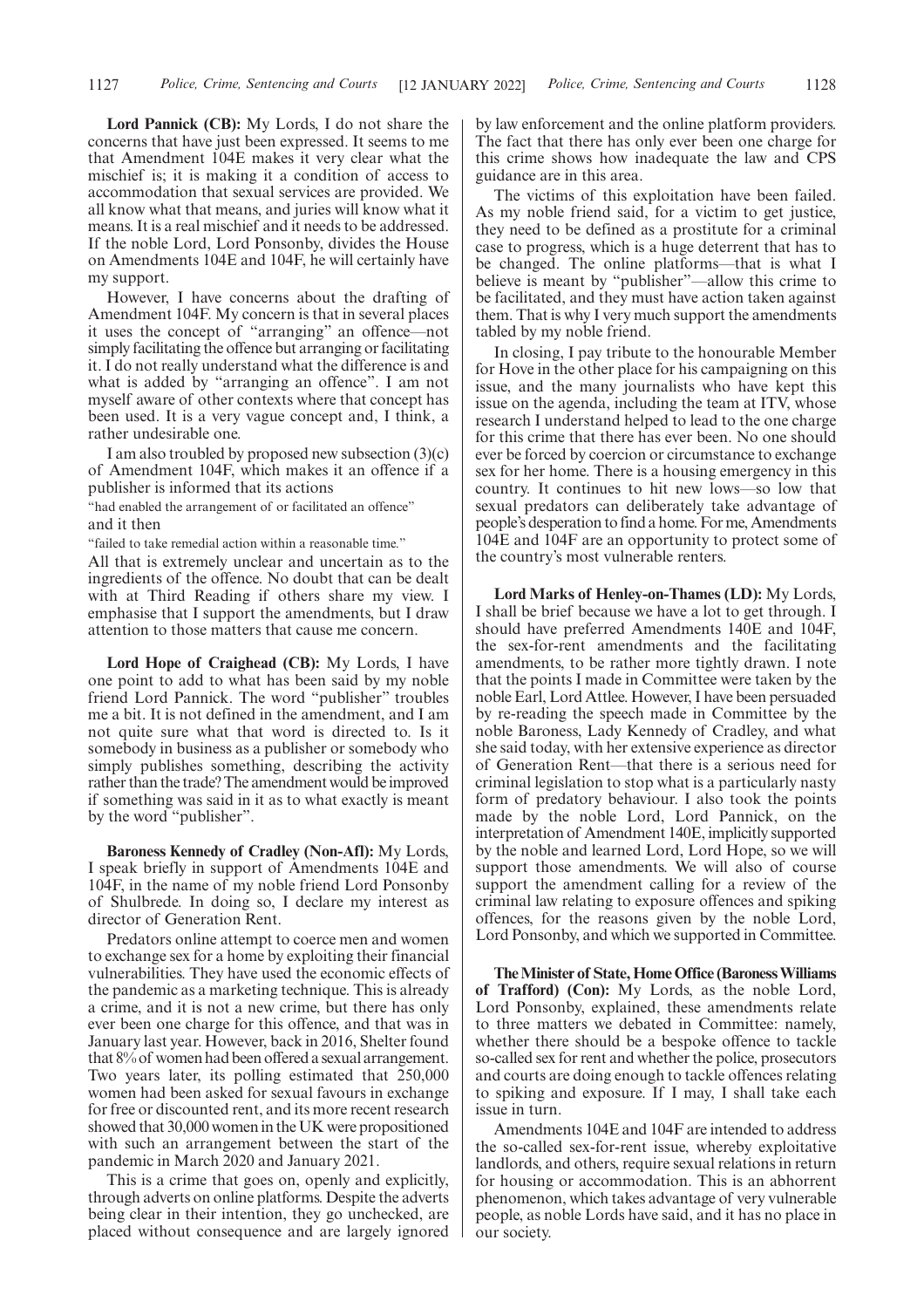[BARONESS WILLIAMS OF TRAFFORD]

Under the Sexual Offences Act 2003, there are existing offences which may be used to prosecute this practice, including the Section 52 offence of causing or inciting prostitution for gain and the Section 53 offence of controlling prostitution for gain. Both offences carry a maximum penalty of seven years' imprisonment. They can capture instances of sex for rent, depending on the circumstances of the individual case.

In 2019, the Crown Prosecution Service amended its guidance on prostitution and exploitation of prostitution to include specific reference to the availability of charges for offences under Sections 52 and 53, where there is evidence to support the existence of sex-for-rent arrangements. In January of last year, the CPS authorised the first charge for sex-for-rent allegations under Section 52. The individual against whom these allegations were made has pleaded guilty to two counts of inciting prostitution for gain. To better protect tenants from rogue landlords convicted of certain criminal offences, banning orders were introduced through the Housing and Planning Act 2016. A banning order prohibits named individuals engaging in letting and property management work. The Government have been clear that housing associations and local authorities should use these orders if needed. Action will be taken against landlords who exploit vulnerable people. This behaviour simply is not tolerated.

I thought I might say something about a victim having to identify as a prostitute for the Section 52 and 53 offences to be used. I must stress that anyone making a report to the police would benefit from the anonymity provisions in the Sexual Offences (Amendment) Act 1992. The Section 52 offence applies when an identified victim has been caused to engage in prostitution or incited to do so, whether the prostitution takes place or not. The Section 53 offence applies whether the victim has, on one or more occasions, provided sexual services to another person in return for financial gain.

Moving on to Amendment 104F, I definitely agree with the noble Lord, Lord Pannick, about the woolly terminology of "arranging an offence", and the point made by the noble and learned Lord, Lord Hope of Craighead, about "publisher", but on the amendment itself, the forthcoming online safety Bill will require companies to put in place systems and processes to remove certain types of illegal content as soon as they become aware of it.

I move on now to spiking, the subject of Amendment 114A. This would require the Secretary of State to review

"the prevalence of, and the response of the criminal justice system to, the offence of administering a substance with intent under section 61 of the Sexual Offences Act 2003".

I share the concerns expressed by the noble Lord about this offence, particularly the recently reported phenomenon of spiking by needles. This is understandably causing considerable anxiety among young people, especially in our university towns and cities, but there is no need to create a statutory obligation on the Government to review the operation of Section 61 as this issue is already very much on the Government's radar. Indeed, a statutory requirement setting out a specific agenda risks hindering the Government's ability to respond flexibly to the problem.

#### *6.30 pm*

As I have set out previously, my right honourable friend the Home Secretary has already asked the National Police Chiefs' Council to review the scale and nature of needle spiking and is receiving regular updates. As the noble Lord, Lord Ponsonby, said, the picture is still emerging and there is currently little evidence of needle spiking being linked to sexual offending—but we are monitoring the situation closely and will not hesitate to take any action should the reports from the police indicate that this is necessary. In the meantime, I encourage anyone who believes that they have been a victim of spiking to report the matter to the police as soon as they become aware of it, as this will greatly assist the investigation.

I move finally to Amendment 114B on exposure, which would require a review into the operation of the offence of exposure under Section 66 of the Sexual Offences Act 2003. Again, I do not think that it is necessary, for the simple reason that the Ministry of Justice, together with the Home Office, already keeps the operation of the criminal law under review. But I make it very clear that we share the noble Lord's desire to ensure that the criminal law is up to date and provides consistent and effective protection against this intrusive and inexcusable behaviour. We listen to the voices of victims alongside the concerns of stakeholders and practitioners and, if reform or further scrutiny of the criminal law is required, we respond.

For example, we were made aware of concerns that the Section 66 offence may not fully capture indecent exposure online, including the sending of unsolicited indecent photographs to others over, for example, social media and dating apps. I believe that this practice is known as cyberflashing. As a result of such concerns and others expressed around the development of new technology, social media and the new methods of offending that such developments can bring, we commissioned a Law Commission review into harmful online communications. We wanted to ensure that there was no gap in the law in this area. The Law Commission has now published its report and made a number of recommendations, including the creation of a new criminal offence to capture specifically the practice known as cyberflashing. I can assure noble Lords that we are actively and carefully considering the recommendation.

In addition to this work to ensure that the criminal law is up to date, we also need to ensure that the existing law is properly enforced. To support police forces in this regard, just last month the College of Policing published guidance to forces on tackling street harassment. This includes a section on exposure and sets out the various civil protection orders that could be used to protect the public and tackle perpetrator behaviour.

I hope I have been able to reassure the noble Lord that we take all three of these offences very seriously and that we will continue to work with the police, prosecutors and others to prevent such offending and ensure that victims of these crimes get the justice and protection they deserve. With that reassurance in mind, I hope the noble Lord will be content to withdraw his amendment.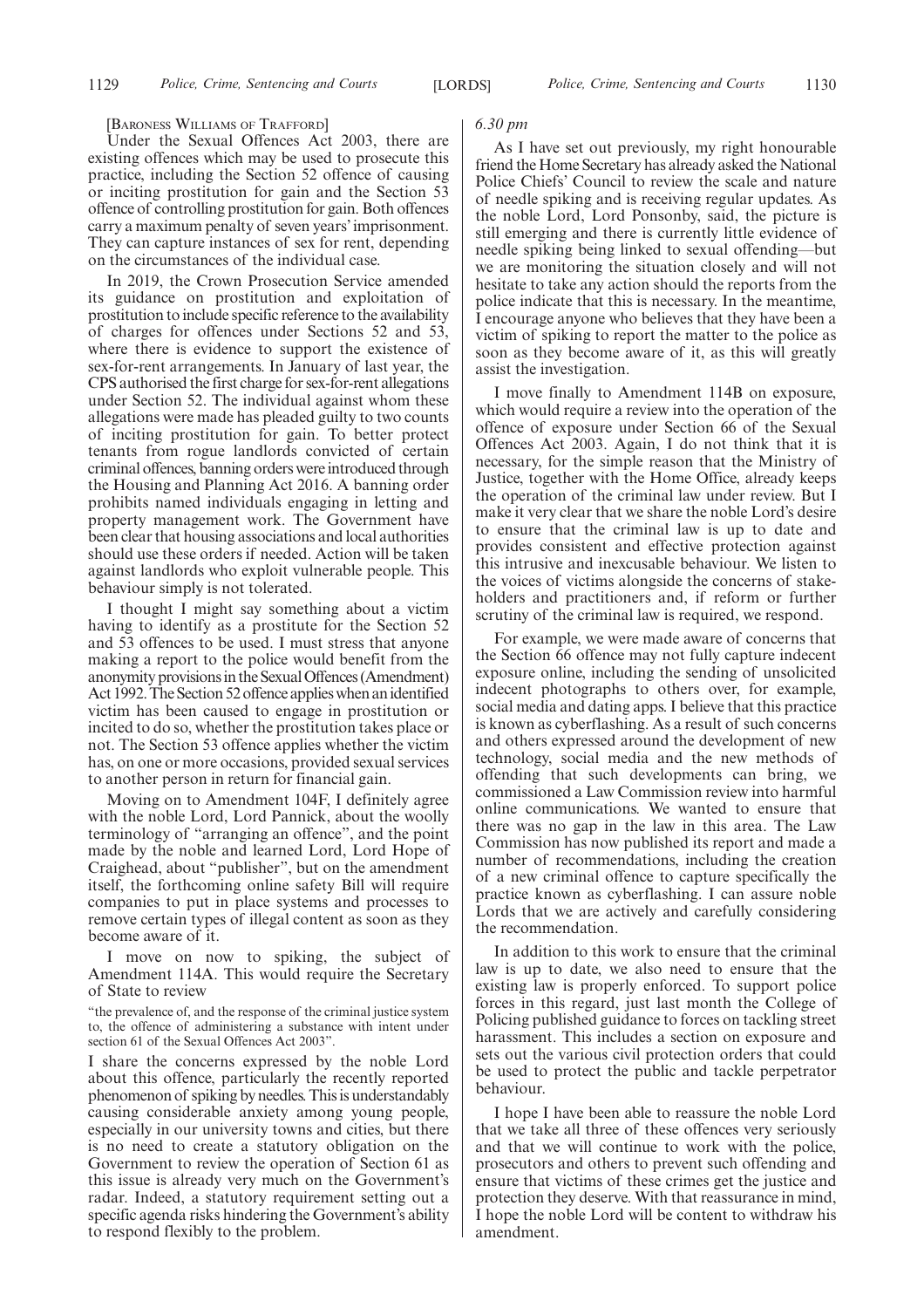**Lord Ponsonby of Shulbrede (Lab):** My Lords, I thank all noble Lords who have taken part in this debate. It has been quite quick but focused on the issues raised in this group of amendments.

The noble Earl, Lord Attlee, raised some reservations and talked about the nature of the victims. I advise the noble Earl to read very carefully what my noble friend Lady Kennedy said when she itemised the victims of this offence. It is overwhelmingly women who are victims of this offence. The numbers are very large and it has been going on for years. My noble friend is an expert on this matter and I think his remarks were misplaced, if I can put it like that.

**Earl Attlee (Con):** My Lords, I have no issue with what the noble Lord said, nor with what the noble Baroness said. This problem has been going on for a very long time and large numbers are involved; I do not disagree with that.

**Lord Ponsonby of Shulbrede (Lab):** My Lords, I move on to the comments of the noble Lord, Lord Pannick, and the noble and learned Lord, Lord Hope. I am grateful for their support. They raised drafting issues, if I can put it like that, around the word "arranging" in Amendment 104F, and the noble and learned Lord, Lord Hope, questioned the use of the word "publisher" although my noble friend Lady Kennedy said that she regards "publisher" as including online platforms. Nevertheless, I am not stuck with the specific wording in front of us. I think the purpose of the amendments is perfectly clear, and I am glad that both the noble Lord and the noble and learned Lord are nodding their heads.

I was disappointed with the answer given by the Minister. She made it clear that the Government take these issues seriously and said that they are constantly reviewing the law on these matters, but here is an opportunity to change it right now. There has been a very effective campaign on this issue, and it would have been an opportunity for the Government to change their approach. So I think that we on this side of the House should force the issue and test the opinion of the House, just to see the strength of opinion on this long-standing problem.

*6.37 pm*

*Division on Amendment 104E Contents 206; Not-Contents 176. Amendment 104E agreed.*

#### **Division No. 1**

#### **CONTENTS**

Aberdare, L. Addington, L. Adonis, L. Allan of Hallam, L. Alli, L. Alton of Liverpool, L. Anderson of Swansea, L. Andrews, B. Austin of Dudley, L. Bach, L. Bakewell of Hardington Mandeville, B. Barker, B.

Bassam of Brighton, L. Beith, L. Benjamin, B. Bennett of Manor Castle, B. Berkeley, L. Best, L. Blackstone, B. Blake of Leeds, B. Boateng, L. Bonham-Carter of Yarnbury, B. Bradley, L. Brinton, B.

Brooke of Alverthorpe, L. Browne of Ladyton, L. Bruce of Bennachie, L. Bull, B. Burt of Solihull, B. Campbell of Pittenweem, L. Campbell of Surbiton, B. Campbell-Savours, L. Carlile of Berriew, L. Carter of Coles, L. Cashman, L. Chakrabarti, B. Chandos, V. Chapman of Darlington, B. Chidgey, L. Clancarty, E. Clark of Windermere, L. Clement-Jones, L. Coaker, L. Collins of Highbury, L. Colville of Culross, V. Corston, B. Coussins, B. Craigavon, V. Crawley, B. Crisp, L. Davies of Brixton, L. Davies of Oldham, L. Donaghy, B. Drake, B. D'Souza, B. Elder, L. Falconer of Thoroton, L. Faulkner of Worcester, L. Featherstone, B. Foster of Bath, L. Foulkes of Cumnock, L. Garden of Frognal, B. German, L. Golding, B. Grantchester, L. Greengross, B. Greenway, L. Grey-Thompson, B. Griffiths of Burry Port, L. Grocott, L. Hacking, L. Hain, L. Hamwee, B. Hannay of Chiswick, L. Hanworth, V. Harris of Haringey, L. Harris of Richmond, B. Hayman of Ullock, B. Hayman, B. Hayter of Kentish Town, B. Healy of Primrose Hill, B. Hendy, L. Hogan-Howe, L. Hollick, L. Hope of Craighead, L. Howarth of Newport, L. Humphreys, B. Hunt of Bethnal Green, B. Hussain, L. Hussein-Ece, B. Janke, B. Jolly, B. Jones of Cheltenham, L. Jones of Moulsecoomb, B. Jones of Whitchurch, B. Judge, L. Kennedy of Cradley, B. Kennedy of Southwark, L. Kennedy of The Shaws, B. Kerslake, L. Khan of Burnley, L. Kidron, B.

Knight of Weymouth, L. Kramer, B. Krebs, L. Lawrence of Clarendon, B. Layard, L. Lea of Crondall, L. Lennie, L. Liddle, L. Lipsey, L. Lister of Burtersett, B. Londesborough, L. Macdonald of River Glaven, L. Mackenzie of Framwellgate, L. Mallalieu, B. Mann, L. Marks of Henley-on-Thames, L. Masham of Ilton, B. McIntosh of Hudnall, B. McNally, L. McNicol of West Kilbride, L. Meacher, B. Merron, B. Monks, L. Morgan of Huyton, B. Morgan, L. Morris of Yardley, B. Newby, L. Newlove, B. Nye, B. Oates, L. O'Loan, B. Osamor, B. Paddick, L. Palmer of Childs Hill, L. Pannick, L. Parminter, B. Pinnock, B. Pitkeathley, B. Ponsonby of Shulbrede, L. Prashar, B. Purvis of Tweed, L. Randerson, B. Ravensdale, L. Razzall, L. Rebuck, B. Redesdale, L. Reid of Cardowan, L. Rennard, L. Ritchie of Downpatrick, B. Robertson of Port Ellen, L. Rooker, L. Rosser, L. Royall of Blaisdon, B. Russell of Liverpool, L. Sawyer, L. Scott of Needham Market, B. Scriven, L. Sentamu, L. Sharkey, L. Sheehan, B. Sherlock, B. Shipley, L. Sikka, L. Smith of Basildon, B. Smith of Finsbury, L. Smith of Newnham, B. Snape, L. St John of Bletso, L. Stansgate, V. Stoneham of Droxford, L. Storey, L. Strasburger, L. Stunell, L. Suttie, B. Teverson, L.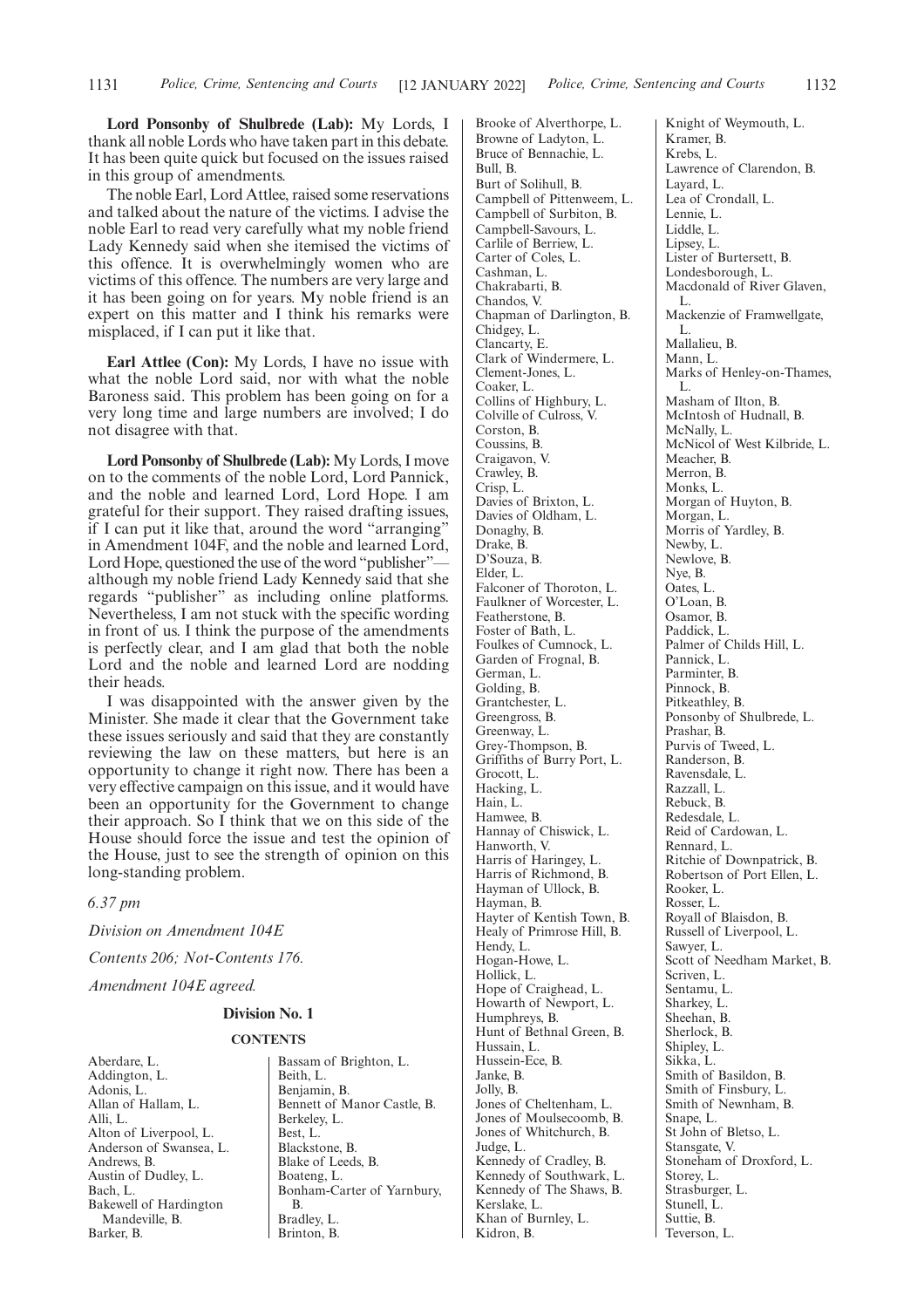Thomas of Cwmgiedd, L. Thomas of Gresford, L. Thomas of Winchester, B. Thornhill, B. Thornton, B. Thurso, V. Tope, L. Touhig, L. Triesman, L. Tunnicliffe, L. Uddin, B. Wallace of Saltaire, L. Walmsley, B. Walney, L. Warwick of Undercliffe, B.

#### **NOT CONTENTS**

Agnew of Oulton, L. Ahmad of Wimbledon, L. Altmann, B. Altrincham, L. Anelay of St Johns, B. Arbuthnot of Edrom, L. Ashton of Hyde, L. Astor of Hever, L. Attlee, E. Balfe, L. Barran, B. Barwell, L. Bellingham, L. Berridge, B. Bethell, L. Blackwood of North Oxford, B. Blencathra, L. Bloomfield of Hinton Waldrist, B. Borwick, L. Bottomley of Nettlestone, B. Bridgeman, V. Bridges of Headley, L. Brougham and Vaux, L. Brown of Eaton-under-Heywood, L. Buscombe, B. Caine, L. Caithness, E. Callanan, L. Carrington of Fulham, L. Chalker of Wallasey, B. Choudrey, L. Clarke of Nottingham, L. Colgrain, L. Cormack, L. Courtown, E. Crathorne, L. Cruddas, L. Davies of Gower, L. De Mauley, L. Deben, L. Deighton, L. Duncan of Springbank, L. Eccles of Moulton, B. Eccles, V. Erroll, E. Evans of Bowes Park, B. Fairfax of Cameron, L. Fairhead, B. Farmer, L. Faulks, L. Fellowes of West Stafford, L. Fookes, B. Forsyth of Drumlean, L. Foster of Oxton, B. Fox of Buckley, B. Framlingham, L. Fraser of Craigmaddie, B.

Watkins of Tavistock, B. Watson of Invergowrie, L. Watts, L. Waverley, V. West of Spithead, L. Wheatcroft, B. Wheeler, B. Whitaker, B. Whitty, L. Wilcox of Newport, B. Willis of Knaresborough, L. Woodley, L. Young of Norwood Green, L.

Young of Old Scone, B.

Frost, L. Gadhia, L. Geddes, L. Gilbert of Panteg, L. Godson, L. Gold, L. Goldie, B. Goldsmith of Richmond Park, L. Goodlad, L. Grade of Yarmouth, L. Greenhalgh, L. Grimstone of Boscobel, L. Hamilton of Epsom, L. Hannan of Kingsclere, L. Harding of Winscombe, B. Harlech, L. Haselhurst, L. Hayward, L. Herbert of South Downs, L. Hill of Oareford, L. Hodgson of Abinger, B. Hodgson of Astley Abbotts, L. Holmes of Richmond, L. Hooper, B. Horam, L. Howard of Lympne, L. Howard of Rising, L. Howe, E. Hunt of Wirral, L. Jenkin of Kennington, B. Jopling, L. Kamall, L. Keen of Elie, L. Kinnoull, E. Kirkham, L. Kirkhope of Harrogate, L. Lamont of Lerwick, L. Lancaster of Kimbolton, L. Lansley, L. Leicester, E. Leigh of Hurley, L. Lexden, L. Lilley, L. Lingfield, L. Liverpool, E. Mancroft, L. Manzoor, B. Marlesford, L. Maude of Horsham, L. Mawson, L. McInnes of Kilwinning, L. McIntosh of Pickering, B. McLoughlin, L. Meyer, B. Mobarik, B. Moore of Etchingham , L. Morgan of Cotes, B.

Morrissey, B.

Moylan, L. Naseby, L. Nash, L. Neville-Jones, B. Neville-Rolfe, B. Nicholson of Winterbourne, B. Noakes, B. Northbrook, L. Norton of Louth, L. Offord of Garvel, L. Parkinson of Whitley Bay, L. Patel, L. Pickles, L. Pidding, B. Polak, L. Popat, L. Rawlings, B. Reay, L. Redfern, B. Robathan, L. Rogan, L. Sanderson of Welton, B. Sandhurst, L. Sarfraz, L. Sassoon, L. Sater, B. Scott of Bybrook, B. Seccombe, B. Sharpe of Epsom, L. Sheikh, L.

Sherbourne of Didsbury, L. Shinkwin, L. Shrewsbury, E. Smith of Hindhead, L. Stedman-Scott, B. Sterling of Plaistow, L. Stewart of Dirleton, L. Stowell of Beeston, B. Strathclyde, L. Stroud, B. Sugg, B. Taylor of Holbeach, L. Trefgarne, L. Trenchard, V. Trevethin and Oaksey, L. True, L. Tugendhat, L. Udny-Lister, L. Vaizey of Didcot, L. Vere of Norbiton, B. Verma, B. Wasserman, L. Wei, L. Wellington, D. Wharton of Yarm, L. Willetts, L. Williams of Trafford, B. Wolfson of Tredegar, L. Wyld, B. Young of Cookham, L. Younger of Leckie, V.

#### *6.52 pm*

#### *Amendment 104F*

#### *Moved by Lord Ponsonby of Shulbrede*

**104F:** After Clause 172, insert the following new Clause— "Offence of arranging or facilitating the requirement or acceptance of sexual relations as a condition of accommodation

- (1) It is an offence for a person, who may in particular be a publisher, to arrange or facilitate an offence under section (Offence of requiring or accepting sexual relations as a condition of accommodation).
- (2) A person commits an offence if they intend to arrange or know that their actions would facilitate an offence under section (Offence of requiring or accepting sexual relations as a condition of accommodation).
- (3) A publisher commits an offence if they—
	- (a) know they are arranging or facilitating an offence under section (Offence of requiring or accepting sexual relations as a condition of accommodation),
	- (b) reasonably should know their actions would enable the arrangement of or facilitate an offence under section (Offence of requiring or accepting sexual relations as a condition of accommodation), or
	- (c) were informed that their actions had enabled the arrangement of or facilitated an offence under section (Offence of requiring or accepting sexual relations as a condition of accommodation) and failed to take remedial action within a reasonable time.
- (4) A person found guilty of an offence under this section is liable on conviction on indictment to a fine of £50,000."

*Amendment 104F agreed.*

#### *Amendment 104FA Moved by Lord Bach*

**104FA:** After Clause 172, insert the following new Clause— "Police and crime commissioners: limit on age of disqualification for conviction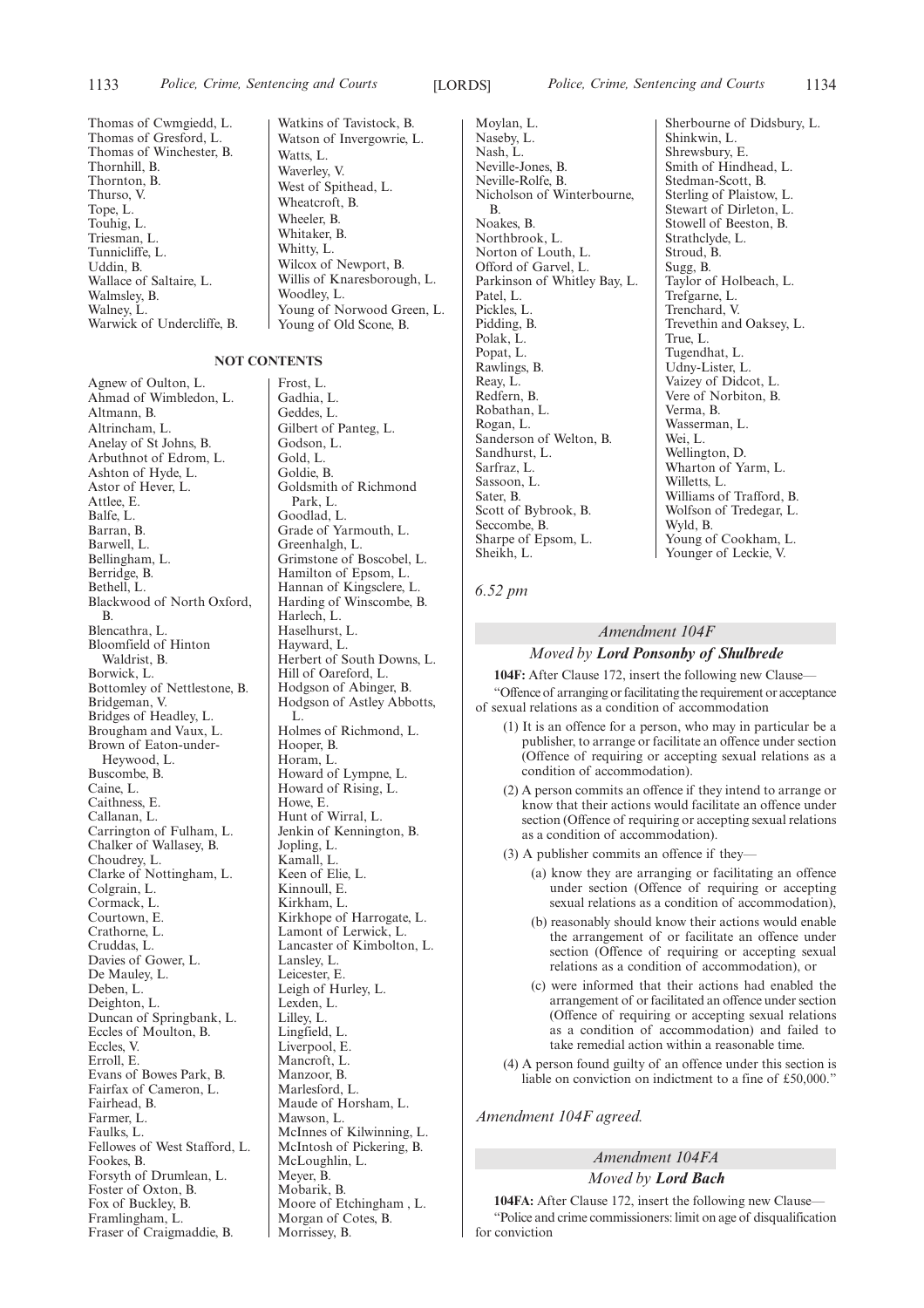In section 66(3)(c) of the Police Reform and Social Responsibility Act 2011, after the first "offence" insert "committed after the age of 21"."

**Lord Bach (Lab):** My Lords, Amendment 104FA stands in my name of those of the noble Lord, Lord Pannick, and my noble friend Lord Hunt of Kings Heath. It is hard to think of two more respected, valued and experienced Members of the House, and I know that other noble Lords would be happy to have supported this amendment. I am very grateful to them. I thank the Minister for suggesting a meeting, which we had online yesterday; I am very grateful to him for it. I enjoyed our discussion, and it was particularly good that part of that discussion was with a senior civil servant who is advising him and who, many, many moons ago, advised me when I sat in his place.

In Committee, my amendment was slightly differently drafted, but the point remains a simple matter of principle. It is not of world-shattering interest, but it is still a matter of principle that all people of good will, including the Government, should support. The Bill in the House tonight is a legitimate and timely moment to put right a minor wrong. We should not waste that opportunity. Section 66 of the Police Reform and Social Responsibility Act 2011 makes it clear that if a person has at any stage in their life a conviction for any offence which, if they were over 18 at the time, could carry a sentence of imprisonment —whether or not it did carry one is irrelevant—that person will remain ineligible for the rest of their lives to stand as a police and crime commissioner: not just until the Rehabilitation of Offenders Act applies, or for five, 10, 15 or 20 years, but for their whole life.

In Committee, three case histories were given which I hope helped the Committee to feel that the present position is a nonsense. Two of those cases were given by me and one by the noble Lord, Lord Carlile of Berriew, to whom I was grateful. They showed how ridiculous, absurd and unique Section 66 is. There will be other cases that the House will not have heard of. Let me briefly repeat one of those examples. It concerns a boy aged 16 in 1972, and an old scooter. He and his friends visited a hospital. His mate handed him an old scooter helmet, which was apparently completely useless. He foolishly placed it in his family garage. He was charged with handling and fined £5. Since then, it goes without saying that he has never been in trouble. He has had a highly successful career in journalism. He has been head of a regional media outfit and worked for the NSPCC as a communications officer. In addition, he has been a TA soldier for many years and, indeed, was the company sergeant-major. He is a county councillor in his local area and is in his fourth term. He is also an ex-member of the local police authority that existed until the creation of police and crime commissioners. Now that there are PCCs, he is on the police and crime panel, which has authority to hold to account the local police and crime commissioner. One can imagine his surprise when, 40 years on, in 2012, the year of the first police and crime commissioner elections, he was told that he could not stand because of an offence he committed and a conviction he got when he was 16, in 1972. I suggest to the House that that is absurd.

I suppose it could be understood if anyone who had been convicted of such an offence at any stage in their life was considered ineligible to apply for the following jobs: Member of Parliament, councillor, lawyer, judge, Home Secretary, Prime Minister, archbishop—if the noble and right reverend Lord, Lord Sentamu, whom I warned that might mention in passing, will forgive me—or, even more extraordinarily, police officer. If people were prevented from doing those jobs throughout their lives merely because they had a conviction when they were 15 or 16, it would have at least some logic and sense to it, but that is not the position. Each of those important and responsible jobs is open to someone like the example I have given, who may have offended when they were a youngster but have since lived sensible, law-abiding lives. The position is quite rightly much more flexible for those others, so why on earth is it so strict for those who want to be a police and crime commissioner? There is no automatic bar for anybody else, so why should there be for this post? Is there something in the position of police and crime commissioner that is so remarkable —so close to heaven, perhaps I could say—that people must pass this incredible test and, if they fail it when they are 16, they fail it for life? The rigidity is absurd.

#### *7 pm*

Let me make this clearer. No one is suggesting that an adult who has committed offences should be allowed to stand. The current issue around a particular police and crime commissioner alleged—I emphasise that—to have committed other offences as an adult, every one of them a few years ago, is wholly irrelevant to the case I am trying to make. What is relevant to this argument is this utter unfairness in preventing, for all time, someone who as a young person committed an offence from standing as or becoming a police and crime commissioner. This may be a very minor discrimination in the great scheme of things but it is still discrimination. As such, we should be prepared—I would argue in the traditions of this House—to remove such discrimination.

I will finish by returning to my example of the 16 year-old with a scooter helmet. If the relevant police officer in 1972 had decided not to charge him with this offence—a first and minor offence—but to caution him instead, 40 years later he would have been absolutely entitled and eligible to stand and perhaps be elected as a police and crime commissioner. Should an outstanding individual who has served his community for years with distinction and who holds the local police and crime commissioner to account as a member of the police and crime panel have his freedom to stand or not decided by a decision taken 40 years earlier, no doubt on the hoof, as to whether there should be a £5 fine or a caution? Perhaps nothing demonstrates more clearly the irrational and weird state of affairs that exists in this area. It is time for the Government to move on this issue. I beg to move.

**Lord Pannick (CB):** My Lords, I respectfully agree with everything the noble Lord, Lord Bach, said. I will add just one point. The problem is not simply the unfairness to the individuals concerned, although that is bad enough, but the damage to the public interest that otherwise eligible and fine candidates are prevented from serving. It is a basic principle of our constitutional law that Parliament can do anything it likes, but there are limits, and we ought to get rid of this manifest absurdity.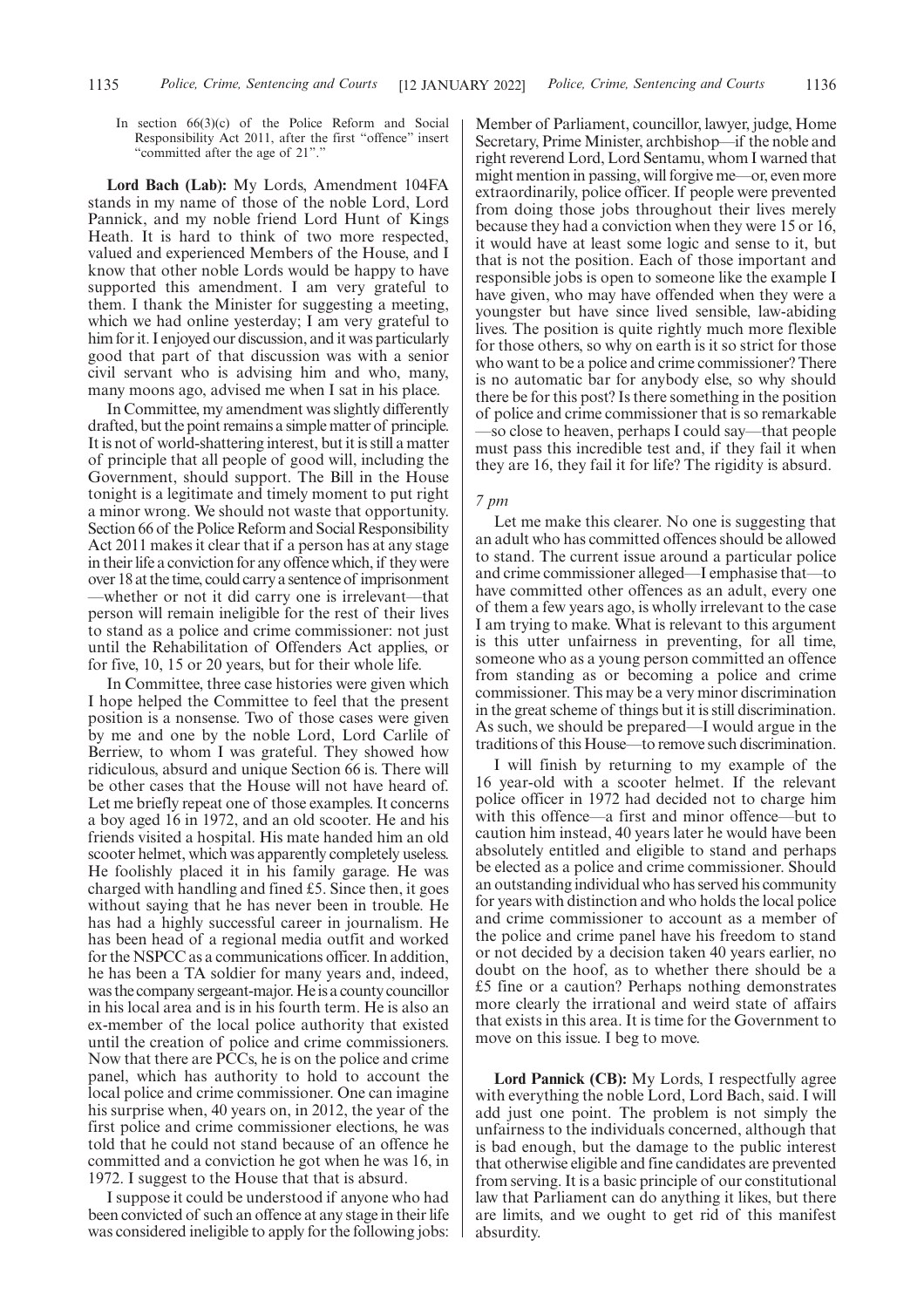**Lord Brown of Eaton-under-Heywood (CB):** My Lords, I too support this amendment; I did at Second Reading. Indeed, I have added my name to the amendment but too late for it to appear on the fifth Marshalled List. The case for it could hardly be simpler or more compelling. Frankly, the illustration of the scooter helmet from the noble Lord, Lord Bach, ought of itself to be enough to carry this. I am against absolutism and total purity and inflexibility routinely, but flexibility and discretion are almost invariably required to be welcomed and valued, and they are here. It is nothing short of bizarre, absurd and conspicuously unfair to single out this one public office as one from which people are uniquely disqualified in the circumstances already sufficiently indicated. I need not waste another word. My only regret is that the amendment is not being put to the vote.

**Earl Attlee (Con):** My Lords, I have worked with the noble Lord, Lord Bach, for many years in this House —sadly, on opposite sides of it—but I have never heard him make a stronger argument for anything. The only reason why I cannot say that I will support him is because I have not written a little note to my noble friend the Chief Whip.

**Baroness Fox of Buckley (Non-Afl):** My Lords, I cannot say that I know many teenagers who, growing up, aspire to be police crime and commissioners. However, I was convinced by the arguments made in Committee and I wanted to just make a couple of additional small points. For me it is not just about unfairness; there is a principle here. If you work with teenagers and one of them has made a mistake and has been fined or has broken the law in some way, you say to them, "Now we want you to rehabilitate and become a fine upstanding citizen", and, "The world is your oyster and you can do anything." I cannot imagine anything that is more proof of being fine and upstanding than growing up and then saying, "I want to be a police and crime commissioner." I do not even know whether I agree with the idea of police and crime commissioners, but that is not my point.

The other thing, on a kind of principle, is that increasingly I would like public servants and people taking on roles such as police and crime commissioners to have some real-life experience—and that might involve youthful indiscretions.

I completely support the amendment. There are principles here that could easily be upheld by the Government simply accepting it; it makes perfect sense. I think even the public would cheer.

**Lord Sentamu (CB):** My Lords, since I have been gratuitously referred to, I ought to say some words. Archbishop Robert Runcie said, "A saint is a person whose life has never been fully examined." All our lives have never been fully examined, but I confirm that I never committed any crime at the age of 15 or 16, and have not done even now. Even if I committed one, I am already excluded from becoming an archbishop again because I am now 72. Age would discriminate against me and push me out.

What I do not get is why being a police commissioner is the only calling where there is discrimination if something was done at the age of 16. I would have thought that, 40 years on, the person has done their time. Yes, there is a record but it does not have to be the only thing over which you exclude them, because they have come on in age. In wanting to remove this for police commissioners, we are not sending out a message that it does not matter whether you commit a crime at the age of 16. We are saying: why is there this hindrance to this profession? Because one day I may become a saint and my life will never be fully examined, I want to vote for this amendment. I hope that the Minister will just accept it and it will be put into statute without more debates, because this just does not make sense. But I speak like a fool.

**Baroness Jolly (LD):** My Lords, as we said in Committee, we are in principle supportive of this amendment. However, we would want in an ideal world a balancing amendment to ensure the possibility of recall and by-election should a police and crime commissioner be found guilty of misconduct, along the lines of the Recall of MPs Act 2015. I agree with the noble Lord, Lord Bach, about the discrimination of early offences. Currently, because police and crime commissioners are democratically elected, they can be replaced only by means of another election, and as things stand there is no mechanism to force such a by-election. It is hoped that a disgraced PCC would resign but this should not be at the sole discussion of the PCC concerned. Therefore, we are reluctant to support the amendment without another along the lines of the one described earlier. My noble friend Lord Paddick says that he thinks it is unfortunate that the noble Lord, Lord Bach, did not take the hint that he gave him in Committee.

**Lord Rosser (Lab):** My Lords, I will be brief. I recall that the Minister said in Committee on this amendment "I fear that my ice thins a little here".

One can only say that I think it has got even warmer since then. The Government said in Committee:

"Having said all that, I have heard everything that has been said around the Chamber this evening, across party, and I will make sure that those arguments are reflected back to the Home Office."

What happened when those arguments were then reflected back to the Home Office, to whom in the Home Office were they reflected back to, and what was the response?

The rules on previous convictions, which the Government said in Committee were necessary to ensure

"the highest levels of integrity on the part of the person holding office and to protect the public's trust in policing"

do not seem to have been very effective or relevant in North Yorkshire on two occasions already where two different PCCs have already departed the scene in interesting circumstances.

I conclude, in indicating our support for this amendment and thanking noble Lords for all the arguments and points made, that in Committee the Government referred to part 2 of the review of police and crime commissioners. They said that it is "currently under way" and that

"this review will also assess the benefits and demerits of a trigger mechanism for the recall of PCCs; it is being debated."—[*Official Report*, 22/11/21; cols. 649-50.]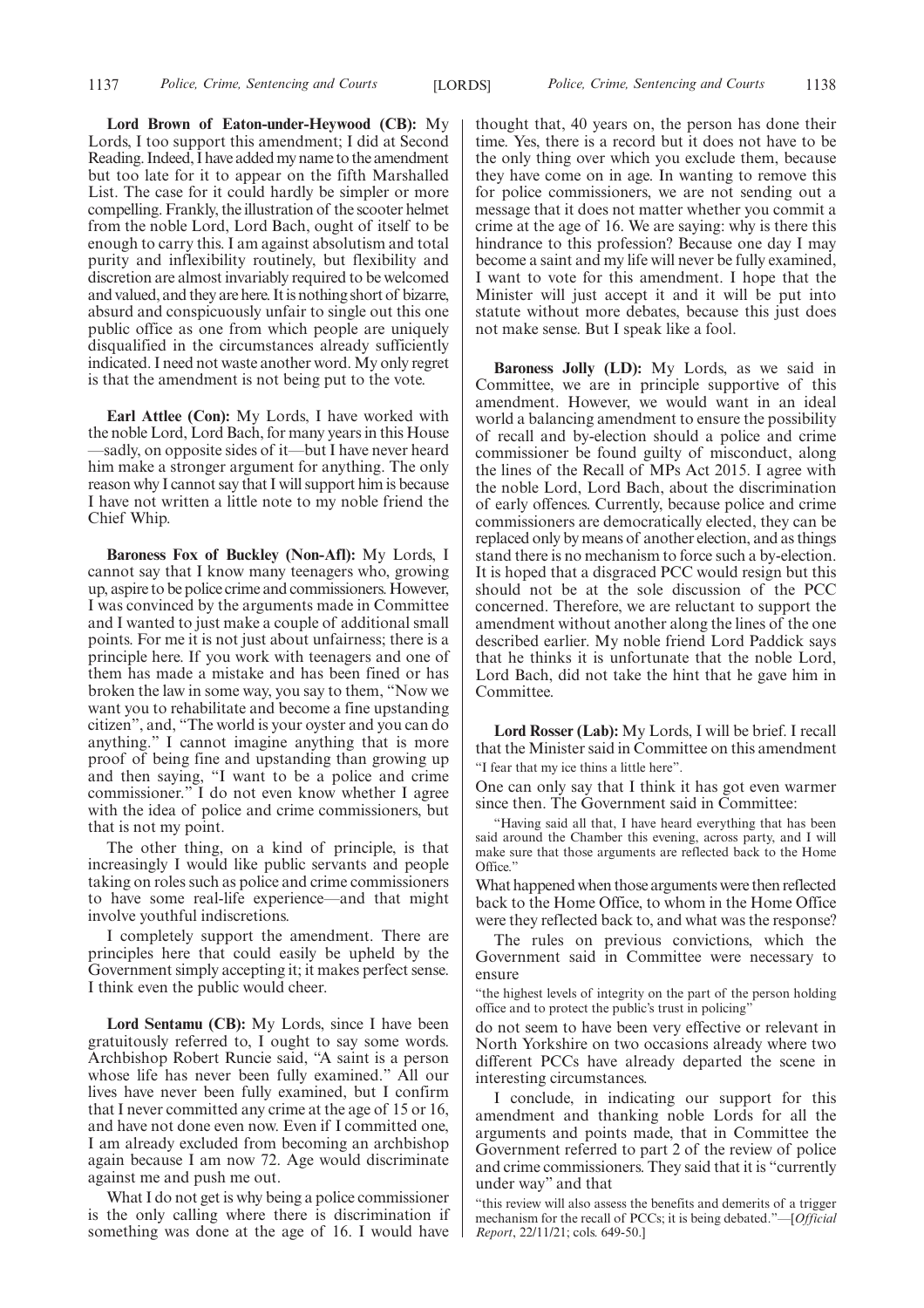Will this part of the review of PCCs also now look at the issue of the current bar, in its present form, on a potential candidate being able to stand for the position of police and crime commissioner, which is the issue we are debating tonight? If the Government cannot even say that this will now be included in part 2 of the review, what is the reason for that stance?

I very much hope, like my noble friend Lord Bach, that the Government will accept this amendment, or at the very least agree to reflect on it further prior to Third Reading so that it can be brought back again if the Government's reflections are not very satisfactory.

**Lord Sharpe of Epsom (Con):** My Lords, first, I thank the noble Lord, Lord Bach, for giving us a further opportunity to discuss the disqualification criteria for those wishing to be elected as police and crime commissioners and for joining the meeting yesterday when we discussed this issue online. I thank all noble Lords who have participated in this debate and, to the point made by the noble Lord, Lord Rosser, I do fear my ice is rather thinner.

However, this latest amendment would allow anyone convicted of an imprisonable offence before the age of 21 to stand as a police and crime commissioner. I commend the noble Lord for seeking some middle ground to address this issue, but the amendment would still dilute the current high standard of integrity we expect of PCCs—namely, preventing anyone convicted of an imprisonable offence to stand for or hold the office of PCC.

As I said on this matter in Committee, the rules governing who can stand as a PCC are the strictest of all elected roles in England and Wales. We believe that this is necessary to ensure the highest levels of integrity of the person holding office and thus protect the public's trust in policing. Any dilution of that high standard, as proposed by the noble Lord, could still undermine public confidence in a PCC.

Under the noble Lord's amendment, it would be open to a person convicted of and imprisoned for a very serious violent offence at the age of 20, for example, to stand for election as a police and crime commissioner. That is inappropriate, given the nature of the role the PCC plays in holding the chief constable and the force to account. I suggest that were a PCC to hold office with a previous conviction for an imprisonable offence, both the PCC and the chief constable may find it untenable to maintain a professional and respectful relationship.

The current standard was set with cross-party agreement and the support of senior police officers. If the current standard is lowered, the Government maintain that it would be a very serious risk to public confidence and the integrity of the PCC model at a time when we should be doing all we can to protect and increase public confidence in the police.

#### *7.15pm*

I recognise that there are contrary views on how strict the eligibility rules for PCC candidates should be in relation to previous convictions. At the very least these require further debate and, as noble Lords will be aware, we are conducting a review of PCCs, as referred to by the noble Lord, Lord Rosser. We have already published the findings of part 1 of the review and we aim to publish the conclusions of part 2 in the coming weeks. In answer to his specific questions, that is where I got to with my deliberations with the Home Office.

In answer to the question asked by the noble Baroness, Lady Jolly, I think part 2—I will come back to her if I am wrong on this—involves looking at powers of recall. Some of the review's recommendations will require legislation, which we will bring forward when parliamentary time allows. That would afford the noble Lord a further opportunity to raise this issue.

To conclude, the Government remain firmly of the view that the current disqualification criteria should remain and any dilution risks undermining public confidence in policing. I therefore invite the noble Lord to withdraw his amendment.

**Lord Pannick (CB):** Before the noble Lord sits down, may I ask him this question? Why is it that public confidence requires, in his view, this absolute rule, when I can serve as a Supreme Court Justice even if I was convicted of an imprisonable offence at the age of 17 or 18?

**Lord Sharpe of Epsom (Con):** With regard to public confidence, I go back to what I said earlier: this was originally designed with cross-party support and with the assistance and advice of police chiefs.

**Lord Rosser (Lab):** My Lords, before the noble Lord sits down, may I have a response to my question? Bearing in mind that in Committee the Government were prepared to tell us that part 2 of the review will

"also assess the benefits and demerits of a trigger mechanism for the recall of PCCs; it is being debated,"—[*Official Report*, 22/11/21; col. 649.]

may I ask for an assurance that part 2 of the review will also look at the issue raised by my noble friend Lord Bach in this amendment about the bar on being able to seek office as a PCC? May I have that assurance?

**Lord Sharpe of Epsom (Con):** I am sorry I forgot to answer the noble Lord's specific question. The problem is that I do not have the terms of reference to hand so I cannot give him the assurance he seeks, but I will write to him.

**Earl Attlee (Con):** The noble Lord told the House that we agreed on a cross-party basis that these arrangements were appropriate. Was that by means of a vote or did we just acquiesce to it?

**Lord Sharpe of Epsom (Con):** I am afraid I do not know. It predates me, sorry.

**Lord Lexden (Con):** Is it the Government's view that, by retaining the ban—as it is at the moment—for PCCs, there would be a case for extending it so that, if it should emerge that the noble Lord, Lord Pannick, committed an imprisonable offence before the age of 21, he should be barred from becoming a Supreme Court judge? Does one thing not follow the other?

**Lord Sharpe of Epsom (Con):** The noble Lord will forgive me for not venturing an opinion on that.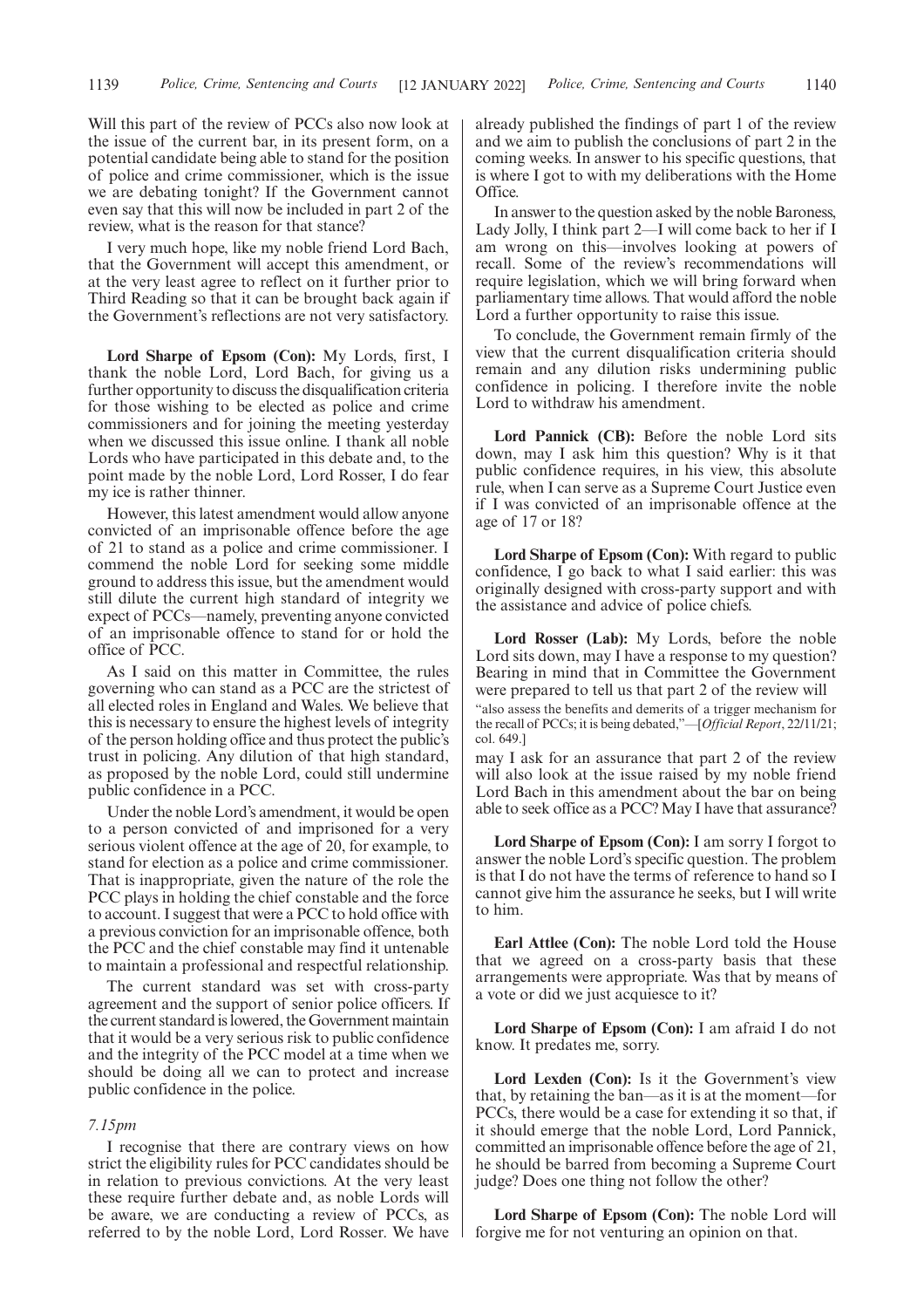**Lord Bach (Lab):** I forgive the Minister anything. I was in his position many years ago when I had to defend the completely indefensible. All Governments do it; it is not an attack on this Government. Somehow there is a collective—I am going to use the word "idiocy", which is perhaps too high, but collective mistakes are made. Individual Ministers know very well that something such as this should be got through easily and the matter of principle—the noble Baroness, Lady Fox, is right—can be put right and we can move on. But somehow, "The Government say no".

I do not think any of the reasons so articulately put by the Minister really hold water at all to be honest, particularly the argument on the public being really offended by something such as this and losing what confidence they have—which I hope is high but may not always be—in police and crime commissioners. I do not honestly think the public would care a jot and, if they did, they would be surprised by how the law stood. I have to say that I do not find placing reliance on part 2 of the inquiry, and particularly on when legislation might come to this House again on this matter, very convincing.

We have a lot of important business to do tonight—I understand that. I am reluctant to withdraw, given the strength of feeling—and I want to thank everybody who has spoken in this debate; very distinguished Members of this House have spoken, and I am really very grateful to them. However, in the circumstances, while inviting the Minister to take this issue back to the Home Office again and to show other Ministers and officials what was said tonight in *Hansard*, I hope that it may move the Government to do the right thing on this before very long. I beg leave to withdraw my amendment.

*Amendment 104FA withdrawn.*

*Amendment 104FB not moved.*

#### *Amendment 104FC*

#### *Moved by Baroness Kennedy of Cradley*

**104FC:** After Clause 172, insert the following new Clause— "Section 6 of the Sexual Offences Act 1956: removal of time limitation

- (1) Proceedings for the offence under section 6 of the Sexual Offences Act 1956 (intercourse with a girl between thirteen and sixteen) are not barred only by virtue of the passage of time since the date of the alleged offence.
- (2) Nothing in this section permits the trial of a person who has already been convicted of an offence relating to the sexual intercourse in question."

**Baroness Kennedy of Cradley (Non-Afl):** My Lords, men who seduced girls between the ages of 13 and 16 before 1 May 2004 are effectively immune from prosecution because of a procedural time limit. The law therefore stops historic child abusers from being held accountable for their actions; the law denies justice to women in England and Wales who were groomed for sex as teenage girls before 1 May 2004 as they cannot bring charges against the people who took advantage of them. Let me take a minute to explain why.

Abusers are immune from prosecution because sexual offences committed before 1 May 2004 must be prosecuted under the Sexual Offences Act 1956. Under that Act, the applicable offence is unlawful sexual intercourse, as outlined in Section 6. In the 1956 Act, and there is a time limit of one year from the alleged commission of the offence under Section 6. Proceedings must therefore be instituted within a year from then. This time limit is clear and unambiguous and can be found in paragraph 10 of Schedule 2 to the Act.

Amendment 104FC would remove the time limit and therefore remove the legal barrier which protects abusers of underage girls from prosecution. Some may read this speech and question why I am using the phraseology "girl" and not "child". This is because, remarkably, the time limit applies only to girls; if the victim were a boy, it would be different, as historical cases of sexual intercourse between men and boys under 16 can still be prosecuted. How can the law deny justice and discriminate in this way, and this House not seek to put it right?

The time limit has to be removed, especially as no such time limit applies to offences of this nature committed after 1 May 2004. If a man had sexual intercourse with a girl aged between 13 and 16 after 1 May 2004, he can be prosecuted for the new offence of sexual activity with a child. That was created by the Sexual Offences Act 2003, where no equivalent time limit is applied. This time limit is therefore a procedural anomaly that clearly stands in the way of justice.

This problem had been going on for some time, since before May 2004, but prosecutors were for a long time able to evade the time limit. Instead of charging for underage sexual intercourse, which could not be done if the offence was discovered or prosecuted too late, they would charge for indecent assault in relation to the same underage sexual intercourse. But in 2004, when this House also acted in its judicial capacity, it considered an appeal by a Mr J, who argued that his charge of indecent assault was a device to circumvent the time limit and was an abuse of the court—and the House accepted his argument. Since that time, therefore, men who procured sexual intercourse from vulnerable and impressionable girls before 1 May 2004 have been immune from prosecution.

Some may say that this may be an unnecessary change and ask how many people it would actually affect—but, as the CPS does not keep a record of how many cases are discounted at an early stage because of issues like time limits, there is no data for us to know whether this is affecting one woman, 1,000 women or more. What we do know is that, sadly, historic sexual abuse comes to light all too frequently. We know that girls can be threatened into silence for long periods of time. It is well known that very many girls, victimised in these ways, only recognise themselves as victims, or only have the confidence to go to the police much later than one year afterwards, or something else comes to light that encourages them to bravely break their silence. There must be hundreds of thousands of cases where men seduced a girl aged between 13 and 16 before 1 May 2004, but those victims for various reasons never told the police during the year.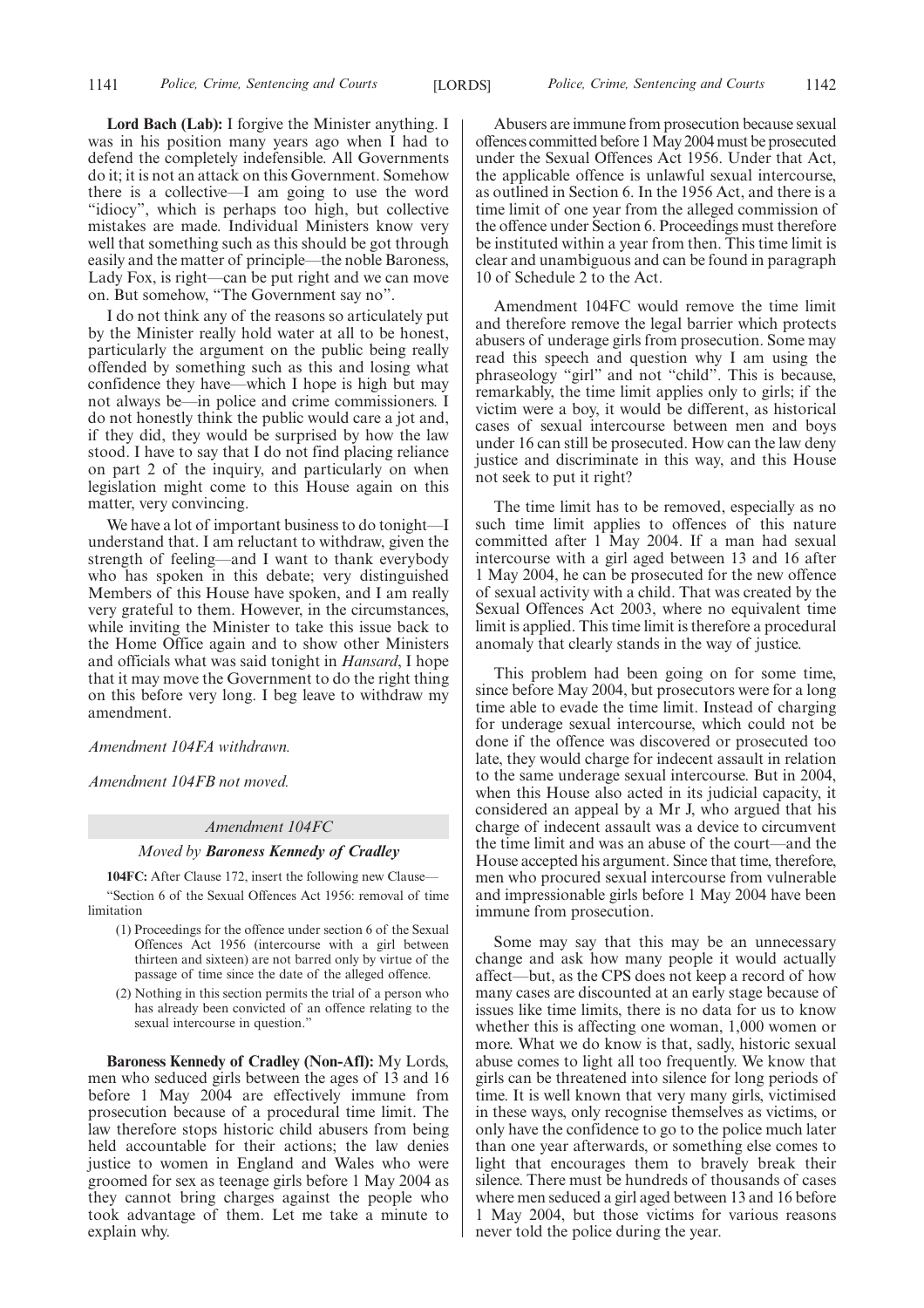I do not believe that we should need much evidence of the extent of the problem to justify the removal of this arbitrary time limit and allow justice to be done. Some may argue that you cannot retrospectively make law in this way, but applying that argument to this amendment I believe is incorrect. It is true that you cannot retrospectively create new offences and punish people for them—but here, the relevant offence always existed. This amendment would just change the rules relating to trial for those offences. It has always been understood that rules of evidence and procedure can be amended and have immediate effect in subsequent trials, regardless of when the acts complained of actually happened. Article 7 of the European Convention on Human Rights, as I understand it, applies to the definition of offences and defences; it does not apply to matters of procedure, including time limits.

Finally, some may argue that this amendment risks exposing those who were prosecuted and successfully used the time limit to avoid prosecution to further conviction. That is not my intention with this amendment, which is why subsection (2) of my proposed new clause states:

"Nothing in this section permits the trial of a person who has already been convicted of an offence relating to the sexual intercourse in question.'

I am aware that that this is a complex matter, and I thank Dr Jonathan Rogers, assistant professor in criminal justice at Cambridge University, who has been arguing for a change in the law to address this issue for many years. I thank him for all his advice and support on this issue. I also thank the noble Lord, Lord Wolfson of Tredegar, for meeting Dr Rogers and me last week to discuss this matter. We are conscious that our meeting lasted twice as long as expected, so I thank him for the time that he gave and for the further discussions that were facilitated between Dr Rogers and the Civil Service team. However, my view remains that this issue needs resolving; there are still women who are denied justice for what happened to them in their early teenage years and men who can be fairly tried. This time limit is wrong —the amendment would remove it and, in doing so, close a loophole which protects sex offenders. I beg to move.

**Lord Ponsonby of Shulbrede (Lab):** My Lords, I support my noble friend, who is quite right in everything she has said. Sexual abuse and rape can quite often take decades to come to light. The anomaly, which she has outlined very clearly, is within the power of the Government to put right, and I urge the Minister to do so.

**Lord Wolfson of Tredegar (Con):** My Lords, before I turn to this amendment, I begin with an apology. I made an incorrect statement in an earlier group. On Amendment 104B, I said that in September 2019, we rolled Section 28 out to a further four courts" and then I identified them. I should have said "September 2021", not "September 2019". I have already sent a written note to the noble Lord, Lord Ponsonby of Shulbrede, correcting the point, but I take this opportunity to correct the record and apologise to the House for that error.

I thank the noble Baroness, Lady Kennedy of Cradley, for tabling the amendment, which is aimed at a narrow but important category of cases that remain subject to a highly unusual time limit—we do not usually have time limits in our criminal law—and I thank her for the very useful discussions that we have been able to have on this topic. The amendment affects offences under Section 6 of the Sexual Offences Act 1956 of unlawful but consensual sexual intercourse with a girl aged 13 to 15 that were committed before 1 May 2004, when the Sexual Offences Act 2003 came into force and replaced the 1956 Act. It was a requirement under the earlier statute that a prosecution for this under Section 6 had to be commenced within 12 months of the offence. There is no time limit for the offences under the 2003 Act that have been chargeable since 1 May 2004, but when the offence was committed before that date, the 12-month limit for commencing a prosecution continued to apply. That, of course, has long since expired.

As my noble and learned friend Lord Stewart of Dirleton explained in Committee, Parliament usually acts on the principle of non-retroactivity. Although removing the time limit in circumstances where a prosecution was already time-barred would not have amounted to substantive retroactivity in the sense of criminalising conduct that was not previously unlawful, it still would have exposed a person to criminal liability where there had not been any before.

#### *7.30 pm*

When this matter was touched on in the House of Lords case referred to by the noble Baroness—R v J, 2004, UKHL 42—Lord Steyn simply observed without further comment:

"The change in the law is, of course, not of retrospective effect."

The question now is whether it would be right, 18 years later, to legislate to render the time bar ineffective. The Government's position has been that it would not be right, although I accept that we are not talking about making illegal something that was legal at the time; we are talking about removing a time bar with retrospective effect. However, there is more than one view on this subject. The contrary view was expressed clearly by the noble Baroness in support of her amendment. I am grateful to her for our discussions last week and for bringing along Dr Jonathan Rogers of Cambridge University, who really illuminated the discussion. He has written several important and helpful articles on this point; they repay careful reading.

It is fair to say that the position as regards the ECHR points is somewhat unclear. The question was expressly left open by the Strasbourg court in the case of Coëme and others v Belgium in 2000. Dr Rogers has argued that, in fact, the ECHR itself imposes a positive obligation on the Government to lift the time bar that would otherwise prevent prosecutions for this offence.

More recently, a case in the European Court of Human Rights called Antia reported in 2020. It is not particularly easy to follow but the interpretation on the court's website suggests that the retrospective removal of a bar to prosecution might be in breach of Article 7 of the convention. The question is: can you retrospectively adversely affect the rights of defendants to give effect to the rights of victims? I accept that Antia is not conclusive as the offence was against the state, which cannot itself be a victim in convention law.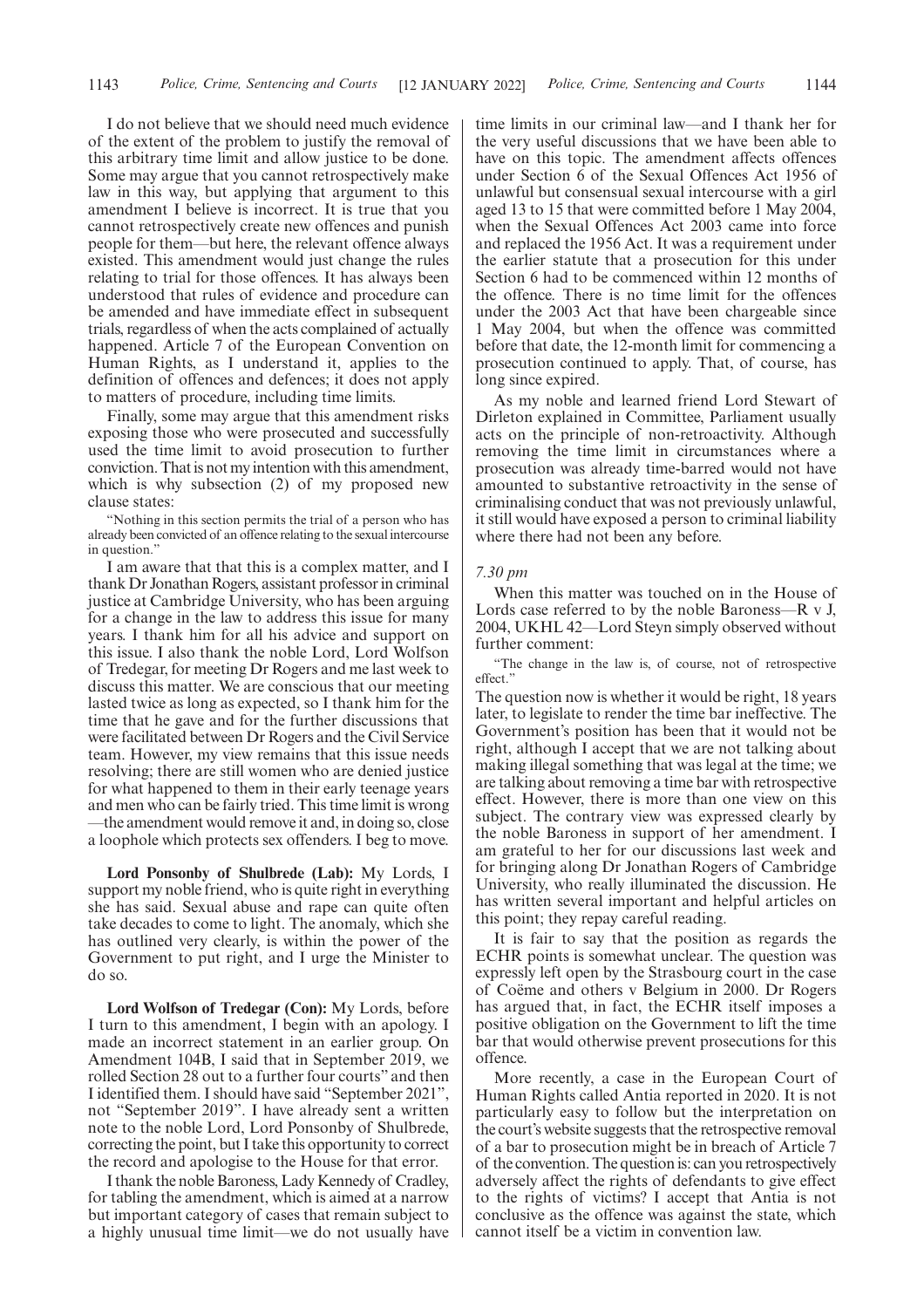#### [LORD WOLFSON OF TREDEGAR]

I hope it is clear from what I have said, if noble Lords are still with me on this, that this is a question involving complex but important legal issues—and one on which, it is fair to say, a variety of legal views can reasonably be held. Bearing in mind, therefore, that we are on Report, the Government's position is that this issue would benefit from further consideration outside the time constraints of this Bill. I will ensure that it is given suitable consideration; I am happy to continue the discussions with the noble Baroness and Dr Rogers. On the understanding that it will be reconsidered and continually considered, I urge the noble Baroness, Lady Kennedy, to withdraw her amendment.

**Baroness Kennedy of Cradley (Non-Afl):** My Lords, I am grateful to the Minister for his response and for the large amount of time last week that he and his advisers gave me and Dr Rogers from Cambridge University, whose writing, as the Minister said, has rightly put this issue into the public arena.

I note the Government's concerns about Article 7, but I also note that Governments have taken greater risks with Article 7 before when the political will has been there. I believe that there is cross-party consensus that men who continually seduced underage girls, in many cases ruining their young lives for their own amusement, in the 1980s and 1990s still deserve to be punished.

There is also Strasbourg case law, which condemns states for relying on arbitrary procedural rules that act as barriers to effective justice in cases of sexual offences against the young. My noble friend Lady Chakrabarti referred to one such case in Committee. However, as the Minister suggests, we should pause to consider whether Article 7 might protect a man who would be prosecuted after the original time limit expired. The European Court of Human Rights in Strasbourg has expressly said that the propriety of this is yet to be decided; on that basis, I accept that there is a risk that merits further consideration. I appreciate that this needs more time to resolve than the timing of the Bill allows. I therefore very much welcome the Minister's offer to keep the discussions on this issue going with the Minister who is directly responsible for this area of policy. Today is only the start of the discussion on this issue.

I remain hopeful that, through discussion with the Government, more can be done to quantify the exact risk of losing a case under Article 7. If it is low, I hope that we will have the courage of our convictions and change the law for the better, as we did with the double jeopardy rules in 2003. I am grateful to the Minister for his offer to facilitate further deliberations on this issue; I look forward to future discussions with him and other Ministers.

I beg leave to withdraw my amendment.

*Amendment 104FC withdrawn.*

#### *Amendment 104FD*

*Moved by Baroness Coussins*

**104FD:** After Clause 172, insert the following new Clause— "Spoken word interpreters: minimum standards

- Within six months of commencement of this section, spoken word interpreters appointed to a court or tribunal must—
	- (a) be registered on the National Register of Public Service Interpreters ("NRPSI"),
	- (b) possess a Level 6 Diploma in Public Service Interpreting, or comply with NRPSI Rare Language Status protocols, and
	- (c) have completed the requisite number of hours' experience of court interpreting commensurate with the category of case complexity, as agreed by the Secretary of State in conjunction with relevant professional bodies."

Member's explanatory statement

This amendment would establish minimum standards for qualifications and experience for interpreters in courts and tribunals, along the lines of the Police Approved Interpreters Scheme.

**Baroness Coussins (CB):** My Lords, I remind the House of my interests as vice-president of the Chartered Institute of Linguists and co-chair of the All-Party Parliamentary Group on Modern Languages.

I am very grateful indeed to the Minister for the interest he has taken in the issue of court interpreters and my concerns about the weaknesses of the present system, as well as for his willingness to meet several times and discuss candidly the detail of my amendment. This dialogue has been very constructive and leads me to be hopeful that we can reach a positive outcome.

My amendment seeks to establish minimum standards for court interpreters based on their qualifications, experience and registration with the National Register of Public Service Interpreters—NRPSI. Obviously, I am not going to repeat the detail of the case I set out in Committee, but perhaps I could just comment on the response I had at that stage from the noble and learned Lord, Lord Stewart of Dirleton.

There seemed to be three main reasons for rejecting my amendment. The first was that the MoJ system is already fit for purpose. For example, the noble and learned Lord said:

"All interpreters are required to complete a justice system-specific training course before they are permitted to join the register."—[*Official Report*, 22/11/21; col. 659.]

This refers to the MoJ's register. My understanding, however, is that that course takes four hours to complete, which does not strike me as remotely adequate for such potentially demanding and specialist work. It remains the case that the current MoJ register will admit people who would not be considered sufficiently qualified or experienced to be on the NRPSI—nor, indeed, on the Police Approved Interpreters and Translators scheme. The DPSI at level 6 is considered by all the specialist professional bodies in the field to be the correct minimum qualification for any court interpreting work.

The noble and learned Lord, Lord Stewart, also claimed that the MoJ system is fit for purpose because the complaint rate is less than 1%. I had claimed that the failure rate following spot checks was 50% but, in our subsequent meetings and correspondence, the noble Lord, Lord Wolfson, has clarified that the 50% figure I quoted in Committee applied only to referrals of quality-based complaints, and that the overall failure rate is actually 5% of all assessments. I still think that a failure rate of 50% after a referral from a court or mystery shop is unacceptably high. I would also contend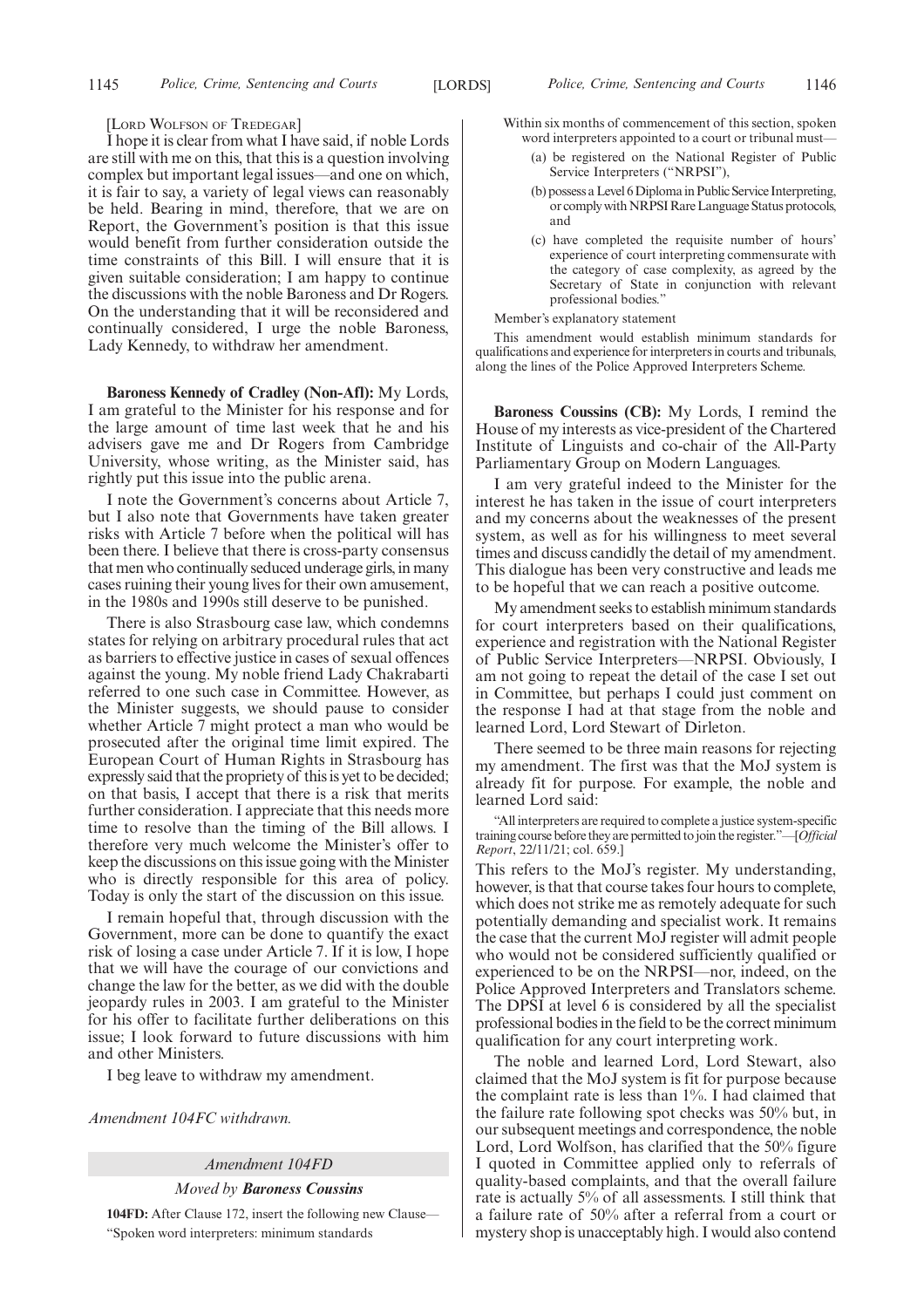that even an overall rate of 5% out of hundreds of thousands of assignments each year could potentially lead to a significant drain on the public purse through the costs of rescheduling adjourned hearings or keeping defendants in custody for longer—not to mention the avoidable stress and confusion for victims, defendants and witnesses.

Secondly, the noble and learned Lord, Lord Stewart, thought that my amendment fell short because it would not be right to take a one-size-fits-all approach, given that there are various levels of case complexity. But I agree with that: the point is explicitly acknowledged in my amendment, which specifies that the number of hours'experience required should reflect case complexity and, crucially, should be agreed between the department and "relevant professional bodies". In discussions with the noble Lord, Lord Wolfson, over the past few weeks, it has been repeatedly pointed out to those of us supporting this amendment that there are no fewer than 1,000 different types of assignment. The mind boggles—well, mine does anyway. I would certainly love to see a list spelling out exactly what those 1,000 different categories are.

Thirdly, the obstacle of the rules on public procurement was raised as a reason why my amendment's provision for the NRPSI registration was unacceptable. I still find this a bit odd and confusing as an argument, as the NRPSI is not a membership organisation, nor a supplier. It is worth remembering that it was established at the request of the judiciary in the first place after the interpreting calamity of the Begum case. It is surely just akin to the professional registers in many other fields, such as teaching, medicine or law, from which we would always expect and require practitioners to be drawn. There appears to be at least one significant precedent in that the Metropolitan Police Service mandates that all its listed interpreters must have continuous NRPSI registration. Of its annual 25,000 face-to-face assigned interpreters, only 2.5% are not NRPSI registered, and then for a very good reason—for example, to do with the need for a rare language speaker or the need for a super-speedy appointment in highly urgent or dangerous situations.

I accept, of course, that this whole system is complex and that there are inherent challenges to any solution that I have not touched on today, such as the supply chain of interpreters. I also acknowledge that the wording of my amendment may not be perfect, although I have tweaked it since Committee to try to build in a transition period, as suggested in Committee by the noble Lord, Lord Marks. But I have been encouraged by the approach of the noble Lord, Lord Wolfson, in our discussions in that he acknowledges that if there are improvements that could or should be made, it would be sensible for them to be made before the current contract is due to be retendered in 2023. The challenge, of course, is to get to the bottom of precisely what those improvements are, and I am extremely concerned that there should be no more delay in establishing and achieving them than absolutely necessary. The current contract expires in October 2023, so presumably a revised tender will need to be issued some months before that in order to achieve a seamless transition.

With this in mind, we raised with the Minister the possible option of conducting a detailed and independent inquiry into exactly what the standards of qualifications and experience and other matters should be. I am hopeful that the Minister might be able to say something about that proposal when he comes to reply today. Such an inquiry would need to be conducted on a genuinely independent basis and cover all aspects of the MoJ's responsibility for interpreting services, with a commitment to apply its findings to the next contract. I believe that such an independent inquiry would also have the credibility to help attract back into public service the many hundreds of professional interpreters who have left because of low pay, bad conditions or a lack of acknowledgement of their professional status. This exercise would have the potential to make a long-term strategic impact on the service, as well as knocking into shape the terms of the next contract. I look forward to the Minister's response and beg to move.

**Lord Pannick (CB):** My Lords, I pay tribute to the noble Baroness, Lady Coussins, for pursuing this important matter, and to the Minister for his engagement on a number of occasions with those of us who support the noble Baroness and are concerned about this. During those discussions, I expressed the view that it is striking that there is such a radical difference of view between the noble Baroness, Lady Coussins, with her enormous expertise in this area, and civil servants as to how the system is working in practice. I therefore suggested to the Minister that one way forward in this important area would be for him to agree that there should be an independent assessment—an independent inquiry—of an outfacing nature that can rely on the expertise of the noble Baroness, Lady Coussins, and others in order to inform the department as to the way forward. That seems to be a constructive way forward, and I very much hope that the Minister will be able to say that the department is prepared to do that.

**Lord Hope of Craighead (CB):** My Lords, I too pay tribute to my noble friend Lady Coussins for the determination with which she has pursued this argument. As a user of the court, it is crucial to have complete confidence in the interpreter. Most of us do not have the complete gift of language—which perhaps my noble friend has—over a wide range of languages. You have to rely on the interpreter; confidence in what the interpreter is doing is crucial to the way the proceedings are conducted, so the highest standards should be aimed for. I must say, I am surprised that it is taking so long for the advice my noble friend has offered to be accepted and put into practice.

#### *7.45 pm*

**Lord Hogan-Howe (CB):** My Lords, I support the noble Baroness, Lady Coussins, as I have from the beginning, as a layman who does not understand an awful lot about interpreting standards but does understand the importance of evidential matters going through tribunals needing to be of a high standard.

What has confused me from the beginning—as I think the noble and learned Lord, Lord Hope, suggested —is that the Government's response is that they do not prefer the standard that the noble Baroness,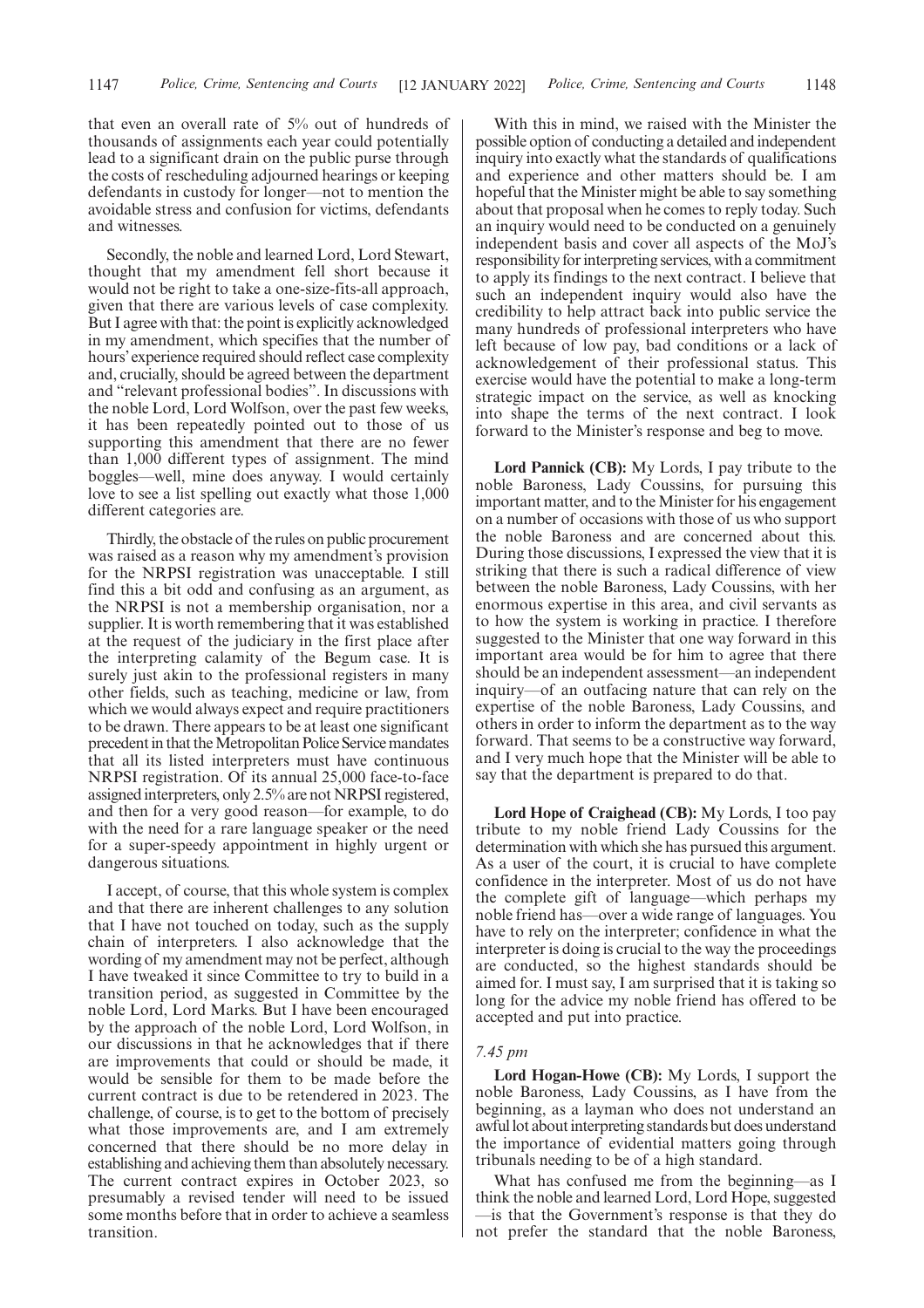#### [LORD HOGAN-HOWE]

Lady Coussins, offers and that they therefore want to rely on the standards that are in the contract. However, it is not at all clear what that standard is, because the easiest response would be that the standard in the contract is far better than the standard she offers, but no one is saying that. There is clearly a differential standard for different acts; the Minister mentioned something of the order of a thousand different scenarios leading to different qualities of interpretation, but I am not sure that that would lead to a thousand different standards.

It is clear from the Metropolitan Police's experience that, broadly, there is a split between face-to-face contact and other types, but the real split is whether the material interpreted is going to be evidential. Often, a person who is arrested needs to have a conversation with the charging sergeant about who they are and whether they need medical attention—all the common tactical things that people need to talk about—or the police may need to talk with a victim at the scene of a crime. That can be achieved by telephone. That immediate conversation has some value, of course, but not in the context of an evidential test. When it comes to an interview, a prosecution decision and, obviously, attendance in court, it is vital that that standard is of the highest level.

Therefore, I support the amendment of the noble Baroness, Lady Coussins, but if it cannot be achieved in this Bill, I think the proposal for an independent inquiry is a reasonable next step.

**Lord Marks of Henley-on-Thames (LD):** My Lords, I spoke at length on this amendment in Committee and attended the meeting with the noble Lord, Lord Pannick, the noble Baroness, Lady Coussins, and the right reverend Prelate the Bishop of Leeds, who also signed the amendment. It has led to a full and thorough response from the Minister, and we expect him to announce a full and independent review. If that is right, that is extremely welcome news. I join the noble Baroness, Lady Coussins, in saying that it would be extremely helpful to have an indication of the timescale of such a review—if that is to be announced because of the imminence of the renewal of the contracts. It would also be extremely helpful for us to have an indication of how the independence of the review will be assured, because independence is a relatively flexible word, and it is an extremely important part of this.

For all the reasons given by the noble Lord, Lord Hogan-Howe, the standard of interpretation is incredibly important to the maintenance of justice where there are litigants, parties or witnesses for whom English is not their first language. We talked about the importance of having the undisguised and unchanged evidence of the witness before the court in an evidential case without the interpreter's view of matters intervening. That calls for the very highest standards of quality and for any review to be completely independent.

**Lord Berkeley of Knighton (CB):** My Lords, I too spoke in Committee, and I have been copied in on the very helpful response from the noble Lord, Lord Wolfson. I felt he was trying to embrace this important subject. To extend the point made by the noble and learned Lord, Lord Hope, a little, one has to understand that when people are in court, it is not just a question of interpretation; quite often, it is case of compassion and being able to communicate with a witness or a defendant. If there is a language barrier, those are the first things that tend to go out of the window.

Just to lower the conversation slightly, I mentioned in Committee an occasion on which the word "cow" was confused with the word "car"—a cow was observed travelling at 90 miles an hour.

I think it would be good to finish my brief contribution to this debate by repeating the explanatory statement of the noble Baroness:

This amendment would establish minimum standards for qualifications and experience for interpreters in courts and tribunals, along the lines of the Police Approved Interpreters Scheme."

I find it very hard to see why the Government would not want to embrace that.

**Baroness Chapman of Darlington (Lab):** Clearly, we agree with everything that has been said. Rather than repeat it all, I will just compliment the noble Baroness, Lady Coussins, on her amendment. We will listen carefully to what the Minister has to say.

**Lord Wolfson of Tredegar (Con):** My Lords, having begun my response to the previous group with an apology for getting a date wrong, I then went on to get another date wrong. The case of Antia is, for those noble Lords keen to read it, 2020 and not 2000. The rest of the legal analysis, I hope, remains unchanged. I will seek to avoid any reference to dates in what I am about to say.

This amendment would restrict the Ministry of Justice to appointing in our courts and tribunals only interpreters who are registered on the National Register of Public Service Interpreters and who possess a level 6 diploma in public service interpreting or comply with the national register's rare language status protocols. I place on record at the outset my thanks to the noble Baroness, Lady Coussins, the noble Lords, Lord Pannick and Lord Hogan-Howe, and others for their time engaging with me.

This is a very important issue. The noble Lord, Lord Berkeley of Knighton, noted that it goes to compassion, which is correct. As the noble and learned Lord, Lord Hope of Craighead, said, it also goes to the heart of the justice process. Anyone who has done a case with interpreters knows how important their role is. Indeed, I remember one case where, when the witness answered a question of mine, it was interpreted through a language I knew, and I knew that it had been interpreted wrongly. The judge also picked up that the interpretation was wrong and the witness himself criticised the interpretation, thus illustrating that the presence of the interpreter was unnecessary, and they were dispensed with.

We currently commission the service of interpreters for our courts and tribunals through our contracted service providers, thebigword and Clarion interpreting. The contract has a clearly defined list of qualifications, skills, experience and vetting requirements interpreters must meet, which have been designed to meet the particular needs of the justice system. The highest complexity level has qualification criteria comparable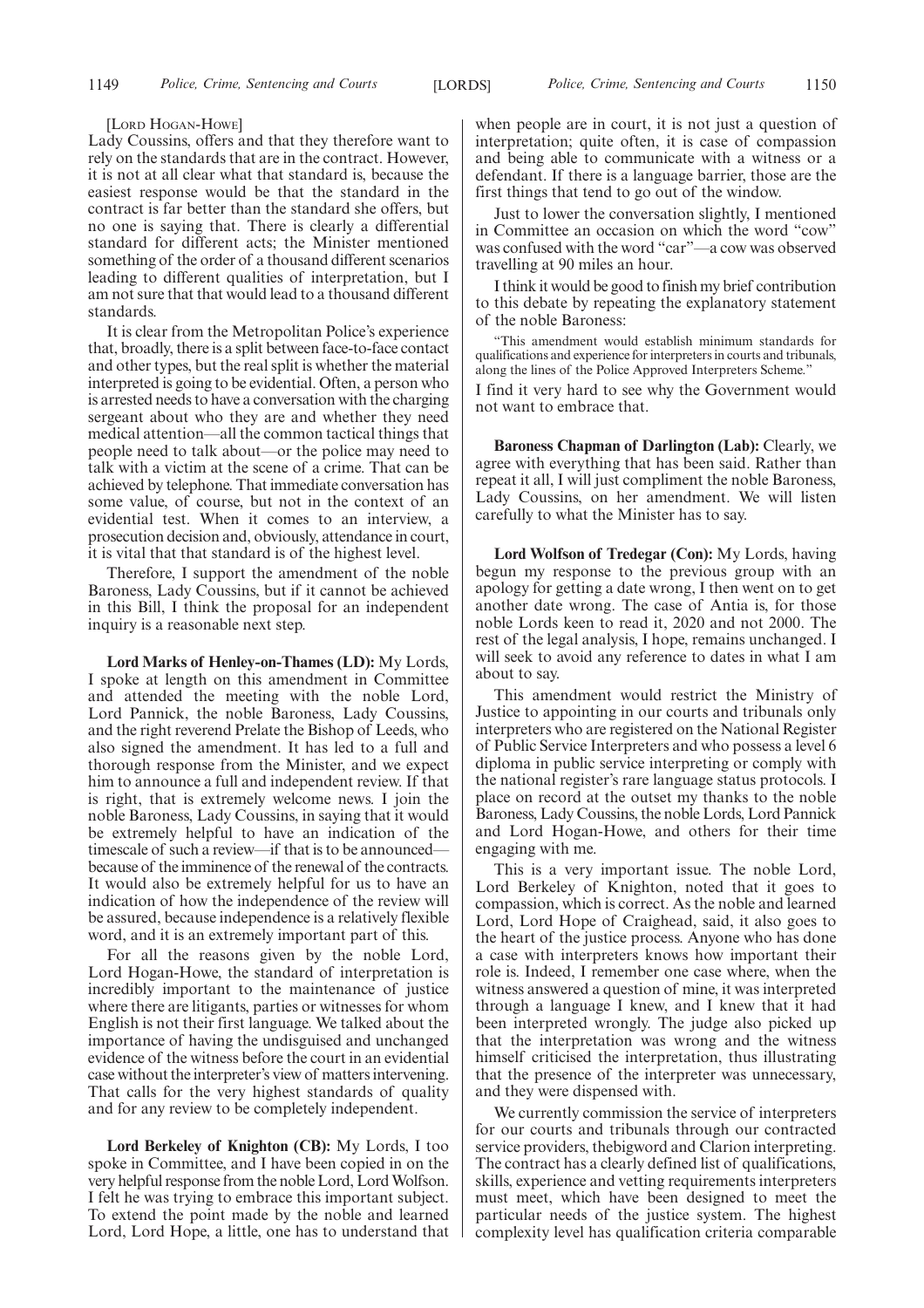to those set by the NRPSI. They are sourced from the MoJ register, which is audited by an independent language service provider, The Language Shop. All interpreters must have 100 hours of experience and complete a justice system-specific training course before they can join the register.

As the noble Baroness said, the overall failure rate of all quality assurance assessments remains low, at 5%. We believe that illustrates the effectiveness of the auditing measures. Complaints about quality are also carefully monitored and independently assessed by The Language Shop. The complaint rate remains low, at less than 1%.

I am confident that there are no systemic quality issues with the current arrangements. None the less, I discussed this in some detail with the noble Baroness and others and we want to improve the quality of the service we provide, if that is possible, right across the justice system. That is why I am commissioning a full independent review of our existing qualifications and standards and the requirements for each type of assignment our contract covers. There are over 1,000 of these—I do not have a list to hand. This will also consider experience levels and rare language requirements. The review will be completed in time to inform the retendering of our contracts in 2023. It will establish a detailed framework of the standards and qualifications required for all assignments covered by the contracts, with clear explanations and justifications for each. The aim is to ensure that our contracts continue to meet the demands of all our court users.

We will continue to consult external stakeholders, including the NRPSI—its input is highly valued. We will learn from other schemes, including the policeapproved interpreter and translation scheme, which adopts a level 6 diploma in public service interpreting as a minimum qualification standard, but with safeguards to allow for exceptions as needed to ensure timeliness in progressing a case.

We understand that there are issues about the availability of NRPSI-registered interpreters in some parts of the country—40% of them are based in London. Under our current arrangements, we can control and direct recruitment for our register based on geographical and language needs. This is tied in to the supplier's obligation to fulfil bookings and ensures that we can dictate recruitment trends to meet our requirements.

I cannot say at this stage whether the police-approved interpreter and translation scheme would be suitable for the Ministry of Justice. We are concerned not to have a one-size-fits-all approach; even within a court setting, interpreting in a criminal court is quite different from interpreting, for example, in the family jurisdiction. It is not only court settings; there is telephone interpreting for court custody officers, and service centres require interpreting assistance to support court users paying fines or responding to general inquiries. However, we will look at the outcome of the review. All the options we consider will need to be fully costed in accordance with government policy for large government procurements to ensure value for money for the taxpayer.

The review will be undertaken. We have already started some work; we want to establish the most appropriate and cost-effective solution, one which meets the current and future needs of the justice system and promotes the continued development and progression of new entrants into the interpreting profession. With renewed thanks to the noble Baroness for her time and the discussions we have had, including on the option of a full independent review, which I hope I have set out clearly, I respectfully urge her to withdraw the amendment.

**Baroness Coussins (CB):** I thank all noble Lords who have contributed to this debate. I especially offer my thanks to the Minister and warmly welcome his decision to commission a full independent inquiry into the qualifications, experience and overall standards of all the different types of interpreters for court work. I look forward to seeing the terms of reference, the timetable and other details of this inquiry. I feel optimistic that professional bodies in the field will also feel encouraged by this development and welcome the decision. With that in mind, I beg leave to withdraw my amendment.

*Amendment 104FD withdrawn.*

#### *Amendment 104FE Moved by Lord Coaker*

**104FE:** After Clause 172, insert the following new Clause— "Fast-track public space protection orders

- In the Anti-social Behaviour, Crime and Policing Act 2014, after section 61 (variation and discharge of orders) insert—
- "61A Fast-track public spaces protection orders
	- (1) A local authority may make a fast-track public spaces protection order where the conditions under subsections (2) or (3) are met.
	- (2) The conditions under this subsection are—
	- (a) the public space to which the order will apply is a school within the local authority area;
	- (b) activities carried on, or likely to be carried on, in the vicinity of the school have had, or are likely to have, a detrimental effect on the quality of life for pupils and staff; and
	- (c) consent for the order to be applied has been granted  $bv$
	- (i) the leadership of the school to which the order will apply,
	- (ii) a chief officer of police of the police area in which the school to which the order will apply is located, and
	- (iii) the leader of the local authority which will make the order.
	- (3) The conditions under this subsection are—
	- (a) the public space to which the order will be applied is a venue providing NHS vaccination services to the public;
	- (b) activities have been carried on, or are likely to be carried on, in the vicinity of the venue with the intent of—
	- (i) harassing or intimidating members of the public using the service, or staff or volunteers providing the service, or
	- (ii) impeding members of the public from accessing the service, or staff or volunteers from providing the service; and
	- (c) consent for the order to be applied has been granted by—
	- (i) the NHS body with responsibility for provision of the service to which the order will apply,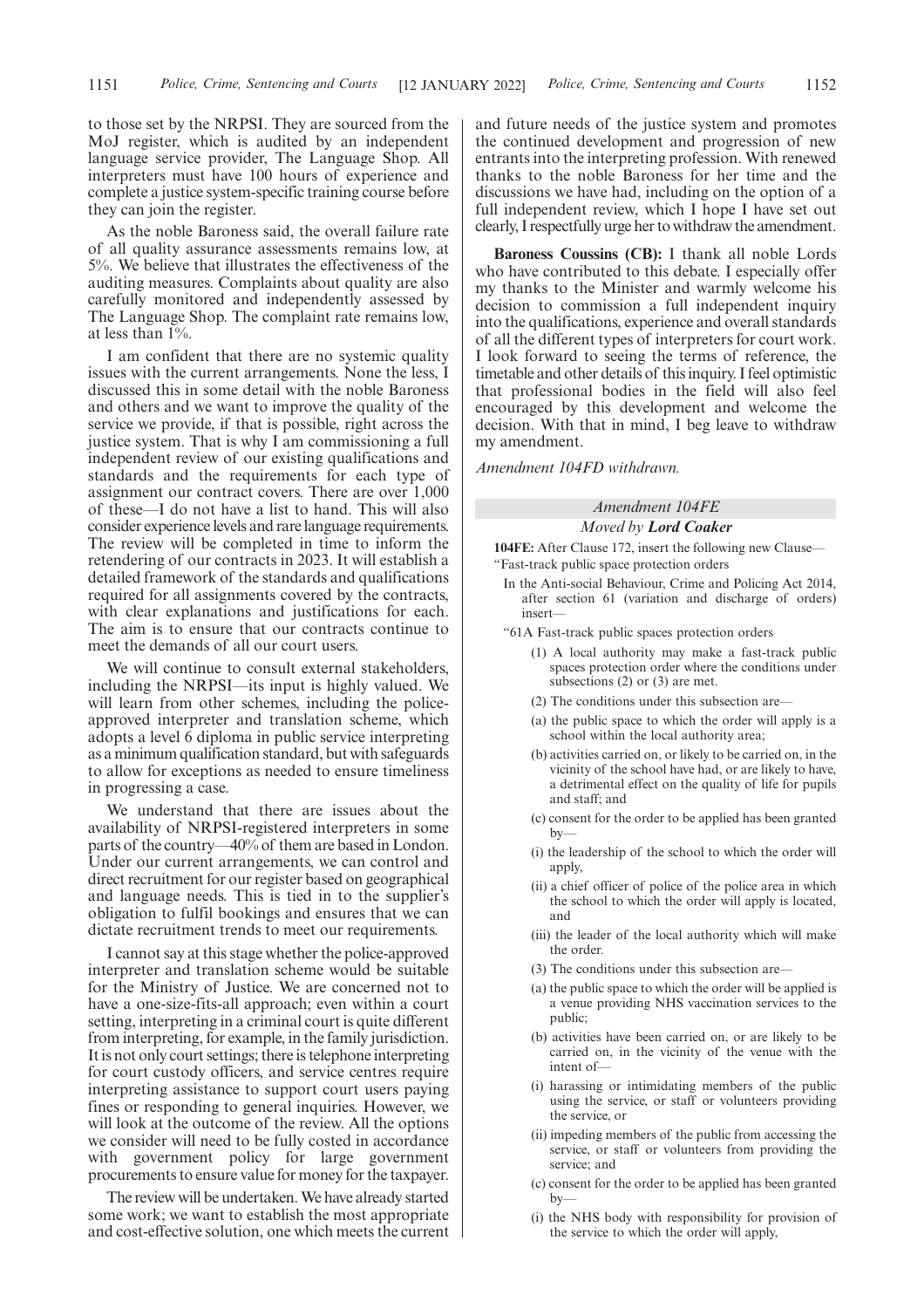- (ii) a chief officer of police of the police area in which the venue to which the order will apply is located, and
- (iii) the leader of the local authority which will make the order.
- (4) A public spaces protection order granted under this section may come into effect immediately on the fulfilment of the requirements in subsection (2) or (3).
- (5) Restrictions in section 72(3), that consultation must take place before an order is made, do not apply to public spaces protection orders made under this section.
- (6) The local authority must carry out the necessary consultation, as defined in section 72, following the making of an order under this section.
- (7) A fast-track public spaces protection order may not have effect for a period of more than 6 months unless extended under this section.
- (8) Before the time when a fast-track public spaces protection order is due to expire, the local authority that made the order may extend the period for which it has effect if satisfied on reasonable grounds that doing so is necessary to prevent—
- (a) occurrence or recurrence after that time of the activities identified in the order, or
- (b) an increase in the frequency or seriousness of those activities after that time.
- (9) A fast-track public spaces protection order under this section may not be extended for a period of more than 6 months.

#### Member's explanatory statement

This would allow fast-track public spaces protection orders, which can come into effect immediately, to be made for schools and vaccination centres. Usual statutory consultation on the order would still be held, but would not delay the start date of the order.

**Lord Coaker (Lab):** My Lords, I start this debate by deploring—I hope the Minister will pass this on—the anti-vaxxers who targeted the home of Sajid Javid MP, the Health Secretary, in early January when his children were there. We all deplore that.

Amendment 104FE fast-tracks public spaces protection orders. It would provide for fast-track public spaces protection orders—what we know as buffer zones around schools and vaccination centres. It builds on existing powers in the Anti-social Behaviour, Crime and Policing Act 2014. It does not create new powers. The Government have already accepted the need for and use of these buffer zones. The amendment simply provides that, in specified circumstances, a buffer zone around a school or vaccination centre can be put in place immediately, without being delayed by a lengthy consultation process. The required consultation process would still take place, but it would do so alongside the operation of the order—community views would still be taken account of and changes would be made to the order as necessary.

#### *8 pm*

The key point is the ability to take immediate action where there is hostile behaviour which is impacting education or intimidating people attempting to access NHS vaccine services. It is not a blanket ban on any protest, which was a concern rightly raised by the noble Baroness, Lady Fox, in Committee. I want to reassure the noble Baroness about that, because it was an important point that she raised.

The specifics of the amendment are that, for a school, a fast-track order would be permitted where activities planned or carried on near the school had had or were likely to have a detrimental effect on the quality of life for pupils and staff. For vaccination centres, the amendment applies to venues providing an NHS vaccination service. It would permit a fast-track buffer zone to be set up where activities were being done or planned with the intent of harassing or intimidating the public or staff, or impeding members of the public from accessing the service, or staff or volunteers from providing the service.

In both the cases that I have just outlined, the buffer zone can be set up only with the agreement of the school leadership or the NHS body responsible for the vaccine service, the local chief of police and the local authority leader. Where each of those bodies agrees that there is an immediate need to prevent hostile or intimidating behaviour, or behaviour aimed at preventing children accessing school or people being able to get life-saving vaccines, this amendment would allow us to take action there and then.

As I said in Committee, the need for the amendment is shown by the distressing anti-vaccination protests that have been happening outside schools, targeting teachers and young children. They have happened—as I know the Government accept—in every part of the UK, from Glasgow to Dorset. The Association of School and College Leaders found that 420 schools had experienced some sort of protest activity, 18 schools said that demonstrators had gained access to the school and 20 had received communications threatening harm. I know that the Government accept, as I know each and every Member of this House accepts, that this is totally unacceptable. All the amendment seeks to do is say that in certain specific cases, where there is the agreement of the people that I have outlined to the Chamber, there is the possibility of taking immediate action. Of course, the legislation allows that, but it is with a consultation process that could take days and in certain circumstances could take weeks. So, while the protest was going on, while children, staff and parents were being intimidated or people prevented from accessing NHS vaccination centres without harassment, the amendment would allow for those orders to be put in place with immediate effect.

It is a sensible amendment; it is a sensible way forward. There is no point of difference between the Government and us, except on the requirement for the legislation to allow immediate implementation rather than a delay caused by a consultation period. I beg to move.

**Baroness Fox of Buckley (Non-Afl):** My Lords, as has already been noted, I raised concerns about an earlier version of this amendment in Committee, when I argued that, ultimately, it felt like it was legitimising a climate of demonising protests based on a subjective assessment of whether those protests were politically approved of or not.

Specifically, this new amendment relates to attitudes to Covid vaccines, which I want to look at. To put it beyond any doubt, I support the use of vaccines, although not vaccine passports or mandated vaccines—I say that too—but I do not believe that those who are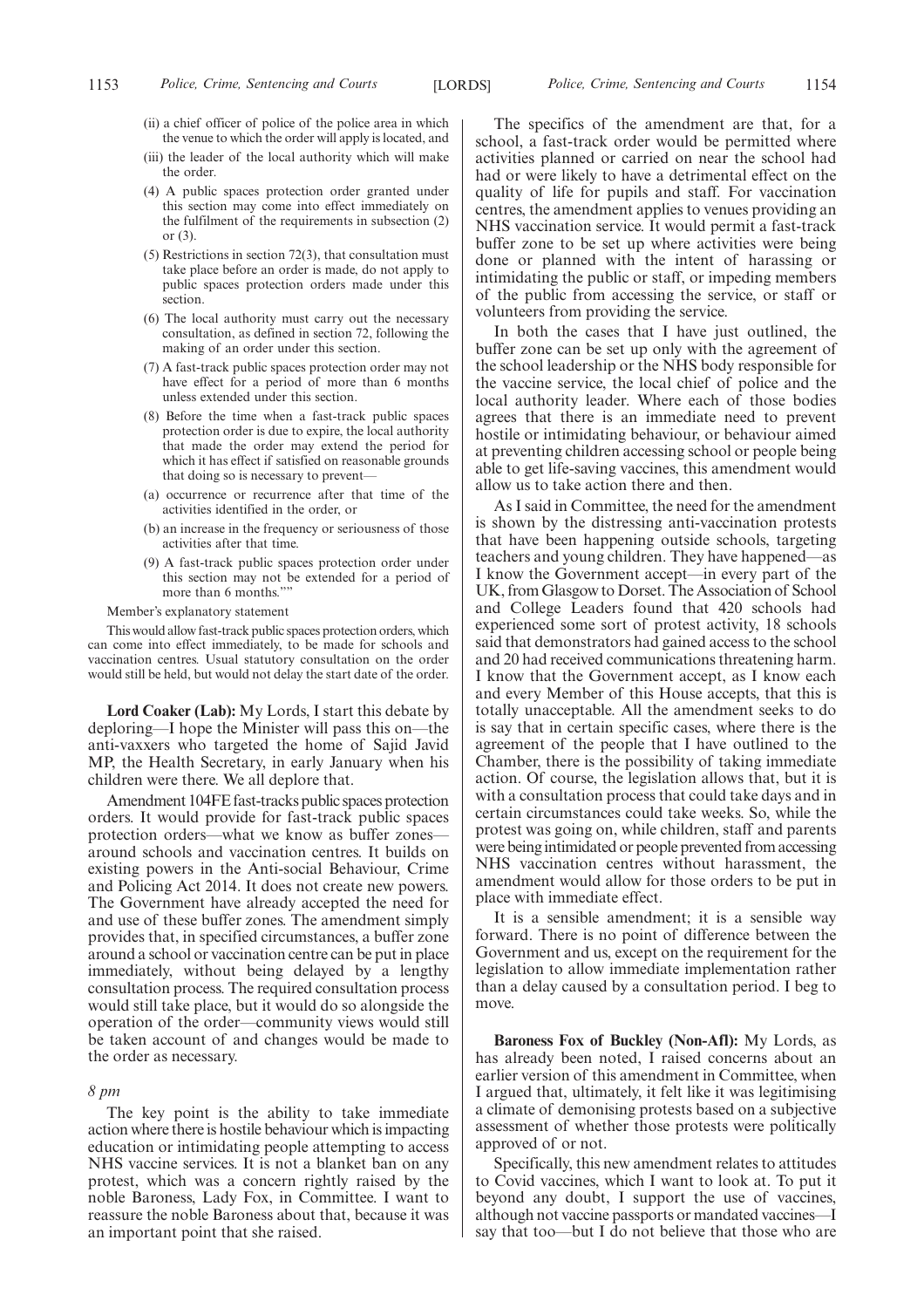opposed to vaccines, whether they are tennis players, NHS anaesthetists, fearful pregnant women or even conspiratorial cranks, should be criminalised or discriminated against because of their views, and I am concerned that aspects of that would happen from this amendment.

This new amendment would expand the use of the proposed fast-track public space protection orders beyond activities outside schools to venues providing NHS vaccination services to the public. We all have in mind those scenes—they have already been described—of vaccination centres being invaded, with equipment trashed and abuse shouted and so on. As it happens, like everyone else, I condemn that activity. However, if, as the amendment notes, such activities involve harassment, intimidation or impeding members of the public accessing a service that they want to access or impeding the staff or volunteers providing that service, surely we have laws on the statute book to deal with this, and those laws should be applied.

My question really is: why do we need to use PSPOs, and why are they proposed for non-specified activities outside schools, which could obviously be used, for example, to prohibit anything from leafleting to collecting names on a petition for any cause? In relation to the schools part of the amendment, anti-vaccine issues are not mentioned. I confess that I have long been an opponent of PSPOs. Sadly, I feel, they are used as arbitrary powers, issued by councils acting as though they run fiefdoms. I have written about the issue regularly in council publications such as the *Municipal Journal* since 2014 when they were brought in.

PSPOs do not ban any particular activities, which is why they are so broadly interpreted, often depending on the pet hates of local councils. Their name is something of a misnomer because, rather than protecting the public, they are used mainly to eject the public from public space, effectively privatising public space. Indeed, they are regularly used as dispersal orders for, for example, groups of individuals "hanging around", often young people, or for political vigils or leafleters. Often, they are dispersed by authorised private security guards with the power to issue on-the-spot fines—one has to consider who would police the PSPOs in this amendment.

No wonder the civil liberties group the Manifesto Club has warned that PSPOs fundamentally undermine rights of free association and free expression in the public square. Indeed, in 2017, the Home Office recognised the overuse and overreach of PSPO powers and produced amended statutory guidance—but to no discernible effect as they are now being issued at an increased, and rising, rate.

The fast-track PSPOs proposed in this amendment have conditions, but those conditions simply use the phraseology usually associated with the orders in terms of activities that various individuals consider have

"a detrimental effect on the quality of life for pupils and staff",

or whoever is being discussed. The phrase "detrimental effect on the quality of life" has been critiqued by many opponents of PSPOs as very vague and elastic. It has led councils in recent years to use PSPOs to restrict everything from cycling, charity collecting, rough sleeping, walking dogs without leads, begging and busking. A couple of dozen councils have used that phrase and PSPOs to ban—two of my favourites—swearing and loitering. I do not know whether any noble Lords have ever dropped their kids off at the school gates, but loitering in groups—often involving a little swearing, I confess—is almost a compulsory activity for parents.

More seriously, as the Manifesto Club has regularly noted, the test of "detrimental effect" is an unprecedentedly low legal test for criminal intervention, but there is also no requirement to show any substantial evidence of such detrimental effect. There is no proper democratic oversight locally, with no requirement for PSPOs to be passed through internal scrutiny procedures within a council.

Normally there is a requirement for consultation, but, as has been explained, this amendment would dispense with that. The consultations are usually fairly procedural, and many PSPOs have been passed with as few as 10 respondents. Anyway, in this instance we would remove even the formal need for consultation. Therefore, the PSPO would be issued. It would be signed off, as we have been told, by three people—the police chief officer, the school leadership and the local authority leader—and the public would be consulted only after the order is issued, which is laughable and contemptuous.

Also, there is no workable system for appealing PSPOs locally beyond an appeal to the High Court. Finally, to note the wording of the amendment, these fast-track PSPOs can be issued for activities not just carried on but

"likely to be carried on",

and that not just have had a detrimental effect but are "likely to have" a detrimental effect. These are weasel words, wholly open to speculation and a pre-crime-like interpretation.

I hope those noble Lords who, on Monday, will oppose the swathe of legislative proposals that threaten to close down protests and chill the rights of free assembly will also oppose this amendment. I find the views of hardcore anti-vax protesters distasteful, nihilistic and absolutely things I would argue against. I actually feel the same about Extinction Rebellion, but that misses the point. We need to be very careful about picking and choosing which protesters we support. If there is a problem of obstruction or any kind of unlawful activity outside schools or vaccine centres it should be dealt with, but I fear this amendment would give succour to the Government ahead of Monday's battles. I will therefore oppose it.

**Lord Walney (CB):** My Lords, surprisingly, my remarks will overlap substantially with the noble Baroness's speech, although they come from a somewhat different perspective.

I thought that the opening speech from the noble Lord, Lord Coaker, was convincing and I look forward to hearing the Minister's reply before I make my mind up on how to vote. But it left me wondering whether this approach ought not to be actively considered for extension around not simply schools and vaccination centres but seats of democracy such as Parliament and potentially local councils, where we have seen pretty disgraceful activities that are clearly designed to intimidate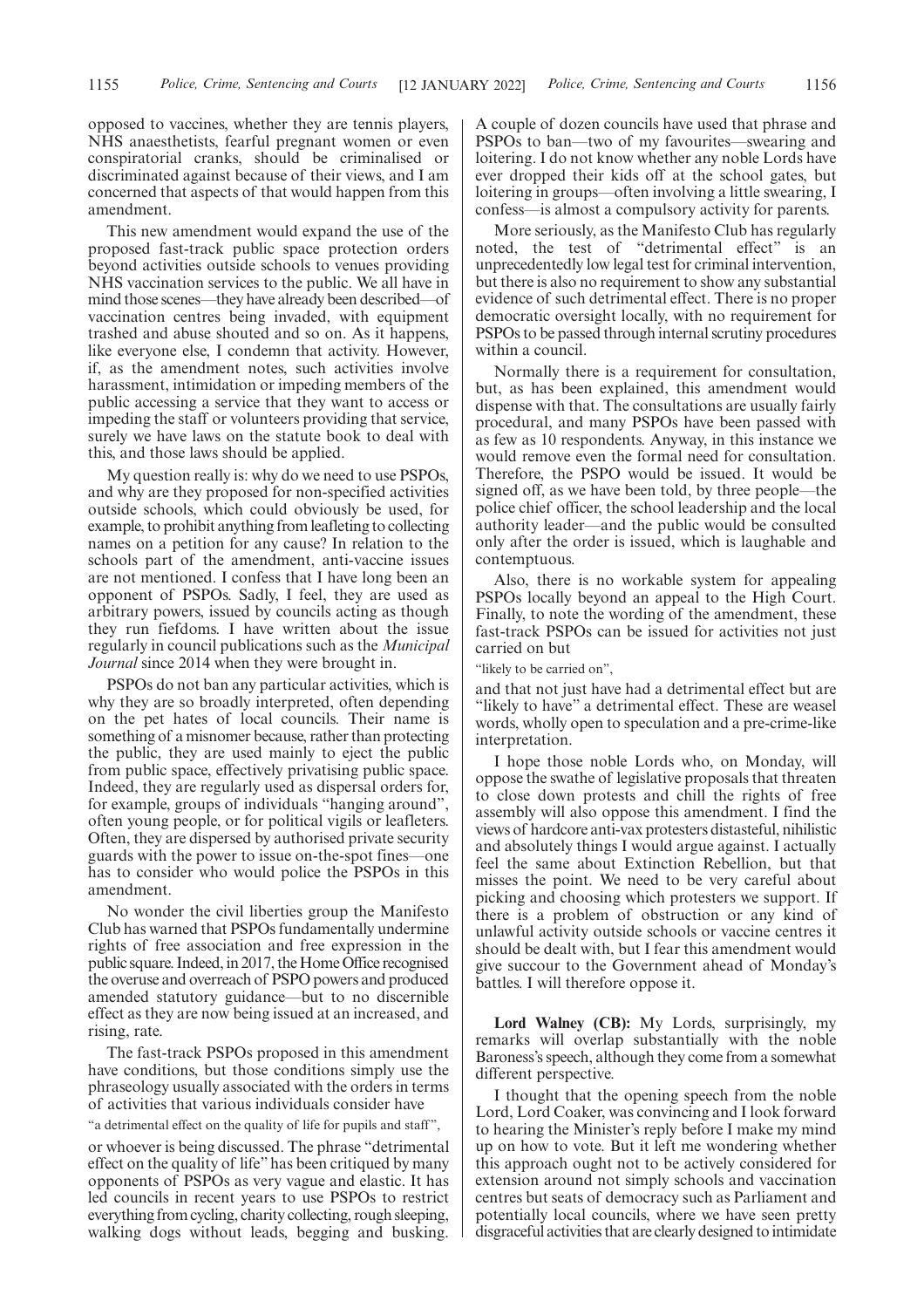#### [LORD WALNEY]

elected members—anti-vaccine activists have pursued a highly aggressive strategy. It is notable that that is off the table in the amendment.

There is no reason why this issue should necessarily be covered, but—this is my point of overlap with the noble Baroness—I raise it because I will be listening with interest to what Members of the Opposition and from all sides of the House say about the very controversial measures that are due to come on Monday. I share the concern that we have a real tendency as a House and a legislature to find ourselves in instinctive agreement with measures designed to avoid intimidation from groups whose causes we do not agree with; yet we find ourselves, often subconsciously, contemplating what can be equally intimidatory methods of protest deployed in the name of a cause whose broader case we do agree with. It is really important that we guard against doing that.

#### *8.15 pm*

**Lord Paddick (LD):** My Lords, the noble Baroness, Lady Fox of Buckley, talked about demonising protest—I bet she is looking forward to Monday. The noble Lord, Lord Walney, talked about exclusion zones around Parliament; there are significant powers to protect Parliament from this sort of thing.

As the noble Lord, Lord Coaker, has explained, this amendment is a significantly improved version of the one considered in Committee, with numerous safeguards. Unlike the noble Baroness, Lady Fox of Buckley, I am "glass half full" man: I think that the safeguards here are actually quite significant, in that it requires the consent of the leadership of any school affected or of the NHS body responsible for any vaccination centre affected and, in addition, of the local police chief. Generally speaking, the police are very averse to making political decisions and siding with one particular protest group against another, so that is a significant safeguard. It also requires the consent of the local authority leader, which is another significant safeguard. The potential for selective protection orders based on the issue being protested about—the one the noble Baroness raised in Committee—is therefore significantly reduced.

In addition, contrary to what the noble Baroness said, the statutory duty to consult the public on the order is not waived at all but can take place concurrently with the order taking effect, if the matter is urgent. It also cannot last more than 12 months; the initial grant is for six months, and it can be extended only once. If only the Government were to take such a reasonable approach to the renewal of orders in other aspect of the Bill.

In the light of recent events such as the invasion of the test and trace centre in Milton Keynes last month, we have seen the importance of such orders and the need for the police to secure intelligence and take action to prevent such interference with the vaccination effort, which does not seem to be going away any time soon. There is ample recent evidence of the need for this amendment, and we support it.

**Baroness Williams of Trafford (Con):** My Lords, I start by joining the noble Lord, Lord Coaker, in deploring the anti-vaxxers who stood outside my right honourable friend Sajid Javid's house. I deplore it every time they disrupt our public services such as schools and hospitals. More recently, they have taken part in some very disruptive and abusive activity. On the point about Parliament made by the noble Lord, Lord Walney, we will of course debate that on Monday.

I actually share the aims of this amendment, and I am grateful for the further opportunity to debate the policing of anti-vax protests and consider the merits of fast-track public space protection orders, or PSPOs. The amendment is very similar to one debated in Committee that sought to provide the fast-track PSPOs to protect schools from harmful protests, but it goes further, also allowing for fast-track PSPOs outside premises providing NHS vaccination services. It also removes the need for a consultation in advance of a PSPO outside these premises being implemented.

As the noble Baroness, Lady Fox, pointed out, I set out in Committee the powers of the police to protect pupils, teachers and staff from disruptive protest activity outside schools, as well as the benefits that some of the new measures in the Bill will bring. Many of these existing or new powers apply also to disruptive protests at vaccination sites. I sympathise with the noble Lord's intention to protect schools and vaccination sites from harmful protests, but this amendment will not help to achieve that aim. It removes the need for a consultation prior to a PSPO being put in place, instead requiring consent from the relevant school or NHS body, the chief of police, and the leader of the local authority. This is unlikely to materially speed up the process in which a PSPO can be implemented as there is currently no minimum consultation period required before a PSPO can be put in place. I struggle to understand how we can implement the PSPO and run a consultation concurrently.

It is also important to note that in making a PSPO under this amendment a local authority would still be accountable, potentially in legal proceedings, for demonstrating that the order is compliant with Articles 10 and 11 of the ECHR. Consultations can provide supporting evidence to demonstrate this compliance, meaning that a local authority could find itself subject to increased legal risks if it does not perform a consultation prior to implementing a PSPO, even if legislation states that it is not necessary. I share the unease of the noble Lord, Lord Walney, and the noble Baroness, Lady Fox, that it would, at the hands of a very few people, allow local areas to pick and choose which protests were politically acceptable.

Although I support the underlying aims of the amendment, in the sense that no one working at a school, hospital or other vaccination site should be subject to abusive or highly disruptive protests, powers are in place, which we are strengthening through the Bill, to assist the police and others to tackle such protests. We will be discussing many of them on Monday. The powers already include the ability for local authorities to make, at speed, a PSPO. Given this, I hope that the noble Lord, Lord Coaker, is happy to withdraw his amendment.

**Lord Coaker (Lab):** My Lords, I thank the Minister for her reply and for the courteous way in which she always tries to engage with the issues. I also thank all noble Lords who joined the debate. The noble Baroness, Lady Fox, can call me naive, but I was, though the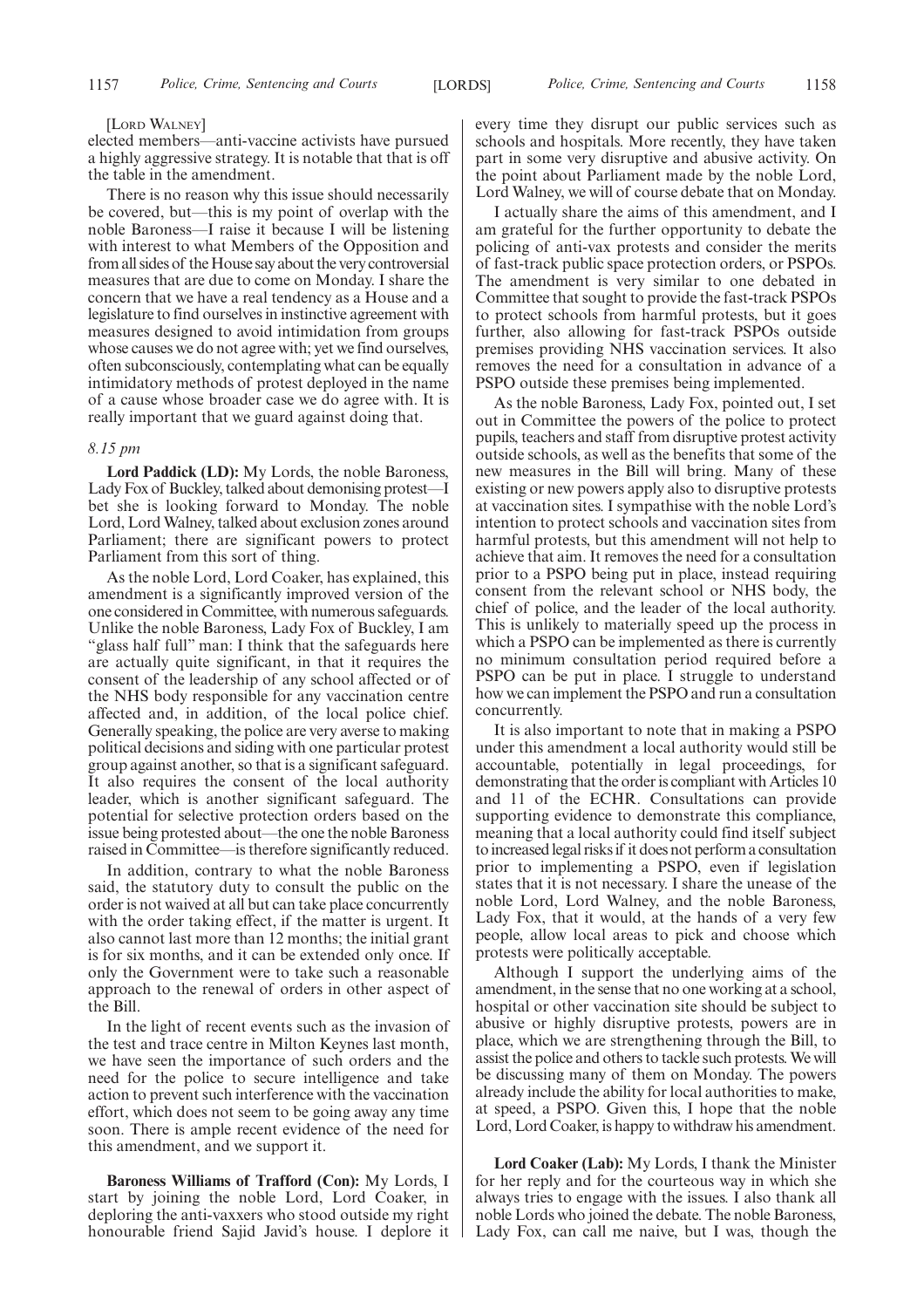amendment and the changed amendment, trying to address some of the concerns that she raised, particularly in trying to make it clear that it was not a blanket ban but was dealing with a very specific problem that has resulted in and around some schools—

**Baroness Fox of Buckley (Non-Afl):** My Lords, I was reading my speech, but I acknowledge that the noble Lord said that in his opening. It is perhaps an unintended consequence, but can he see from the Minister's response that it fuels arguments that they will be using on Monday? That was always my concern.

Lord Coaker (Lab): That is a different point. I accept some of that. It was not what the Minister was saying, but I take the point. The noble Baroness raises legitimate points. I do not agree with her on many of them, which is fine. It is not a problem. It is the whole point of debate and discussion. The fundamental point is that the amendment seeks to do what the public space protection orders do not do. They are not a blanket ban on protests. They do not allow people to pick and choose in the way that some people, including the Minister, have highlighted.

I agree with the noble Lord, Lord Paddick, and do not believe that school leaders, local authority leaders, NHS vaccine providers and the chiefs of police for an area would pick and choose protests. I do not believe it. The school leaders in our country know and understand what causes alarm and distress to parents and pupils in their area and they would not abuse that power—nor, in 99.9% of cases, would local chiefs of police, NHS vaccine providers or local authority leaders of whatever political party. They are upstanding public servants who understand the responsibility that comes with their post and would not seek to use one of these orders inappropriately, just because there happened to be a protest outside a school.

I was a deputy head teacher. There were numerous protests at different times, about different things. We did not seek to ban or stop them. One occasion was when I reintroduced school uniform. There were people saying how ridiculous it was that Coaker was reintroducing school uniform, but I did not stop them doing that; nor do I believe that school leaders, police chiefs or others in an area would do that.

The amendment seeks, for particular circumstances that we have all seen on our televisions and read about in our newspapers, to give an immediate power for people to act reasonably, not to prevent any protests but to deal with a specific situation where alarm or distress is being caused. Whatever the current law says, it is not dealing with people in that situation. All we seek, in a reasonable way, is to give those people the power, in situations where there is consensus and agreement, to take immediate action to protect those going for a vaccine, or children, staff or parents going to school. It is perfectly reasonable to ask the law to provide that and, because of that, I ask to test the opinion of the House on my amendment.

*8.26 pm*

*Division on Amendment 104FE Contents 157; Not-Contents 145. Amendment 104FE agreed.*

#### **Division No. 2**

#### **CONTENTS**

Addington, L. Allan of Hallam, L. Alli, L. Alton of Liverpool, L. Anderson of Swansea, L. Andrews, B. Austin of Dudley, L. Bach, L. Bakewell of Hardington Mandeville, B. Barker, B. Bassam of Brighton, L. Beith, L. Benjamin, B. Bennett of Manor Castle, B. Berkeley, L. Blackstone, B. Blake of Leeds, B. Boateng, L. Bonham-Carter of Yarnbury, B. Bradley, L. Brinton, B. Browne of Ladyton, L. Bruce of Bennachie, L. Campbell of Pittenweem, L. Campbell-Savours, L. Carter of Coles, L. Cashman, L. Chakrabarti, B. Chandos, V. Chapman of Darlington, B. Clark of Windermere, L. Coaker, L. Collins of Highbury, L. Colville of Culross, V. Corston, B. Crawley, B. Crisp, L. Davies of Brixton, L. Donaghy, B. Drake, B. Elder, L. Falconer of Thoroton, L. Featherstone, B. Finlay of Llandaff, B. Foster of Bath, L. Foulkes of Cumnock, L. Garden of Frognal, B. German, L. Golding, B. Grantchester, L. Griffiths of Burry Port, L. Hacking, L. Hain, L. Hamwee, B. Hannay of Chiswick, L. Hanworth, V. Harris of Haringey, L. Harris of Richmond, B. Hayman of Ullock, B. Hayter of Kentish Town, B. Healy of Primrose Hill, B. Hendy, L. Hollick, L. Howarth of Newport, L. Humphreys, B. Hunt of Bethnal Green, B. Hussain, L. Jolly, B. Jones of Cheltenham, L. Jones of Whitchurch, B. Judge, L. Kennedy of Cradley, B.

Kennedy of Southwark, L. Kennedy of The Shaws, B. Khan of Burnley, L. Kilclooney, L. Knight of Weymouth, L. Kramer, B. Lawrence of Clarendon, B. Layard, L. Lea of Crondall, L. Liddle, L. Mackenzie of Framwellgate, L. Mallalieu, B. Mann, L. Marks of Henley-on-Thames, L. Masham of Ilton, B. McIntosh of Hudnall, B. McNally, L. McNicol of West Kilbride, L. Meacher, B. Merron, B. Morgan of Huyton, B. Morris of Yardley, B. Newby, L. Nye, B. Oates, L. O'Loan, B. Osamor, B. Paddick, L. Pannick, L. Parminter, B. Patel, L. Pinnock, B. Pitkeathley, B. Ponsonby of Shulbrede, L. Purvis of Tweed, L. Randerson, B. Ravensdale, L. Razzall, L. Rebuck, B. Redesdale, L. Ritchie of Downpatrick, B. Robertson of Port Ellen, L. Rooker, L. Rosser, L. Royall of Blaisdon, B. Scriven, L. Sharkey, L. Sheehan, B. Sherlock, B. Shipley, L. Sikka, L. Smith of Basildon, B. Smith of Finsbury, L. Smith of Newnham, B. Snape, L. Stansgate, V. Stoneham of Droxford, L. Storey, L. Strasburger, L. Stunell, L. Suttie, B. Thomas of Gresford, L. Thomas of Winchester, B. Thornhill, B. Thornton, B. Thurso, V.

Tope, L. Trees, L. Triesman, L. Tunnicliffe, L. Uddin, B.

Wallace of Saltaire, L.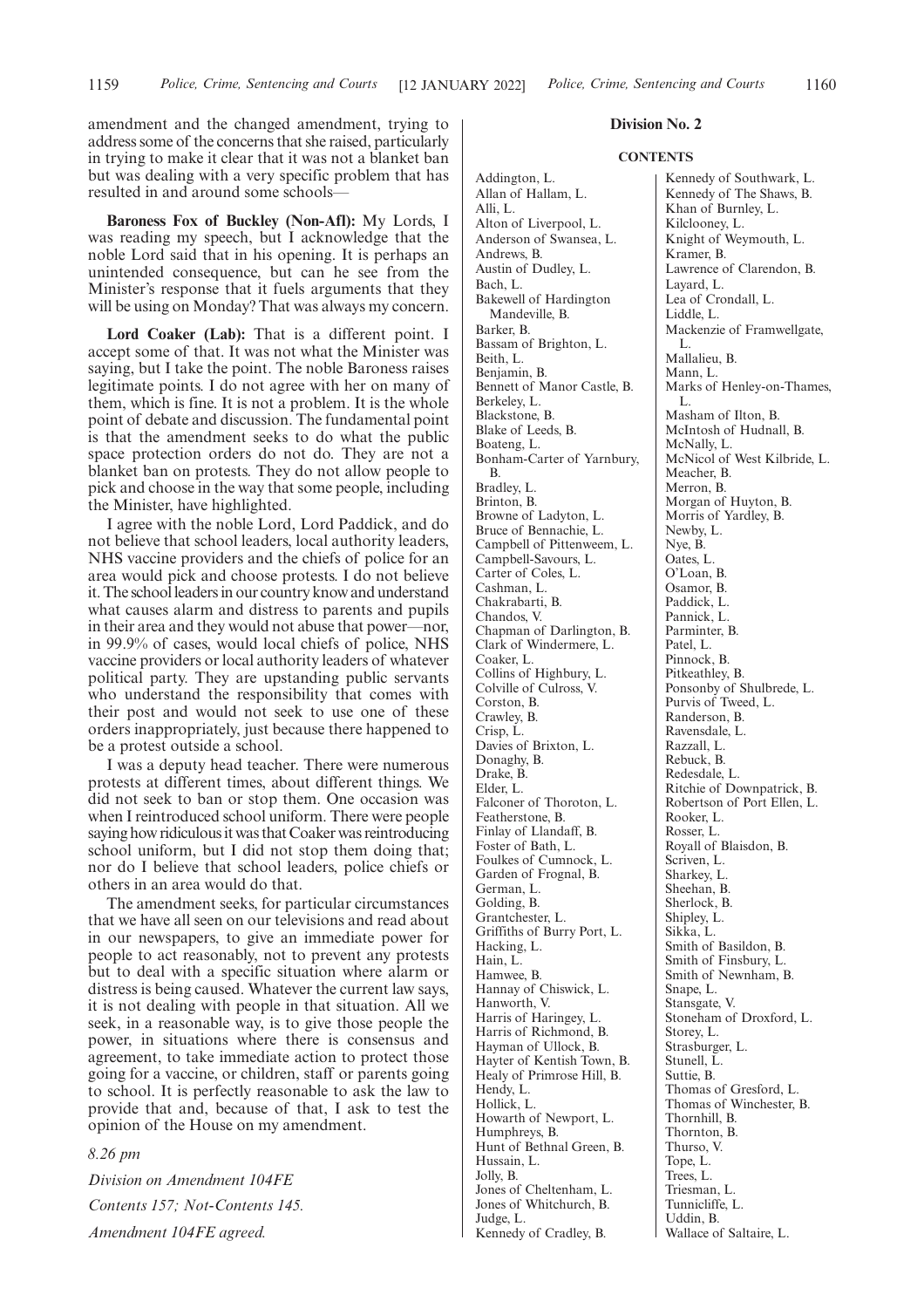Walmsley, B. Walney, L. Warwick of Undercliffe, B. Watson of Invergowrie, L. Watts, L. Wheeler, B. Whitaker, B.

#### **NOT CONTENTS**

Aberdare, L. Agnew of Oulton, L. Ahmad of Wimbledon, L. Altrincham, L. Anelay of St Johns, B. Ashton of Hyde, L. Astor of Hever, L. Attlee, E. Barran, B. Bellingham, L. Berridge, B. Bethell, L. Blackwood of North Oxford, B. Blencathra, L. Bloomfield of Hinton Waldrist, B. Borwick, L. Bridges of Headley, L. Browne of Belmont, L. Caine, L. Callanan, L. Carrington of Fulham, L. Chalker of Wallasey, B. Choudrey, L. Colgrain, L. Cormack, L. Courtown, E. Crathorne, L. Cruddas, L. Davies of Gower, L. De Mauley, L. Deighton, L. Dodds of Duncairn, L. Duncan of Springbank, L. Dundee, E. Eccles of Moulton, B. Eccles, V. Empey, L. Evans of Bowes Park, B. Fairfax of Cameron, L. Fairhead, B. Faulks, L. Fellowes of West Stafford, L. Fookes, B. Forsyth of Drumlean, L. Foster of Oxton, B. Fox of Buckley, B. Fraser of Craigmaddie, B. Frost, L. Gadhia, L. Godson, L. Goldie, B. Goschen, V. Greenhalgh, L. Grimstone of Boscobel, L. Hamilton of Epsom, L. Hannan of Kingsclere, L. Harding of Winscombe, B. Harlech, L. Haselhurst, L. Hayward, L. Herbert of South Downs, L. Hill of Oareford, L. Hodgson of Astley Abbotts, L. Holmes of Richmond, L. Hooper, B.

Whitty, L. Wilcox of Newport, B. Willis of Knaresborough, L. Wood of Anfield, L. Woodley, L. Young of Old Scone, B.

Horam, L. Howard of Lympne, L. Howard of Rising, L. Howe, E. Hunt of Wirral, L. Jenkin of Kennington, B. Kamall, L. Kinnoull, E. Kirkhope of Harrogate, L. Lamont of Lerwick, L. Lancaster of Kimbolton, L. Leicester, E. Leigh of Hurley, L. Lexden, L. Lingfield, L. Liverpool, E. Mancroft, L. Manzoor, B. Mawson, L. McCrea of Magherafelt and Cookstown, L. McInnes of Kilwinning, L. McIntosh of Pickering, B. McLoughlin, L. Meyer, B. Mobarik, B. Morgan of Cotes, B. Morrow<sub>I.</sub> Moylan, L. Nash, L. Neville-Jones, B. Neville-Rolfe, B. Newlove, B. Nicholson of Winterbourne, B. Noakes, B. Offord of Garvel, L. Parkinson of Whitley Bay, L. Pickles, L. Pidding, B. Polak, L. Popat, L. Rawlings, B. Reay, L. Redfern, B. Robathan, L. Sanderson of Welton, B. Sandhurst, L. Sarfraz, L. Sater, B. Scott of Bybrook, B. Seccombe, B. Sharpe of Epsom, L. Sheikh, L. Sherbourne of Didsbury, L. Shinkwin, L. Shrewsbury, E. Smith of Hindhead, L. Stedman-Scott, B. Sterling of Plaistow, L. Stewart of Dirleton, L. Stowell of Beeston, B. Stroud, B. Sugg, B. Taylor of Holbeach, L. Trefgarne, L. Trenchard, V. True, L.

Wyld, B.

Wheatcroft, B. Willetts, L.

Williams of Trafford, B. Wolfson of Tredegar, L.

Young of Cookham, L. Younger of Leckie, V.

Tugendhat, L. Udny-Lister, L. Vere of Norbiton, B. Verma, B. Watkins of Tavistock, B. Wei, L. Wharton of Yarm, L.

*8.39 pm*

#### *Clause 44: Pre-charge bail*

#### *Amendment 104G Moved by Lord Blencathra*

**104G:** Clause 44, page 38, line 43, at end insert—

"(4) Part 6 of Schedule 4 does not have effect unless the College of Policing is re-established under an Act of Parliament."

**Lord Blencathra (Con):** My Lords, this amendment is in my name and those of the noble and learned Lord, Lord Judge, and my noble friend Lord Hodgson of Astley Abbotts. I say to my noble friend Lord Sharpe that I am sorry that Ministers in this House once again have to take the brunt of my ire over Home Office matters for which they are not responsible and entirely blameless. I also say to the Government that I am not a natural rebel. I made the mistake of sitting in on the last debate and was utterly convinced by the arguments of the noble Lord, Lord Coaker, but nevertheless as a former Chief Whip felt that I had better support the Government, only because I had not told them in advance that I would rebel.

The College of Policing employs more than 700 people, and last year spent more than £47 million. The Bill, like others before it over the last seven years, gives the college the right to prepare guidelines to be implemented by the police, which will affect the public. In this case, it is pre-trial bail. Your Lordships may have assumed that a body called the College of Policing to which the Home Office has been granting regulatory authority is a statutory body set up by Parliament, and that perhaps you had missed the Bill setting it up when it went through this House. That is what I thought until recently, when I discovered that it has no statutory authority whatever but is a private limited company, limited by guarantee. Not many people know that, as the great Sir Michael Caine denies he ever said. It was announced by the then Home Secretary, Theresa May, on 24 October 2012, and this is what she said—sorry, this is not what she said; it was merely a Written Statement, with no questions asked:

"My Department has now legally incorporated a company limited by guarantee under the name 'College of Policing Limited'. The college will become operational in December 2012. The college will be established on a statutory basis as soon as parliamentary time allows."—[*Official Report*, Commons, 24/10/12; col. 62WS.] Nine years and 20 Home Office Bills later, there has apparently been no time to put this powerful arm's-length body on a statutory footing. Do your Lordships believe that this is simply an oversight? I am afraid that I am a cynical person, and I do not. I suggest that it is a deliberate attempt by the Home Office to avoid parliamentary scrutiny for this organisation.

I serve on two arm's-length bodies and they, like dozens of others, were created by statute. It is not rocket science for the Home Office to simply copy the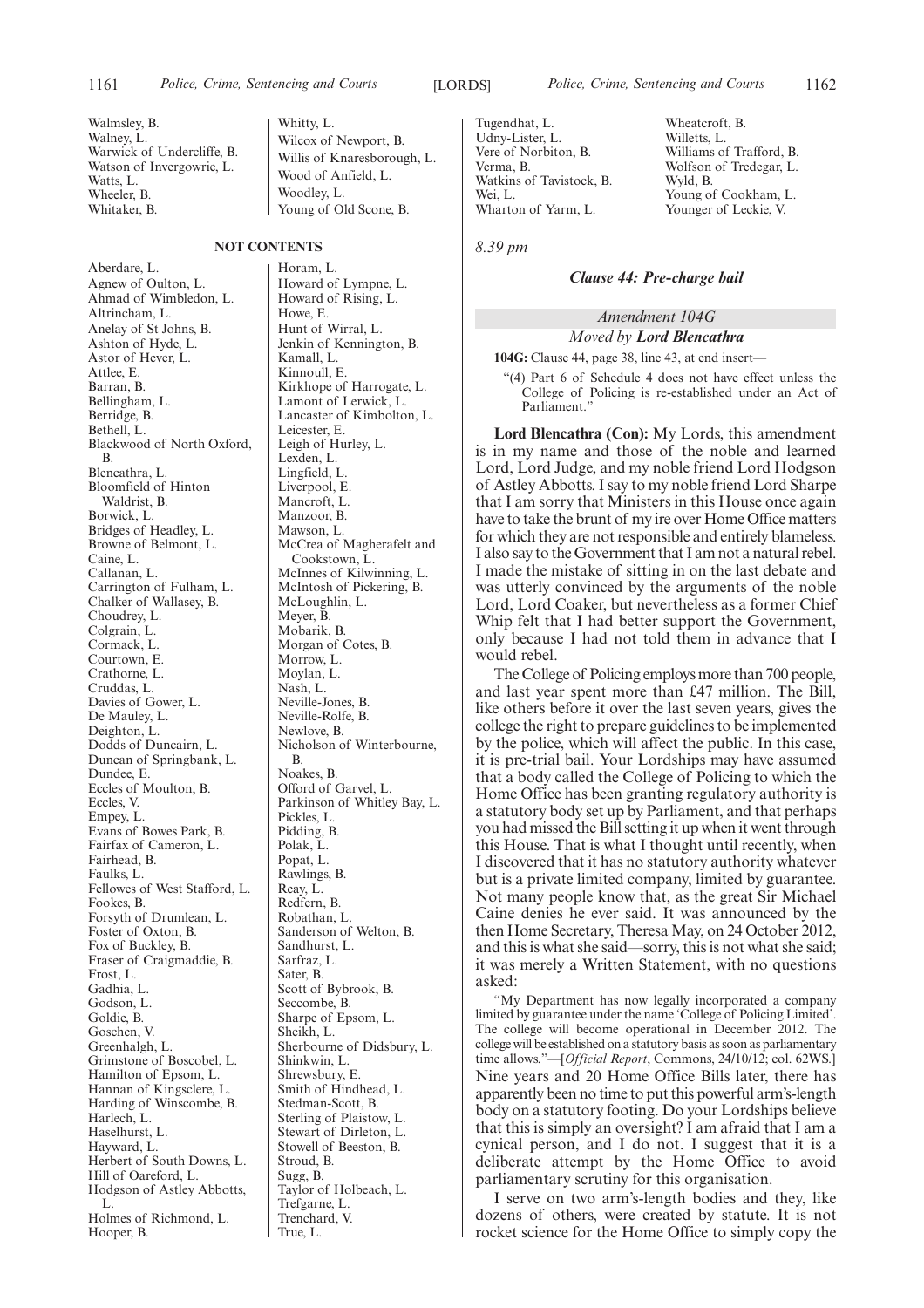usual format of 10 to 15 clauses setting out the general powers of the organisation and a schedule with the technical stuff about salaries, appointments and all that sort of thing. Our statute book is full of such creations of statutory arm's-length bodies. Indeed, the Home Office has done all the homework already; this private company, of course, has a memorandum and articles of association, which Companies House requires. It is not rocket science for the Home Office simply to lift all that from the memorandum and articles of association and add it to a Home Office Bill such as this Christmas tree one, or introduce a new one. I can conclude only that the Home Office has deliberately not done it, and it cannot say that it has had no time to do that after nine years of this limited company operating.

Let me make it clear that I do not challenge the honesty, integrity or desire of the police officers and civilians running this organisation to try to do good and reduce crime. Indeed, in my time as a Police Minister I never met a policeman who did not believe that if he or she had that little bit of extra power—to be able to take the fingerprints and DNA of everyone and keep them on file in case they are needed—they would make a huge difference in cracking down on crime. They are right, of course, but if one were to grant those powers it should be done by Parliament. I do not challenge its honesty and integrity, but I challenge its right to exist as a powerful arm's-length body without a single minute of parliamentary time, either in the other place or in this House, devoted to considering its establishment, powers, rights and duties.

If I may say so, it gets worse. In a recent Parliamentary Answer, the Home Office confirmed that the college has put in a bid for a royal charter. Can your Lordships imagine that—a private limited company, already exempt from parliamentary creation, getting a royal charter? Who do they think they are? Of course, if it got it and if MPs or Peers—someone like me—then began to question its activity, it would say that it had a royal charter and was above repute, and how dare I question them and to mind my own business. My instinct tells me that this is simply not right.

#### *8.45 pm*

I put down this amendment because I do not want this body to be given the right to create more regulations bypassing Parliament until both Houses of Parliament have passed a Bill creating it and granting it the powers to make laws, if we decide to do that. Some of the regulations this body makes have to be laid before Parliament by the Home Secretary without questions asked unless the Home Secretary has grievous reasons for refusing to do so. They are just laid before Parliament, stuck in the Library and not debated in this House.

I was inspired to look into this because of the guidance being issued by the police on Covid. This House passed regulations on wearing masks and the two-metre rule and then, a few days later, the college seemed to issue contrary instructions to the police on how they should be enforced. I was therefore concerned that the college was issuing guidance which may have been illegal. The Cabinet Office calls the college part of the What Works Network. It may work quite well for the college, but I do not think it works well enough for the public, who are affected by illegal guidance.

When I tabled this amendment, I had absolutely no idea that the Court of Appeal would, just a few days before Christmas, rightly condemn the college for issuing guidance on recording 120,000 innocent people as having criminal records for committing non-crime hate incidents. The court said that the college acted unlawfully, and that was exactly my fear. Even if there were an SI on this matter that had been through both Houses of Parliament, it might have been struck down on judicial review, but I suggest that there would be a much smaller possibility of that if it had been debated in both Houses of Parliament rather than being merely a rule invented by a private limited company.

As your Lordships know, the Home Office has rushed in an amendment to partly tackle that illegal behaviour by the College of Policing. It will be dealt with on Monday, so now is not the time or place to talk about it. I will say more on it on Monday. However, it seems to make the point abundantly clear that when guidance is invented not in an Act, not even by secondary legislation, but by a third party outside parliamentary control, the rights of the subject can be imperilled, no matter the decency or the integrity of the people making those regulations. The College of Policing no doubt does some good work, but it should be an arm's-length government body approved by Parliament, not a private limited company. All I want to hear from the Minister tonight is when this organisation will be put on a statutory footing in an Act approved by Parliament. I beg to move.

**Lord Judge (CB):** My Lords, I put my name to this amendment because it raises some important and delicate issues. I follow the noble Lord in asking: can we please have a date? Can we at least be told that somebody is considering the position of the College of Policing? As he said, it is a company under the control of the Secretary of State with no statutory basis.

There is no problem with the College of Policing issuing guidance to police officers about how police officers should go about their responsibilities, as that is what it is there for. However, the college, a non-statutory body, is being required or invited by the schedule to this Bill—we are not going to look at that now, because it is too late and we all want to go home and there is a lot more business to come—to issue guidance which will impact on bail decisions. Bail is a question of liberty; it will impact on that. We are told not to worry because there is no liability one way or the other for not following the guidance, but we are also told that a court considering an issue such as this may take into account whether the guidance issued by the College of Policing on this issue has been followed. My point is very simple and very small compared to the major issue raised by the noble Lord, Lord Blencathra. It is: should instructions or guidance issued by the College of Policing have any impact whatever on a decision made by a court that a citizen should or should not be granted bail?

**Lord Hodgson of Astley Abbotts (Con):** My Lords, I support my noble friend Lord Blencathra. He and I have been chasing down issues with secondary and, tonight, tertiary legislation for some months and have produced reports to that effect that I think have found favour in your Lordships' House, bearing mind the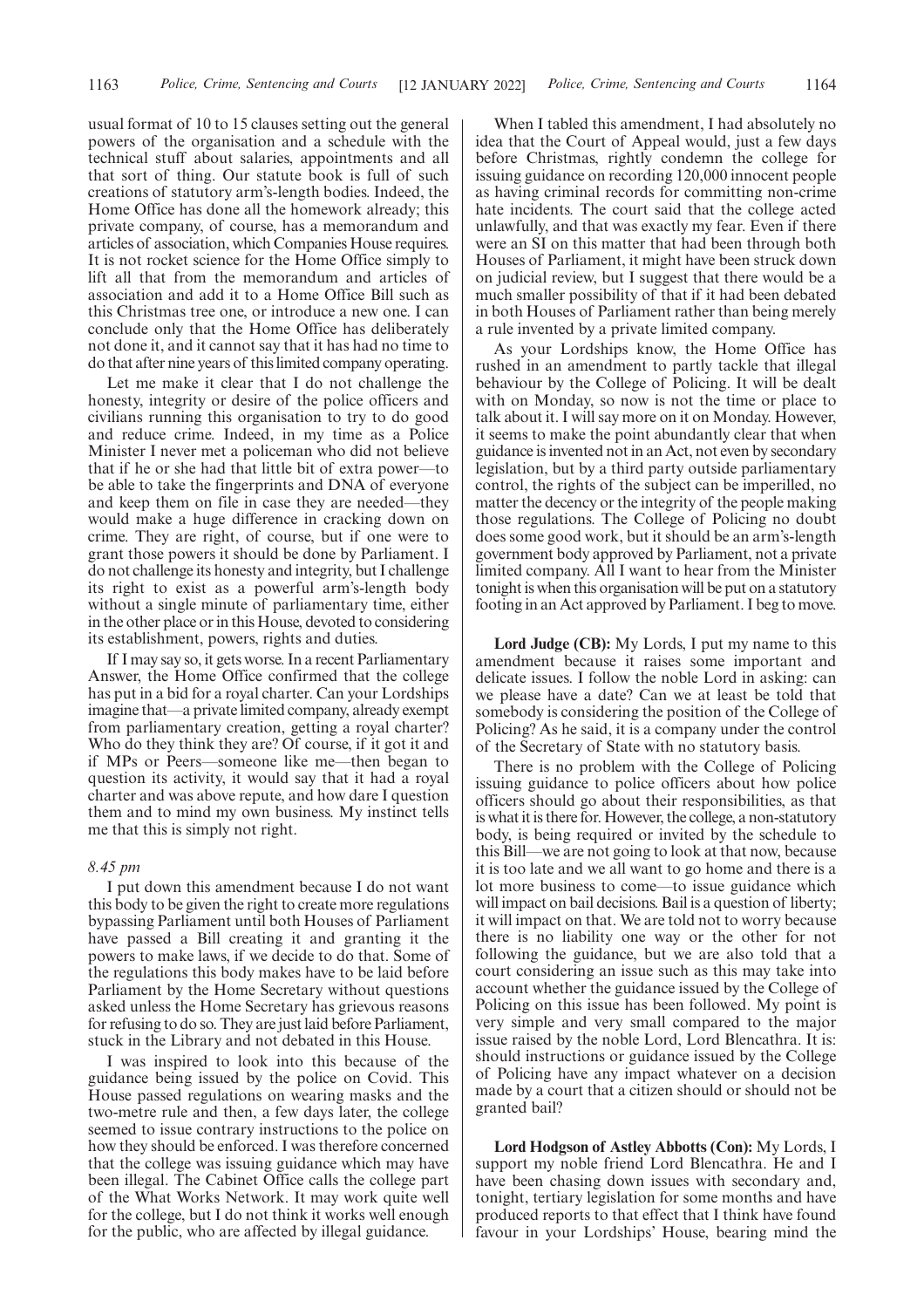[LORD HODGSON OF ASTLEY ABBOTTS]

number of noble Lords who wished to speak in the debate tabled by the noble Baroness, Lady Cavendish, last Thursday.

*Government by Diktat*, the title of a report by the Secondary Legislation Scrutiny Committee, which I chair, is alive and well and living with the situation that my noble friend wishes to remedy. The issues of regulation and guidance, of who provides the guidance and of how enforceable it is are questions with which the SLSC has been struggling. However, if we have been struggling with that, when it comes to this latest idea the guidance will not even touch the sides of the regulatory process of your Lordships' House. We as a House will be presented with a series of faits accomplish, and unless somebody is able to persuade the usual channels to find time to debate something, we will just be told, "There it is and off we go".

That is not a satisfactory situation. It is part of a much wider issue of how we deal with secondary and, in this case, tertiary legislation, but my noble friend Lord Blencathra has done a valuable service by bringing this case to the surface. We will make progress in this area only if every time we see this sort of thing emerging we raise it, talk about it and try to deal with it. That is why I support the amendment and put my name to it.

**Lord Paddick (LD):** My Lords, as the noble Lord, Lord Blencathra, said, in December 2011 the then Home Secretary announced the establishment of the College of Policing and the Government said that as soon as parliamentary time allowed, the College of Policing would be established as a statutory body, independent of government.

Now it is 10 years later. In addition to supporting what other noble Lords have said, I say that the College of Policing being a limited company undermines its credibility, which is not strong among operational police officers in any event. There is an anti-intellectual culture in the police service and the very name gets operational cops' backs up. To then see documentation that the college produces marked as copyright of the College of Policing Ltd, an organisation headed by someone called a chief executive rather than a chief constable, further undermines its status and credibility in the eyes of operational police officers.

For these reasons, we support bringing forward legislation this calendar year that would go further than re-establishing the professional body for policing under an Act of Parliament. The college should be renamed and the head of the organisation should have the title "Chief Constable".

**Lord Coaker (Lab):**My Lords, I have listened carefully to this short debate and the points made by the noble Lords, Lord Blencathra and Lord Paddick, and the noble and learned Lord, Lord Judge. It will be interesting to hear what the Minister has to say about placing the College of Policing on a statutory basis. I also listened to the point made by the noble and learned Lord, Lord Judge, and it would be interesting if there were a long debate about pre-charge bail.

However, it is important to say something about the schedule that is mentioned in the amendment. We strongly support the provisions in the Bill on pre-charge bail. The House is aware that the changes that have been brought forward are known as Kay's law, after Kay Richardson, who was murdered by an abusive ex-partner after he was released when he was under investigation, rather than placed on pre-charge bail. Our concern, picking up the point rightly made by the noble and learned Lord, Lord Judge, is that the guidance under Part 6 of Schedule 4 should be clear and effective and should accurately reflect the necessary changes made to the use of pre-charge bail under the Bill.

We understand that this was brought forward as Kay's law, and all of us will have abhorred the horror of what happened. Notwithstanding that, it will be interesting to hear the Minister's response to all of that.

**Lord Sharpe of Epsom (Con):** My Lords, I thank my noble friend Lord Blencathra for explaining the amendment, which in substance relates to the power conferred on the College of Policing to issue guidance about pre-charge bail. I recognise that my noble friend has made a wider point about the appropriateness of the College of Policing in its current guise issuing any operational guidance to the police.

The set of reforms in Schedule 4 to the Bill, known collectively—as the noble Lord, Lord Coaker, mentioned —as Kay's law, aims to establish a pre-charge bail system which is fairer and more efficient, with the removal of the presumption against bail and changes to pre-charge bail timescales. My noble friend's amendment would require the College of Policing to be placed on a statutory footing before it can issue guidance on pre-charge bail. In practical terms, this would mean that the guidance, and therefore the whole pre-charge bail reform package, would need to be delayed while an appropriate legislative vehicle was found for this fundamental change to the college's status.

Guidance to underpin these changes is essential to secure the effective implementation of the reforms, and I think I should stress again that the guidance is about pre-charge bail, not court-ordered post-charge bail. Policing partners have made it clear throughout the drafting of the provisions that clear statutory guidance aimed at operational experts is required to build a system which is consistently applied across all forces.

I understand that my noble friend's amendment probes the issue of the College of Policing's status, but it is important to note that a number of the college's functions have statutory underpinning. Among other things, Sections 123 to 130 of the Anti-social Behaviour, Crime and Policing Act 2014 enable the college to issue codes of practice for chief officers and guidance about the experience, qualification and training of police staff. The provisions in Schedule 4 to the Bill enabling the college to issue guidance about pre-charge bail would thus be an extension of these existing powers.

As the college is the professional body for policing, the Government consider it entirely appropriate that it should be able to issue guidance which police officers are required to have regard to when exercising functions to which the guidance relates. The Government do not believe that the fact that the college is not a body established by statute alters that fact. It is relevant, however, that the guidance to be issued under Part 6 of Schedule 4 is subject to the approval of the Home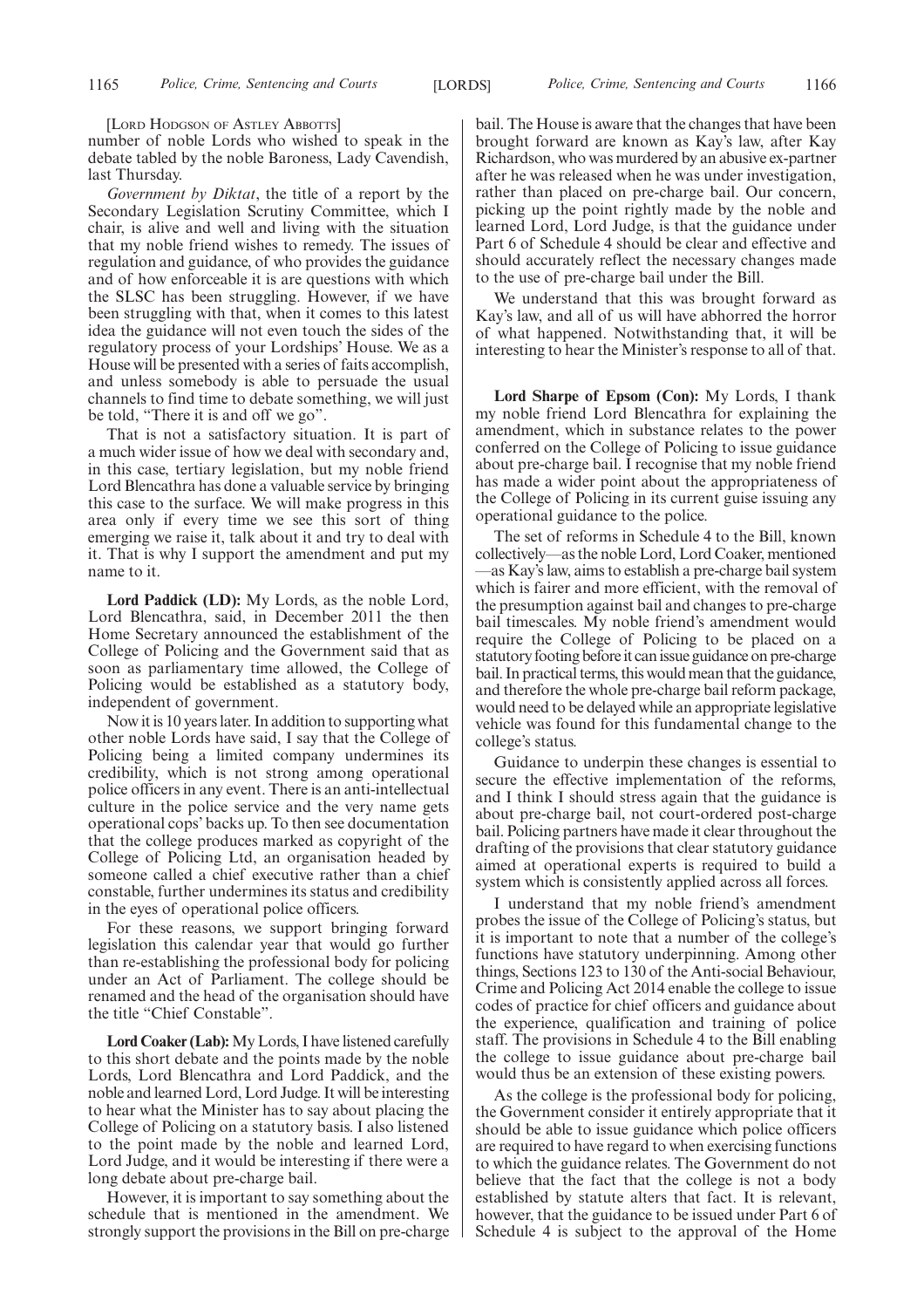Secretary, who is, as my noble friend Lord Blencathra said, accountable to Parliament, and must be laid before Parliament. It is therefore open to either House to scrutinise the guidance at any time.

The college does hold the long-term aim of achieving royal charter status, as my noble friend noted, but the noble and learned Lord, Lord Judge, asked whether its status was being considered in any other ways. It is. The college chair, my noble friend Lord Herbert of South Downs, is currently undertaking a fundamental review of the college, which may include recommendations about its status. Obviously, the Government will consider the recommendations flowing from the review when it is published, but I am afraid I do not know when that will be, to pre-empt any questions.

As I indicated, regardless of the college's legal status, we believe it is entirely proper that it should be able to issue guidance of this kind to which police officers must have regard. I should reiterate that the practical effect of this amendment would be unacceptably to delay the implementation of these necessary reforms, which, as the noble Lord, Lord Coaker, noted, have wide support and would better help protect the victims of crime. It is crucial that Kay's law is delivered in a timely way, supported by robust guidance issued by the professional body for policing, and the current provisions do exactly that.

I am afraid that I cannot answer my noble friend Lord Blencathra's specific question about when space may be found to alter that. I would be surprised if that answer surprised him, but I hope that, having had this opportunity to debate the role and status of the College of Policing, he will be content to withdraw his amendment.

**Lord Blencathra (Con):** My Lords, I think that my noble friend has inadvertently answered the question of when it will be done. It is quite clear, reading between the lines, that the Home Office does not intend to do it ever. So do the Home Office, he and the Home Secretary still stand by the promise of the then Home Secretary in 2012 that this would be put on a statutory footing?

If I may say so, the Home Office, in drafting my noble friend's speech, has been a bit disingenuous. It knows fine I am not opposed to the schedule. The schedule was the mechanism by which we could debate the principle of the college not being on a statutory footing. I discussed this with the Public Bill Office. I looked at various ALBs, including the two of which I am a member, and asked the staff whether I could lift 12 clauses from one of them, change the name to the College of Policing and lift the schedule. They said, "That would be 12 clauses to debate. It would be easier, Lord Blencathra, just to find a mechanism to say that the college must be put on a statutory footing before this schedule is approved."

I am not opposed to the schedule—no one is. It was a mechanism in order that we could debate the principle. I must say that I am rather concerned by my noble friend's reply—but also how delighted I am that, on this occasion, the noble Lord, Lord Paddick, and I are on the same side, despite some strenuous disagreements in the past few weeks. I must say to my noble friend that, if I had realised, and had had the nous and wit beforehand to discuss with the Lib Dems and possibly the Labour Party what this amendment was about, we could have had agreement tonight and I could have forced it to the vote and won it. Of course, I am not going to do that tonight, but I can tell the Home Office that this issue will not go away. I detect the mood among other parties here, and I hope among my noble friends as well, that we must honour the Home Secretary's promise to have this body put on a statutory footing.

#### *9 pm*

It may be jolly good that my noble friend Lord Herbert is doing an internal review to decide what should be done. Jolly good luck to him—but it is not up to the College of Policing to determine its own future and then tell the Home Office that it is quite happy to continue in the present guise. It is up to Parliament to decide the future of this organisation. An important point on which the Home Office has relied is that the 2014 Act gave the college the power to invent more regulations. It has the power to do it but it does not have the authority; just shovelling on more and more regulations, such as the one on pre-charge bail tonight, and giving the college more of that to do, does not legitimise its status. It simply adds more wrongs to the fact that a private limited company is in charge.

I am very grateful to my noble friend for his reply, because he has inspired me to let off steam. I think the Government have lost the argument, but they did not really make the argument tonight to justify this body still being a private limited company. We will return to this in due course—and, possibly, next time we will have votes on it. In that spirit, I beg leave to withdraw my amendment.

*Amendment 104G withdrawn.*

*Amendment 105 not moved.*

#### *Clause 46: Positions of trust*

### *Amendment 106*

*Moved by Lord Beith*

**106:** Clause 46, page 39, line 17, after "sport" insert ", dance, drama, music"

Member's explanatory statement

This is intended to address a potential gap in the law related to other teaching or supervisory positions/ of trust.

Lord Beith (LD): My Lords, in moving this amendment, I seek to bring music, drama and dance within provisions that the Government have included in the Bill in respect of sport and religion. The Bill takes the Sexual Offences Act 2003 and imports the position of trust of someone who is training in sport or religion into the mechanism of the Sexual Offences Act. That makes the concept of positions of trust apply not simply in institutions such as schools but to individuals carrying out training on a private basis or as part of a community organisation and in any number of other ways.

It has puzzled me from the beginning how the Government have identified sport and religion alone as fields in which abuse can take place—when people who have close personal charge in a training role of a young individual can have undue influence that could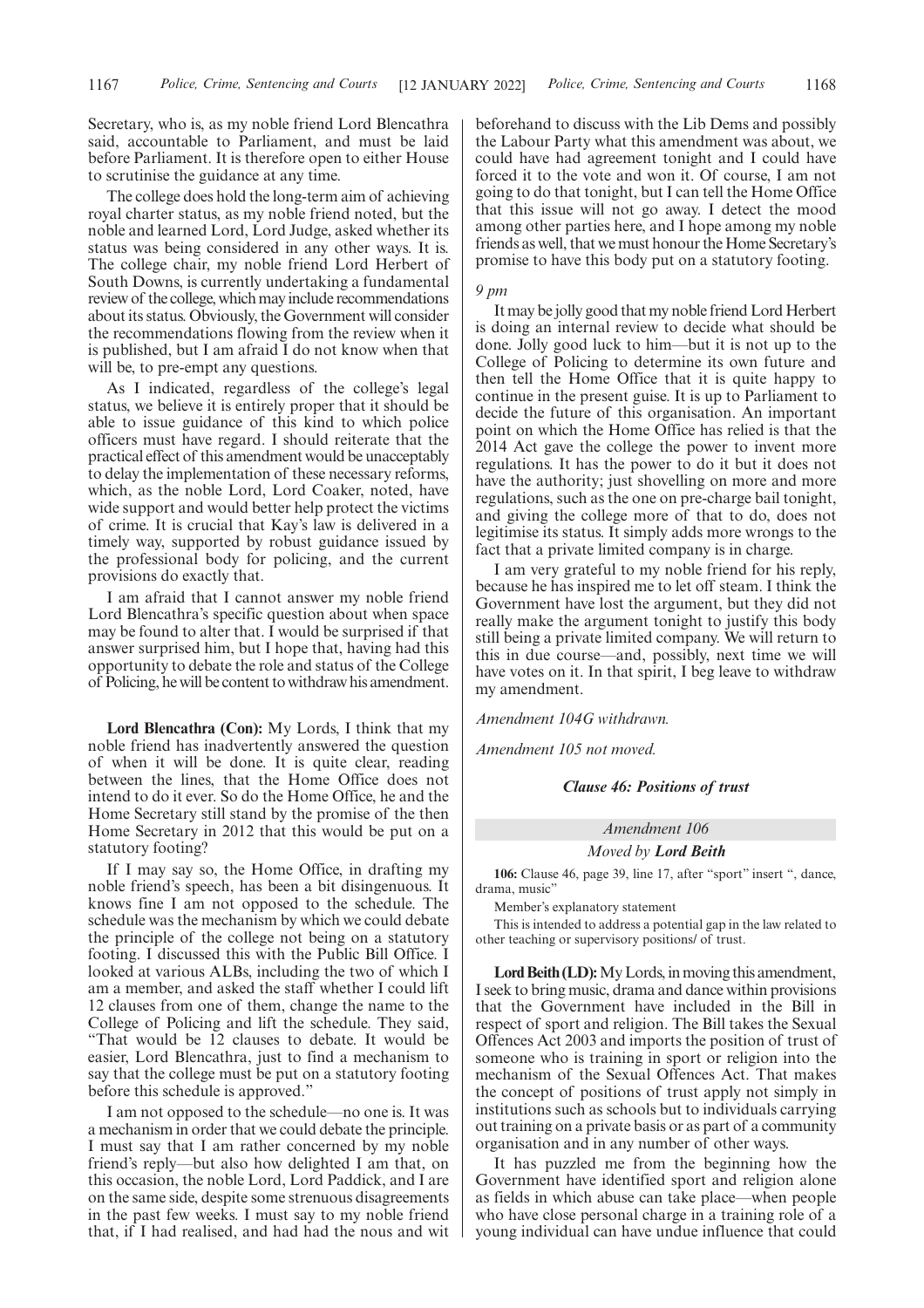#### [LORD BEITH]

be put to the wrong use, as a means of sexual abuse or a route into sexual abuse. I do not know anybody who believes that this problem exists only in the areas of religion and sport and not in other areas where very close contact is involved in training, instruction and development. The Government concede one small part of my amendment by taking the view that dance is already included, which must be true, in the wording of the legislation, if the dance is preparation for "competition or display". I can imagine that an Irish or Scottish dancing group for which individual training was taking place might well be covered. I am less convinced that professional ballet might be covered; that is an area in which we have seen very serious abuse of people undergoing training by a professional ballet instructor.

It is very difficult to understand why the Government have alighted on those two areas alone and not others, because the characteristics of the situation are very similar in all these different areas of activity. There are some distinctive features but so many similar characteristics: being alone with someone quite a lot; a competitive situation in which the person being trained is desperate to be included in the display or team; a desire to please; and the developing of a close personal relationship. They are all elements that we find in a number of other areas, so I wonder what the Government's argument is.

I have had very helpful discussions with the Minister, who has been generous with his time and his staff's attention to this matter. However, despite all his efforts, he has not succeeded in convincing me that the Government have a logical case at all. The argument that the Government resort to is that extending these provisions to music and drama would have the effect of raising the age of consent, so relationships that would not be unlawful at present would become unlawful if we extended them into music and drama. That is a very odd argument because that is precisely what the Government are doing for sport and religion: they say that the danger of predatory sexual activity is so serious that we must protect people aged 16 to 18 from this being done in a training situation, but only if their training is in sport or religion.

I simply do not understand that argument or why, if the Government think it is such a serious objection, they are prepared to do exactly that for sport and religion but not in other areas. If it is because of abuse by sexual predators that such provisions are being considered and provided for those two areas, it makes no sense that these other areas are excluded. However, they can be included subsequently because the Government have given themselves the power by affirmative order in this legislation to add other activities, or indeed to remove either of the two activities currently included.

As I thought about this, I wondered what the circumstances were in which the Government would decide to add one of the areas that I have identified—music teaching or drama teaching—to the condition where people are regarded as having a position of trust when they are engaging in training. What would lead the Government to make that change? It would probably be cases coming to light. Such cases will come to light, because in all these areas we know that, despite many thousands of people conscientiously providing this kind of training, there are those who get into these roles with predatory intent, and others who might be regarded as having done so where perhaps it has arisen more innocently between two relatively young people but in a situation that we cannot simply ignore.

When those cases arise, the question will be asked: why is the perpetrator not being charged as someone in a position of trust would be? The answer will be that the Government decided that we did not need this provision in respect of music or drama, even though we need it for sport and religion. I think future Ministers will find that a very uncomfortable question to deal with from the Dispatch Box when we then point out that cases have arisen that could have been pursued under the kind of provisions that they see as necessary for sport and religion.

The Government are in an illogical position, and their only way out of it is at some point to decide to add other areas to the list. That may come at a time when more bad cases have arisen, and then they will have a difficult case to answer. I invite the Minister to think further about this matter, but for the time being I beg to move.

**Lord Paddick (LD):** My Lords, as my noble friend Lord Beith explained, the amendment would extend the position of trust to include people who coach, teach, train or instruct on a regular basis in dance, drama and music.

I am sure the Minister will correct me if I am wrong, but I seem to remember him saying in Committee that the Government wanted evidence that these amendments were necessary before they were able to accept them. On 20 October 2021, the *Guardian* reported that a former ballet teacher and principal dancer at the English National Ballet had been sentenced to nine years in prison for more than a dozen counts of sexual assault against his students—I think that is dance. On 30 September last year the *Sun* reported that a drama teacher had been convicted of sexually abusing girls as young as 15 over five years, abusing his position of power and targeting teens who wanted to become actresses by sexually assaulting them at the theatre group he had set up in Northamptonshire—I think that is drama. The *Edinburgh Evening News* reported on 22 December, just last month, that a retired music teacher in Scotland had been sentenced to eight years' imprisonment for raping and sexually abusing former pupils—I think that is music.

There is the evidence. What is stopping the Government now? We strongly support my noble friend's amendments.

**Lord Pannick (CB):** My Lords, the noble Lords, Lord Beith and Lord Paddick, make a very strong case. Clause 46 addresses a serious mischief: abuse of trust to gain sexual advantage. Like them, I cannot understand why this is to be addressed only in the context of sport and religion and not in the context of dance, drama and music.

I have one other question for the Minister. I also cannot understand why sport is only to be covered in relation to games in which physical skill is the predominant factor. What if there is an abuse of trust by someone who is training young people in chess or bridge?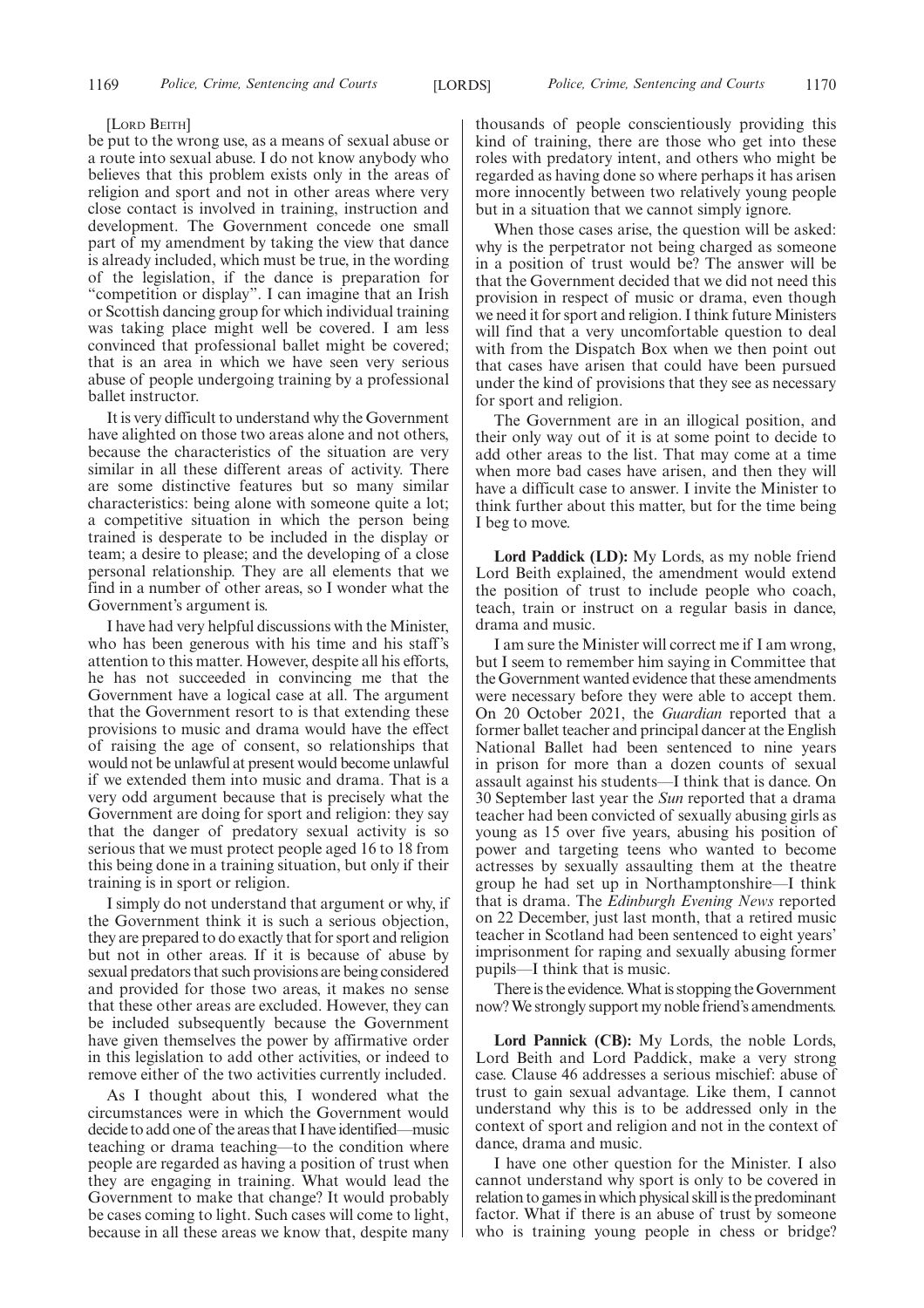Why is it not equally objectionable if they take sexual advantage of those young people? Why should that not be included within the scope of the offence?

**Lord Ponsonby of Shulbrede (Lab):** My Lords, I thank the noble Lord, Lord Paddick, for giving those very good and relevant examples of abuses of trust in dance, music and drama. I remember the points that the Minister made when we had this debate in Committee: he did indeed ask for examples, and I thank the noble Lord for providing them.

Surely, the similarity in everything that we are talking about is the nature of the relationship. It is a trusting relationship where a lot of time may well be spent alone with the young person, and it is open to abuse. The Minister had other arguments about why dance, music and drama should not be included, and I would be interested to hear how he rehearses them, given that there is unanimity in the views expressed in today's debate. I do not know whether the noble Lord will press his amendment to a vote—I think probably not—nevertheless, I will listen to the Minister's answer.

**Lord Wolfson of Tredegar (Con):** My Lords, I am very grateful to the noble Lord, Lord Beith, for again raising this matter for debate. I am also grateful to the noble Baroness, Lady Jones of Moulsecoomb, who is not in her place but who gave up a lot of time last week to discuss this with me and the noble Lord.

I start by clarifying what we mean by a "position of trust" in this context—there may have been some confusion in Committee. The position of trust offences that we are discussing are set out in Sections 16 to 19 of the Sexual Offences Act 2003. They are necessarily narrow in scope and were never intended to apply in all scenarios in which a person might have contact with, authority over or a supervisory role over another person, even those aged under 18. Rather, these offences were created to tackle potentially abusive relationships between those under 18 and adults who were in specific positions of trust.

The existing positions of trust, as set out in Section 21 of the 2003 Act, were so drafted in an attempt to capture situations where the young person had a high level of dependency on the adult involved, often combined with some vulnerability. These included those caring for a young person in a residential care home, hospital, school or educational institution. In these contexts, the power dynamic is such that Parliament considered that any sexual activity should be criminalised.

The law was created, therefore, in recognition of the risk inherent in these types of position and the power the individual could have over the young person, which could impact on and affect the young person's ability to consent. As such, the offences are committed as soon as the adult in one of these specified positions engages in sexual activity with the young person they are caring for; there is no need to prove any abuse or actual manipulation.

#### *9.15 pm*

Expanding the situations in which consensual sexual activity between a person aged 16 or over and an adult is criminalised is therefore a delicate matter. Framing these offences too widely could prohibit any person aged 18 or over engaging in sexual activity with anyone aged 16 to 17, which effectively raises the age of consent by stealth. A broad approach also risks legislating beyond the original intention of the current provisions: to protect young people in those relationships which, by their nature, involve unique opportunities to manipulate and abuse, rather than any relationship with an element of supervision. Therefore, it is essential, as I said—I will come to the examples from the noble Lord, Lord Paddick, a little later—that any expansion of these provisions is backed by evidence.

We in the department led a review of the law in this area, which did not deal only with abuse in sport and religion, and we engaged with representatives from a wide range of backgrounds and sectors. After that careful review of the law, the Government have concluded that those who teach, train, supervise, instruct or coach in a sport or a religion are particularly influential over a child's development and should be captured under the position of trust laws. That is what Clause 46 does.

**Lord Beith (LD):** To clarify, is the noble Lord saying that when the department looked into this matter it discovered more evidence in respect of sport and religion than in other fields, or some specific evidence that made it clear that this was much more likely to occur in sport or religion?

**Lord Wolfson of Tredegar (Con):** As I say, we discussed this with a wide range of people, and it seemed to us from looking at all the material that sport and religion are the particular areas where law at the moment should intervene. I was coming to this point. The noble Lord presented the amendment saying, "Abuse can take place in other relationships too", and of course he is absolutely right. However, abuse can take place where there is no relationship at all, and I am afraid it can take place in lots of different relationships. The question here is when the law should intervene to prohibit automatically, regardless of the particular 17 or 19 year-old and whether any abuse is taking place, to prevent any sexual contact. For those reasons, we consider that at the moment, we should intervene—I will come to the delegated power—in sport and religion only. Those settings involve high levels of trust, influence, community recognition, power and authority, and these figures are often well-established, trusted and respected in the community.

The report of the Independent Inquiry into Child Sexual Abuse found that religious organisations

"may have a significant or even dominant influence on the lives of millions of children"

#### and that

"what marks religious organisations out from other institutions is the explicit purpose they have in teaching right from wrong."

Also, both sport and religion can provide a young person with a strong sense of belonging, whether in a team, a squad, a community or a faith. Such deep feelings held by the young can provide unique opportunities for predators to exploit or manipulate and can make it more difficult for the young person or concerned relatives to report abuse.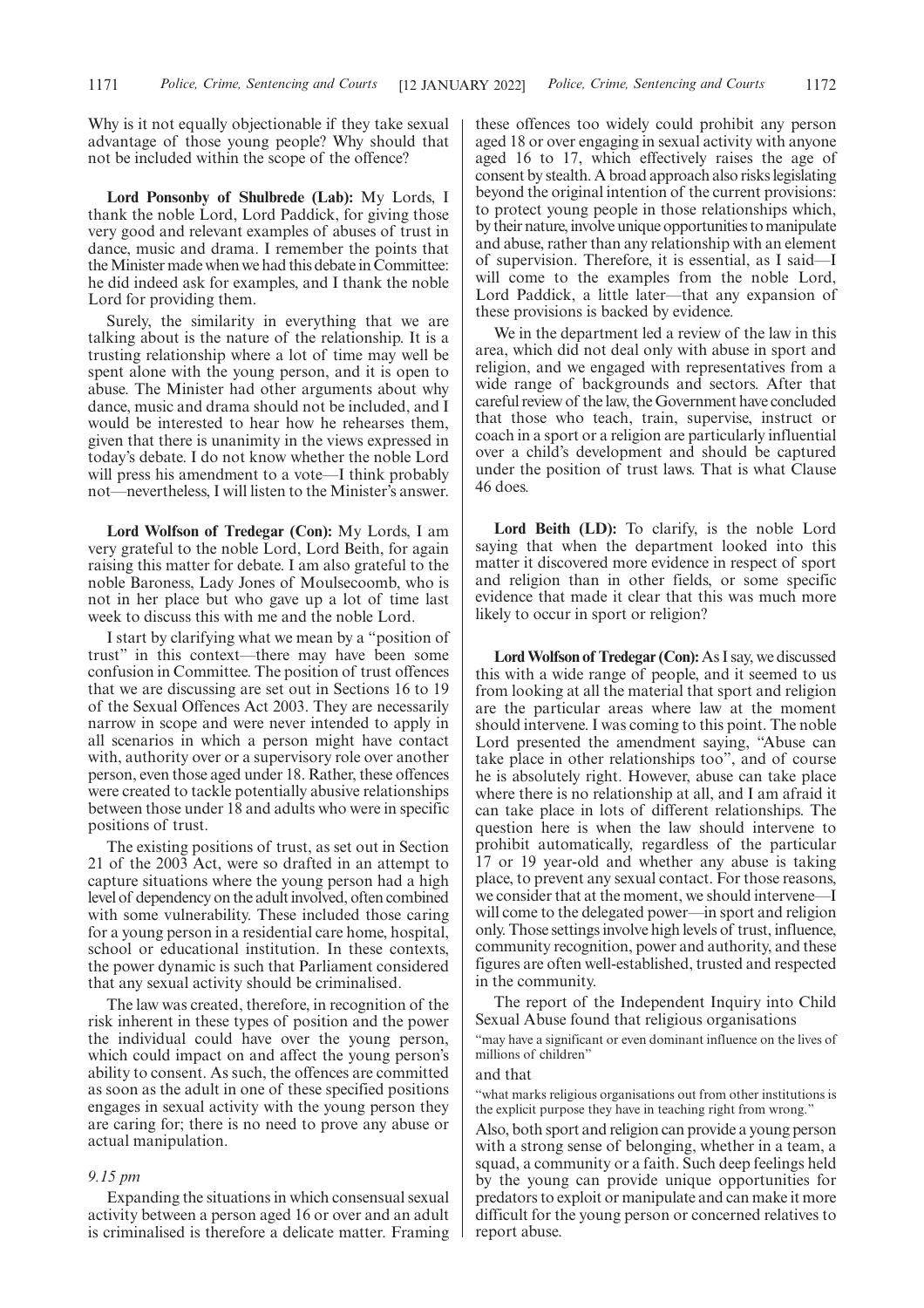#### [LORD WOLFSON OF TREDEGAR]

With respect to sport specifically, the physical nature of the activities means that coaches often ostensibly have legitimate reason physically to touch the children and young persons they are coaching. A sports coach will often have opportunities for closer and more prolonged physical contact compared with other roles, and this can be manipulated by abusers. That is why, to respond to the point made by the noble Lord, Lord Pannick, the 18 and a half year-old tennis coach would be prohibited from having a relationship with a 17 and a half year-old tennis student, but the 18 and a half year-old chess coach could have such a relationship —assuming for these purposes that chess is not a sport; I do not need to decide that because it is a physical definition that is in the Act—because there is not that scope, ostensibly, for a physical relationship.

The noble Lord's amendment addresses dance specifically. Again, let me reassure him that the definition of "sport" in Clause 46 includes types of physical recreation engaged in

"for purposes of competition or display".

We consider that this includes dance.

On the delegated power for the Secretary of State to amend new Section 22A, we accept that new evidence may emerge that may justify legislating further. Let me reassure the House and put it on record that this power will not be used lightly, but nor will we wait until instances of abuse are brought to our attention. We will proactively monitor data on child sexual abuse to ensure that we have the evidence needed to inform policy and act decisively where required, including evidence relating to the nature of roles and the institutional or organisational context, the level of power and control, other factors which we have seen contribute to abuse including opportunities for extensive unsupervised contact, and any inherent risks posed to young people as well as any data on incidents of concern. We are establishing channels through which partners such as the police, the CPS and local authorities can share emerging evidence and highlight patterns of behaviour.

Some of the behaviour that has been mentioned this evening and in Committee is already covered under other offences within the Sexual Offences Act 2003. Let us be clear: sexual activity with someone under the age of 16 is a crime. Non-consensual sexual activity such as rape is obviously a crime. I certainly heard the word "rape" in at least one example mentioned by the noble Lord, Lord Paddick. We are not talking about that—that is the point—because rape is already a crime. We are talking about sexual activity which would otherwise be lawful and consensual. I did not quite catch all the examples, but one cited was from a newspaper in Scotland where somebody had done something. How old was the person? If they were under 16, it is already caught. Was there consent? If there was not, it is already caught. One has to be careful when one is talking about evidence. We will be proactive in looking for that evidence and, for the avoidance of any doubt, we will of course re-read the examples that he gave us.

I accept that Clause 46 does not represent everybody's preferred approach, but we believe that, on the material that we have at the moment, our approach strikes the appropriate balance between the protection of young people and the sexual freedoms and rights otherwise granted to 16 and 17 year-olds, while still allowing for rapid responses to emerging patterns of abuse in the future. For those reasons, I respectfully invite the noble Lord to withdraw the amendment.

**Lord Paddick (LD):** Before the Minister sits down, can he clarify two points? First, is he saying that those people who teach drama, music and dance should be allowed to exploit their positions up until the point that they rape or indecently assault somebody, or does he agree with my noble friend that action should be taken to prevent that in the first place? Secondly, what is to stop a teacher of a young person who wants to engage in sexual activity with them distancing themselves from their teaching role to enable that to take place? How on earth does this amendment change the age of consent?

**Lord Wolfson of Tredegar (Con):** I am struggling with that second point, but let me try to answer the first. On whether I am saying that anybody should be allowed to exploit a young person, the answer is no. Frankly, I do not understand how the noble Lord has reached that conclusion. There is nothing in the provisions about justifying exploitation or abuse up to the point of rape and assault. Maybe this is the confusion that he is under in relation to the second question. At the moment, if someone is caught in a position of trust—let us say, for example, a minister of religion who is 18 and a half—that person is prevented from having any sexual contact with, say, a 17 and a half year-old congregant. Before that person was ordained or appointed to the position as a minister of religion, that person could have had a sexual relationship with a 17 and a half year-old. That is why I am talking about changing the age of consent, because that 17 and a half year-old is able to sleep with an 18 and a half year-old but not if that 18 and a half year-old is, for example, her minister of religion. I hope that answers the noble Lord's second question, although I confess I did not quite understand it because, if I may say so, it seemed to proceed from a fundamental misapprehension of what we are talking about.

**Lord Beith (LD):** My Lords, one thing I want to say in response to the Minister is that, as I said earlier, there are many thousands of people engaged in the training of young people in many contexts, but particularly in some of these fields very close contact and continuous interchange is involved, including activities in which the contact is physical. That applies not just to sport but to teaching someone how to hold their violin and their violin bow; it applies to all sorts of activities. There are spheres too in which the relationship is affected by the authority of the training person, the desire to please that person and to be successful in the activity. The more the Minister described those activities, the more it seemed that what he described happens not just in sport and religion but in many other areas as well.

It is important that we remind society that vast numbers of people are engaged in this kind of training work entirely selflessly and giving great service to young people. They are people we recognise and support. A very small number of people do everybody else so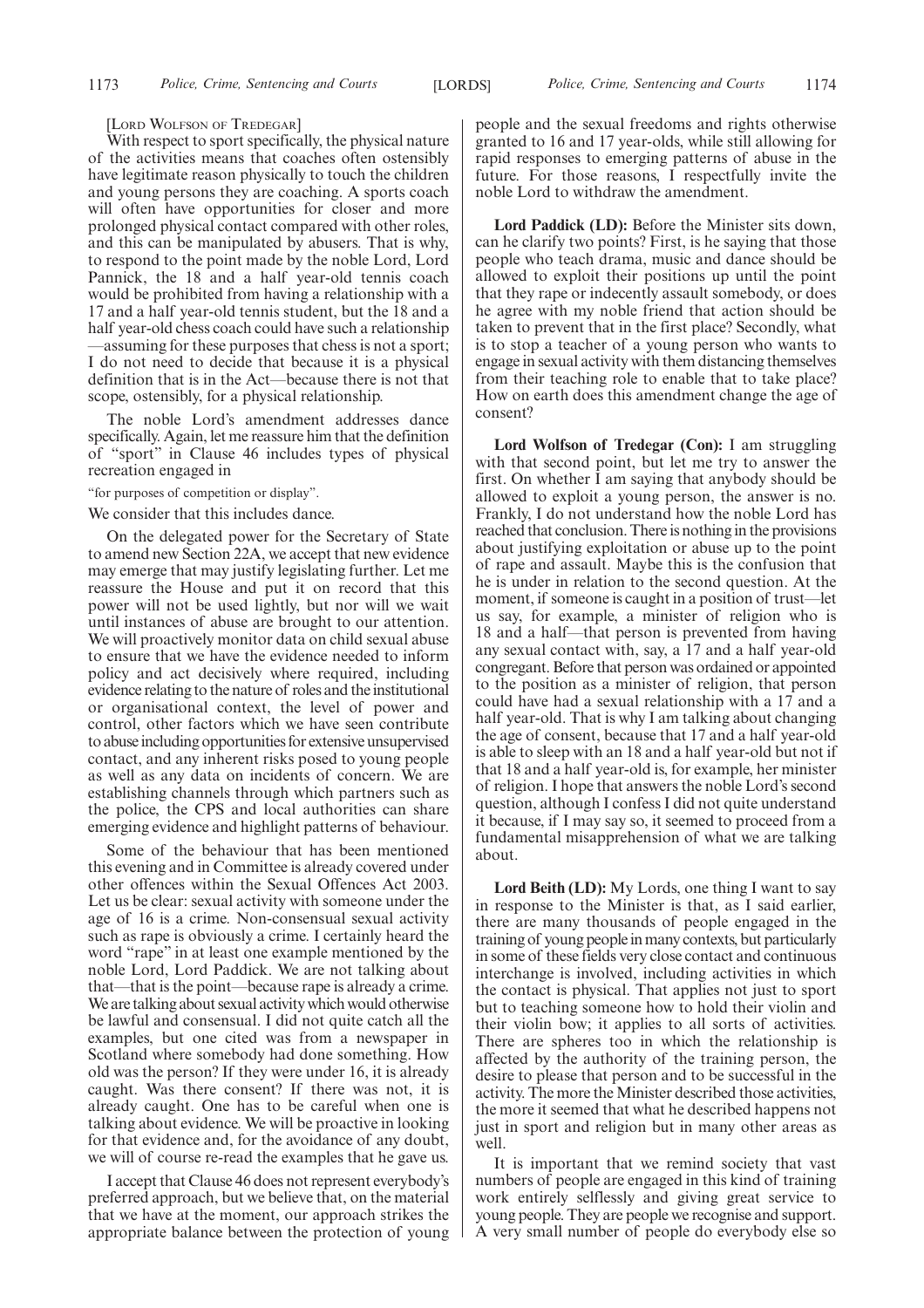much damage by the kind of abuse referred to in the course of the debate. Unfortunately, we still have to deal with it, which means we have to talk about it, debate it and devise laws that work for that purpose.

I would much have preferred to see a wider clause that used the concept of a position of trust in a series of places in which it is clearly relevant. The Government have preferred to retain power by statutory instrument to make extensions to the list, and the Minister, in response to my request, tried to give a bit more indication of the sort of circumstances involved. He has said that they are not just waiting for cases; they will look to the views and experience of organisations in the field. That could usefully be done. If organisations in any of the fields I have talked about respond to the Government by saying, "Yes, it would help us in our disciplinary and regulatory arrangements if this power was extended", then I hope that is the kind of information that might lead Ministers to come before the House to make use of those powers. I certainly do not want them to be waiting for cases. I am serious in my concern that some cases will arise where abuse has taken place that otherwise falls within the definitions in this clause but where the position of trust appellation has not been applied because it is in one of the other groups—it is not sport or religion.

This is a serious problem that undermines the wonderful work that so many people do with young people, and the wonderful achievements of those young people in sport, drama, music and the arts. We have to keep it under continuous review but, at this stage, I beg leave to withdraw the amendment.

*Amendment 106 withdrawn.*

*Amendment 107 not moved.*

#### *Amendment 107A*

#### *Moved by Lord Wolfson of Tredegar*

**107A:** After Clause 46, insert the following new Clause— "Voyeurism: breast-feeding

- (1) Section 67A of the Sexual Offences Act 2003 (voyeurism: additional offences) is amended as follows.
- (2) After subsection (2) insert—
	- " $(2A)$  A person  $(A)$  commits an offence if-
	- (a) A operates equipment,
	- (b) A does so with the intention of enabling A or another person (C), for a purpose mentioned in subsection (3), to observe another (B) while B is breast-feeding a child, and
	- (c) A does so—
	- (i) without B's consent, and
	- (ii) without reasonably believing that B consents.
	- (2B) A person (A) commits an offence if—
	- (a) A records an image of another (B) while B is breast-feeding a child,
	- (b) A does so with the intention that A or another person (C) will look at the image for a purpose mentioned in subsection (3), and
	- (c) A does so—
	- (i) without B's consent, and
	- (ii) without reasonably believing that B consents."
- (3) In subsection (3), for "and (2)" substitute "to  $(2B)$ ".
- (4) After subsection (3) insert—
	- "(3A) In this section a reference to B breast-feeding a child includes B re-arranging B's clothing—
	- (a) in the course of preparing to breast-feed the child, or
	- (b) having just finished breast-feeding the child.
	- (3B) It is irrelevant for the purposes of subsections  $(2A)$  and  $(2B)$ –
	- (a) whether or not B is in a public place while B is breast-feeding the child,
	- (b) whether or not B's breasts are exposed while B is breast-feeding the child, and
	- (c) what part of B's body—
	- (i) is, or is intended by A to be, visible in the recorded image, or
	- (ii) is intended by A to be observed.""
- Member's explanatory statement

This new Clause creates new offences of recording images of, or otherwise observing, breast-feeding without consent or a reasonable belief as to consent. To be guilty of the offence the perpetrator must be acting for the purpose of obtaining sexual gratification or of humiliating, alarming or distressing the victim.

**Lord Wolfson of Tredegar (Con):** My Lords, in moving government Amendment 107A, I first thank sincerely all those in both Houses who have campaigned on this important issue, particularly the noble Baroness, Lady Hayman, and all those who spoke in the debate in Committee in this House. I know that she wanted to be here this evening, but I am afraid the hour has prevented her doing so. It is right to put on record my thanks for the tireless work she has done in this area, and for the time she gave on a number of occasions to discuss this issue with me. The noble Lord, Lord Pannick, has also been extremely helpful on this point, and I thank them for joining me in putting their names to the amendment.

I made it clear in Committee that the Government supported the aims of the original amendment put down by the noble Baroness but considered that it was too broadly drawn and would capture conduct that ought not to be criminalised. In particular, I explained in a series of to-and-fro discussions with the noble Lord, Lord Pannick, that the issue of intention needed to be more carefully addressed.

#### *9.30 pm*

What I thought was an interesting and, indeed, constructive legal discussion in your Lordships' House in Committee led—no doubt because of the subject matter rather than the inherent attraction of the legal topic of mens rea—to a short piece in the diary column in the *Times* that mused about my own holiday snaps; to my first mention on "Have I Got News for You", which revealed that the panel's grasp of the finer points of criminal law was sadly lacking; and to an article in the *Guardian* that opened by nominating me as 2021's Most Embarrassing Politician, which your Lordships might think to be a rather crowded field, and concluded with the stirring cri-de-coeur "Free the breasts, abolish the barons"—although why the first should necessitate the second is not immediately apparent, at least to me.

It is therefore with some trepidation that I again venture into the field, but this time I am armed with a government amendment. The truth is that I am proud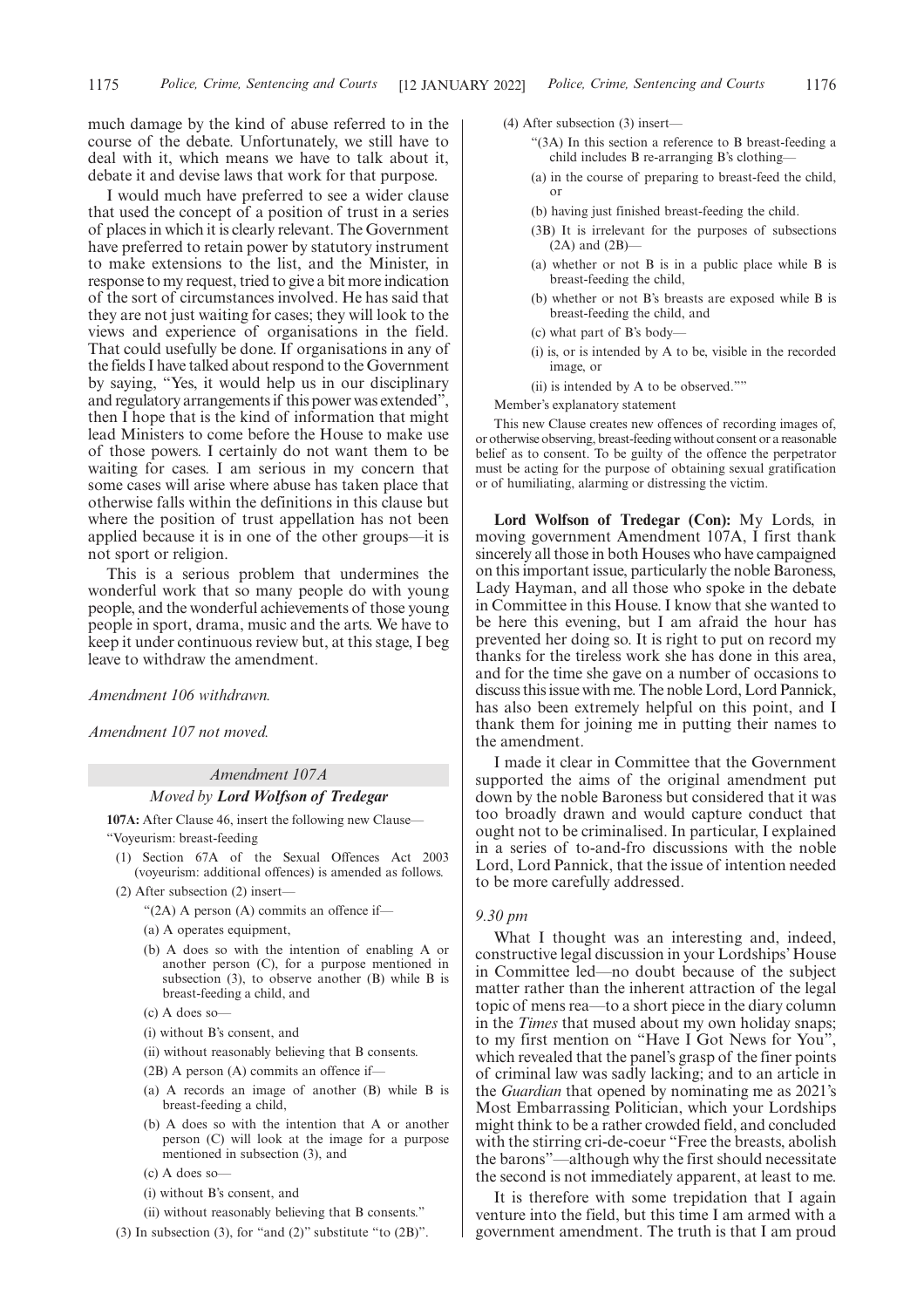[LORD WOLFSON OF TREDEGAR]

to be moving this amendment, because although this might seem a topic of fun to some outside this House, it is not a matter for amusement at all. This amendment, which has been the subject of careful consideration, will support and protect parents and children. I hope that it will be supported in this House today as it has been publicly greeted with acclamation by campaigners in the other place, including Stella Creasy and Jeff Smith—I should mention them in particular for their work in this area—as well as organisations working to protect women from abuse.

This amendment would create new offences to criminalise recording images of, or operating equipment to observe, a person at a time when they are breastfeeding without that person's consent or a reasonable belief that they consent. For the offences to be made out, the perpetrator must be acting for the purposes of obtaining sexual gratification or of humiliating, alarming or distressing the victim.

Although, as I made clear in Committee, the Law Commission is currently reviewing the law around the non-consensual taking and sharing of intimate images, including whether photographs of partially covered breasts and breastfeeding should be considered intimate images, we believe that this amendment will ensure that parents are protected from non-consensual photography and can feel safe to breastfeed in public ahead of the publication of the Law Commission report in spring this year. Obviously, when the Law Commission reports, we will look at its report and the whole area of this law as a unit. For those reasons, I beg to move.

**Lord Pannick (CB):** As the Minister said, the noble Baroness, Lady Hayman, is unable to be in her place tonight. She has asked me to say that she joins me in thanking the Minister, who has engaged with us sympathetically on this topic and secured this welcome change in the law. That is a tribute to his persuasive powers not just in this House but in government.

I hope that the Minister's remarks tonight will receive as much publicity as his speech in Committee, which, as he said, featured not just in *Hansard* but elsewhere. He mentioned his appearance—or his remarks' appearance—on "Have I Got News for You"; well, the news tonight is that this amendment has achieved a welcome change in the law that will be appreciated not just by breastfeeding women but by their partners and relatives.

**Lord Blencathra (Con):** My Lords, I intervene to ask my noble friend a question. I listened carefully to what he said and I completely support the amendment, but does it go far enough? I cannot find any excuse or justification for anyone who is not a family member to take any photographs of a woman breastfeeding. It would seem from what my noble friend said on the amendment that mens rea has to be proved—there has to be a proven intent to get sexual gratification from it—but why should that be the case? In my view, there can be no justification for anyone outside the family a stranger—to want to photograph a woman doing this. This is a simple question from my simple little mind.

**Lord Marks of Henley-on-Thames (LD):** My Lords, we welcome the Government's decision to accept the force of the amendment pursued by the noble Baroness, Lady Hayman, and supported by the noble Lord, Lord Pannick, to outlaw this unpleasant practice and introduce this amendment.

Over recent years, we have achieved considerable progress in the area of taking, procuring or disclosing what I would generically call voyeuristic images. Revenge porn was outlawed under the Criminal Justice and Courts Act 2015, and this was finally extended to threats to disclose intimate images in the Domestic Abuse Act last year. The unpleasant practice of upskirting was outlawed by the Voyeurism (Offences) Act in 2019.

Recording images of breastfeeding mothers is another example of voyeurism. It is easy to forget, certainly when the practice is made light of, that this is demeaning, embarrassing and humiliating for a breastfeeding mother. It is also frightening, because the mother is in a uniquely vulnerable position. A mother who is breastfeeding, if she is being photographed, is left in the entirely invidious position that she can either stop, in which case she has to close or adjust her clothing, giving more subjects to the photographer and depriving her infant of food, or go on and continue the agony of being photographed. That is a horrible position for a mother to be in.

We agree that this is a serious issue. These amendments are directed at an arrogant and frankly misogynistic practice. It is right to criminalise it for the protection of the women affected and we fully support the two amendments.

**Baroness Chapman of Darlington (Lab):** We wholeheartedly welcome this, and we welcome how the Minister can laugh at himself and bring good humour to this. I think it is okay to have a sense of humour about this issue; what matters is that we are finally dealing with it. This really is important. Encouragingly, breastfeeding rates are improving in this country; over 80% of women start to breastfeed their baby when they are born, but the rates fall quite dramatically, with around 25% continuing at six weeks. There are lots of reasons for that, but one of them is about feeling uncomfortable breastfeeding in public. We should be doing everything we can to normalise breastfeeding and make breastfeeding mothers feel welcome and supported, wherever and however they choose to feed their babies.

There are two amendments in this grouping: one is the government amendment, which we completely support, and there is also the issue about needing to show intent for sexual gratification or humiliation. It was thoughtful of the Government to include that word, and I just want assurance that the perception of humiliation that ought to matter is that of the woman breastfeeding and being photographed. That ought to be sufficient to prove that there was an intent to humiliate. I would welcome some clarification from the Minister on that point.

We warmly welcome this measure. Breastfeeding women will be very pleased that the Government have come to a place where they see things in the way that they do.

**Lord Wolfson of Tredegar (Con):** My Lords, I am very grateful for the warm words from across the House and for the support this amendment has received. I will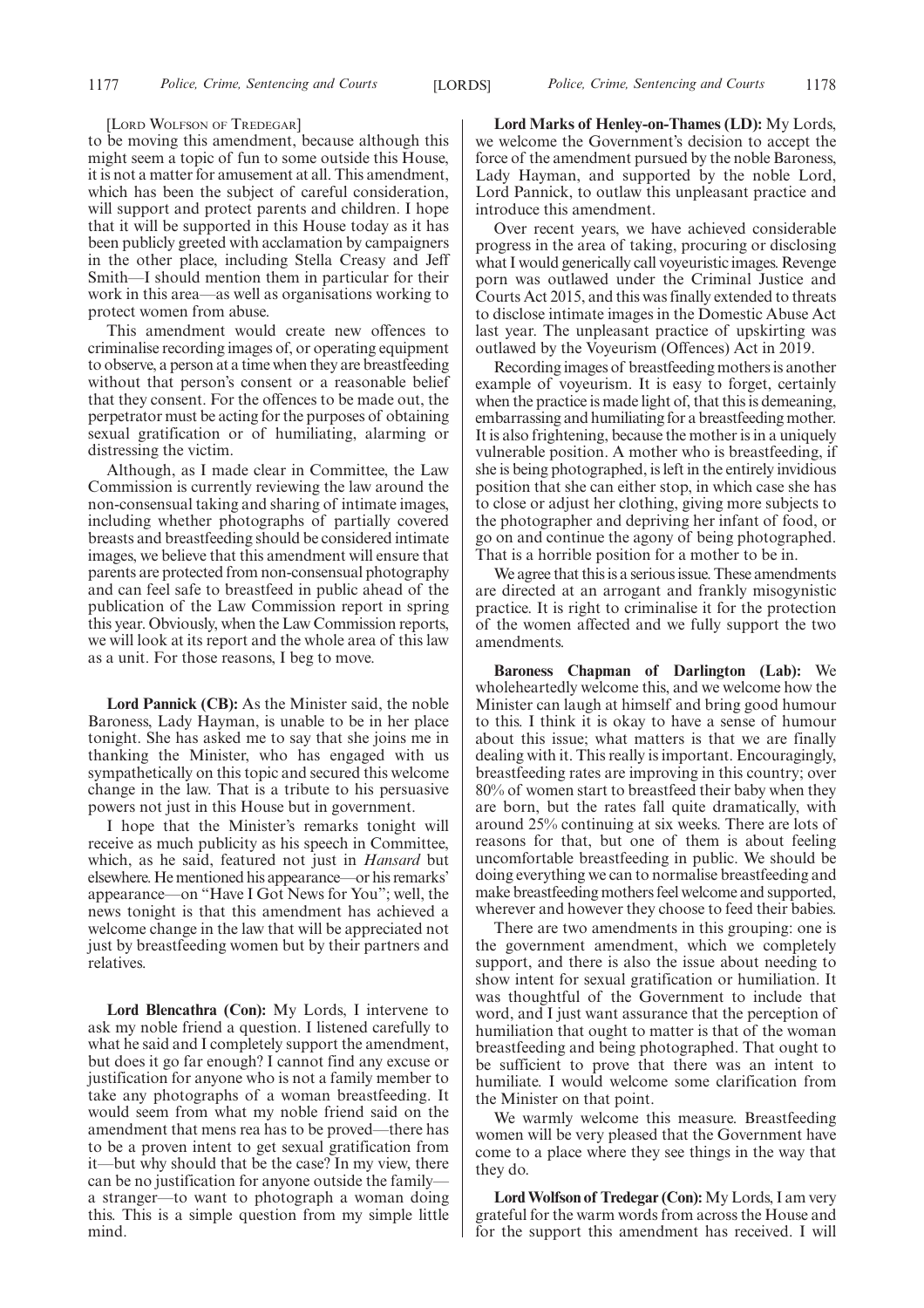pick up a couple of the points made. First, I respectfully agree with the noble Baroness, Lady Chapman, that we want to normalise and support—to use her verbs women who are breastfeeding; that is very important. It is a matter for my department in this legislation and for other government departments in other areas. That is certainly our aim.

I will try to answer the question put by my noble friend Lord Blencathra. This amendment is modelled on the upskirting offence in the Voyeurism (Offences) Act 2019. We want—without getting myself on "Have I Got News for You" for a second time—to avoid capturing people within the offence who ought not to be captured. Let me try to give a different example. The point made by my noble friend was about forgetting intention and purpose. The problem there, for example, could be that if you were running CCTV in a children's play area and a mother was breastfeeding, you would be taking images of her; you would not have her consent, nor any reasonable basis to think that she was consenting to being filmed. Therefore, you could be committing a criminal offence. That is why here, just like the upskirting offence, there has to be a purpose of sexual gratification or humiliating, alarming or distressing the person photographed.

The noble Baroness asked me about "humiliating". I again thank her for spotting that word, which comes from the other Act. It is a really important word. I will put it this way: the fact that the person subjectively feels humiliated does not necessarily mean that it is done for the purpose of humiliation. There is not a one-for-one correlation. However, any court will have to ask the question: was this for the purpose of humiliation? That is a question for the court to decide. You look at the circumstances objectively. The fact that the person feels very humiliated is a very important part of answering that question. But I cannot go so far as to say that the subjective feeling of humiliation necessarily answers the legal question. I hope that has answered the noble Baroness's question. This is an issue that arises in other areas of criminal law as well. Without delaying the House, I hope that that is a sufficient answer for this evening. I am very happy to engage with the noble Baroness further on this.

**Baroness Chapman of Darlington (Lab):** I appreciate that and understand what the Minister is saying. Is he saying that, if it could be reasonably expected that a breastfeeding woman would feel humiliated in the particular circumstances, that would be interpreted as humiliation? On the point about the CCTV, I think most breastfeeding women would not feel humiliated in that circumstance.

**Lord Wolfson of Tredegar (Con):** The question which has to be asked is: was this done for the purpose of humiliating the woman breastfeeding? To answer that you would look at all the relevant circumstances. I would suspect that, rather like the upskirting offence, in the vast majority of cases the question almost answers itself, given our experience from upskirting.

In this area, as in all areas, if, once the offence has gone into the law, it turns out that there is a problem in prosecuting—for this reason or any other—we will keep it under review, because our intention is to stop the conduct, to make it criminal and thereby punish people who engage in it—but, I hope, to stop it. If there are problems, we will keep it under review, and I am very happy to continue the conversation on that. I will draw my remarks to a close and invite the House to support the amendment.

*Amendment 107A agreed.*

## *Amendment 107B*

### *Moved by Lord Wolfson of Tredegar*

**107B:** After Clause 46, insert the following new Clause—

"Time limit for prosecution of common assault or battery in domestic abuse cases

After section 39 of the Criminal Justice Act 1988 insert—

- **"39A** Time limit for prosecution of common assault or battery in domestic abuse cases
	- (1) This section applies to proceedings for an offence of common assault or battery where-
	- (a) the alleged behaviour of the accused amounts to domestic abuse, and
	- (b) the condition in subsection (2) or (3) is met.
	- (2) The condition in this subsection is that—
	- (a) the complainant has made a witness statement with a view to its possible admission as evidence in the proceedings, and
	- (b) the complainant has provided the statement to—
	- (i) a constable of a police force, or
	- (ii) a person authorised by a constable of a police force to receive the statement.
	- (3) The condition in this subsection is that—
	- (a) the complainant has been interviewed by—
	- (i) a constable of a police force, or
	- (ii) a person authorised by a constable of a police force to interview the complainant, and
	- (b) a video recording of the interview has been made with a view to its possible admission as the complainant's evidence in chief in the proceedings.
	- (4) Proceedings to which this section applies may be commenced at any time which is both—
	- (a) within two years from the date of the offence to which the proceedings relate, and
	- (b) within six months from the first date on which either of the conditions in subsection (2) or (3) was met.
	- (5) This section has effect despite section 127(1) of the Magistrates' Court Act 1980 (limitation of time).

(6) In this section—

- "domestic abuse" has the meaning given by section 1 of the Domestic Abuse Act 2021;
- "police force" has the meaning given by section 3(3) of the Prosecution of Offences Act 1985;
- "video recording" has the meaning given by section  $63(1)$ of the Youth Justice and Criminal Evidence Act 1999;
- "witness statement" means a written statement that satisfies the conditions in section  $9(2)(a)$  and (b) of the Criminal Justice Act 1967.
- (7) This section does not apply in relation to an offence committed before the coming into force of section (Time limit for prosecution of common assault or battery in domestic abuse cases) of the Police, Crime, Sentencing and Courts Act 2022.""

Member's explanatory statement

This amendment extends the time limit for commencing proceedings for an offence of common assault or battery in certain cases where the alleged behaviour of the accused amounts to domestic abuse.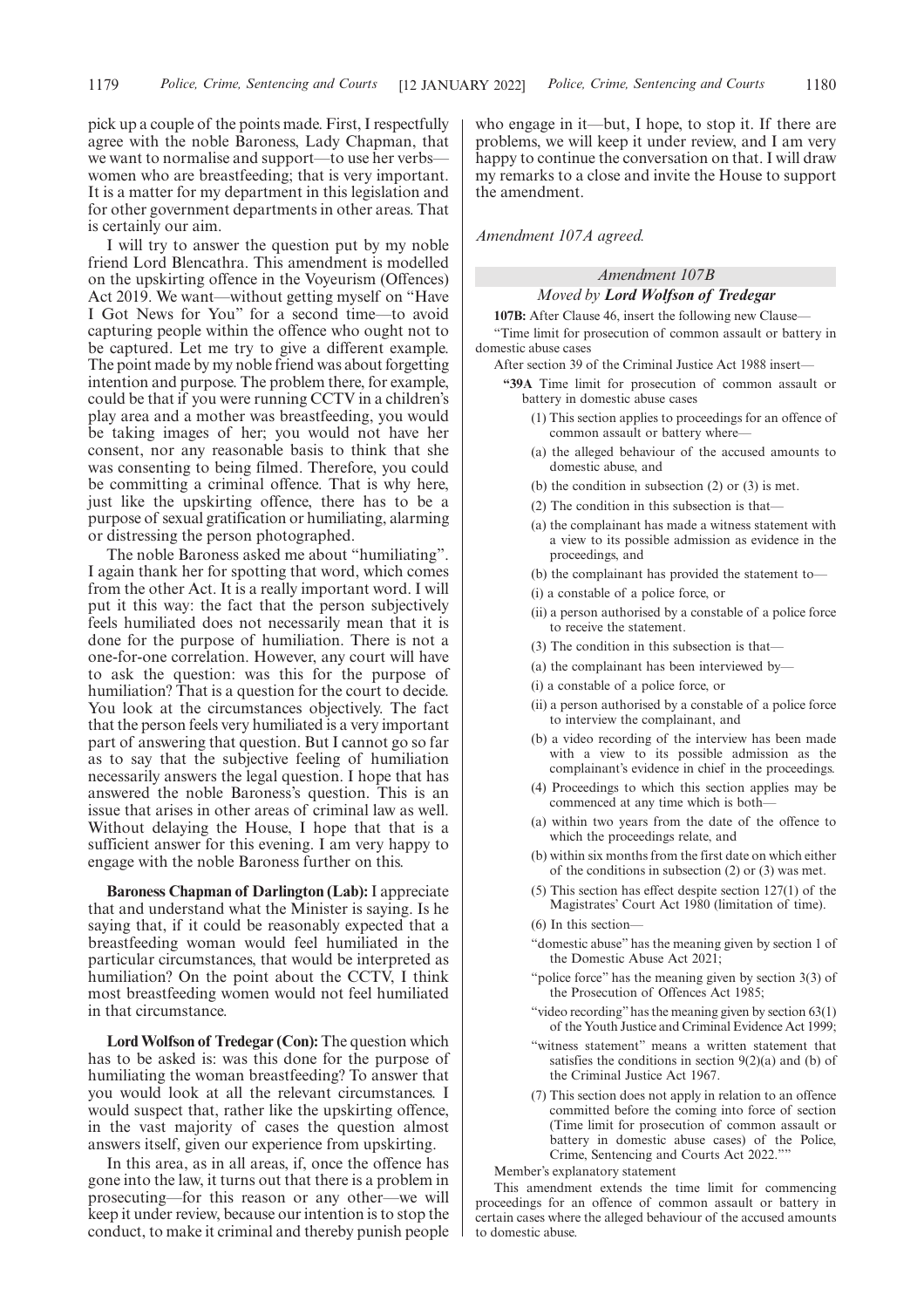**Lord Wolfson of Tredegar (Con):** My Lords, this government amendment meets a commitment to bring forward proposals on Report to address concerns that the time limit for bringing prosecutions for common assault or battery involving domestic abuse is unfairly short. I am very grateful that, joining my name on this amendment are the names of the noble Lord, Lord Russell of Liverpool, and the noble Baroness, Lady Greengross.

In response to the amendment tabled by my noble friend Lady Newlove in Committee, we acknowledged that such cases are disproportionately likely to time out. I am pleased now to present our solution to this problem—in the form of government Amendment 107B —to the House.

#### *9.45 pm*

The position currently is that a prosecution for common assault or battery must be brought within six months of an offence occurring, in accordance with Section 127 of the Magistrates' Court Act 1980—I underline at the outset that this is the lowest level of criminal offence in this area; I am not diminishing or demeaning it, but I underline it because the more serious offences do not suffer from this time problem. However, we know that, for obvious reasons, victims of domestic abuse may understandably take some time to report an offence. That can leave the police and the CPS with little time—sometimes no time at all—to conduct an investigation and prosecute the offender. As I say, sometimes the time limit has expired even before the victim approaches the police.

This amendment introduces a new Section 39A into the Criminal Justice Act 1988, which will extend the time limit for commencing a prosecution for the offence of common assault or battery when it arises out of domestic abuse. The amendment provides that the time limit is still six months, but it does not run from the date of the offence, it runs from when it is formally reported to the police through either a witness statement or a video recording made with a view to its use as evidence. There is an overall time limit of two years from the offence. We are confident that this provides the best protection for victims of this abhorrent crime. The reason that it applies only from the witness statement or videoed interview is that, sometimes, a victim can go to the police, have a chat with the desk sergeant and then, for understandable reasons, say, "I'll come back; I'll think about it." If the clock were to start then, we might again have problems of timing out. We have thought about this quite carefully and we think that the witness statement or video recording is the better time to start.

I am therefore delighted to present this as a solution to a problem that I think requires a solution. It will make a real difference to victims of domestic abuse and will stop perpetrators, in effect, hiding behind an unfair limitation on victims' ability to seek justice. I beg to move.

**Lord Russell of Liverpool (CB):** My Lords, I thank the Minister for what he has just said and for the actions he has taken. I thank his colleague in the other place, Victoria Atkins, for having given the original commitment, and I thank the noble and learned Lord, Lord Stewart, who responded in a very positive way to the amendment from the noble Baroness, Lady Newlove, in Committee.

I also particularly thank Yvette Cooper in another place because the beginning of this was when one of her constituents came to her who had suffered an assault and had been timed out. That was really the first time that Yvette Cooper had come across this; it was one of those problems that was hidden in plain sight. It took a series of freedom of information requests to try to get the necessary information to understand the nature of the problem and, indeed, the scale of it. If this was not a government amendment and we were still trying to persuade the Government, I would have stood up to say, "I do not rise to speak briefly, because I am going to make 12,982 different points", as that is the number of cases of alleged common assault that were timed out within a five-year period. That was revealed by the freedom of information requests, albeit only 70% of the police forces that received the FoI requests actually bothered to respond, so that number is probably an underestimate.

I am extremely grateful for this. The noble Baroness, Lady Newlove, would have been here, but she was sitting at the back earlier, doing her impression of the young noble Lord, Lord Young of Graffham, in his usual place, with a large cushion behind her, because her back has been giving her a lot of problems, so she has gone back to her hotel to rest it. On her behalf, I pay tribute to the work that she has done and thank her for having put it forward in Committee.

In a very helpful online call with the Minister, in which he explained what the Government were intending to do, we discussed how it is one thing to have laws, and laws which are well intended, but laws which are well intended, even forensic, are of little use if they are not applied properly and understood effectively. The issue we must focus on is when the police start responding in a different way to some of these allegations of assault. The ability to understand the exact nature of what is required and the ability to move very quickly to get it into a form where it is prosecutable within the six-month time limit is extremely important. I thank the Minister and the Government for this amendment, but can the Minister ensure that the combination of the Ministry of Justice, the Home Office, the College of Policing and the National Police Chiefs' Council will keep a really close eye on the enactment of this new legislation, to ensure that what we hope and intend should happen is happening, and that if it is not proceeding as we hoped and intended, to keep that under review and, if necessary, adjust it? Again, I thank the Government very much for bringing this amendment forward.

**Lord Marks of Henley-on-Thames (LD):** My Lords, we add our thanks to the Minister to those of the noble Lord, Lord Russell of Liverpool, for his approach to changing the time limit for common assault prosecutions in the context of domestic abuse, and for engaging with us on this and other issues over the last few weeks.

It is clearly a sensible compromise for the six-month time limit to start from the first formal step in criminal proceedings of taking a witness statement or a formal recorded interview. We understand the reason for retaining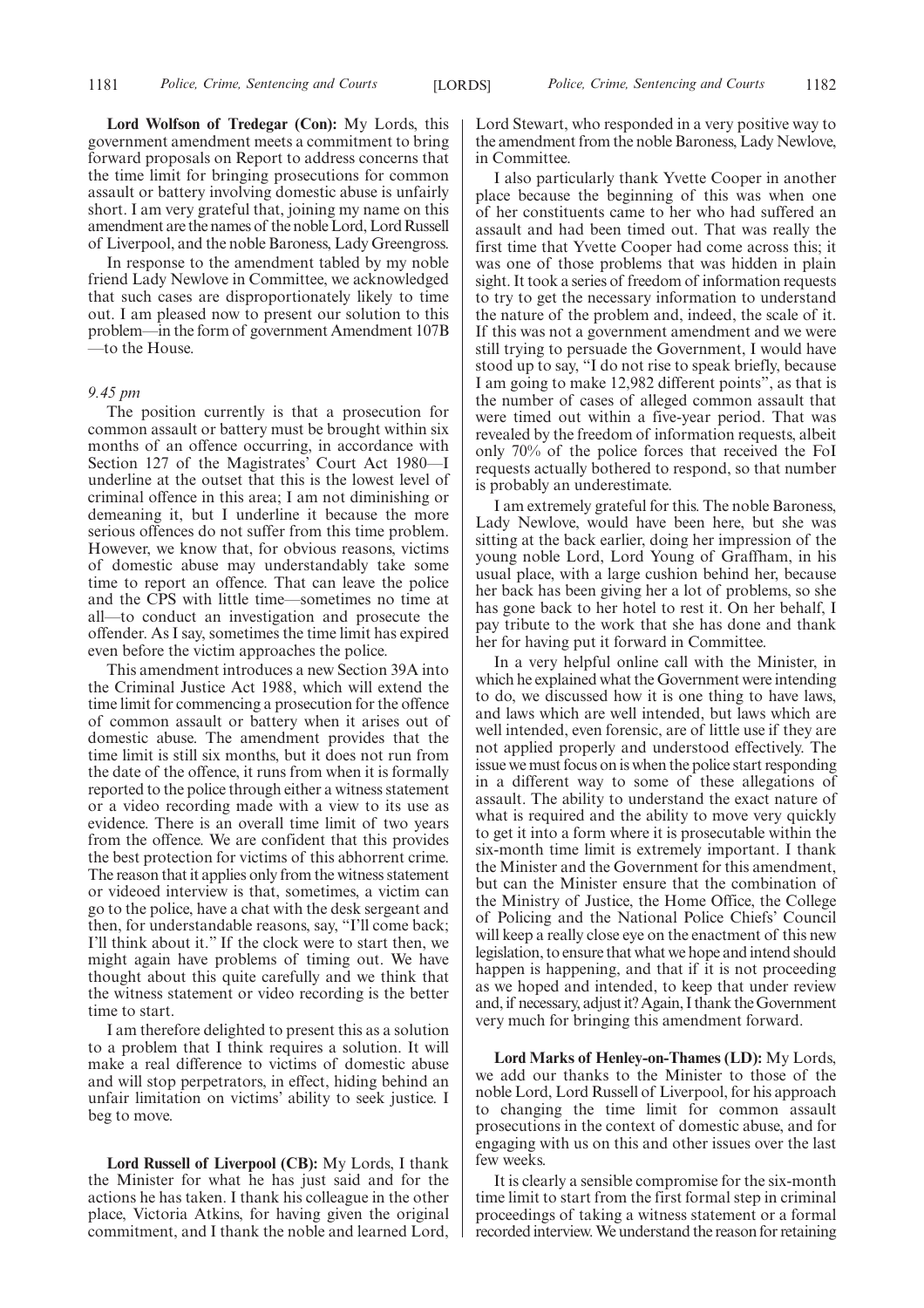the overall time limit of two years. It is a compromise in these cases between the need for finality and recognition that it frequently takes some time for victims—generally women in these cases—to report assaults formally, even though, as the noble Lord said, they may have some sort of informal interaction with the police at an earlier stage. We warmly support this amendment and thank the Government for coming to this view.

**Lord Ponsonby of Shulbrede (Lab):** My Lords, I was sitting in the City of Westminster magistrates' court yesterday with our Bench chairman, Jane Smith, who was aware of this government concession. We had a very constructive discussion about how welcome it was. In Westminster magistrates' court we have a specialist DA court, which is not that common among magistrates' courts. While the noble Lord, Lord Russell, described the problem cleverly—in the best sense; I mean that as I say it—as being hidden in plain sight, it is a problem that we see regularly in that court. It shows that when the Government listen and move quickly, that does get wider recognition. This was certainly recognised and appreciated by my Bench chairman.

**Lord Wolfson of Tredegar (Con):** My Lords, I am very grateful for the support that the amendment has received across the House. This ought to be a cross-party issue and I am very pleased that it has been. I repeat my thanks to all those who worked with me and my ministerial colleagues to get this amendment before the House this evening. As it is a cross-party matter, it is quite right for me also to thank Yvette Cooper in the other place, who did a lot of work on this issue. Sometimes parties do not matter; it is about the work that we do. I thank her for getting the ball rolling on this very important issue.

We will keep the matter under review, as we do with all legislation, and certainly for something such as this. Again, I do not want to take the House's time, although this is an important topic. I instead invite the House to join me in supporting the amendment.

#### *Amendment 107B agreed.*

*Amendments 107C to 109 not moved.*

#### *Amendment 109A*

#### *Moved by Lord Rooker*

**109A:** After Clause 50, insert the following new Clause—

- "Application of Police and Criminal Evidence Act 1984 to National Food Crime Unit of Food Standards Agency
	- In the Police and Criminal Evidence Act 1984, after section 114B, insert—
	- "114C Application to National Food Crime Unit of Food Standards Agency
		- The Secretary of State may by regulations apply any provisions of this Act to investigation of offences conducted by officers of the National Food Crime Unit in respect of search and seizure.""

Member's explanatory statement

This amendment is intended to avoid the police having to obtain these powers from a court on behalf of NFCU. The officers dealing with offences could present the case.

**Lord Rooker (Lab):** My Lords, I beg to move Amendment 109A, which proposes a new clause. I freely admit that the content of what I am about to say is really nothing to do with the Bill; the Bill is a vehicle for a change quite unconnected with its main thrust. Oh! You can forget to take your mask off.

During Oral Questions on 22 February, I raised the issue of food-related crime and the resources devoted to it. The then Minister, the noble Lord, Lord Bethell, pointed out that the Food Standards Agency constituted the National Food Crime Unit in 2014 and that Ministers were in dialogue about increasing its powers. Indeed, in his supplementary answer later he went further and said that

"its investigatory powers could be enhanced and its impact improved. That is the view of the Government, industry and the police, and that is why we are committed to the dialogue, first suggested by the Kenworthy review".—[*Official Report*, 22/2/21; col. 614.]

The food crime unit's work is about tackling serious organised or complex cases of food crime. The unit, and indeed the Food Standards Agency—which, of course, is a non-ministerial department—can use the powers of RIPA and CHIS, and the unit can access the police national computer and the automatic number plate recognition system. But in key aspects, the unit cannot get into the serious complex cases without the support of hard-pressed partners in policing and local government.

The police have never taken food crime seriously and admit that it is not a high priority. I first came across food crime when I went into MAFF in 1997. I had the same issue when I arrived at Defra a dozen years later. I am not criticising; this is the reality. It is not counted as proper crime, yet billions of pounds are involved—and what is more, there is the risk to public health. There is an issue there.

Delays owing to competing higher-risk police priorities have proven detrimental to a number of food crime unit investigations. The unit needs the powers to be able to go to the courts rather than have the police doing it once removed. In fact, all the unit needs is access to the powers in the Police and Criminal Evidence Act. There have been some cases in the recent past where the police have been unable, unavailable or reluctant to apply for warrants on behalf of the unit. There have been delays when the food crime unit has had to wait for police officers to become available or when police withdrew support because of other priorities.

The gangmasters authority, among others, has secured these powers. In fact, my amendment is a straight copy of the amendment put into the Police and Criminal Evidence Act on its behalf, so I did not have any trouble drafting anything. Of course, the Public Bill Office was incredibly helpful, but I am just following a process that has happened before.

The lack of these powers is affecting staff in the unit due to it being a real constraint. The officers of the unit, none of whom I have spoken to, are well qualified to present cases directly. They consist of ex-police officers of very senior rank, ex-National Crime Agency officers and ex-police intelligence officers, so they are fully qualified in other circumstances to go to court to get the warrants. We are talking about seizure and search; that is the limit of what is in the amendment. The former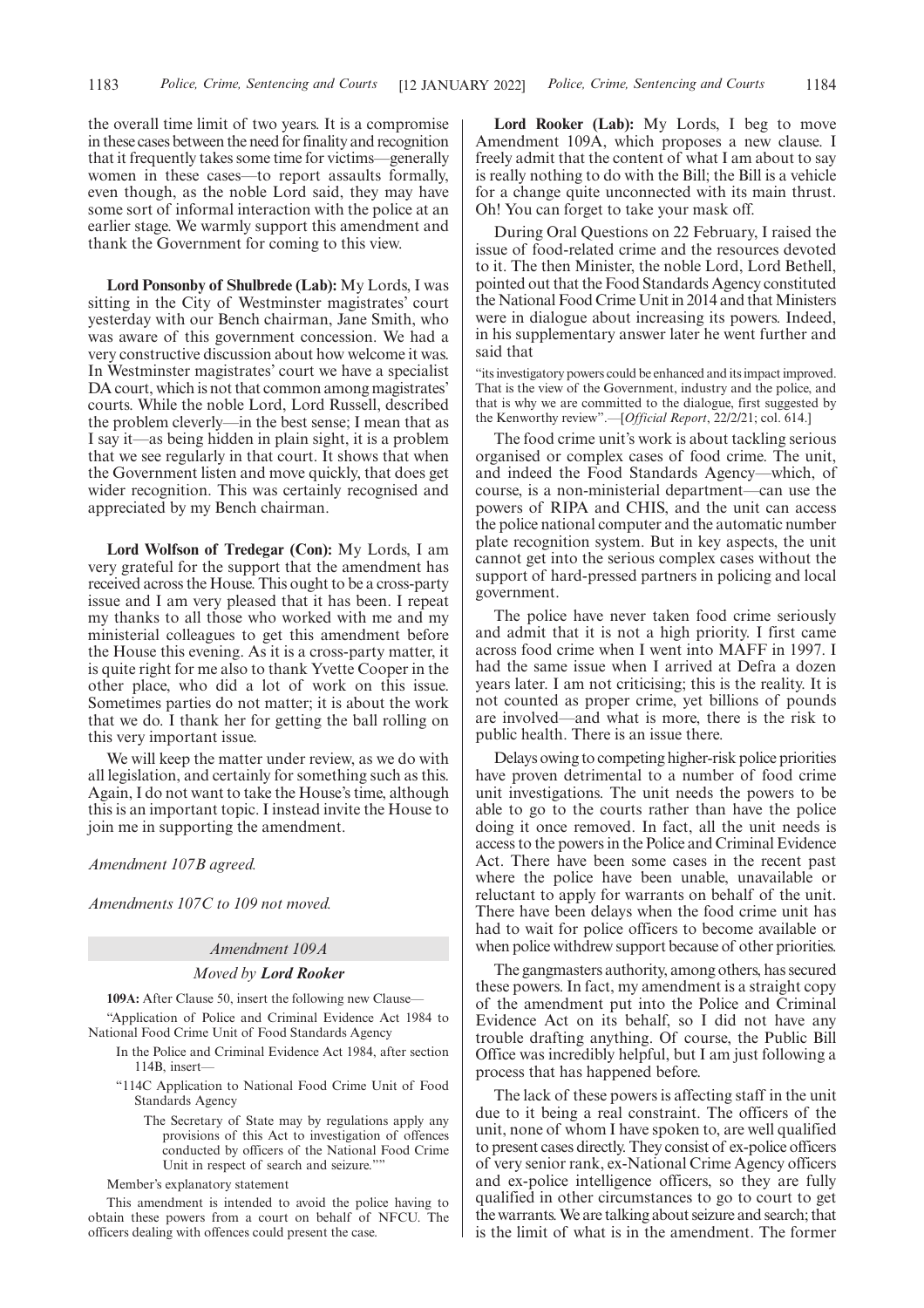#### [LORD ROOKER]

chair of the Food Standards Agency, Heather Hancock, has said that the National Food Crime Unit cannot do its job relying on the kindness of the police to lend their powers in important cases.

#### *10 pm*

The issue was considered by the National Audit Office in its report *Ensuring Food Safety and Standards*, HC 2217, in June 2019. Paragraph 13 said:

"The regulatory system lacks the full range of enforcement powers to ensure businesses supply safe food."

#### Paragraph 1.30 said:

"The NFCU does not yet have the statutory enforcement powers it needs to investigate food crime such as powers of search and seizure. As an interim measure, it has agreed protocols to work with police forces, but to operate independently in the longer term it will need new powers conferred by Parliament."

So the Food Standards Agency, a non-ministerial government department, wants the powers; the National Police Chiefs' Council agrees that it should have the powers; and the National Audit Office agrees that it needs the powers to act independently.

Is the scale of food crime such that these extra powers could be used? The unit was set up in 2014, after my term at the FSA finished in 2013, and came as a result of the brilliant work of Professor Chris Elliott, who looked into aspects of the horsemeat scandal. None of that ever went to court. Food companies do not sue each other in court, which is too open and transparent; there were other ways of dealing with that. We were lucky that it was not a public health issue—it could easily have been. The point is that when the unit was set up, it was worked out that 10 full-scale investigations could be managed by the unit in a year. When I looked at this for my Oral Question in February—I have not chased it up since—data from the first quarter of 2020 showed that more than 30 operations had been opened, in addition to the 40 pre-existing operations.

This is a very simple amendment. It is not new, because the Gangmasters Licensing Authority had the same amendment put in place for exactly the same reasons, so there cannot be anything technically wrong with the amendment. Everybody involved wants it. I see the noble Lord, Lord Blencathra, who of course cannot speak on this as a member of the Food Standards Agency board, nodding in approval, for which I am very grateful. The noble Lord, Lord Krebs, who was the first chair of the Food Standards Agency, wanted to speak tonight, but he had to return to Oxford. The problem is that this was always going to be debated too late.

The answer to the problems lies in this very simple amendment. The morale of the National Food Crime Unit will be vastly enhanced by Parliament giving it this extra bit of power. It will not be putting pressure on the police, first to take an interest in the issue it raises, which the police are not really too bothered about. It also saves the police being involved in going to court to get the warrants. The unit is more than well qualified to deal with the issue on its own.

I arrived here today with two expectations. One was that I would be on my feet at midnight. The other was that it is so simple—everybody wants it—that the Government would accept it. I beg to move.

**Baroness Bakewell of Hardington Mandeville (LD):** My Lords, I am delighted to be able to support this amendment from the noble Lord, Lord Rooker, whose knowledge on this subject is extensive. He has set out his case, and I agree with his arguments.

As has been demonstrated throughout the passage of the Bill, the police are overworked and stretched to their limit. Food crime is not at the top of their list of priorities. A couple of years ago, I went out with the district council's environmental health officer. Although most of the premises that we visited were providing good-quality catering facilities to both residents in homes and the general public, we visited one that had been closed due to the intervention of the police and the council, in a successful prosecution, for providing food that was unfit for human consumption. This was a very minor case, but it took several attempts before the police were eventually brought on board.

Given the increase in serious crime that the police are now facing, it is not surprising that they are unable to support the National Food Crime Unit in the way that the FSA would like. As the noble Lord, Lord Rooker, indicated, the available information shows that, in 2020, more than 30 operations were opened, while 40 were already running. This is clearly more than the police can deal with, given their current resources.

Organised crime has long tentacles, and that includes food crime. Surely it is better for the FCU to be able to apply directly to the courts than for the public to be put at risk by food crime. The FCU has to wait for the police to support it. Delays will occur, and some crimes will go unpunished. The Food Standards Agency supports this amendment. I hope that the Minister will be able to offer his support to it and allow the National Food Crime Unit to get on with its job unhindered.

**Lord Paddick (LD):** My Lords, as other noble Lords have just said, serious and organised food crime can have very serious consequences. To free up scarce police resources by giving the National Food Crime Unit the powers that it needs seems sensible. According to the noble Lord, Lord Rooker, the National Police Chiefs' Council supports this change, so I am looking forward to hearing from the Minister what I am missing, because I cannot immediately see any reason why this amendment should not be accepted.

**Lord Rosser (Lab):** As has been said, this amendment raises the issue of food-related crime and the powers and resources available to tackle it. I will make just one or two comments that may seem almost irrelevant, in view of the very strong case that my noble friend Lord Rooker has already made, as we anticipated he would.

As my noble friend said, the National Food Crime Unit, which is part of the Food Standards Agency, works to tackle serious organised cases of food-related crime. My noble friend Lord Rooker powerfully and persuasively made the case that there are blocks on the powers that the unit can access and that it is often reliant on the police, who are overstretched across competing priorities, to be able to use certain powers or apply for warrants, for example. The amendment that my noble friend has moved would allow the unit to access powers directly, under the Police and Criminal Evidence Act, rather than waiting for police support to become available.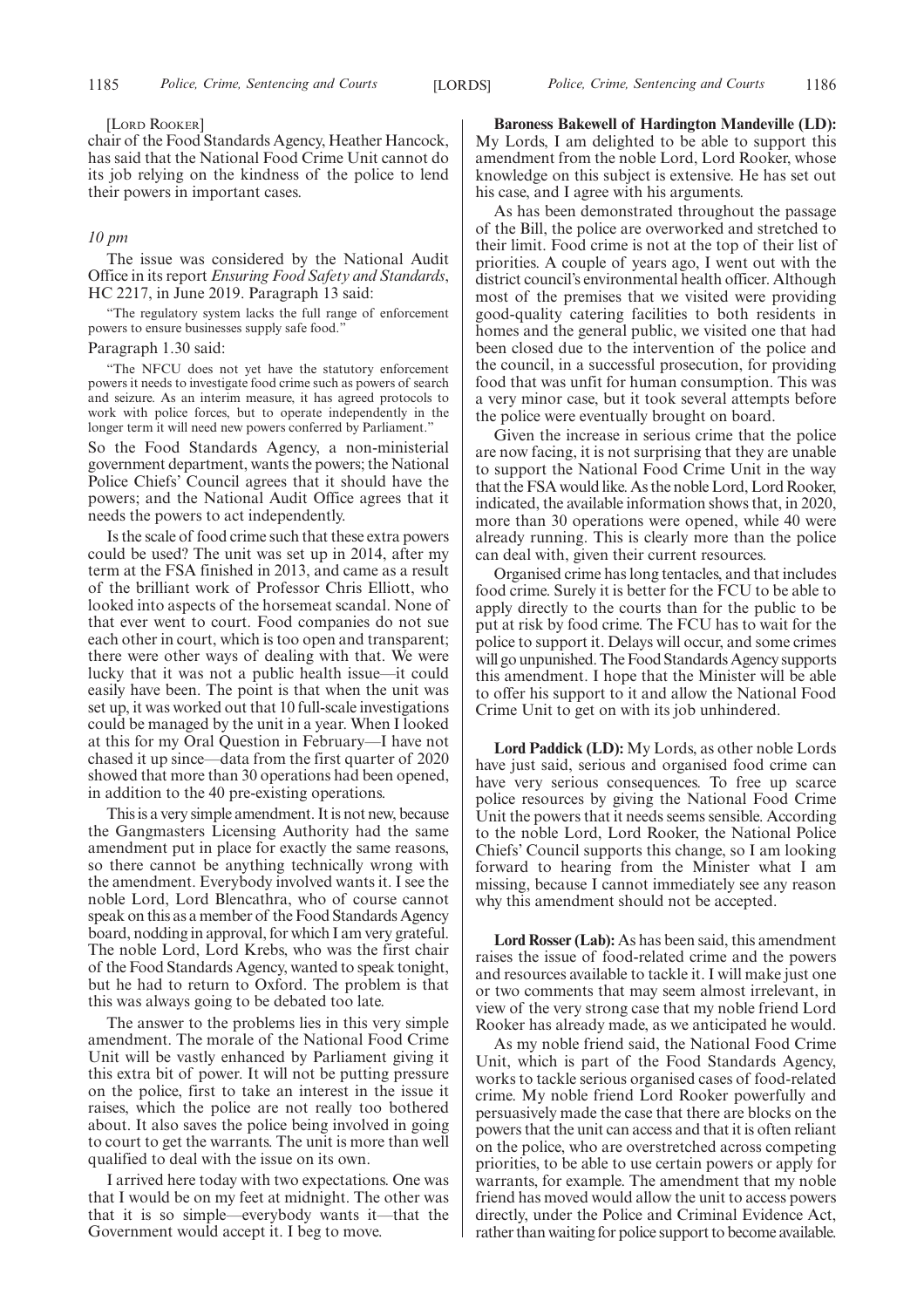I will spell out exactly the Oral Question that my noble friend asked in February last year:

"My Lords, does the Minister accept that the National Food Crime Unit is operating against organised crime with its hands tied? Investigations are being hampered. Does the Minister agree that investigation powers should be strengthened to include powers to collect the necessary evidence to a higher standard? In other words, will the Government agree that the Police and Criminal Evidence Act powers should be granted to the National Food Crime Unit? The National Police Chiefs' Council agrees to this to remove the burden from local police forces, which actually agree that food crime is not a high priority."

#### As my noble friend said, the Minister replied:

"The noble Lord entirely has a point. I completely agree with him that the National Food Crime Unit has a formidable task ahead of it and that its investigatory powers could be enhanced and its impact improved. That is the view of the Government, industry and the police, and that is why we are committed to the dialogue".—[*Official Report*, 22/2/21; col. 614.]

That is what the Government said in reply.

We welcome this commitment and would have given appropriate support to a resulting legislative process, which is why we are supportive of what my noble friend Lord Rooker seeks to achieve with this amendment. The Government have thus previously recognised that this is a problem, but what action has been taken so far since that clear recognition, which was repeated last February? Will the Government now accept the amendment my noble friend has moved? If not, why not?

**Lord Sharpe of Epsom (Con):** My Lords, I am grateful to the noble Lord, Lord Rooker, for raising this important matter. I acknowledge that there is considerable experience of the Food Standards Agency in your Lordships' House. We support, in principle, the proposal to increase the investigative powers available to the National Food Crime Unit. The fraud cases of which we have been made aware by the chair of the Food Standards Agency, Professor Susan Jebb—as referred to by the noble Lord—are truly shocking.

Food crime is a very serious issue, with fraud in our food supply chains costing billions of pounds each year. The National Food Crime Unit, which was established to investigate these crimes, should be empowered to tackle them, to improve the response to these cases and to reduce the burden on its colleagues in law enforcement. As such, we are still committed to working with the Food Standards Agency and DHSC, its sponsoring department, on extending certain Police and Criminal Evidence Act powers to the National Food Crime Unit. However, in doing so, we need to work through the implications of this. It may assist the noble Lord if I briefly set out some of the issues we think we would need to explore further.

First, the exercise of any PACE powers by the National Food Crime Unit must be necessary, proportionate and legitimate. As such, it is important that there are suitable governance, accountability, oversight, investigations and complaints arrangements in place, as there are for the police. The National Food Crime Unit is not a statutory body, nor does it have a separate legal identity. Oversight, governance and the complaints processes sit with the Food Standards Agency board, which commissions independent reviews and facilitates a complaints process which ultimately reports to the Parliamentary and Health Service Ombudsman. There is therefore no formal independent oversight.

There is also a lack of clarity on the necessary protocols when PACE powers would be exercised, including in relation to post-incident procedures on seizure, retention and evaluation of evidence, and the treatment of arrested persons without police presence. These are all issues which, I have no doubt, can be resolved but I am sure noble Lords would agree on the necessity of ensuring that the appropriate accountability and governance arrangements are in place, given that we are dealing with intrusive powers of the state. As such, we do not believe that it would be appropriate to extend the search and seizure powers in PACE to the National Food Crime Unit without further consultation on the issues I have described. I do not think the noble Lord, Lord Paddick, misses very much, but that is the answer to his question.

I reassure the noble Lord, Lord Rooker, that we are committed to taking this work forward with the Food Standards Agency. I do not have a specific answer to the question of the noble Lord, Lord Rosser, on where the dialogue is at the moment. On that basis, I hope that the noble Lord will be content to withdraw his amendment.

**Lord Rooker (Lab):** I remind the House that I said that the Food Standards Agency, and therefore the unit, can use the powers of RIPA and the CHIS Act that we passed last year. We are not dealing with some little quango here; this is a government department. If the Government were serious, between February last year and today they would have sorted this out.

I have not campaigned on this. I left it in February and thought, "All I have to do is wait until a vehicle comes along and check if it has been dealt with or not." The fact is that I am not going to let the Minister get away with it. Someone is going to have to go to the members of the FSA board, and therefore the unit, and say to them, "The Government stopped this change." When the next big scandal comes along—there are scandals of different scales, and it is nine years since horsemeat so we are due another any time now—no one over there will be able to say, "We were going to do this but Lord Rooker withdrew the amendment." As such, I am going to test the opinion of the House.

*10.15 pm*

*Division on Amendment 109A*

*Contents 32; Not-Contents 20.*

*Amendment 109A agreed.*

#### **Division No. 3**

#### **CONTENTS**

Alton of Liverpool, L. Bakewell of Hardington Mandeville, B. Beith, L. Bennett of Manor Castle, B. Blencathra, L. Brinton, B. Campbell-Savours, L. Chakrabarti, B. Coaker, L.

Corston, B. Finlay of Llandaff, B. Foster of Bath, L. Hamwee, B. Harris of Richmond, B. Hendy, L. Jones of Cheltenham, L. Kilclooney, L. Mackenzie of Framwellgate, L.